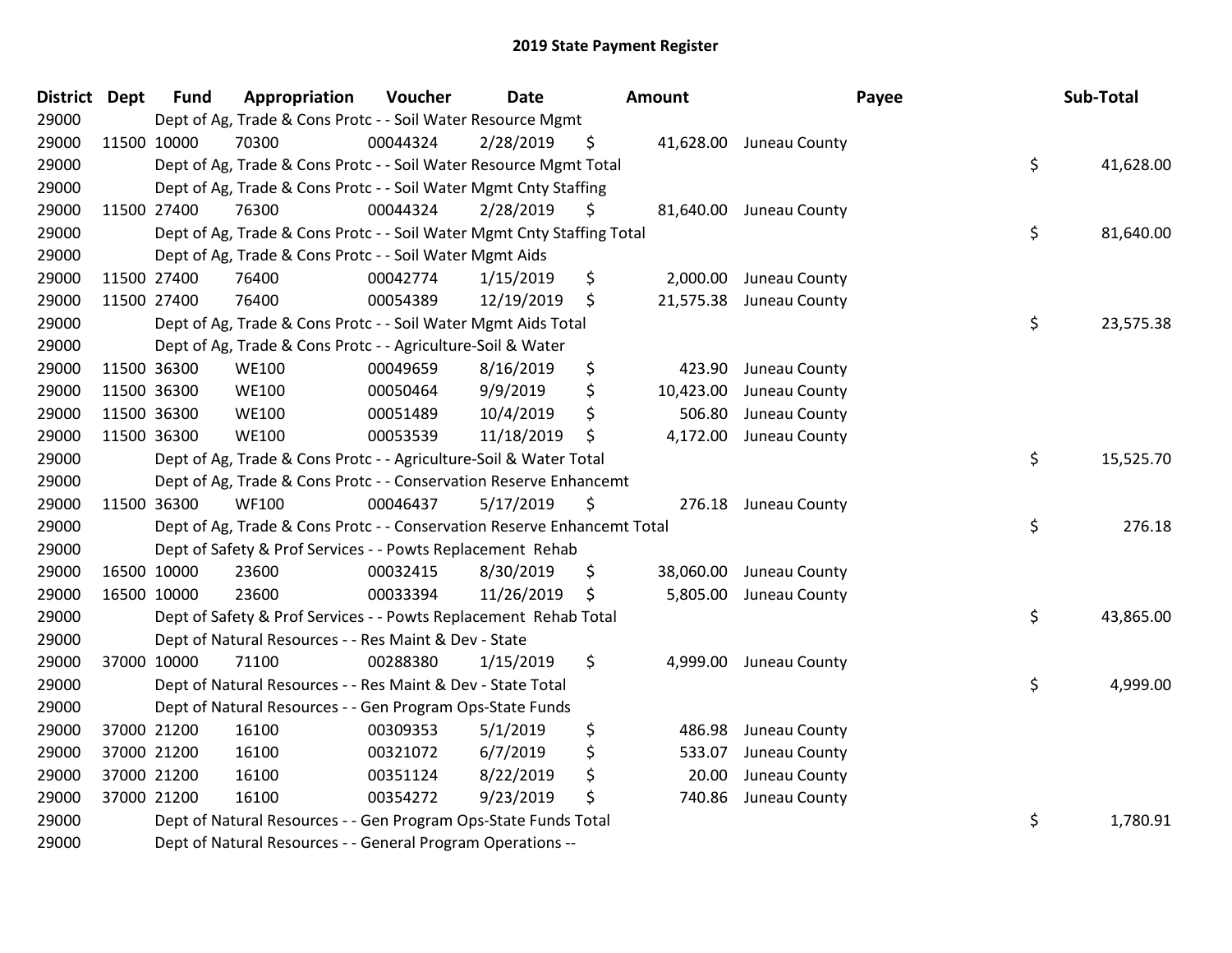| District Dept | <b>Fund</b> | Appropriation                                                     | Voucher  | <b>Date</b> | Amount         |               | Payee | Sub-Total      |
|---------------|-------------|-------------------------------------------------------------------|----------|-------------|----------------|---------------|-------|----------------|
| 29000         | 37000 21200 | 25400                                                             | 00300548 | 2/21/2019   | \$<br>3.00     | Juneau County |       |                |
| 29000         | 37000 21200 | 25400                                                             | 00304088 | 3/18/2019   | \$<br>6.00     | Juneau County |       |                |
| 29000         | 37000 21200 | 25400                                                             | 00304089 | 3/18/2019   | \$<br>6.00     | Juneau County |       |                |
| 29000         | 37000 21200 | 25400                                                             | 00304090 | 3/19/2019   | \$<br>6.00     | Juneau County |       |                |
| 29000         | 37000 21200 | 25400                                                             | 00308898 | 4/2/2019    | \$<br>330.00   | Juneau County |       |                |
| 29000         | 37000 21200 | 25400                                                             | 00308907 | 4/2/2019    | \$<br>420.00   | Juneau County |       |                |
| 29000         | 37000 21200 | 25400                                                             | 00318233 | 5/8/2019    | \$<br>6.00     | Juneau County |       |                |
| 29000         | 37000 21200 | 25400                                                             | 00341852 | 7/18/2019   | \$<br>60.00    | Juneau County |       |                |
| 29000         | 37000 21200 | 25400                                                             | 00343913 | 7/23/2019   | \$<br>2.00     | Juneau County |       |                |
| 29000         | 37000 21200 | 25400                                                             | 00346251 | 8/13/2019   | \$<br>420.00   | Juneau County |       |                |
| 29000         | 37000 21200 | 25400                                                             | 00349432 | 8/12/2019   | \$<br>2.00     | Juneau County |       |                |
| 29000         | 37000 21200 | 25400                                                             | 00349433 | 8/12/2019   | \$<br>2.04     | Juneau County |       |                |
| 29000         | 37000 21200 | 25400                                                             | 00349435 | 8/15/2019   | \$<br>2.00     | Juneau County |       |                |
| 29000         | 37000 21200 | 25400                                                             | 00366575 | 10/24/2019  | \$<br>4.00     | Juneau County |       |                |
| 29000         | 37000 21200 | 25400                                                             | 00378752 | 12/30/2019  | \$<br>2.00     | Juneau County |       |                |
| 29000         |             | Dept of Natural Resources - - General Program Operations -- Total |          |             |                |               |       | \$<br>1,271.04 |
| 29000         |             | Dept of Natural Resources - - GPO--State Funds                    |          |             |                |               |       |                |
| 29000         | 37000 21200 | 36100                                                             | 00300548 | 2/21/2019   | \$<br>3.00     | Juneau County |       |                |
| 29000         | 37000 21200 | 36100                                                             | 00343913 | 7/23/2019   | \$<br>4.00     | Juneau County |       |                |
| 29000         | 37000 21200 | 36100                                                             | 00349432 | 8/12/2019   | \$<br>4.00     | Juneau County |       |                |
| 29000         | 37000 21200 | 36100                                                             | 00349433 | 8/12/2019   | \$<br>4.08     | Juneau County |       |                |
| 29000         | 37000 21200 | 36100                                                             | 00349435 | 8/15/2019   | \$<br>4.00     | Juneau County |       |                |
| 29000         | 37000 21200 | 36100                                                             | 00366575 | 10/24/2019  | \$<br>8.00     | Juneau County |       |                |
| 29000         | 37000 21200 | 36100                                                             | 00378752 | 12/30/2019  | \$<br>4.00     | Juneau County |       |                |
| 29000         |             | Dept of Natural Resources - - GPO--State Funds Total              |          |             |                |               |       | \$<br>31.08    |
| 29000         |             | Dept of Natural Resources - - GPO -Federal Funds                  |          |             |                |               |       |                |
| 29000         | 37000 21200 | 38100                                                             | 00307352 | 3/27/2019   | \$<br>3,188.82 | Juneau County |       |                |
| 29000         |             | Dept of Natural Resources - - GPO -Federal Funds Total            |          |             |                |               |       | \$<br>3,188.82 |
| 29000         |             | Dept of Natural Resources - - Venison Processing                  |          |             |                |               |       |                |
| 29000         | 37000 21200 | 54900                                                             | 00306516 | 3/21/2019   | \$<br>4,120.00 | Juneau County |       |                |
| 29000         |             | Dept of Natural Resources - - Venison Processing Total            |          |             |                |               |       | \$<br>4,120.00 |
| 29000         |             | Dept of Natural Resources - - Enf A - Boating Enforcement         |          |             |                |               |       |                |
| 29000         | 37000 21200 | 55000                                                             | 00307352 | 3/27/2019   | \$<br>6,005.03 | Juneau County |       |                |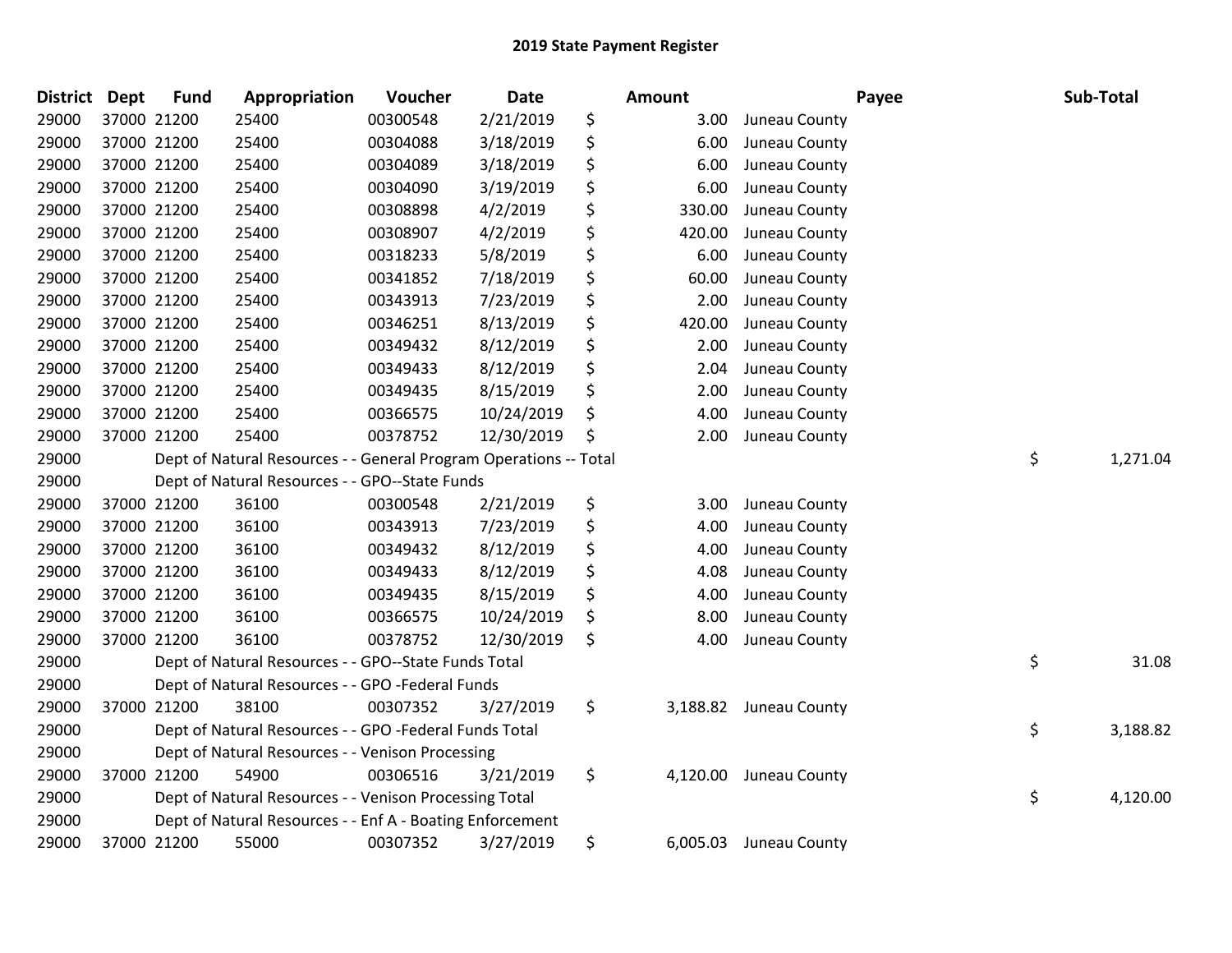| District Dept |             | <b>Fund</b> | Appropriation                                                      | Voucher  | <b>Date</b> |    | Amount    |                         | Payee | Sub-Total  |
|---------------|-------------|-------------|--------------------------------------------------------------------|----------|-------------|----|-----------|-------------------------|-------|------------|
| 29000         |             |             | Dept of Natural Resources - - Enf A - Boating Enforcement Total    |          |             |    |           |                         | \$    | 6,005.03   |
| 29000         |             |             | Dept of Natural Resources - - Enf A - Atv & Utv Enforcement        |          |             |    |           |                         |       |            |
| 29000         |             | 37000 21200 | 55100                                                              | 00359107 | 9/18/2019   | \$ |           | 1,906.13 Juneau County  |       |            |
| 29000         |             |             | Dept of Natural Resources - - Enf A - Atv & Utv Enforcement Total  |          |             |    |           |                         | \$    | 1,906.13   |
| 29000         |             |             | Dept of Natural Resources - - Enf A - Snow Enforcement             |          |             |    |           |                         |       |            |
| 29000         |             | 37000 21200 | 55200                                                              | 00359318 | 9/20/2019   | \$ |           | 2,457.57 Juneau County  |       |            |
| 29000         |             |             | Dept of Natural Resources - - Enf A - Snow Enforcement Total       |          |             |    |           |                         | \$    | 2,457.57   |
| 29000         |             |             | Dept of Natural Resources - - Wildlife Damage Claims & Abat        |          |             |    |           |                         |       |            |
| 29000         |             | 37000 21200 | 55300                                                              | 00306516 | 3/21/2019   | \$ |           | 2,739.62 Juneau County  |       |            |
| 29000         |             |             | Dept of Natural Resources - - Wildlife Damage Claims & Abat Total  |          |             |    |           |                         | \$    | 2,739.62   |
| 29000         |             |             | Dept of Natural Resources - - Ra- Fish, WI & Forestry              |          |             |    |           |                         |       |            |
| 29000         |             | 37000 21200 | 56400                                                              | 00301415 | 2/27/2019   | \$ |           | 833.70 Juneau County    |       |            |
| 29000         |             |             | Dept of Natural Resources - - Ra- Fish, WI & Forestry Total        |          |             |    |           |                         | \$    | 833.70     |
| 29000         |             |             | Dept of Natural Resources - - Resaids - Forest Croplnd & Mfl       |          |             |    |           |                         |       |            |
| 29000         |             | 37000 21200 | 56600                                                              | 00359790 | 9/23/2019   | \$ |           | 20,805.88 Juneau County |       |            |
| 29000         |             |             | Dept of Natural Resources - - Resaids - Forest CropInd & Mfl Total |          |             |    |           |                         | \$    | 20,805.88  |
| 29000         |             |             | Dept of Natural Resources - - Resaids - Cnty Forst & Admin         |          |             |    |           |                         |       |            |
| 29000         |             | 37000 21200 | 57200                                                              | 00301291 | 3/1/2019    | \$ |           | 57,809.67 Juneau County |       |            |
| 29000         |             |             | Dept of Natural Resources - - Resaids - Cnty Forst & Admin Total   |          |             |    |           |                         | \$    | 57,809.67  |
| 29000         |             |             | Dept of Natural Resources - - Ra- Snowmobile Trail Areas           |          |             |    |           |                         |       |            |
| 29000         |             | 37000 21200 | 57500                                                              | 00293265 | 1/23/2019   | \$ |           | 24,052.70 Juneau County |       |            |
| 29000         | 37000 21200 |             | 57500                                                              | 00360379 | 10/7/2019   | \$ |           | 20,541.02 Juneau County |       |            |
| 29000         | 37000 21200 |             | 57500                                                              | 00367299 | 10/25/2019  | \$ | 37,110.00 | Juneau County           |       |            |
| 29000         | 37000 21200 |             | 57500                                                              | 00373724 | 11/25/2019  | S. | 36,480.00 | Juneau County           |       |            |
| 29000         |             |             | Dept of Natural Resources - - Ra- Snowmobile Trail Areas Total     |          |             |    |           |                         | \$    | 118,183.72 |
| 29000         |             |             | Dept of Natural Resources - - Resaids - Pymt In Lieu Tax Fed       |          |             |    |           |                         |       |            |
| 29000         |             | 37000 21200 | 58400                                                              | 00364662 | 10/15/2019  | \$ |           | 535.00 Juneau County    |       |            |
| 29000         |             |             | Dept of Natural Resources - - Resaids - Pymt In Lieu Tax Fed Total |          |             |    |           |                         | \$    | 535.00     |
| 29000         |             |             | Dept of Natural Resources - - GPO--State Funds                     |          |             |    |           |                         |       |            |
| 29000         |             | 37000 21200 | 86100                                                              | 00292000 | 1/18/2019   | \$ |           | 71.50 Juneau County     |       |            |
| 29000         |             |             | Dept of Natural Resources - - GPO--State Funds Total               |          |             |    |           |                         | \$    | 71.50      |
| 29000         |             |             | Dept of Natural Resources - - Petrostorage Envr Remd Awards        |          |             |    |           |                         |       |            |
| 29000         |             | 37000 27200 | 66700                                                              | 00295035 | 2/1/2019    | \$ |           | 3,549.00 Juneau County  |       |            |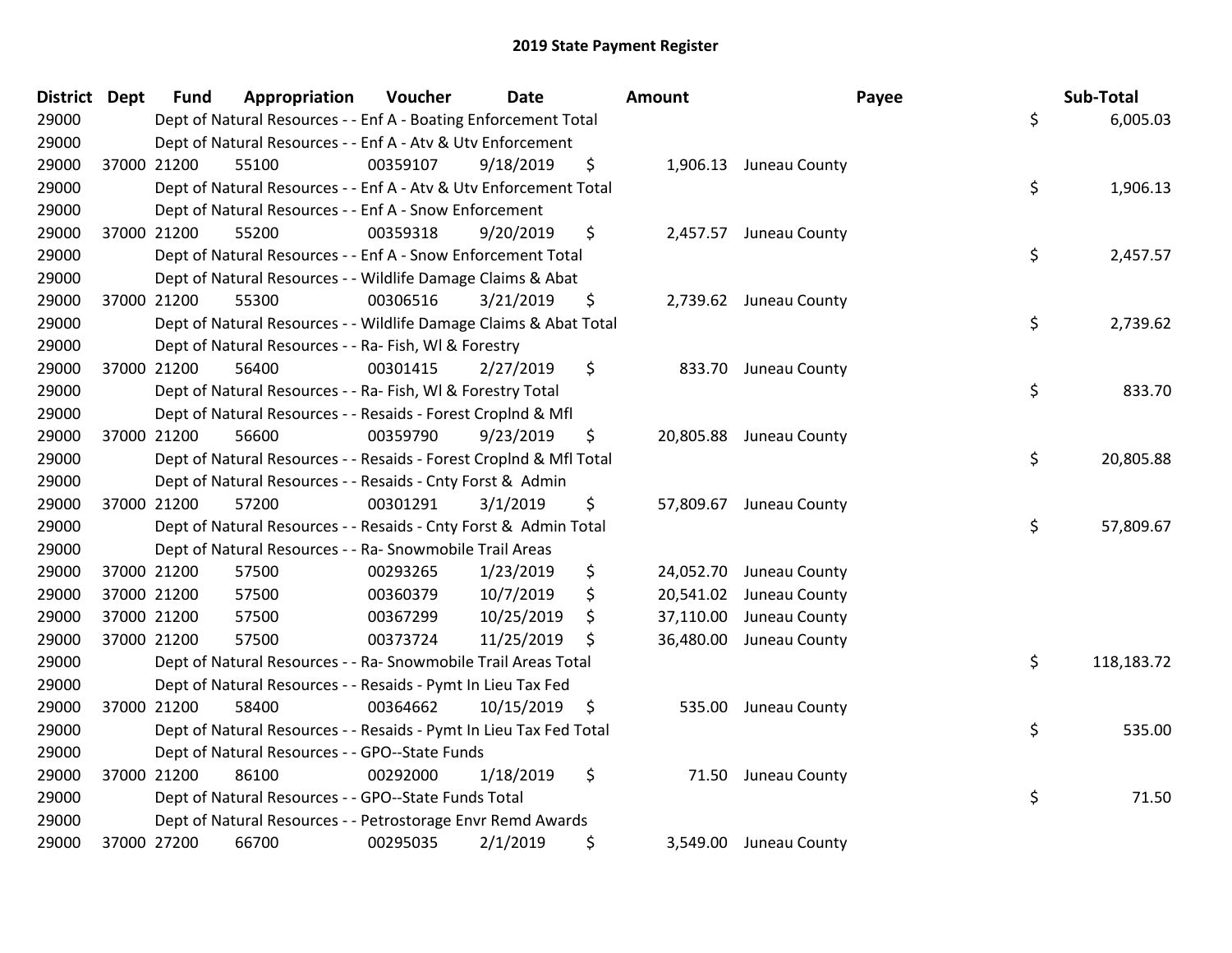| <b>District</b> | <b>Dept</b> | <b>Fund</b> | Appropriation                                                      | Voucher  | <b>Date</b> | Amount           |               | Payee | Sub-Total  |
|-----------------|-------------|-------------|--------------------------------------------------------------------|----------|-------------|------------------|---------------|-------|------------|
| 29000           | 37000 27200 |             | 66700                                                              | 00295053 | 2/1/2019    | \$<br>2,373.94   | Juneau County |       |            |
| 29000           | 37000 27200 |             | 66700                                                              | 00305994 | 3/19/2019   | \$<br>1,149.54   | Juneau County |       |            |
| 29000           | 37000 27200 |             | 66700                                                              | 00334662 | 6/26/2019   | \$<br>4,528.42   | Juneau County |       |            |
| 29000           |             | 37000 27200 | 66700                                                              | 00348548 | 8/9/2019    | \$<br>146.58     | Juneau County |       |            |
| 29000           |             | 37000 27200 | 66700                                                              | 00362984 | 10/4/2019   | \$<br>1,000.00   | Juneau County |       |            |
| 29000           |             | 37000 27200 | 66700                                                              | 00364433 | 10/15/2019  | \$<br>432.17     | Juneau County |       |            |
| 29000           | 37000 27200 |             | 66700                                                              | 00369643 | 11/4/2019   | \$<br>109,017.16 | Juneau County |       |            |
| 29000           |             | 37000 27200 | 66700                                                              | 00372658 | 11/19/2019  | \$<br>1,204.00   | Juneau County |       |            |
| 29000           |             |             | Dept of Natural Resources - - Petrostorage Envr Remd Awards Total  |          |             |                  |               | \$    | 123,400.81 |
| 29000           |             |             | Dept of Natural Resources - - GPO-Environmental Fund               |          |             |                  |               |       |            |
| 29000           |             | 37000 27400 | 46100                                                              | 00369346 | 11/4/2019   | \$<br>30.00      | Juneau County |       |            |
| 29000           |             |             | Dept of Natural Resources - - GPO-Environmental Fund Total         |          |             |                  |               | \$    | 30.00      |
| 29000           |             |             | Dept of Natural Resources - - Fin Asst For Responsible Units       |          |             |                  |               |       |            |
| 29000           |             | 37000 27400 | 67000                                                              | 00324550 | 5/28/2019   | \$<br>4,742.15   | Juneau County |       |            |
| 29000           |             |             | Dept of Natural Resources - - Fin Asst For Responsible Units Total |          |             |                  |               | \$    | 4,742.15   |
| 29000           |             |             | WI Dept of Transportation - - Eldly&Disa Co/Aid Sf                 |          |             |                  |               |       |            |
| 29000           |             | 39500 21100 | 16800                                                              | 00353180 | 2/19/2019   | \$<br>80,552.00  | Juneau County |       |            |
| 29000           |             |             | WI Dept of Transportation - - Eldly&Disa Co/Aid Sf Total           |          |             |                  |               | \$    | 80,552.00  |
| 29000           |             |             | WI Dept of Transportation - - County Forest Aids                   |          |             |                  |               |       |            |
| 29000           |             | 39500 21100 | 17000                                                              | 00357942 | 3/8/2019    | \$<br>1,742.55   | Juneau County |       |            |
| 29000           |             |             | WI Dept of Transportation - - County Forest Aids Total             |          |             |                  |               | \$    | 1,742.55   |
| 29000           |             |             | WI Dept of Transportation - - Trnst/Trns-Rel Aid F                 |          |             |                  |               |       |            |
| 29000           |             | 39500 21100 | 18200                                                              | 00361100 | 3/21/2019   | \$<br>9,600.00   | Juneau County |       |            |
| 29000           |             | 39500 21100 | 18200                                                              | 00367727 | 4/3/2019    | \$<br>4,800.00   | Juneau County |       |            |
| 29000           |             | 39500 21100 | 18200                                                              | 00388066 | 5/31/2019   | \$<br>4,800.00   | Juneau County |       |            |
| 29000           |             |             | WI Dept of Transportation - - Trnst/Trns-Rel Aid F Total           |          |             |                  |               | \$    | 19,200.00  |
| 29000           |             |             | WI Dept of Transportation - - Hwy Sfty Loc Aid Ffd                 |          |             |                  |               |       |            |
| 29000           |             | 39500 21100 | 18500                                                              | 00395414 | 7/3/2019    | \$<br>599.85     | Juneau County |       |            |
| 29000           |             | 39500 21100 | 18500                                                              | 00411080 | 7/11/2019   | \$<br>794.96     | Juneau County |       |            |
| 29000           |             | 39500 21100 | 18500                                                              | 00433105 | 9/11/2019   | \$<br>822.05     | Juneau County |       |            |
| 29000           |             | 39500 21100 | 18500                                                              | 00449346 | 10/16/2019  | \$<br>746.85     | Juneau County |       |            |
| 29000           |             |             | WI Dept of Transportation - - Hwy Sfty Loc Aid Ffd Total           |          |             |                  |               | \$    | 2,963.71   |
| 29000           |             |             | WI Dept of Transportation - - Trans Aids To Co.-Sf                 |          |             |                  |               |       |            |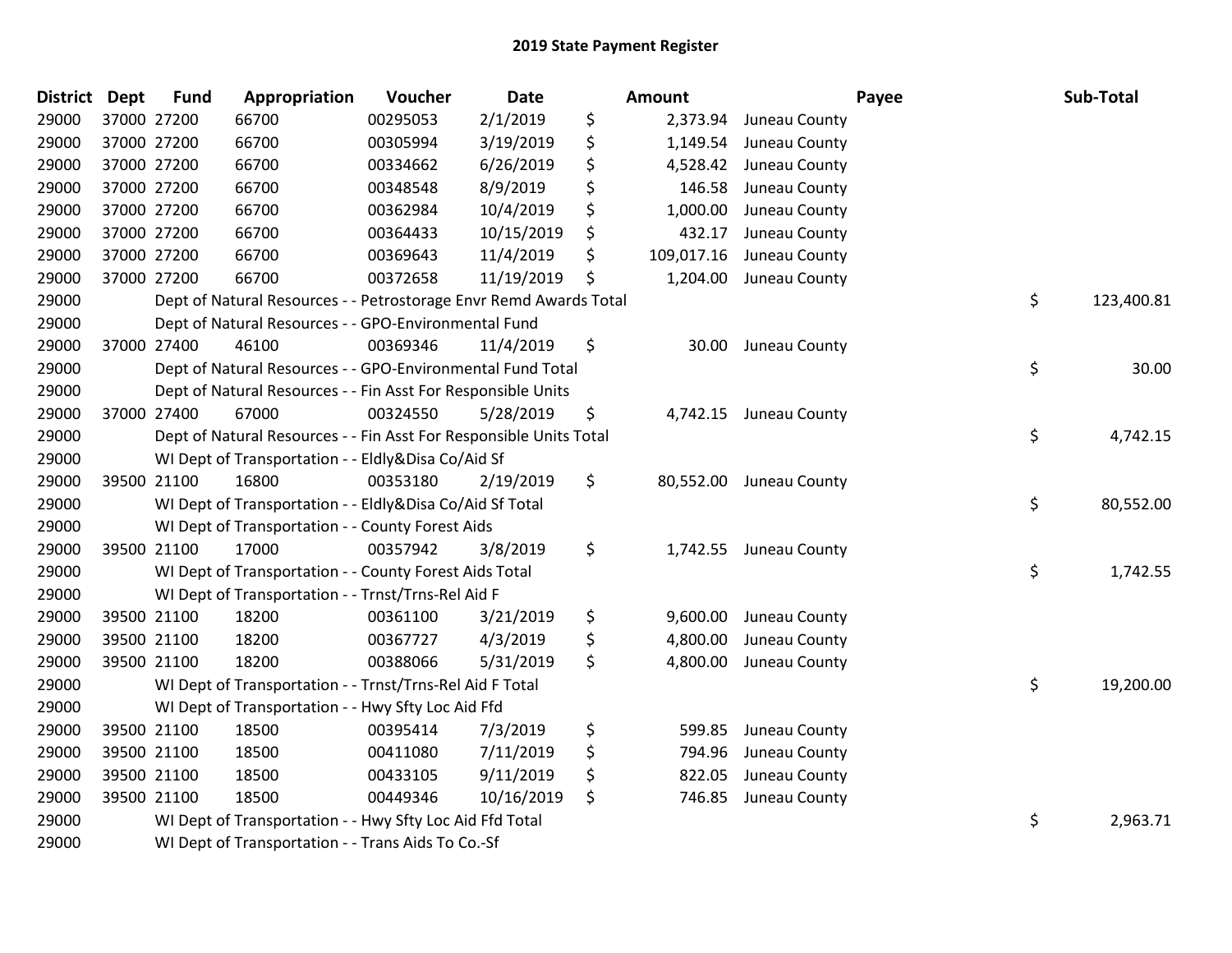| <b>District Dept</b> | <b>Fund</b> | Appropriation                                            | Voucher  | <b>Date</b> |     | Amount     |                        | Payee | Sub-Total  |
|----------------------|-------------|----------------------------------------------------------|----------|-------------|-----|------------|------------------------|-------|------------|
| 29000                | 39500 21100 | 19000                                                    | 00335801 | 1/7/2019    | \$  | 219,169.99 | Juneau County          |       |            |
| 29000                | 39500 21100 | 19000                                                    | 00401126 | 7/1/2019    | \$  | 438,339.98 | Juneau County          |       |            |
| 29000                | 39500 21100 | 19000                                                    | 00443944 | 10/7/2019   | \$. | 219,170.02 | Juneau County          |       |            |
| 29000                |             | WI Dept of Transportation - - Trans Aids To Co.-Sf Total |          |             |     |            |                        | \$    | 876,679.99 |
| 29000                |             | WI Dept of Transportation - - Trnsprt Alternats Lf       |          |             |     |            |                        |       |            |
| 29000                | 39500 21100 | 22600                                                    | 00349691 | 2/11/2019   | \$  | 5,000.00   | Juneau County          |       |            |
| 29000                |             | WI Dept of Transportation - - Trnsprt Alternats Lf Total |          |             |     |            |                        | \$    | 5,000.00   |
| 29000                |             | WI Dept of Transportation - - Trnsprt Alternats Ff       |          |             |     |            |                        |       |            |
| 29000                | 39500 21100 | 22700                                                    | 00366059 | 3/26/2019   | \$  | 8,000.00   | Juneau County          |       |            |
| 29000                | 39500 21100 | 22700                                                    | 00366060 | 3/26/2019   | \$  | 8,000.00   | Juneau County          |       |            |
| 29000                | 39500 21100 | 22700                                                    | 00366061 | 3/26/2019   | \$  | 8,000.00   | Juneau County          |       |            |
| 29000                |             | WI Dept of Transportation - - Trnsprt Alternats Ff Total |          |             |     |            |                        | \$    | 24,000.00  |
| 29000                |             | WI Dept of Transportation - - Loc Rd Imp Prg St Fd       |          |             |     |            |                        |       |            |
| 29000                | 39500 21100 | 27800                                                    | 00465119 | 11/29/2019  | \$  | 4,950.23   | Juneau County          |       |            |
| 29000                |             | WI Dept of Transportation - - Loc Rd Imp Prg St Fd Total |          |             |     |            |                        | \$    | 4,950.23   |
| 29000                |             | WI Dept of Transportation - - Loc Trns Facl Impffd       |          |             |     |            |                        |       |            |
| 29000                | 39500 21100 | 28600                                                    | 00361860 | 3/19/2019   | \$  |            | 7,784.72 Juneau County |       |            |
| 29000                |             | WI Dept of Transportation - - Loc Trns Facl Impffd Total |          |             |     |            |                        | \$    | 7,784.72   |
| 29000                |             | WI Dept of Transportation - - St Hwy Rehab, Sf           |          |             |     |            |                        |       |            |
| 29000                | 39500 21100 | 36300                                                    | 00344260 | 2/8/2019    | \$  | 2.00       | Juneau County          |       |            |
| 29000                | 39500 21100 | 36300                                                    | 00353498 | 3/6/2019    | \$  | 3.00       | Juneau County          |       |            |
| 29000                | 39500 21100 | 36300                                                    | 00355383 | 2/25/2019   | \$  | 121.01     | Juneau County          |       |            |
| 29000                |             | WI Dept of Transportation - - St Hwy Rehab, Sf Total     |          |             |     |            |                        | \$    | 126.01     |
| 29000                |             | WI Dept of Transportation - - Hwy Mgmt & Opers Sf        |          |             |     |            |                        |       |            |
| 29000                | 39500 21100 | 36500                                                    | 00343568 | 1/18/2019   | \$  | 2,544.87   | Juneau County          |       |            |
| 29000                | 39500 21100 | 36500                                                    | 00355383 | 2/25/2019   | \$  | 728.47     | Juneau County          |       |            |
| 29000                | 39500 21100 | 36500                                                    | 00355393 | 2/25/2019   | \$  | 643.72     | Juneau County          |       |            |
| 29000                | 39500 21100 | 36500                                                    | 00366810 | 4/5/2019    | \$  | 1,718.30   | Juneau County          |       |            |
| 29000                | 39500 21100 | 36500                                                    | 00374109 | 4/23/2019   | \$  | 525.59     | Juneau County          |       |            |
| 29000                | 39500 21100 | 36500                                                    | 00374120 | 4/23/2019   | \$  | 644.55     | Juneau County          |       |            |
| 29000                | 39500 21100 | 36500                                                    | 00382964 | 5/16/2019   | \$  | 913.47     | Juneau County          |       |            |
| 29000                | 39500 21100 | 36500                                                    | 00383340 | 5/31/2019   | \$  | 644.55     | Juneau County          |       |            |
| 29000                | 39500 21100 | 36500                                                    | 00387916 | 5/29/2019   | \$  | 678.38     | Juneau County          |       |            |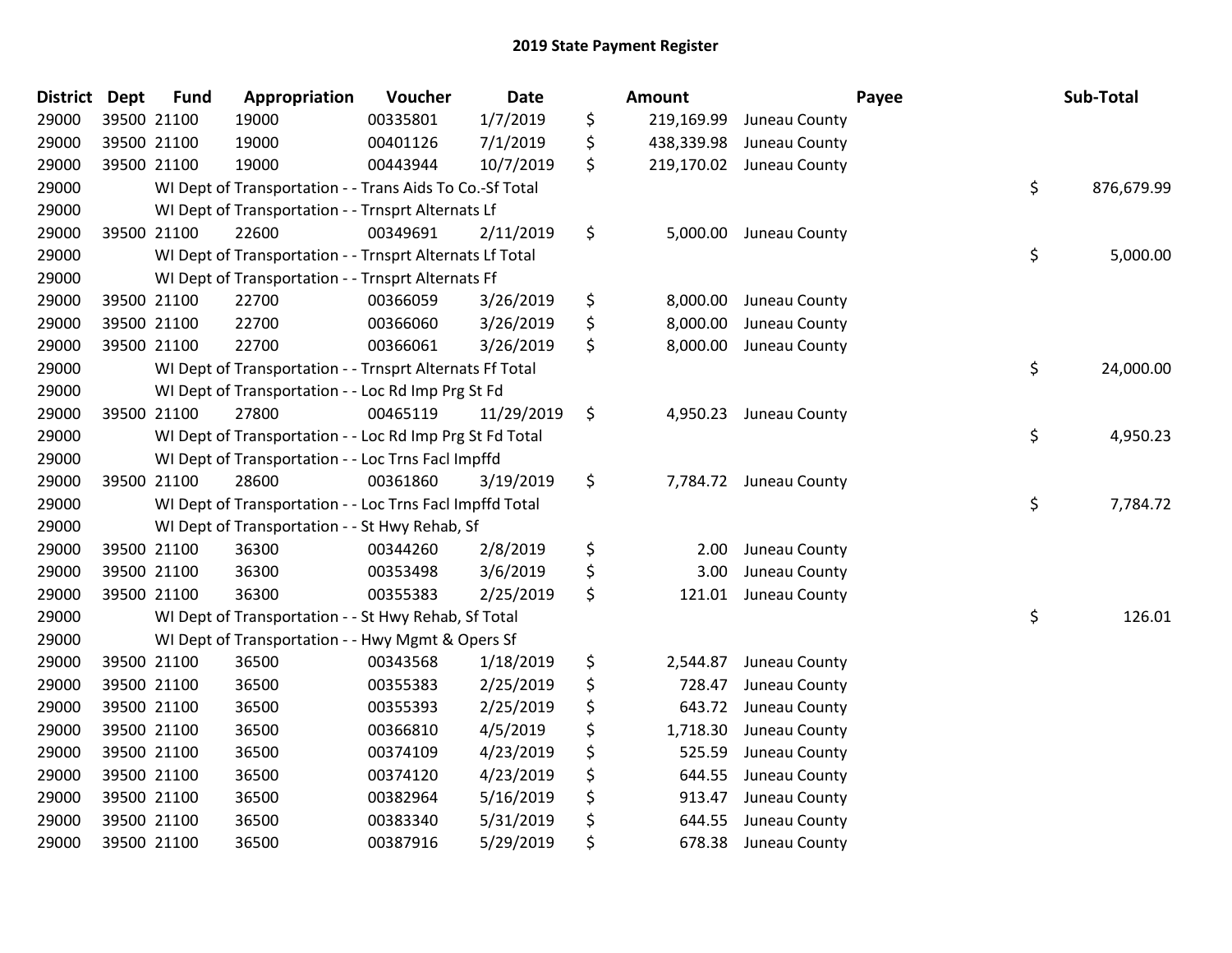| <b>District</b> | <b>Dept</b> | <b>Fund</b> | Appropriation                                                  | Voucher  | Date       | <b>Amount</b>    |               | Payee | Sub-Total          |
|-----------------|-------------|-------------|----------------------------------------------------------------|----------|------------|------------------|---------------|-------|--------------------|
| 29000           |             | 39500 21100 | 36500                                                          | 00456307 | 10/31/2019 | \$<br>200.72     | Juneau County |       |                    |
| 29000           |             | 39500 21100 | 36500                                                          | 00456308 | 10/31/2019 | \$<br>1,090.11   | Juneau County |       |                    |
| 29000           |             | 39500 21100 | 36500                                                          | 00458831 | 11/7/2019  | \$<br>664.39     | Juneau County |       |                    |
| 29000           |             | 39500 21100 | 36500                                                          | 00465291 | 11/25/2019 | \$<br>649.24     | Juneau County |       |                    |
| 29000           |             | 39500 21100 | 36500                                                          | 00473297 | 12/20/2019 | \$<br>644.15     | Juneau County |       |                    |
| 29000           |             |             | WI Dept of Transportation - - Hwy Mgmt & Opers Sf Total        |          |            |                  |               |       | \$<br>12,290.51    |
| 29000           |             |             | WI Dept of Transportation - - Routine Maint Sf                 |          |            |                  |               |       |                    |
| 29000           |             | 39500 21100 | 36800                                                          | 00343568 | 1/18/2019  | \$<br>120,225.77 | Juneau County |       |                    |
| 29000           |             | 39500 21100 | 36800                                                          | 00355383 | 2/25/2019  | \$<br>217,366.62 | Juneau County |       |                    |
| 29000           |             | 39500 21100 | 36800                                                          | 00355393 | 2/25/2019  | \$<br>108,969.60 | Juneau County |       |                    |
| 29000           |             | 39500 21100 | 36800                                                          | 00361595 | 3/19/2019  | \$<br>145,598.94 | Juneau County |       |                    |
| 29000           |             | 39500 21100 | 36800                                                          | 00362386 | 3/20/2019  | \$<br>131,341.19 | Juneau County |       |                    |
| 29000           |             | 39500 21100 | 36800                                                          | 00366810 | 4/5/2019   | \$<br>484,027.62 | Juneau County |       |                    |
| 29000           |             | 39500 21100 | 36800                                                          | 00374109 | 4/23/2019  | \$<br>239,701.29 | Juneau County |       |                    |
| 29000           |             | 39500 21100 | 36800                                                          | 00374120 | 4/23/2019  | \$<br>444,123.22 | Juneau County |       |                    |
| 29000           |             | 39500 21100 | 36800                                                          | 00383340 | 5/31/2019  | \$<br>258,151.21 | Juneau County |       |                    |
| 29000           |             | 39500 21100 | 36800                                                          | 00387916 | 5/29/2019  | \$<br>154,745.64 | Juneau County |       |                    |
| 29000           |             | 39500 21100 | 36800                                                          | 00413284 | 7/18/2019  | \$<br>129,676.35 | Juneau County |       |                    |
| 29000           |             | 39500 21100 | 36800                                                          | 00456307 | 10/31/2019 | \$<br>107,484.64 | Juneau County |       |                    |
| 29000           |             | 39500 21100 | 36800                                                          | 00456308 | 10/31/2019 | \$<br>247,717.70 | Juneau County |       |                    |
| 29000           |             | 39500 21100 | 36800                                                          | 00457663 | 11/4/2019  | \$<br>35,823.46  | Juneau County |       |                    |
| 29000           |             | 39500 21100 | 36800                                                          | 00458831 | 11/7/2019  | \$<br>98,525.27  | Juneau County |       |                    |
| 29000           |             | 39500 21100 | 36800                                                          | 00465291 | 11/25/2019 | \$<br>85,470.31  | Juneau County |       |                    |
| 29000           |             | 39500 21100 | 36800                                                          | 00473297 | 12/20/2019 | \$<br>4,791.22   | Juneau County |       |                    |
| 29000           |             |             | WI Dept of Transportation - - Routine Maint Sf Total           |          |            |                  |               |       | \$<br>3,013,740.05 |
| 29000           |             |             | Department of Corrections - - General Program Operations       |          |            |                  |               |       |                    |
| 29000           |             | 41000 10000 | 10100                                                          | 00272410 | 3/15/2019  | \$<br>23.00      | Juneau County |       |                    |
| 29000           | 41000 10000 |             | 10100                                                          | 00286615 | 5/28/2019  | \$<br>1,500.00   | Juneau County |       |                    |
| 29000           |             |             | Department of Corrections - - General Program Operations Total |          |            |                  |               |       | \$<br>1,523.00     |
| 29000           |             |             | Department of Corrections - - Institutional Repair And Maint   |          |            |                  |               |       |                    |
| 29000           |             | 41000 10000 | 11000                                                          | 00271675 | 3/11/2019  | \$<br>493.60     | Juneau County |       |                    |
| 29000           |             | 41000 10000 | 11000                                                          | 00280281 | 5/1/2019   | \$<br>1,391.36   | Juneau County |       |                    |
| 29000           |             | 41000 10000 | 11000                                                          | 00328641 | 12/12/2019 | \$<br>1,488.81   | Juneau County |       |                    |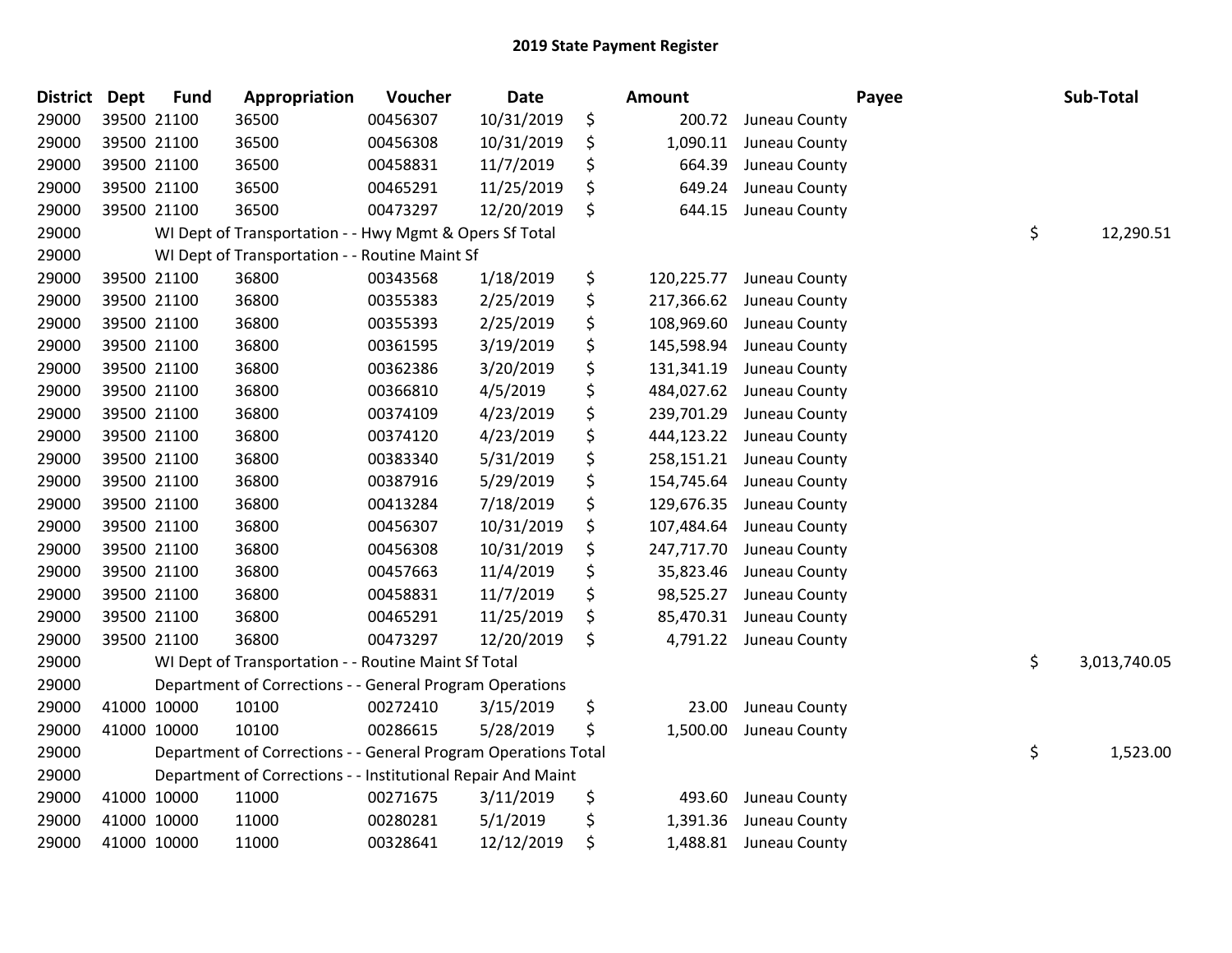| <b>District Dept</b> | <b>Fund</b> | Appropriation                                                      | Voucher  | <b>Date</b> | <b>Amount</b>   | Payee                                                                                                         | Sub-Total |            |
|----------------------|-------------|--------------------------------------------------------------------|----------|-------------|-----------------|---------------------------------------------------------------------------------------------------------------|-----------|------------|
| 29000                |             | Department of Corrections - - Institutional Repair And Maint Total |          |             |                 |                                                                                                               | \$        | 3,373.77   |
| 29000                |             | Department of Corrections - - Corrections Contracts And Agre       |          |             |                 |                                                                                                               |           |            |
| 29000                | 41000 10000 | 11400                                                              | 00257562 | 1/2/2019    | \$<br>6,638.34  | Juneau County                                                                                                 |           |            |
| 29000                | 41000 10000 | 11400                                                              | 00263762 | 1/30/2019   | \$<br>45,336.26 | Juneau County                                                                                                 |           |            |
| 29000                | 41000 10000 | 11400                                                              | 00265454 | 2/11/2019   | \$<br>7,976.30  | Juneau County                                                                                                 |           |            |
| 29000                | 41000 10000 | 11400                                                              | 00268792 | 3/1/2019    | \$<br>39,161.06 | Juneau County                                                                                                 |           |            |
| 29000                | 41000 10000 | 11400                                                              | 00271234 | 3/8/2019    | \$<br>8,593.82  | Juneau County                                                                                                 |           |            |
| 29000                | 41000 10000 | 11400                                                              | 00275538 | 3/29/2019   | \$<br>32,368.34 | Juneau County                                                                                                 |           |            |
| 29000                | 41000 10000 | 11400                                                              | 00276804 | 4/3/2019    | \$<br>2,367.16  | Juneau County                                                                                                 |           |            |
| 29000                | 41000 10000 | 11400                                                              | 00281081 | 4/23/2019   | \$<br>154.38    | Juneau County                                                                                                 |           |            |
| 29000                | 41000 10000 | 11400                                                              | 00281749 | 5/15/2019   | \$<br>32,780.02 | Juneau County                                                                                                 |           |            |
| 29000                | 41000 10000 | 11400                                                              | 00289307 | 6/7/2019    | \$<br>39,058.14 | Juneau County                                                                                                 |           |            |
| 29000                | 41000 10000 | 11400                                                              | 00289550 | 6/4/2019    | \$<br>3,499.28  | Juneau County                                                                                                 |           |            |
| 29000                | 41000 10000 | 11400                                                              | 00295620 | 7/2/2019    | \$<br>8,079.22  | Juneau County                                                                                                 |           |            |
| 29000                | 41000 10000 | 11400                                                              | 00295888 | 7/8/2019    | \$<br>46,674.22 | Juneau County                                                                                                 |           |            |
| 29000                | 41000 10000 | 11400                                                              | 00298085 | 7/15/2019   | \$<br>14,820.48 | Juneau County                                                                                                 |           |            |
| 29000                | 41000 10000 | 11400                                                              | 00298572 | 7/18/2019   | \$<br>45,181.88 | Juneau County                                                                                                 |           |            |
| 29000                | 41000 10000 | 11400                                                              | 00305090 | 8/20/2019   | \$<br>14,974.86 | Juneau County                                                                                                 |           |            |
| 29000                | 41000 10000 | 11400                                                              | 00307174 | 8/30/2019   | \$<br>46,571.30 | Juneau County                                                                                                 |           |            |
| 29000                | 41000 10000 | 11400                                                              | 00311656 | 9/23/2019   | \$<br>42,814.72 | Juneau County                                                                                                 |           |            |
| 29000                | 41000 10000 | 11400                                                              | 00314056 | 10/2/2019   | \$<br>10,858.06 | Juneau County                                                                                                 |           |            |
| 29000                | 41000 10000 | 11400                                                              | 00318356 | 10/22/2019  | \$<br>7,770.46  | Juneau County                                                                                                 |           |            |
| 29000                | 41000 10000 | 11400                                                              | 00318766 | 11/4/2019   | \$<br>45,645.02 | Juneau County                                                                                                 |           |            |
| 29000                | 41000 10000 | 11400                                                              | 00326229 | 11/26/2019  | \$<br>45,808.86 | Juneau County                                                                                                 |           |            |
| 29000                | 41000 10000 | 11400                                                              | 00330193 | 12/23/2019  | \$<br>39,727.12 | Juneau County                                                                                                 |           |            |
| 29000                | 41000 10000 | 11400                                                              | 00331792 | 12/23/2019  | \$<br>12,556.24 | Juneau County                                                                                                 |           |            |
| 29000                | 41000 10000 | 11400                                                              | 00331807 | 12/23/2019  | \$              | 9,056.96 Juneau County                                                                                        |           |            |
| 29000                |             | Department of Corrections - - Corrections Contracts And Agre Total |          |             |                 |                                                                                                               | \$        | 608,472.50 |
| 29000                |             |                                                                    |          |             |                 | Department of Corrections - - Reimbursing Counties For Probation, Extended Supervision And Parole Holds       |           |            |
| 29000                | 41000 10000 | 11600                                                              | 00320910 | 11/4/2019   | \$              | 33,703.28 Juneau County                                                                                       |           |            |
| 29000                |             |                                                                    |          |             |                 | Department of Corrections - - Reimbursing Counties For Probation, Extended Supervision And Parole Holds Total | \$        | 33,703.28  |
| 29000                |             | Department of Corrections - - Probation, Parole And Extended       |          |             |                 |                                                                                                               |           |            |
| 29000                | 41000 10000 | 18700                                                              | 00320910 | 11/4/2019   | \$              | 14,136.72 Juneau County                                                                                       |           |            |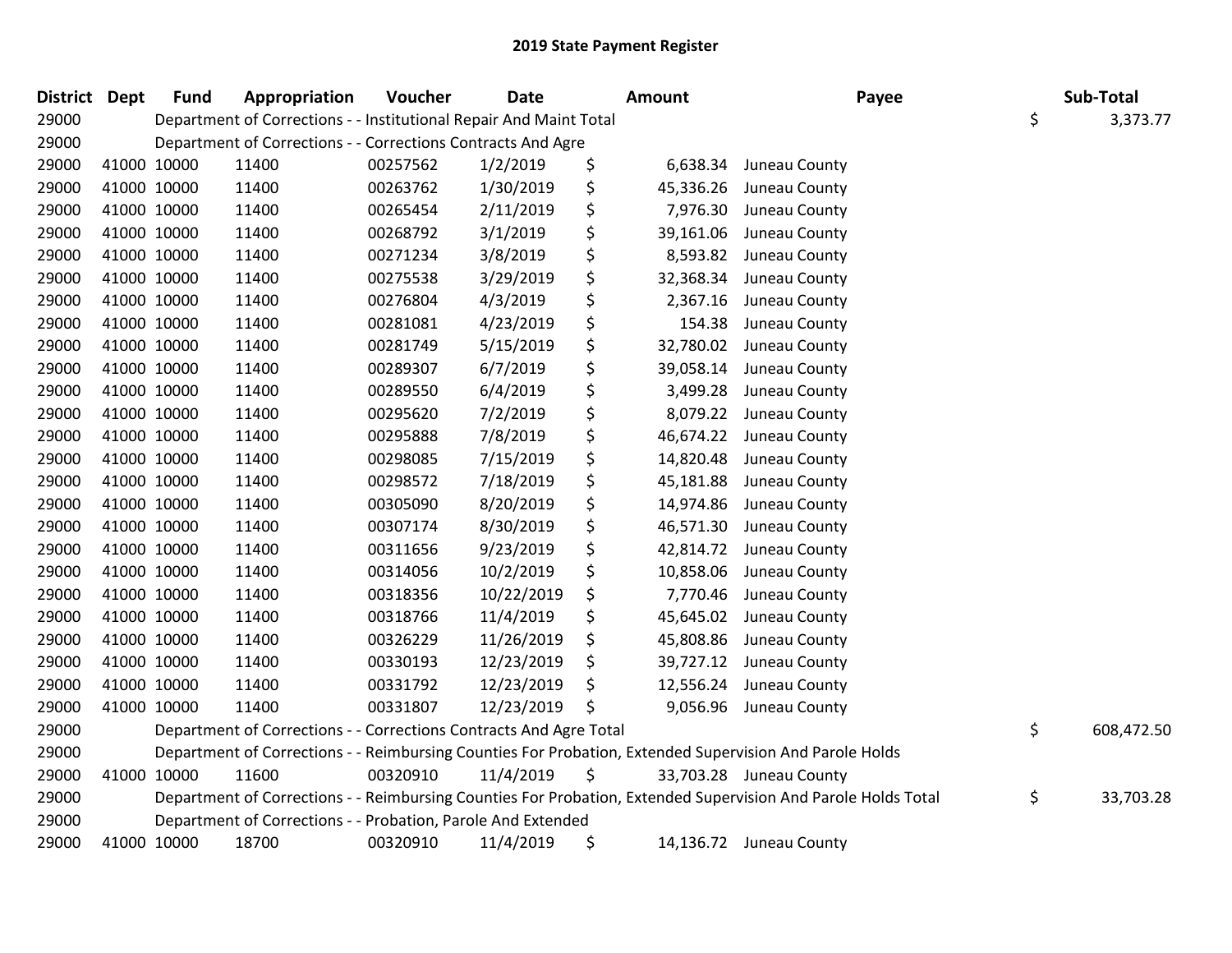| <b>District Dept</b> |             | <b>Fund</b> | Appropriation                                                          | Voucher  | <b>Date</b> | <b>Amount</b>    | Payee         | Sub-Total          |
|----------------------|-------------|-------------|------------------------------------------------------------------------|----------|-------------|------------------|---------------|--------------------|
| 29000                |             |             | Department of Corrections - - Probation, Parole And Extended Total     |          |             |                  |               | \$<br>14,136.72    |
| 29000                |             |             | Department of Health Services - - State/Federal Aids                   |          |             |                  |               |                    |
| 29000                | 43500 10000 |             | 00000                                                                  | 90906    | 1/2/2019    | \$<br>330,535.00 | Juneau County |                    |
| 29000                | 43500 10000 |             | 00000                                                                  | 90907    | 2/1/2019    | \$<br>116,090.00 | Juneau County |                    |
| 29000                | 43500 10000 |             | 00000                                                                  | 90909    | 3/1/2019    | \$<br>479,518.00 | Juneau County |                    |
| 29000                | 43500 10000 |             | 00000                                                                  | 90910    | 4/1/2019    | \$<br>292,502.00 | Juneau County |                    |
| 29000                | 43500 10000 |             | 00000                                                                  | 90911    | 5/1/2019    | \$<br>47,540.00  | Juneau County |                    |
| 29000                | 43500 10000 |             | 00000                                                                  | 90913    | 6/3/2019    | \$<br>569,959.00 | Juneau County |                    |
| 29000                | 43500 10000 |             | 00000                                                                  | 90914    | 6/17/2019   | \$<br>19,444.00  | Juneau County |                    |
| 29000                | 43500 10000 |             | 00000                                                                  | 92000    | 7/1/2019    | \$<br>899,916.00 | Juneau County |                    |
| 29000                | 43500 10000 |             | 00000                                                                  | 92001    | 8/1/2019    | \$<br>420,334.00 | Juneau County |                    |
| 29000                | 43500 10000 |             | 00000                                                                  | 92002    | 9/3/2019    | \$<br>352,193.00 | Juneau County |                    |
| 29000                | 43500 10000 |             | 00000                                                                  | 92003    | 10/1/2019   | \$<br>281,170.00 | Juneau County |                    |
| 29000                | 43500 10000 |             | 00000                                                                  | 92004    | 11/1/2019   | \$<br>250,908.00 | Juneau County |                    |
| 29000                | 43500 10000 |             | 00000                                                                  | 92005    | 12/2/2019   | \$<br>305,463.00 | Juneau County |                    |
| 29000                |             |             | Department of Health Services - - State/Federal Aids Total             |          |             |                  |               | \$<br>4,365,572.00 |
| 29000                |             |             | Department of Health Services - - Sand Ridge Secure Treatment Ce       |          |             |                  |               |                    |
| 29000                | 43500 10000 |             | 20300                                                                  | 00255724 | 1/7/2019    | \$<br>860.77     | Juneau County |                    |
| 29000                | 43500 10000 |             | 20300                                                                  | 00257607 | 1/17/2019   | \$<br>204.75     | Juneau County |                    |
| 29000                | 43500 10000 |             | 20300                                                                  | 00275021 | 4/26/2019   | \$<br>98.00      | Juneau County |                    |
| 29000                | 43500 10000 |             | 20300                                                                  | 00276726 | 5/1/2019    | \$<br>1,179.89   | Juneau County |                    |
| 29000                | 43500 10000 |             | 20300                                                                  | 00284440 | 5/31/2019   | \$<br>874.80     | Juneau County |                    |
| 29000                | 43500 10000 |             | 20300                                                                  | 00308916 | 9/20/2019   | \$<br>207.75     | Juneau County |                    |
| 29000                |             |             | Department of Health Services - - Sand Ridge Secure Treatment Ce Total |          |             |                  |               | \$<br>3,425.96     |
| 29000                |             |             | Department of Health Services - - General Program Operations           |          |             |                  |               |                    |
| 29000                |             | 43500 10000 | 40100                                                                  | 00265133 | 2/20/2019   | \$<br>1.50       | Juneau County |                    |
| 29000                | 43500 10000 |             | 40100                                                                  | 00274571 | 4/3/2019    | \$<br>1.00       | Juneau County |                    |
| 29000                | 43500 10000 |             | 40100                                                                  | 00274572 | 4/3/2019    | \$<br>15.00      | Juneau County |                    |
| 29000                | 43500 10000 |             | 40100                                                                  | 00279181 | 4/25/2019   | \$<br>1.00       | Juneau County |                    |
| 29000                | 43500 10000 |             | 40100                                                                  | 00279182 | 4/25/2019   | \$<br>15.00      | Juneau County |                    |
| 29000                | 43500 10000 |             | 40100                                                                  | 00284205 | 5/15/2019   | \$<br>1.50       | Juneau County |                    |
| 29000                | 43500 10000 |             | 40100                                                                  | 00299312 | 7/24/2019   | \$<br>1.00       | Juneau County |                    |
| 29000                | 43500 10000 |             | 40100                                                                  | 00309218 | 9/11/2019   | \$<br>15.00      | Juneau County |                    |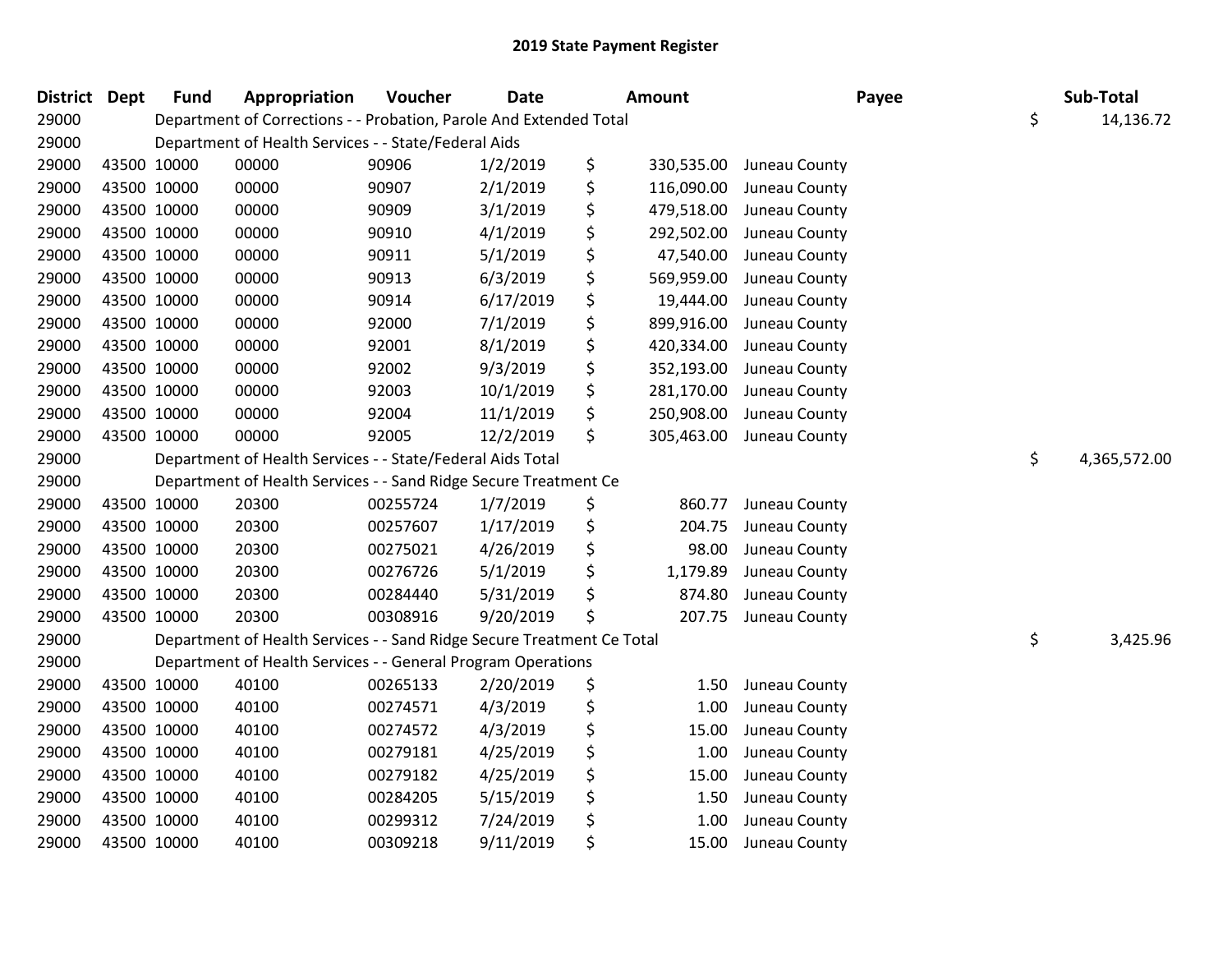| <b>District</b> | Dept        | <b>Fund</b> | Appropriation                                                          | Voucher  | Date       | Amount           |               | Payee | Sub-Total    |
|-----------------|-------------|-------------|------------------------------------------------------------------------|----------|------------|------------------|---------------|-------|--------------|
| 29000           | 43500 10000 |             | 40100                                                                  | 00310802 | 9/18/2019  | \$<br>1.00       | Juneau County |       |              |
| 29000           | 43500 10000 |             | 40100                                                                  | 00310803 | 9/18/2019  | \$<br>15.00      | Juneau County |       |              |
| 29000           | 43500 10000 |             | 40100                                                                  | 00326854 | 11/27/2019 | \$<br>1.50       | Juneau County |       |              |
| 29000           |             |             | Department of Health Services - - General Program Operations Total     |          |            |                  |               |       | \$<br>68.50  |
| 29000           |             |             | Department of Health Services - - Medical Assistance State Admin       |          |            |                  |               |       |              |
| 29000           | 43500 10000 |             | 44000                                                                  | 00265133 | 2/20/2019  | \$<br>1.50       | Juneau County |       |              |
| 29000           | 43500 10000 |             | 44000                                                                  | 00274571 | 4/3/2019   | \$<br>1.00       | Juneau County |       |              |
| 29000           | 43500 10000 |             | 44000                                                                  | 00274572 | 4/3/2019   | \$<br>15.00      | Juneau County |       |              |
| 29000           | 43500 10000 |             | 44000                                                                  | 00279181 | 4/25/2019  | \$<br>1.00       | Juneau County |       |              |
| 29000           | 43500 10000 |             | 44000                                                                  | 00279182 | 4/25/2019  | \$<br>15.00      | Juneau County |       |              |
| 29000           | 43500 10000 |             | 44000                                                                  | 00284205 | 5/15/2019  | \$<br>1.50       | Juneau County |       |              |
| 29000           | 43500 10000 |             | 44000                                                                  | 00299312 | 7/24/2019  | \$<br>1.00       | Juneau County |       |              |
| 29000           | 43500 10000 |             | 44000                                                                  | 00309218 | 9/11/2019  | \$<br>15.00      | Juneau County |       |              |
| 29000           | 43500 10000 |             | 44000                                                                  | 00310802 | 9/18/2019  | \$<br>1.00       | Juneau County |       |              |
| 29000           | 43500 10000 |             | 44000                                                                  | 00310803 | 9/18/2019  | \$<br>15.00      | Juneau County |       |              |
| 29000           | 43500 10000 |             | 44000                                                                  | 00326854 | 11/27/2019 | \$<br>1.50       | Juneau County |       |              |
| 29000           |             |             | Department of Health Services - - Medical Assistance State Admin Total |          |            |                  |               |       | \$<br>68.50  |
| 29000           |             |             | Dept of Children and Families - - Fees For Administrative Servic       |          |            |                  |               |       |              |
| 29000           | 43700 10000 |             | 23100                                                                  | 00049855 | 2/5/2019   | \$<br>40.00      | Juneau County |       |              |
| 29000           | 43700 10000 |             | 23100                                                                  | 00054475 | 4/30/2019  | \$<br>55.00      | Juneau County |       |              |
| 29000           | 43700 10000 |             | 23100                                                                  | 00058398 | 7/26/2019  | \$<br>35.00      | Juneau County |       |              |
| 29000           | 43700 10000 |             | 23100                                                                  | 00062289 | 10/31/2019 | \$<br>30.00      | Juneau County |       |              |
| 29000           |             |             | Dept of Children and Families - - Fees For Administrative Servic Total |          |            |                  |               |       | \$<br>160.00 |
| 29000           |             |             | Dept of Children and Families - - General Aids                         |          |            |                  |               |       |              |
| 29000           | 43700 10000 |             | 99000                                                                  | 00048526 | 1/7/2019   | \$<br>29,420.25  | Juneau County |       |              |
| 29000           | 43700 10000 |             | 99000                                                                  | 00049412 | 1/31/2019  | \$<br>46,185.42  | Juneau County |       |              |
| 29000           | 43700 10000 |             | 99000                                                                  | 00049489 | 2/5/2019   | \$<br>939.00     | Juneau County |       |              |
| 29000           | 43700 10000 |             | 99000                                                                  | 00049651 | 2/5/2019   | \$<br>41.48      | Juneau County |       |              |
| 29000           | 43700 10000 |             | 99000                                                                  | 00049722 | 2/5/2019   | \$<br>201.00     | Juneau County |       |              |
| 29000           | 43700 10000 |             | 99000                                                                  | 00050606 | 2/26/2019  | \$<br>32,048.10  | Juneau County |       |              |
| 29000           | 43700 10000 |             | 99000                                                                  | 00050931 | 3/6/2019   | \$<br>120.00     | Juneau County |       |              |
| 29000           | 43700 10000 |             | 99000                                                                  | 00050932 | 3/5/2019   | \$<br>112,004.01 | Juneau County |       |              |
| 29000           | 43700 10000 |             | 99000                                                                  | 00051127 | 3/7/2019   | \$<br>47,505.60  | Juneau County |       |              |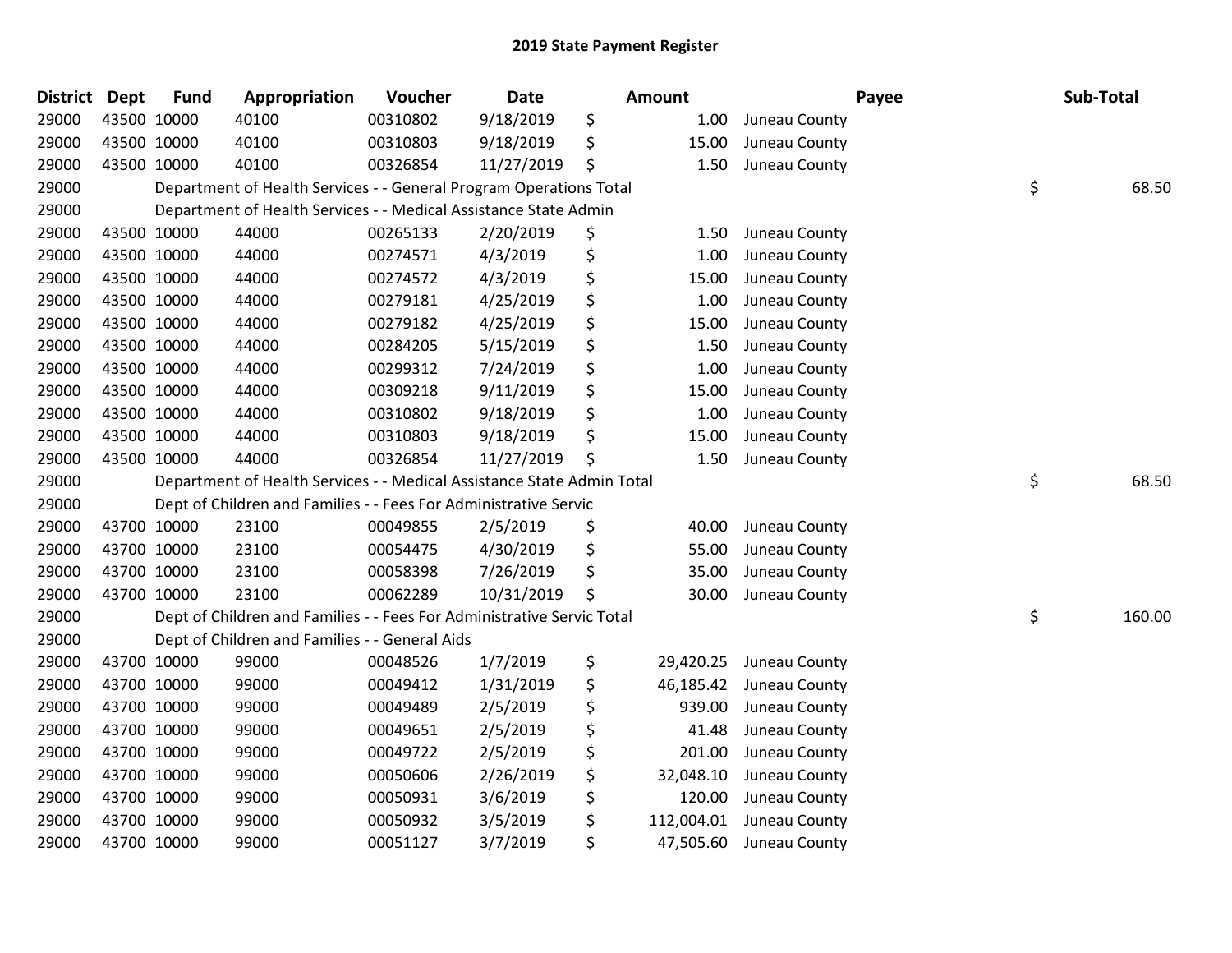| District Dept |             | <b>Fund</b> | Appropriation                                        | Voucher  | <b>Date</b> | Amount           |               | Payee | Sub-Total          |
|---------------|-------------|-------------|------------------------------------------------------|----------|-------------|------------------|---------------|-------|--------------------|
| 29000         | 43700 10000 |             | 99000                                                | 00052201 | 4/1/2019    | \$<br>418.25     | Juneau County |       |                    |
| 29000         | 43700 10000 |             | 99000                                                | 00052870 | 4/5/2019    | \$<br>26,384.23  | Juneau County |       |                    |
| 29000         | 43700 10000 |             | 99000                                                | 00053271 | 4/16/2019   | \$<br>26,288.22  | Juneau County |       |                    |
| 29000         | 43700 10000 |             | 99000                                                | 00053998 | 4/30/2019   | \$<br>75,493.81  | Juneau County |       |                    |
| 29000         | 43700 10000 |             | 99000                                                | 00054666 | 5/6/2019    | \$<br>19,352.15  | Juneau County |       |                    |
| 29000         | 43700 10000 |             | 99000                                                | 00056098 | 6/5/2019    | \$<br>32,417.72  | Juneau County |       |                    |
| 29000         | 43700 10000 |             | 99000                                                | 00056240 | 6/6/2019    | \$<br>18,031.06  | Juneau County |       |                    |
| 29000         | 43700 10000 |             | 99000                                                | 00057364 | 7/5/2019    | \$<br>24,885.54  | Juneau County |       |                    |
| 29000         | 43700 10000 |             | 99000                                                | 00057824 | 7/16/2019   | \$<br>20,252.09  | Juneau County |       |                    |
| 29000         | 43700 10000 |             | 99000                                                | 00057825 | 7/16/2019   | \$<br>7,559.05   | Juneau County |       |                    |
| 29000         | 43700 10000 |             | 99000                                                | 00058184 | 7/25/2019   | \$<br>525.39     | Juneau County |       |                    |
| 29000         | 43700 10000 |             | 99000                                                | 00058472 | 7/30/2019   | \$<br>45,839.09  | Juneau County |       |                    |
| 29000         | 43700 10000 |             | 99000                                                | 00058688 | 8/6/2019    | \$<br>19,012.15  | Juneau County |       |                    |
| 29000         | 43700 10000 |             | 99000                                                | 00058689 | 8/6/2019    | \$<br>22,367.00  | Juneau County |       |                    |
| 29000         | 43700 10000 |             | 99000                                                | 00058770 | 8/5/2019    | \$<br>20,054.18  | Juneau County |       |                    |
| 29000         | 43700 10000 |             | 99000                                                | 00058771 | 8/6/2019    | \$<br>18,462.17  | Juneau County |       |                    |
| 29000         | 43700 10000 |             | 99000                                                | 00059896 | 9/5/2019    | \$<br>19,768.61  | Juneau County |       |                    |
| 29000         | 43700 10000 |             | 99000                                                | 00060355 | 9/18/2019   | \$<br>268,670.87 | Juneau County |       |                    |
| 29000         | 43700 10000 |             | 99000                                                | 00060756 | 9/26/2019   | \$<br>2,222.00   | Juneau County |       |                    |
| 29000         | 43700 10000 |             | 99000                                                | 00060757 | 9/27/2019   | \$<br>649.06     | Juneau County |       |                    |
| 29000         | 43700 10000 |             | 99000                                                | 00061161 | 10/7/2019   | \$<br>48,367.08  | Juneau County |       |                    |
| 29000         | 43700 10000 |             | 99000                                                | 00061971 | 10/30/2019  | \$<br>37,229.80  | Juneau County |       |                    |
| 29000         | 43700 10000 |             | 99000                                                | 00062383 | 11/5/2019   | \$<br>45,521.27  | Juneau County |       |                    |
| 29000         | 43700 10000 |             | 99000                                                | 00062545 | 11/12/2019  | \$<br>41,801.83  | Juneau County |       |                    |
| 29000         | 43700 10000 |             | 99000                                                | 00062933 | 11/18/2019  | \$<br>18,571.66  | Juneau County |       |                    |
| 29000         | 43700 10000 |             | 99000                                                | 00063553 | 12/5/2019   | \$<br>30,559.69  | Juneau County |       |                    |
| 29000         | 43700 10000 |             | 99000                                                | 00063632 | 12/5/2019   | \$<br>39.93      | Juneau County |       |                    |
| 29000         |             |             | Dept of Children and Families - - General Aids Total |          |             |                  |               |       | \$<br>1,159,208.76 |
| 29000         |             |             | Dept of Workforce Development - - Ui Admin Fed       |          |             |                  |               |       |                    |
| 29000         | 44500 10000 |             | 15100                                                | 00204049 | 1/3/2019    | \$<br>35.00      | Juneau County |       |                    |
| 29000         | 44500 10000 |             | 15100                                                | 00208788 | 2/4/2019    | \$<br>30.00      | Juneau County |       |                    |
| 29000         | 44500 10000 |             | 15100                                                | 00213489 | 3/4/2019    | \$<br>25.00      | Juneau County |       |                    |
| 29000         | 44500 10000 |             | 15100                                                | 00218420 | 4/2/2019    | \$<br>35.00      | Juneau County |       |                    |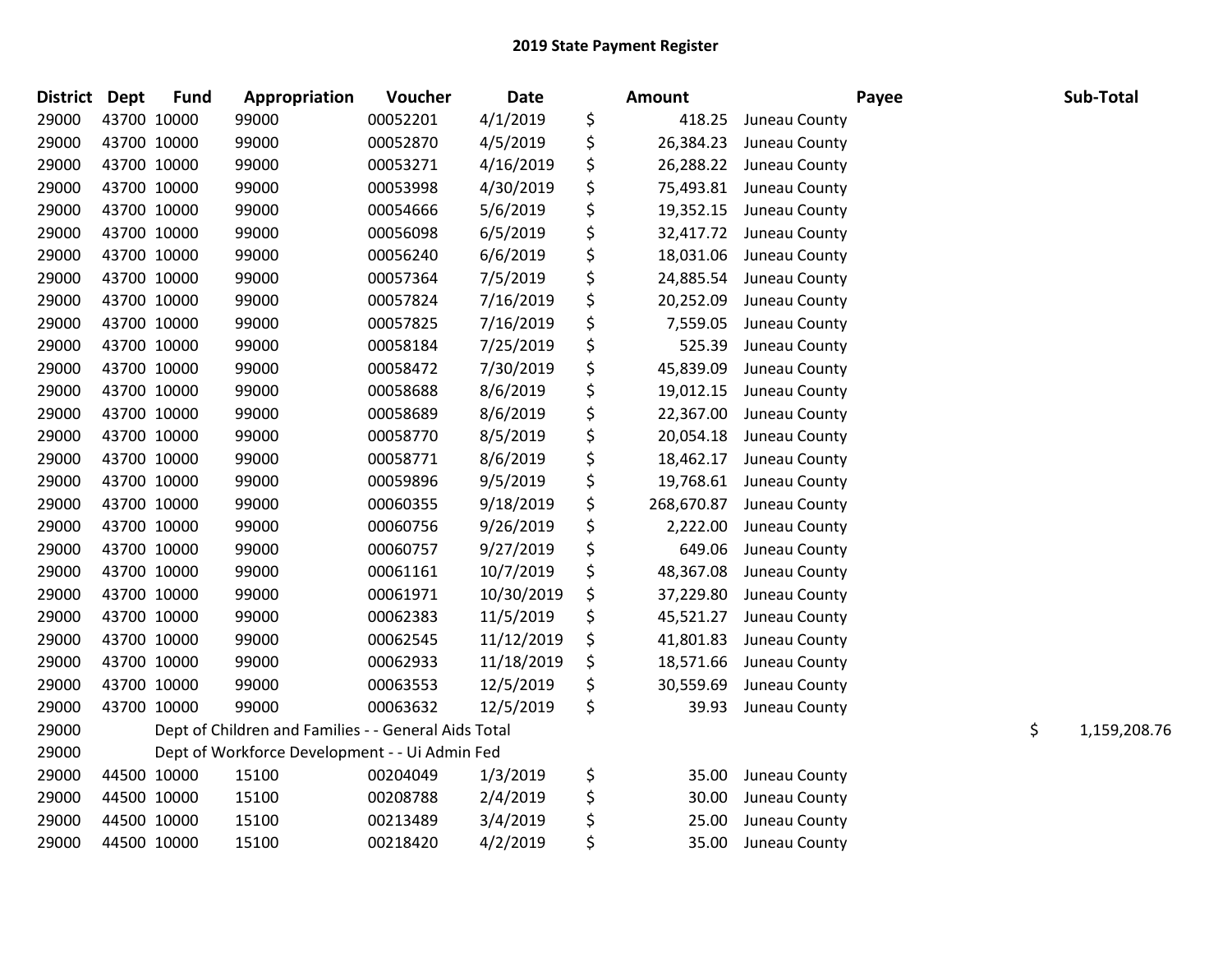| <b>District Dept</b> |             | <b>Fund</b> | Appropriation                                                         | Voucher  | <b>Date</b> | <b>Amount</b>   |                         | Payee | Sub-Total |
|----------------------|-------------|-------------|-----------------------------------------------------------------------|----------|-------------|-----------------|-------------------------|-------|-----------|
| 29000                |             | 44500 10000 | 15100                                                                 | 00223377 | 5/2/2019    | \$<br>20.00     | Juneau County           |       |           |
| 29000                |             | 44500 10000 | 15100                                                                 | 00228665 | 6/4/2019    | \$<br>25.00     | Juneau County           |       |           |
| 29000                | 44500 10000 |             | 15100                                                                 | 00233352 | 7/2/2019    | \$<br>30.00     | Juneau County           |       |           |
| 29000                |             | 44500 10000 | 15100                                                                 | 00238721 | 8/2/2019    | \$<br>35.00     | Juneau County           |       |           |
| 29000                |             | 44500 10000 | 15100                                                                 | 00244425 | 9/4/2019    | \$<br>30.00     | Juneau County           |       |           |
| 29000                |             | 44500 10000 | 15100                                                                 | 00249263 | 10/2/2019   | \$<br>10.00     | Juneau County           |       |           |
| 29000                |             | 44500 10000 | 15100                                                                 | 00255650 | 11/4/2019   | \$<br>30.00     | Juneau County           |       |           |
| 29000                |             | 44500 10000 | 15100                                                                 | 00261211 | 12/3/2019   | \$<br>25.00     | Juneau County           |       |           |
| 29000                |             |             | Dept of Workforce Development - - Ui Admin Fed Total                  |          |             |                 |                         | \$    | 330.00    |
| 29000                |             |             | Dept of Workforce Development - - Wc Ops Uninsured Emplyr Admin       |          |             |                 |                         |       |           |
| 29000                |             | 44500 22700 | 17700                                                                 | 00216704 | 3/26/2019   | \$<br>10.00     | Juneau County           |       |           |
| 29000                |             | 44500 22700 | 17700                                                                 | 00216705 | 3/26/2019   | \$<br>10.00     | Juneau County           |       |           |
| 29000                | 44500 22700 |             | 17700                                                                 | 00241648 | 8/19/2019   | \$<br>5.00      | Juneau County           |       |           |
| 29000                |             | 44500 22700 | 17700                                                                 | 00241649 | 8/19/2019   | \$<br>40.00     | Juneau County           |       |           |
| 29000                |             |             | Dept of Workforce Development - - Wc Ops Uninsured Emplyr Admin Total |          |             |                 |                         | \$    | 65.00     |
| 29000                |             |             | Department of Justice - - Crime Laboratories, Dna                     |          |             |                 |                         |       |           |
| 29000                |             | 45500 10000 | 22100                                                                 | 00068551 | 7/22/2019   | \$<br>600.00    | Juneau County           |       |           |
| 29000                |             |             | Department of Justice - - Crime Laboratories, Dna Total               |          |             |                 |                         | \$    | 600.00    |
| 29000                |             |             | Department of Justice - - Law Enforcement Train, Local                |          |             |                 |                         |       |           |
| 29000                |             | 45500 10000 | 23100                                                                 | 00073232 | 10/21/2019  | \$<br>6,720.00  | Juneau County           |       |           |
| 29000                |             |             | Department of Justice - - Law Enforcement Train, Local Total          |          |             |                 |                         | \$    | 6,720.00  |
| 29000                |             |             | Department of Justice - - Federal Aid, Local Assistance               |          |             |                 |                         |       |           |
| 29000                |             | 45500 10000 | 25100                                                                 | 00064173 | 5/10/2019   | \$              | 25,200.00 Juneau County |       |           |
| 29000                |             |             | Department of Justice - - Federal Aid, Local Assistance Total         |          |             |                 |                         | \$    | 25,200.00 |
| 29000                |             |             | Department of Justice - - County-Tribal Programs, Local               |          |             |                 |                         |       |           |
| 29000                |             | 45500 10000 | 26300                                                                 | 00058240 | 1/15/2019   | \$<br>31,029.00 | Juneau County           |       |           |
| 29000                |             |             | Department of Justice - - County-Tribal Programs, Local Total         |          |             |                 |                         | \$    | 31,029.00 |
| 29000                |             |             | Department of Justice - - Crime Victim Witness Assist                 |          |             |                 |                         |       |           |
| 29000                |             | 45500 10000 | 53200                                                                 | 00060568 | 2/28/2019   | \$<br>17,100.59 | Juneau County           |       |           |
| 29000                |             | 45500 10000 | 53200                                                                 | 00068328 | 7/18/2019   | \$<br>14,659.36 | Juneau County           |       |           |
| 29000                |             |             | Department of Justice - - Crime Victim Witness Assist Total           |          |             |                 |                         | \$    | 31,759.95 |
| 29000                |             |             | Department of Justice - - Federal Aid, Victim Assistance              |          |             |                 |                         |       |           |
| 29000                |             | 45500 10000 | 54200                                                                 | 00060298 | 3/1/2019    | \$<br>2,263.37  | Juneau County           |       |           |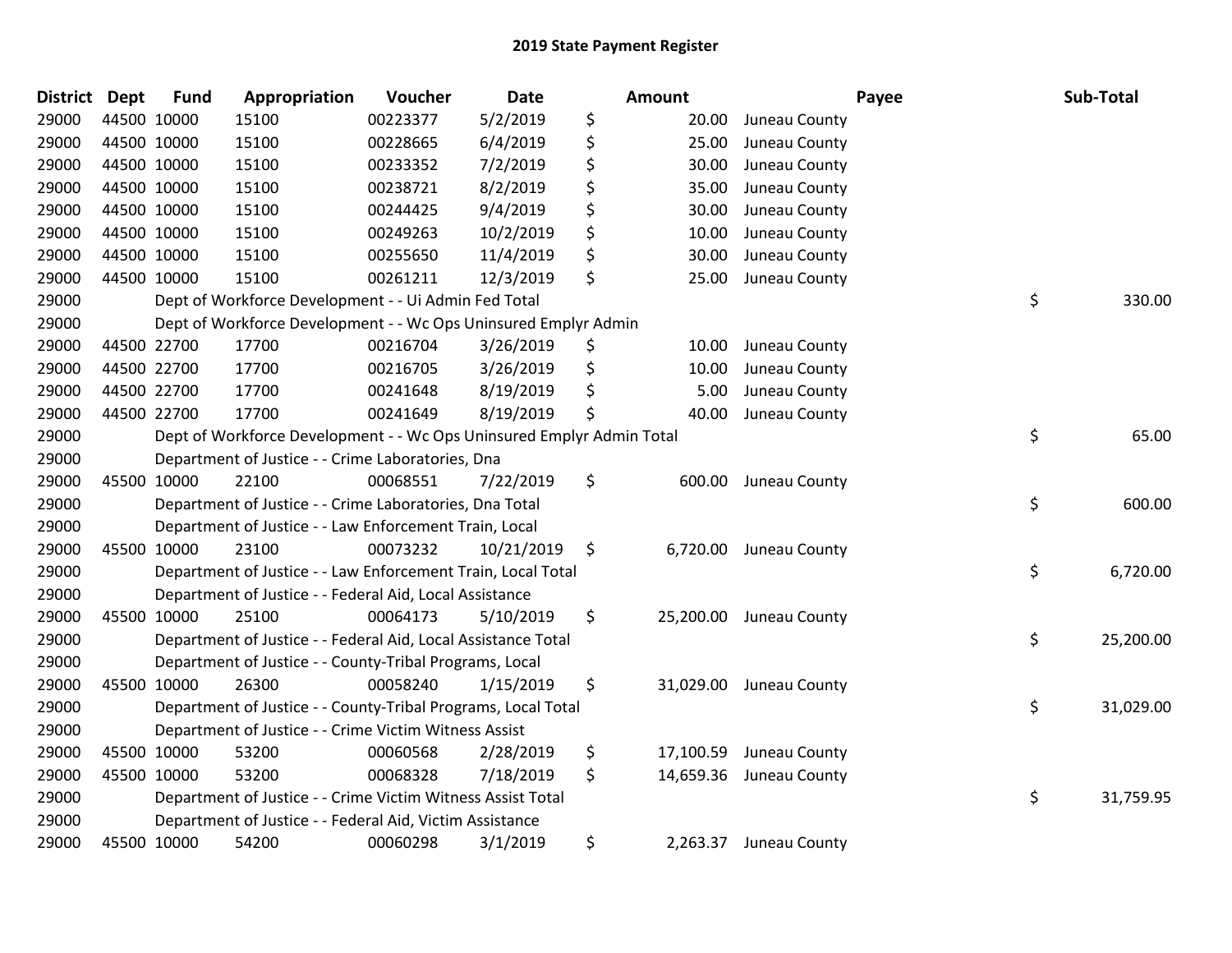| <b>District Dept</b> |             | <b>Fund</b> | Appropriation                                                          | Voucher  | <b>Date</b> | <b>Amount</b>   | Payee                   | Sub-Total       |
|----------------------|-------------|-------------|------------------------------------------------------------------------|----------|-------------|-----------------|-------------------------|-----------------|
| 29000                |             |             | Department of Justice - - Federal Aid, Victim Assistance Total         |          |             |                 |                         | \$<br>2,263.37  |
| 29000                |             |             | Department of Military Affairs - - Army Repair And Maintenance         |          |             |                 |                         |                 |
| 29000                | 46500 10000 |             | 10200                                                                  | 00058870 | 5/3/2019    | \$              | 61.24 Juneau County     |                 |
| 29000                |             |             | Department of Military Affairs - - Army Repair And Maintenance Total   |          |             |                 |                         | \$<br>61.24     |
| 29000                |             |             | Department of Military Affairs - - Military Property Prog Income       |          |             |                 |                         |                 |
| 29000                | 46500 10000 |             | 13100                                                                  | 00057317 | 3/5/2019    | \$              | 488.81 Juneau County    |                 |
| 29000                |             |             | Department of Military Affairs - - Military Property Prog Income Total |          |             |                 |                         | \$<br>488.81    |
| 29000                |             |             | Department of Military Affairs - - Federal Aid-Service Contracts       |          |             |                 |                         |                 |
| 29000                | 46500 10000 |             | 14100                                                                  | 00057317 | 3/5/2019    | \$<br>1,466.41  | Juneau County           |                 |
| 29000                | 46500 10000 |             | 14100                                                                  | 00058146 | 3/21/2019   | \$<br>4,856.41  | Juneau County           |                 |
| 29000                | 46500 10000 |             | 14100                                                                  | 00058174 | 3/21/2019   | \$<br>9,138.18  | Juneau County           |                 |
| 29000                | 46500 10000 |             | 14100                                                                  | 00058870 | 5/3/2019    | \$<br>183.74    | Juneau County           |                 |
| 29000                | 46500 10000 |             | 14100                                                                  | 00059591 | 4/23/2019   | \$<br>13,314.83 | Juneau County           |                 |
| 29000                | 46500 10000 |             | 14100                                                                  | 00060729 | 5/16/2019   | \$              | 7,390.15 Juneau County  |                 |
| 29000                |             |             | Department of Military Affairs - - Federal Aid-Service Contracts Total |          |             |                 |                         | \$<br>36,349.72 |
| 29000                |             |             | Department of Military Affairs - - Disaster Recovery Aid               |          |             |                 |                         |                 |
| 29000                | 46500 10000 |             | 30500                                                                  | 00060611 | 5/15/2019   | \$<br>718.75    | Juneau County           |                 |
| 29000                | 46500 10000 |             | 30500                                                                  | 00069200 | 11/8/2019   | \$<br>5,616.58  | Juneau County           |                 |
| 29000                | 46500 10000 |             | 30500                                                                  | 00069758 | 11/21/2019  | \$              | 6,181.57 Juneau County  |                 |
| 29000                |             |             | Department of Military Affairs - - Disaster Recovery Aid Total         |          |             |                 |                         | \$<br>12,516.90 |
| 29000                |             |             | Department of Military Affairs - - Emergency Response Equipment        |          |             |                 |                         |                 |
| 29000                | 46500 10000 |             | 30800                                                                  | 00054785 | 1/18/2019   | \$              | 8,053.32 Juneau County  |                 |
| 29000                |             |             | Department of Military Affairs - - Emergency Response Equipment Total  |          |             |                 |                         | \$<br>8,053.32  |
| 29000                |             |             | Department of Military Affairs - - Local Emer Planning Grants          |          |             |                 |                         |                 |
| 29000                | 46500 10000 |             | 33700                                                                  | 00070398 | 12/9/2019   | \$              | 12,270.38 Juneau County |                 |
| 29000                |             |             | Department of Military Affairs - - Local Emer Planning Grants Total    |          |             |                 |                         | \$<br>12,270.38 |
| 29000                |             |             | Department of Military Affairs - - Federal Aid, Local Assistance       |          |             |                 |                         |                 |
| 29000                | 46500 10000 |             | 34200                                                                  | 00055540 | 1/31/2019   | \$<br>15,958.74 | Juneau County           |                 |
| 29000                | 46500 10000 |             | 34200                                                                  | 00060611 | 5/15/2019   | \$<br>4,312.50  | Juneau County           |                 |
| 29000                | 46500 10000 |             | 34200                                                                  | 00069200 | 11/8/2019   | \$<br>33,699.45 | Juneau County           |                 |
| 29000                | 46500 10000 |             | 34200                                                                  | 00069758 | 11/21/2019  | \$<br>37,089.41 | Juneau County           |                 |
| 29000                | 46500 10000 |             | 34200                                                                  | 00070292 | 12/6/2019   | \$<br>33,980.38 | Juneau County           |                 |
| 29000                | 46500 10000 |             | 34200                                                                  | 00071065 | 12/19/2019  | \$<br>34,087.78 | Juneau County           |                 |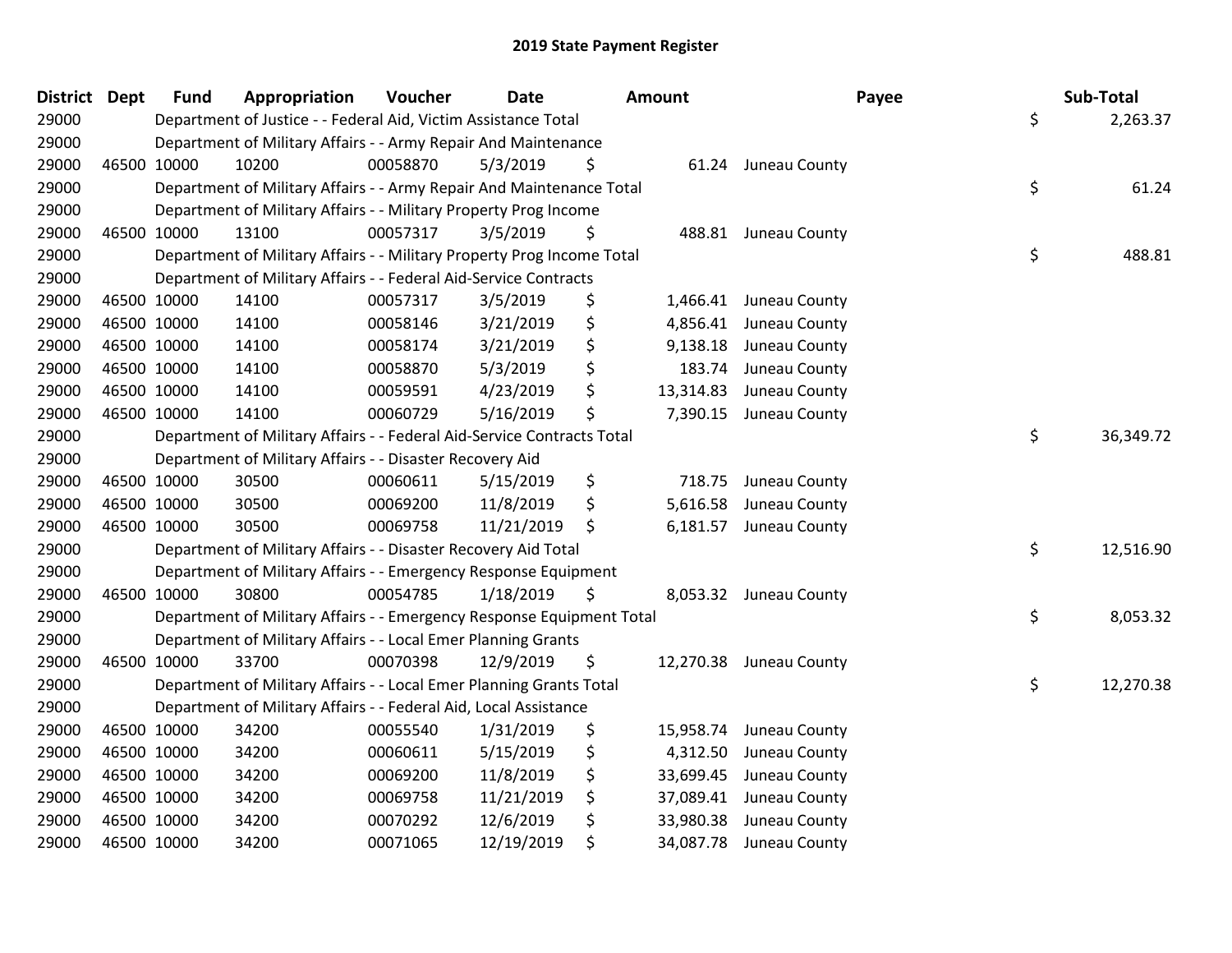|       | <b>District Dept</b> | <b>Fund</b> | Appropriation                                                           | Voucher  | <b>Date</b> | <b>Amount</b>    | Payee                  | Sub-Total        |
|-------|----------------------|-------------|-------------------------------------------------------------------------|----------|-------------|------------------|------------------------|------------------|
| 29000 |                      |             | Department of Military Affairs - - Federal Aid, Local Assistance Total  |          |             |                  |                        | \$<br>159,128.26 |
| 29000 |                      |             | Department of Military Affairs - - St Emerg Response Bd Grant Pif       |          |             |                  |                        |                  |
| 29000 |                      | 46500 27200 | 36400                                                                   | 00055478 | 1/31/2019   | \$               | 5,928.28 Juneau County |                  |
| 29000 |                      |             | Department of Military Affairs - - St Emerg Response Bd Grant Pif Total |          |             |                  |                        | \$<br>5,928.28   |
| 29000 |                      |             | Department of Veterans Affairs - - Grants To Counties                   |          |             |                  |                        |                  |
| 29000 |                      | 48500 15200 | 12700                                                                   | 00060691 | 2/22/2019   | \$<br>1,000.00   | Juneau County          |                  |
| 29000 |                      |             | Department of Veterans Affairs - - Grants To Counties Total             |          |             |                  |                        | \$<br>1,000.00   |
| 29000 |                      |             | Department of Veterans Affairs - - County Grants                        |          |             |                  |                        |                  |
| 29000 |                      | 48500 58200 | 26700                                                                   | 00060691 | 2/22/2019   | \$               | 4,500.00 Juneau County |                  |
| 29000 |                      |             | Department of Veterans Affairs - - County Grants Total                  |          |             |                  |                        | \$<br>4,500.00   |
| 29000 |                      |             | Department of Veterans Affairs - - County Grants                        |          |             |                  |                        |                  |
| 29000 |                      | 48500 58300 | 37000                                                                   | 00060691 | 2/22/2019   | \$<br>4,500.00   | Juneau County          |                  |
| 29000 |                      |             | Department of Veterans Affairs - - County Grants Total                  |          |             |                  |                        | \$<br>4,500.00   |
| 29000 |                      |             | Department of Administration - - Federal Aid, Local Assistance          |          |             |                  |                        |                  |
| 29000 |                      | 50500 10000 | 15500                                                                   | 00095300 | 1/15/2019   | \$               | 5,230.15 Juneau County |                  |
| 29000 |                      | 50500 10000 | 15500                                                                   | 00098053 | 2/28/2019   | \$<br>4,958.56   | Juneau County          |                  |
| 29000 |                      | 50500 10000 | 15500                                                                   | 00098893 | 3/14/2019   | \$<br>4,255.83   | Juneau County          |                  |
| 29000 |                      | 50500 10000 | 15500                                                                   | 00102323 | 5/14/2019   | \$<br>2,993.45   | Juneau County          |                  |
| 29000 |                      | 50500 10000 | 15500                                                                   | 00103203 | 5/28/2019   | \$<br>3,294.12   | Juneau County          |                  |
| 29000 |                      | 50500 10000 | 15500                                                                   | 00104156 | 6/14/2019   | \$<br>3,987.38   | Juneau County          |                  |
| 29000 |                      | 50500 10000 | 15500                                                                   | 00105861 | 7/16/2019   | \$<br>3,564.61   | Juneau County          |                  |
| 29000 |                      | 50500 10000 | 15500                                                                   | 00107974 | 8/30/2019   | \$<br>3,225.01   | Juneau County          |                  |
| 29000 |                      | 50500 10000 | 15500                                                                   | 00109297 | 9/20/2019   | \$<br>3,856.85   | Juneau County          |                  |
| 29000 |                      | 50500 10000 | 15500                                                                   | 00110021 | 10/1/2019   | \$<br>2,225.91   | Juneau County          |                  |
| 29000 |                      | 50500 10000 | 15500                                                                   | 00112579 | 11/15/2019  | \$               | 1,241.04 Juneau County |                  |
| 29000 |                      |             | Department of Administration - - Federal Aid, Local Assistance Total    |          |             |                  |                        | \$<br>38,832.91  |
| 29000 |                      |             | Department of Administration - - Federal Aid, Local Assistance          |          |             |                  |                        |                  |
| 29000 |                      | 50500 10000 | 74300                                                                   | 00094533 | 1/14/2019   | \$<br>28,511.00  | Juneau County          |                  |
| 29000 |                      | 50500 10000 | 74300                                                                   | 00094534 | 1/14/2019   | \$<br>44,169.00  | Juneau County          |                  |
| 29000 |                      | 50500 10000 | 74300                                                                   | 00094607 | 1/14/2019   | \$<br>17,458.00  | Juneau County          |                  |
| 29000 | 50500 10000          |             | 74300                                                                   | 00094891 | 1/14/2019   | \$<br>7,092.27   | Juneau County          |                  |
| 29000 | 50500 10000          |             | 74300                                                                   | 00095492 | 2/4/2019    | \$<br>141,195.00 | Juneau County          |                  |
| 29000 | 50500 10000          |             | 74300                                                                   | 00095822 | 2/4/2019    | \$<br>24,875.00  | Juneau County          |                  |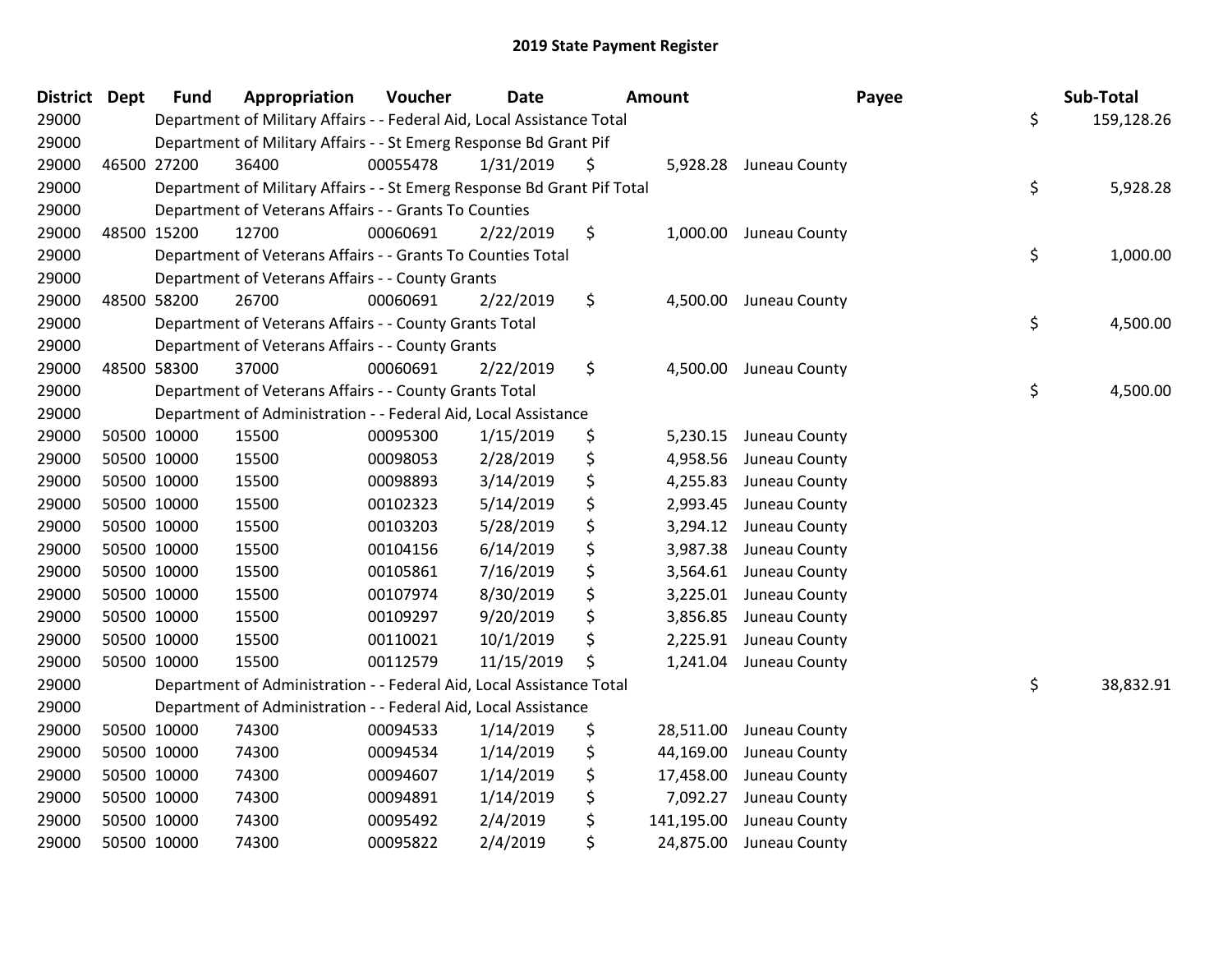| District | Dept        | <b>Fund</b> | Appropriation | Voucher  | <b>Date</b> | Amount           |               | Payee | Sub-Total |
|----------|-------------|-------------|---------------|----------|-------------|------------------|---------------|-------|-----------|
| 29000    | 50500 10000 |             | 74300         | 00096196 | 2/11/2019   | \$<br>19,819.00  | Juneau County |       |           |
| 29000    | 50500 10000 |             | 74300         | 00096807 | 2/20/2019   | \$<br>21,697.00  | Juneau County |       |           |
| 29000    | 50500 10000 |             | 74300         | 00096809 | 2/20/2019   | \$<br>6,148.52   | Juneau County |       |           |
| 29000    | 50500 10000 |             | 74300         | 00096979 | 2/20/2019   | \$<br>7,094.62   | Juneau County |       |           |
| 29000    | 50500 10000 |             | 74300         | 00097899 | 3/5/2019    | \$<br>34,975.00  | Juneau County |       |           |
| 29000    | 50500 10000 |             | 74300         | 00097951 | 3/5/2019    | \$<br>44,815.00  | Juneau County |       |           |
| 29000    | 50500 10000 |             | 74300         | 00098837 | 3/20/2019   | \$<br>17,815.88  | Juneau County |       |           |
| 29000    | 50500 10000 |             | 74300         | 00099195 | 3/27/2019   | \$<br>10,929.00  | Juneau County |       |           |
| 29000    | 50500 10000 |             | 74300         | 00099378 | 3/27/2019   | \$<br>10,081.23  | Juneau County |       |           |
| 29000    | 50500 10000 |             | 74300         | 00099469 | 4/3/2019    | \$<br>6,997.00   | Juneau County |       |           |
| 29000    | 50500 10000 |             | 74300         | 00099472 | 4/3/2019    | \$<br>6,075.04   | Juneau County |       |           |
| 29000    | 50500 10000 |             | 74300         | 00099579 | 4/3/2019    | \$<br>35,875.00  | Juneau County |       |           |
| 29000    | 50500 10000 |             | 74300         | 00099581 | 4/3/2019    | \$<br>19,382.53  | Juneau County |       |           |
| 29000    | 50500 10000 |             | 74300         | 00100139 | 4/8/2019    | \$<br>11,510.00  | Juneau County |       |           |
| 29000    | 50500 10000 |             | 74300         | 00100277 | 4/17/2019   | \$<br>21,930.00  | Juneau County |       |           |
| 29000    | 50500 10000 |             | 74300         | 00100706 | 5/1/2019    | \$<br>44,575.00  | Juneau County |       |           |
| 29000    | 50500 10000 |             | 74300         | 00101236 | 5/1/2019    | \$<br>29,230.00  | Juneau County |       |           |
| 29000    | 50500 10000 |             | 74300         | 00101353 | 5/1/2019    | \$<br>37,598.00  | Juneau County |       |           |
| 29000    | 50500 10000 |             | 74300         | 00101959 | 5/20/2019   | \$<br>6,211.00   | Juneau County |       |           |
| 29000    | 50500 10000 |             | 74300         | 00102115 | 5/20/2019   | \$<br>4,651.89   | Juneau County |       |           |
| 29000    | 50500 10000 |             | 74300         | 00102132 | 5/20/2019   | \$<br>13,116.00  | Juneau County |       |           |
| 29000    | 50500 10000 |             | 74300         | 00102713 | 5/29/2019   | \$<br>29,249.00  | Juneau County |       |           |
| 29000    | 50500 10000 |             | 74300         | 00102795 | 5/29/2019   | \$<br>47,570.00  | Juneau County |       |           |
| 29000    | 50500 10000 |             | 74300         | 00103234 | 5/31/2019   | \$<br>27,626.00  | Juneau County |       |           |
| 29000    | 50500 10000 |             | 74300         | 00103235 | 5/31/2019   | \$<br>111,457.00 | Juneau County |       |           |
| 29000    | 50500 10000 |             | 74300         | 00103447 | 6/12/2019   | \$<br>54,199.89  | Juneau County |       |           |
| 29000    | 50500 10000 |             | 74300         | 00103901 | 6/17/2019   | \$<br>40,917.00  | Juneau County |       |           |
| 29000    | 50500 10000 |             | 74300         | 00104287 | 6/25/2019   | \$<br>41,341.00  | Juneau County |       |           |
| 29000    | 50500 10000 |             | 74300         | 00104929 | 7/8/2019    | \$<br>23,847.95  | Juneau County |       |           |
| 29000    | 50500 10000 |             | 74300         | 00106078 | 8/1/2019    | \$<br>38,182.00  | Juneau County |       |           |
| 29000    | 50500 10000 |             | 74300         | 00106079 | 8/1/2019    | \$<br>32,995.00  | Juneau County |       |           |
| 29000    | 50500 10000 |             | 74300         | 00106080 | 8/1/2019    | \$<br>13,082.81  | Juneau County |       |           |
| 29000    | 50500 10000 |             | 74300         | 00106543 | 8/9/2019    | \$<br>28,780.00  | Juneau County |       |           |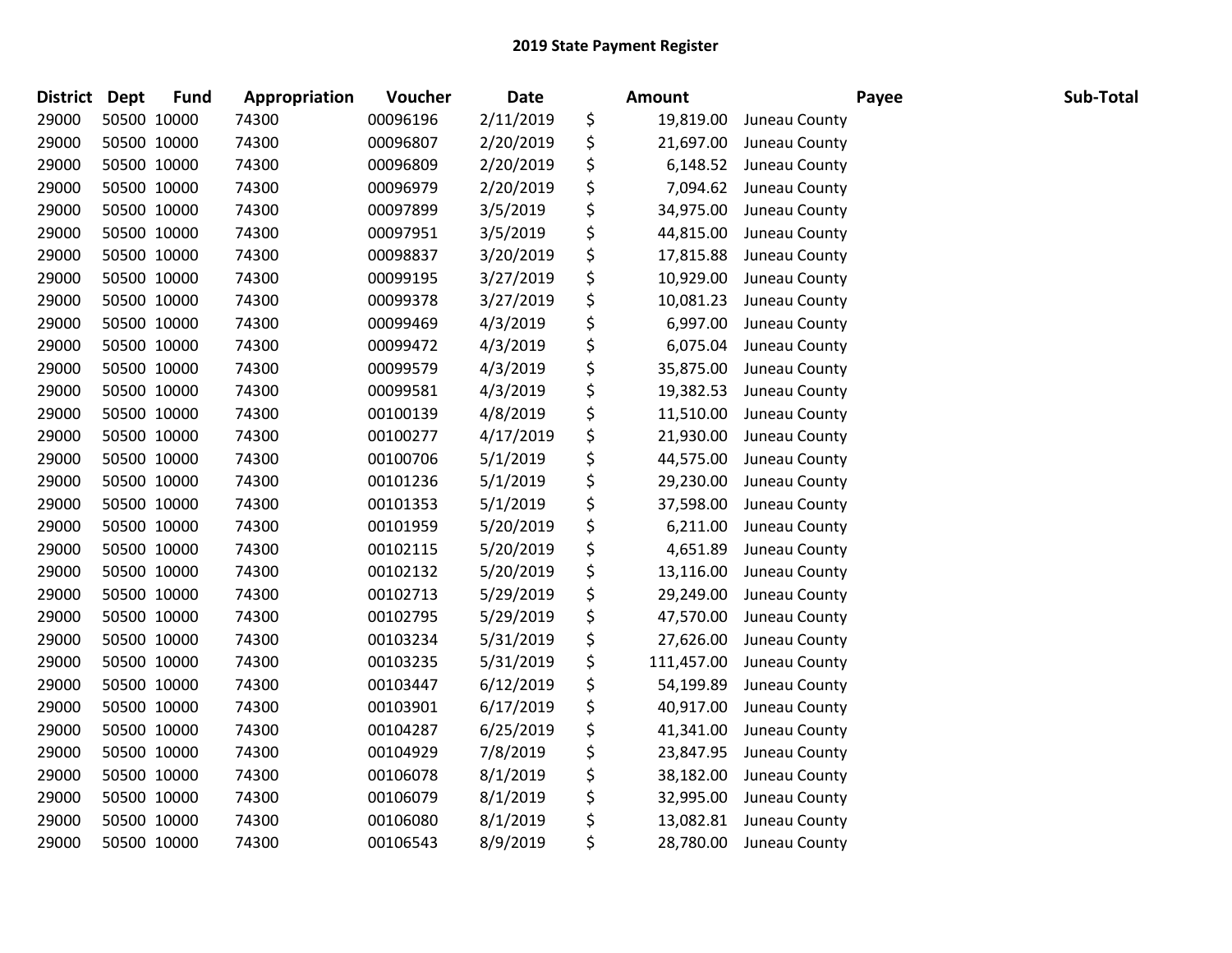| District Dept |             | <b>Fund</b> | Appropriation                                                        | <b>Voucher</b> | Date       | <b>Amount</b>   |               | Payee | Sub-Total          |
|---------------|-------------|-------------|----------------------------------------------------------------------|----------------|------------|-----------------|---------------|-------|--------------------|
| 29000         | 50500 10000 |             | 74300                                                                | 00106654       | 8/15/2019  | \$<br>7,170.00  | Juneau County |       |                    |
| 29000         | 50500 10000 |             | 74300                                                                | 00106890       | 8/15/2019  | \$<br>46,077.00 | Juneau County |       |                    |
| 29000         | 50500 10000 |             | 74300                                                                | 00106892       | 8/15/2019  | \$<br>9,946.00  | Juneau County |       |                    |
| 29000         | 50500 10000 |             | 74300                                                                | 00107750       | 9/6/2019   | \$<br>13,276.00 | Juneau County |       |                    |
| 29000         | 50500 10000 |             | 74300                                                                | 00107757       | 9/6/2019   | \$<br>25,025.00 | Juneau County |       |                    |
| 29000         | 50500 10000 |             | 74300                                                                | 00108153       | 9/4/2019   | \$<br>6,527.53  | Juneau County |       |                    |
| 29000         | 50500 10000 |             | 74300                                                                | 00108154       | 9/4/2019   | \$<br>54,656.00 | Juneau County |       |                    |
| 29000         | 50500 10000 |             | 74300                                                                | 00108516       | 9/11/2019  | \$<br>5,866.00  | Juneau County |       |                    |
| 29000         | 50500 10000 |             | 74300                                                                | 00108860       | 9/26/2019  | \$<br>33,191.00 | Juneau County |       |                    |
| 29000         | 50500 10000 |             | 74300                                                                | 00108866       | 9/26/2019  | \$<br>11,524.95 | Juneau County |       |                    |
| 29000         | 50500 10000 |             | 74300                                                                | 00109132       | 9/26/2019  | \$<br>7,092.00  | Juneau County |       |                    |
| 29000         | 50500 10000 |             | 74300                                                                | 00109755       | 10/2/2019  | \$<br>4,315.00  | Juneau County |       |                    |
| 29000         | 50500 10000 |             | 74300                                                                | 00110108       | 10/9/2019  | \$<br>37,060.00 | Juneau County |       |                    |
| 29000         | 50500 10000 |             | 74300                                                                | 00110141       | 10/9/2019  | \$<br>29,350.00 | Juneau County |       |                    |
| 29000         | 50500 10000 |             | 74300                                                                | 00110159       | 10/9/2019  | \$<br>20,409.56 | Juneau County |       |                    |
| 29000         | 50500 10000 |             | 74300                                                                | 00110931       | 10/22/2019 | \$<br>8,421.00  | Juneau County |       |                    |
| 29000         | 50500 10000 |             | 74300                                                                | 00111302       | 10/29/2019 | \$<br>17,530.37 | Juneau County |       |                    |
| 29000         | 50500 10000 |             | 74300                                                                | 00111540       | 11/5/2019  | \$<br>37,269.00 | Juneau County |       |                    |
| 29000         | 50500 10000 |             | 74300                                                                | 00112099       | 11/13/2019 | \$<br>17,700.00 | Juneau County |       |                    |
| 29000         | 50500 10000 |             | 74300                                                                | 00112110       | 11/13/2019 | \$<br>86,887.00 | Juneau County |       |                    |
| 29000         | 50500 10000 |             | 74300                                                                | 00112876       | 12/2/2019  | \$<br>6,575.00  | Juneau County |       |                    |
| 29000         | 50500 10000 |             | 74300                                                                | 00112880       | 11/26/2019 | \$<br>38,863.00 | Juneau County |       |                    |
| 29000         | 50500 10000 |             | 74300                                                                | 00112896       | 12/2/2019  | \$<br>3,909.24  | Juneau County |       |                    |
| 29000         | 50500 10000 |             | 74300                                                                | 00113242       | 12/3/2019  | \$<br>40,448.00 | Juneau County |       |                    |
| 29000         | 50500 10000 |             | 74300                                                                | 00113318       | 12/2/2019  | \$<br>16,800.79 | Juneau County |       |                    |
| 29000         | 50500 10000 |             | 74300                                                                | 00113673       | 12/11/2019 | \$<br>42,599.00 | Juneau County |       |                    |
| 29000         | 50500 10000 |             | 74300                                                                | 00113737       | 12/12/2019 | \$<br>18,940.00 | Juneau County |       |                    |
| 29000         | 50500 10000 |             | 74300                                                                | 00114047       | 12/12/2019 | \$<br>35,261.00 | Juneau County |       |                    |
| 29000         | 50500 10000 |             | 74300                                                                | 00114085       | 12/12/2019 | \$<br>18,065.45 | Juneau County |       |                    |
| 29000         | 50500 10000 |             | 74300                                                                | 00114502       | 12/24/2019 | \$<br>21,169.00 | Juneau County |       |                    |
| 29000         | 50500 10000 |             | 74300                                                                | 00114933       | 12/26/2019 | \$<br>16,311.92 | Juneau County |       |                    |
| 29000         |             |             | Department of Administration - - Federal Aid, Local Assistance Total |                |            |                 |               |       | \$<br>1,901,310.44 |

Department of Administration - - Low-Income Assistance Grants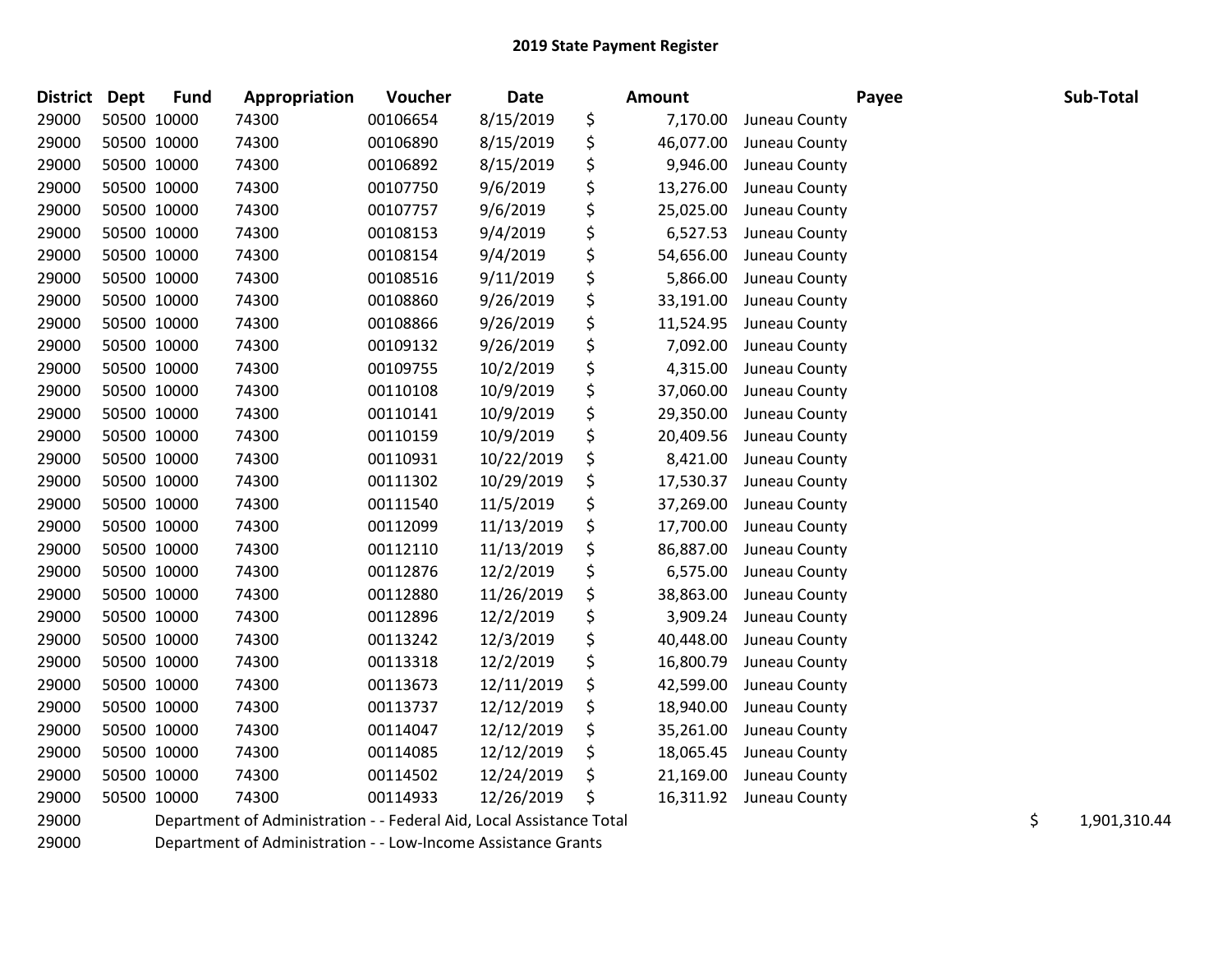| <b>District Dept</b> | <b>Fund</b> | Appropriation                                                          | Voucher  | Date      | <b>Amount</b>   |               | Payee | Sub-Total  |
|----------------------|-------------|------------------------------------------------------------------------|----------|-----------|-----------------|---------------|-------|------------|
| 29000                | 50500 23500 | 37100                                                                  | 00095300 | 1/15/2019 | \$<br>2,275.00  | Juneau County |       |            |
| 29000                | 50500 23500 | 37100                                                                  | 00098053 | 2/28/2019 | \$<br>2,537.91  | Juneau County |       |            |
| 29000                | 50500 23500 | 37100                                                                  | 00098893 | 3/14/2019 | \$<br>3,381.24  | Juneau County |       |            |
| 29000                | 50500 23500 | 37100                                                                  | 00102323 | 5/14/2019 | \$<br>2,887.53  | Juneau County |       |            |
| 29000                | 50500 23500 | 37100                                                                  | 00103203 | 5/28/2019 | \$<br>2,692.55  | Juneau County |       |            |
| 29000                | 50500 23500 | 37100                                                                  | 00104156 | 6/14/2019 | \$<br>3,742.16  | Juneau County |       |            |
| 29000                | 50500 23500 | 37100                                                                  | 00105861 | 7/16/2019 | \$<br>3,863.03  | Juneau County |       |            |
| 29000                | 50500 23500 | 37100                                                                  | 00107974 | 8/30/2019 | \$<br>3,335.27  | Juneau County |       |            |
| 29000                | 50500 23500 | 37100                                                                  | 00109297 | 9/20/2019 | \$<br>3,607.66  | Juneau County |       |            |
| 29000                | 50500 23500 | 37100                                                                  | 00110021 | 10/1/2019 | \$<br>4,765.75  | Juneau County |       |            |
| 29000                | 50500 23500 | 37100                                                                  | 00113513 | 12/2/2019 | \$<br>7,362.57  | Juneau County |       |            |
| 29000                |             | Department of Administration - - Low-Income Assistance Grants Total    |          |           |                 |               | \$    | 40,450.67  |
| 29000                |             | Department of Administration - - Land Information Program; Loca        |          |           |                 |               |       |            |
| 29000                | 50500 26900 | 17300                                                                  | 00095077 | 1/17/2019 | \$<br>1,000.00  | Juneau County |       |            |
| 29000                | 50500 26900 | 17300                                                                  | 00097084 | 2/26/2019 | \$<br>55,640.00 | Juneau County |       |            |
| 29000                | 50500 26900 | 17300                                                                  | 00100140 | 4/5/2019  | \$<br>25,000.00 | Juneau County |       |            |
| 29000                | 50500 26900 | 17300                                                                  | 00107143 | 8/19/2019 | \$<br>25,000.00 | Juneau County |       |            |
| 29000                |             | Department of Administration - - Land Information Program; Loca Total  |          |           |                 |               | \$    | 106,640.00 |
| 29000                |             | Commissioners of Public Lands - - Trust Lands And Investments --       |          |           |                 |               |       |            |
| 29000                | 50700 10000 | 12800                                                                  | 00002430 | 4/12/2019 | \$<br>30.00     | Juneau County |       |            |
| 29000                |             | Commissioners of Public Lands - - Trust Lands And Investments -- Total |          |           |                 |               | \$    | 30.00      |
| 29000                |             | Public Defender Board - - Transcript, Discovery And Int                |          |           |                 |               |       |            |
| 29000                | 55000 10000 | 10600                                                                  | 00174678 | 1/3/2019  | \$<br>230.00    | Juneau County |       |            |
| 29000                | 55000 10000 | 10600                                                                  | 00180543 | 2/7/2019  | \$<br>43.60     | Juneau County |       |            |
| 29000                | 55000 10000 | 10600                                                                  | 00180544 | 2/7/2019  | \$<br>315.00    | Juneau County |       |            |
| 29000                | 55000 10000 | 10600                                                                  | 00186179 | 3/7/2019  | \$<br>792.46    | Juneau County |       |            |
| 29000                | 55000 10000 | 10600                                                                  | 00186180 | 3/7/2019  | \$<br>250.00    | Juneau County |       |            |
| 29000                | 55000 10000 | 10600                                                                  | 00191526 | 4/18/2019 | \$<br>210.00    | Juneau County |       |            |
| 29000                | 55000 10000 | 10600                                                                  | 00193347 | 5/3/2019  | \$<br>645.00    | Juneau County |       |            |
| 29000                | 55000 10000 | 10600                                                                  | 00197428 | 5/30/2019 | \$<br>725.00    | Juneau County |       |            |
| 29000                | 55000 10000 | 10600                                                                  | 00205939 | 7/18/2019 | \$<br>39.00     | Juneau County |       |            |
| 29000                | 55000 10000 | 10600                                                                  | 00206018 | 7/18/2019 | \$<br>72.55     | Juneau County |       |            |
| 29000                | 55000 10000 | 10600                                                                  | 00210099 | 8/20/2019 | \$<br>140.00    | Juneau County |       |            |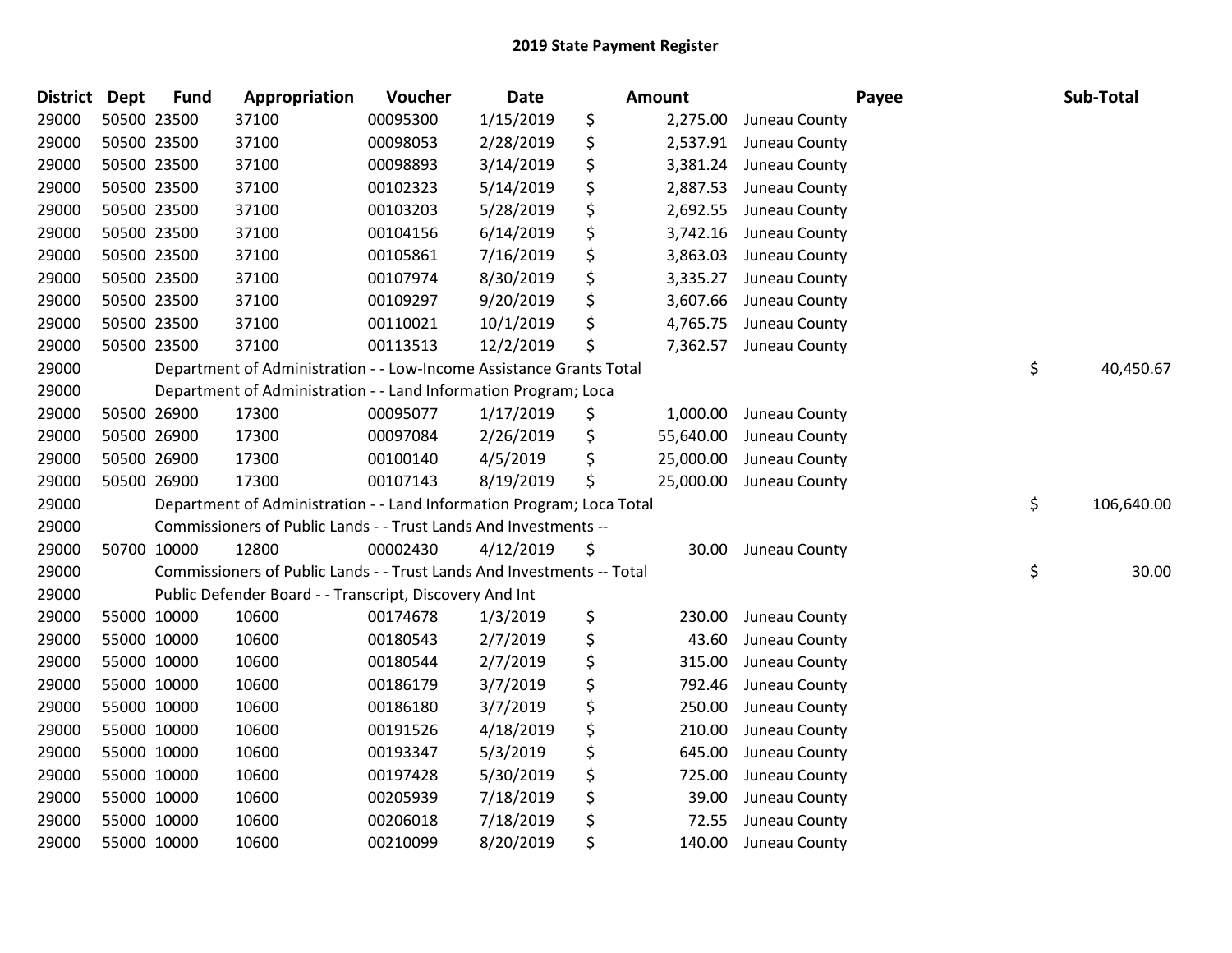| <b>District Dept</b> | <b>Fund</b> | Appropriation                                                 | Voucher  | Date       | Amount           |               | Payee | Sub-Total        |
|----------------------|-------------|---------------------------------------------------------------|----------|------------|------------------|---------------|-------|------------------|
| 29000                | 55000 10000 | 10600                                                         | 00213884 | 9/16/2019  | \$<br>400.00     | Juneau County |       |                  |
| 29000                | 55000 10000 | 10600                                                         | 00216601 | 10/7/2019  | \$<br>56.70      | Juneau County |       |                  |
| 29000                | 55000 10000 | 10600                                                         | 00219319 | 10/28/2019 | \$<br>200.00     | Juneau County |       |                  |
| 29000                | 55000 10000 | 10600                                                         | 00223630 | 11/25/2019 | \$<br>112.75     | Juneau County |       |                  |
| 29000                | 55000 10000 | 10600                                                         | 00223631 | 11/25/2019 | \$<br>1.20       | Juneau County |       |                  |
| 29000                | 55000 10000 | 10600                                                         | 00223633 | 11/25/2019 | \$<br>52.10      | Juneau County |       |                  |
| 29000                | 55000 10000 | 10600                                                         | 00226509 | 12/13/2019 | \$<br>275.00     | Juneau County |       |                  |
| 29000                | 55000 10000 | 10600                                                         | 00227642 | 12/23/2019 | \$<br>605.00     | Juneau County |       |                  |
| 29000                |             | Public Defender Board - - Transcript, Discovery And Int Total |          |            |                  |               |       | \$<br>5,165.36   |
| 29000                |             | Department of Revenue - - Warrants and Satisfactions          |          |            |                  |               |       |                  |
| 29000                | 56600 10000 | 10100                                                         | 00119848 | 2/1/2019   | \$<br>355.00     | Juneau County |       |                  |
| 29000                | 56600 10000 | 10100                                                         | 00122828 | 2/14/2019  | \$<br>210.50     | Juneau County |       |                  |
| 29000                | 56600 10000 | 10100                                                         | 00123857 | 3/8/2019   | \$<br>210.50     | Juneau County |       |                  |
| 29000                | 56600 10000 | 10100                                                         | 00123858 | 3/8/2019   | \$<br>210.50     | Juneau County |       |                  |
| 29000                | 56600 10000 | 10100                                                         | 00123934 | 3/1/2019   | \$<br>75.00      | Juneau County |       |                  |
| 29000                | 56600 10000 | 10100                                                         | 00128273 | 3/21/2019  | \$<br>75.00      | Juneau County |       |                  |
| 29000                | 56600 10000 | 10100                                                         | 00128276 | 4/5/2019   | \$<br>210.50     | Juneau County |       |                  |
| 29000                | 56600 10000 | 10100                                                         | 00134152 | 5/24/2019  | \$<br>75.00      | Juneau County |       |                  |
| 29000                | 56600 10000 | 10100                                                         | 00135681 | 5/31/2019  | \$<br>75.00      | Juneau County |       |                  |
| 29000                | 56600 10000 | 10100                                                         | 00139676 | 7/10/2019  | \$<br>210.50     | Juneau County |       |                  |
| 29000                | 56600 10000 | 10100                                                         | 00140910 | 7/26/2019  | \$<br>210.50     | Juneau County |       |                  |
| 29000                | 56600 10000 | 10100                                                         | 00142434 | 8/2/2019   | \$<br>405.00     | Juneau County |       |                  |
| 29000                | 56600 10000 | 10100                                                         | 00145761 | 9/18/2019  | \$<br>92.50      | Juneau County |       |                  |
| 29000                | 56600 10000 | 10100                                                         | 00151971 | 11/22/2019 | \$<br>210.50     | Juneau County |       |                  |
| 29000                |             | Department of Revenue - - Warrants and Satisfactions Total    |          |            |                  |               |       | \$<br>2,626.00   |
| 29000                |             | Circuit Courts - - Circuit Court Costs                        |          |            |                  |               |       |                  |
| 29000                | 62500 10000 | 10500                                                         | 00001232 | 1/17/2019  | \$<br>65,390.08  | Juneau County |       |                  |
| 29000                | 62500 10000 | 10500                                                         | 00001441 | 7/5/2019   | \$<br>5,119.00   | Juneau County |       |                  |
| 29000                | 62500 10000 | 10500                                                         | 00001542 | 8/1/2019   | \$<br>109,005.00 | Juneau County |       |                  |
| 29000                |             | Circuit Courts - - Circuit Court Costs Total                  |          |            |                  |               |       | \$<br>179,514.08 |
| 29000                |             | Shared Revenue and Tax Relief - - County And Municipal Aid    |          |            |                  |               |       |                  |
| 29000                | 83500 10000 | 10500                                                         | 00049035 | 7/22/2019  | \$<br>140,930.00 | Juneau County |       |                  |
| 29000                | 83500 10000 | 10500                                                         | 00053332 | 11/18/2019 | \$<br>798,603.32 | Juneau County |       |                  |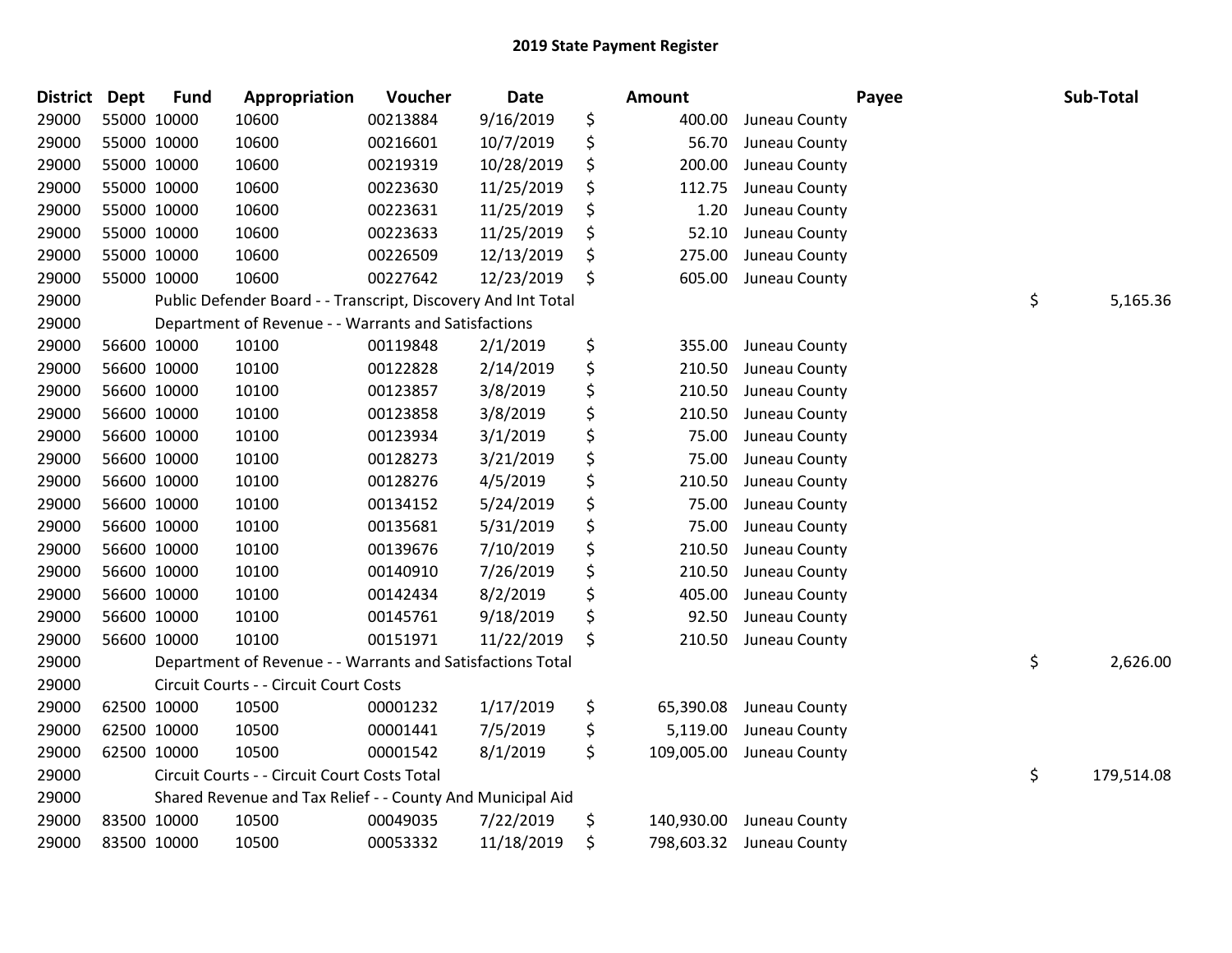| <b>District</b> | Dept | <b>Fund</b> | Appropriation                                                         | Voucher  | Date       |     | <b>Amount</b> |                         | Payee |    | Sub-Total     |
|-----------------|------|-------------|-----------------------------------------------------------------------|----------|------------|-----|---------------|-------------------------|-------|----|---------------|
| 29000           |      |             | Shared Revenue and Tax Relief - - County And Municipal Aid Total      |          |            |     |               |                         |       | \$ | 939,533.32    |
| 29000           |      |             | Shared Revenue and Tax Relief - - Exempt Computer Aid                 |          |            |     |               |                         |       |    |               |
| 29000           |      | 83500 10000 | 10900                                                                 | 00045398 | 7/22/2019  | \$  | 10,527.66     | Juneau County           |       |    |               |
| 29000           |      |             | Shared Revenue and Tax Relief - - Exempt Computer Aid Total           |          |            |     |               |                         |       | \$ | 10,527.66     |
| 29000           |      |             | Shared Revenue and Tax Relief - - Utility Aid                         |          |            |     |               |                         |       |    |               |
| 29000           |      | 83500 10000 | 11000                                                                 | 00049035 | 7/22/2019  | \$  | 20,546.59     | Juneau County           |       |    |               |
| 29000           |      | 83500 10000 | 11000                                                                 | 00053332 | 11/18/2019 | \$. | 122,337.89    | Juneau County           |       |    |               |
| 29000           |      |             | Shared Revenue and Tax Relief - - Utility Aid Total                   |          |            |     |               |                         |       | \$ | 142,884.48    |
| 29000           |      |             | Shared Revenue and Tax Relief - - Personal Property Aid               |          |            |     |               |                         |       |    |               |
| 29000           |      | 83500 10000 | 11100                                                                 | 00039921 | 5/6/2019   | \$  |               | 35,821.61 Juneau County |       |    |               |
| 29000           |      |             | Shared Revenue and Tax Relief - - Personal Property Aid Total         |          |            |     |               |                         |       | \$ | 35,821.61     |
| 29000           |      |             | Shared Revenue and Tax Relief - - School Lvy Tx/First Dollar Cr       |          |            |     |               |                         |       |    |               |
| 29000           |      | 83500 10000 | 30200                                                                 | 00045258 | 7/22/2019  | \$  | 3,825,079.78  | Juneau County           |       |    |               |
| 29000           |      | 83500 10000 | 30200                                                                 | 00048142 | 7/22/2019  | \$  | 985,623.26    | Juneau County           |       |    |               |
| 29000           |      |             | Shared Revenue and Tax Relief - - School Lvy Tx/First Dollar Cr Total |          |            |     |               |                         |       | \$ | 4,810,703.04  |
| 29000           |      |             | Shared Revenue and Tax Relief - - Lottery & Gaming Credit             |          |            |     |               |                         |       |    |               |
| 29000           |      | 83500 52100 | 36300                                                                 | 00038628 | 3/25/2019  | \$. | 1,186,749.20  | Juneau County           |       |    |               |
| 29000           |      |             | Shared Revenue and Tax Relief - - Lottery & Gaming Credit Total       |          |            |     |               |                         |       |    | 1,186,749.20  |
| 29000 Total     |      |             |                                                                       |          |            |     |               |                         |       | S  | 20,543,717.65 |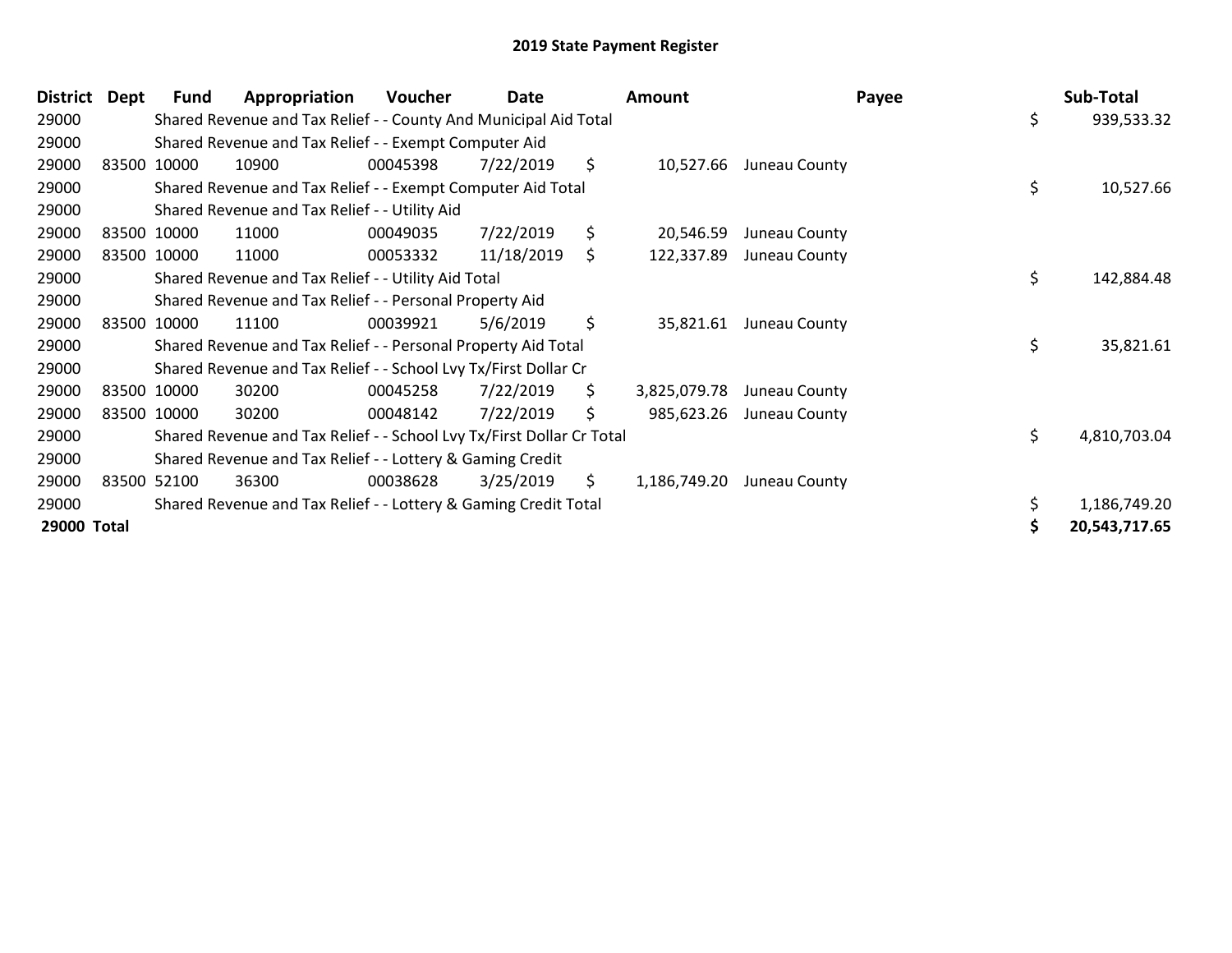| <b>District</b> | <b>Dept</b> | <b>Fund</b> | Appropriation                                                      | Voucher  | Date       | <b>Amount</b>   | Payee                     | Sub-Total        |
|-----------------|-------------|-------------|--------------------------------------------------------------------|----------|------------|-----------------|---------------------------|------------------|
| 29002           |             |             | Dept of Safety & Prof Services - - Fire Dues Distribution          |          |            |                 |                           |                  |
| 29002           |             | 16500 10000 | 22500                                                              | 00030552 | 7/16/2019  | \$              | 4,637.13 Town of Armenia  |                  |
| 29002           |             |             | Dept of Safety & Prof Services - - Fire Dues Distribution Total    |          |            |                 |                           | \$<br>4,637.13   |
| 29002           |             |             | Dept of Natural Resources - - Aids In Lieu Of Taxes - Gener        |          |            |                 |                           |                  |
| 29002           |             | 37000 10000 | 50300                                                              | 00296710 | 2/7/2019   | \$<br>16,623.49 | Town of Armenia           |                  |
| 29002           |             | 37000 10000 | 50300                                                              | 00296711 | 2/7/2019   | \$<br>10,259.48 | Town of Armenia           |                  |
| 29002           |             | 37000 10000 | 50300                                                              | 00314735 | 4/19/2019  | \$<br>305.08    | Town of Armenia           |                  |
| 29002           |             |             | Dept of Natural Resources - - Aids In Lieu Of Taxes - Gener Total  |          |            |                 |                           | \$<br>27,188.05  |
| 29002           |             |             | Dept of Natural Resources - - General Program Operations --        |          |            |                 |                           |                  |
| 29002           |             | 37000 21200 | 25400                                                              | 00317344 | 5/23/2019  | \$<br>187.50    | Town of Armenia           |                  |
| 29002           |             | 37000 21200 | 25400                                                              | 00329144 | 6/11/2019  | \$<br>885.00    | Town of Armenia           |                  |
| 29002           |             |             | Dept of Natural Resources - - General Program Operations -- Total  |          |            |                 |                           | \$<br>1,072.50   |
| 29002           |             |             | Dept of Natural Resources - - Resaids - Cnty Forst, Cl & Mfl       |          |            |                 |                           |                  |
| 29002           |             | 37000 21200 | 57100                                                              | 00332686 | 6/21/2019  | \$              | 2,750.81 Town of Armenia  |                  |
| 29002           |             |             | Dept of Natural Resources - - Resaids - Cnty Forst, Cl & Mfl Total |          |            |                 |                           | \$<br>2,750.81   |
| 29002           |             |             | Dept of Natural Resources - - Fin Asst For Responsible Units       |          |            |                 |                           |                  |
| 29002           |             | 37000 27400 | 67000                                                              | 00322918 | 5/22/2019  | \$<br>1,659.44  | Town of Armenia           |                  |
| 29002           |             |             | Dept of Natural Resources - - Fin Asst For Responsible Units Total |          |            |                 |                           | \$<br>1,659.44   |
| 29002           |             |             | WI Dept of Transportation - - Trns Aids To Mnc.-Sf                 |          |            |                 |                           |                  |
| 29002           |             | 39500 21100 | 19100                                                              | 00336584 | 1/7/2019   | \$<br>67,136.87 | Town of Armenia           |                  |
| 29002           |             | 39500 21100 | 19100                                                              | 00363899 | 4/1/2019   | \$<br>67,136.87 | Town of Armenia           |                  |
| 29002           |             | 39500 21100 | 19100                                                              | 00401908 | 7/1/2019   | \$<br>67,136.87 | Town of Armenia           |                  |
| 29002           |             | 39500 21100 | 19100                                                              | 00444726 | 10/7/2019  | \$<br>67,136.88 | Town of Armenia           |                  |
| 29002           |             |             | WI Dept of Transportation - - Trns Aids To Mnc.-Sf Total           |          |            |                 |                           | \$<br>268,547.49 |
| 29002           |             |             | Shared Revenue and Tax Relief - - County And Municipal Aid         |          |            |                 |                           |                  |
| 29002           |             | 83500 10000 | 10500                                                              | 00049008 | 7/22/2019  | \$<br>2,179.63  | Town of Armenia           |                  |
| 29002           |             | 83500 10000 | 10500                                                              | 00053304 | 11/18/2019 | \$              | 12,351.26 Town of Armenia |                  |
| 29002           |             |             | Shared Revenue and Tax Relief - - County And Municipal Aid Total   |          |            |                 |                           | \$<br>14,530.89  |
| 29002           |             |             | Shared Revenue and Tax Relief - - Exempt Computer Aid              |          |            |                 |                           |                  |
| 29002           |             | 83500 10000 | 10900                                                              | 00046142 | 7/22/2019  | \$<br>4.16      | Town of Armenia           |                  |
| 29002           |             |             | Shared Revenue and Tax Relief - - Exempt Computer Aid Total        |          |            |                 |                           | \$<br>4.16       |
| 29002           |             |             | Shared Revenue and Tax Relief - - Utility Aid                      |          |            |                 |                           |                  |
| 29002           |             | 83500 10000 | 11000                                                              | 00049008 | 7/22/2019  | \$              | 111.15 Town of Armenia    |                  |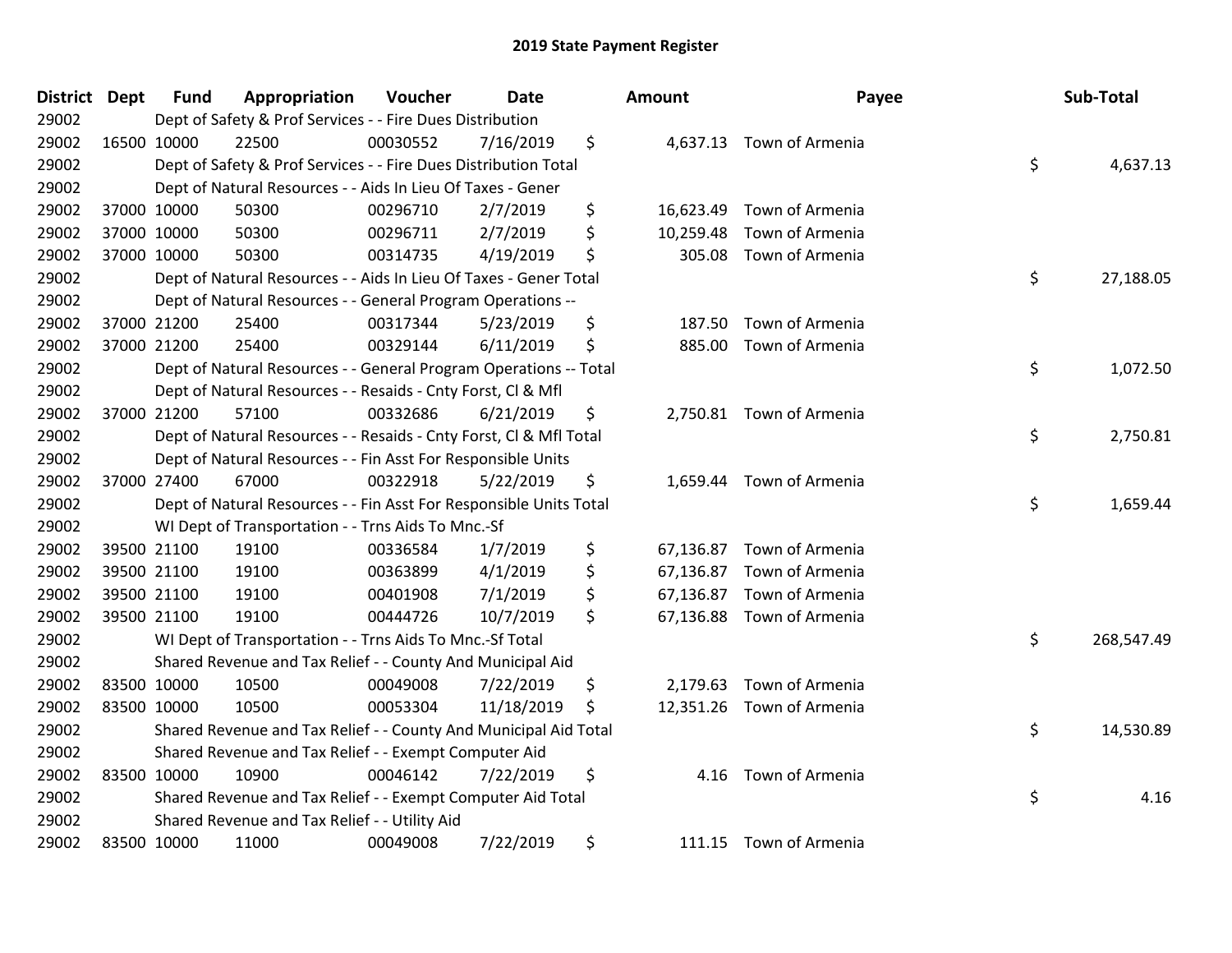| District Dept | <b>Fund</b> | Appropriation                                                 | Voucher  | Date       | Amount | <b>Pavee</b>         | Sub-Total  |
|---------------|-------------|---------------------------------------------------------------|----------|------------|--------|----------------------|------------|
| 29002         | 83500 10000 | 11000                                                         | 00053304 | 11/18/2019 | 650.55 | Town of Armenia      |            |
| 29002         |             | Shared Revenue and Tax Relief - - Utility Aid Total           |          |            |        |                      | 761.70     |
| 29002         |             | Shared Revenue and Tax Relief - - Personal Property Aid       |          |            |        |                      |            |
| 29002         | 83500 10000 | 11100                                                         | 00040687 | 5/6/2019   |        | 0.40 Town of Armenia |            |
| 29002         |             | Shared Revenue and Tax Relief - - Personal Property Aid Total |          |            |        |                      | 0.40       |
| 29002 Total   |             |                                                               |          |            |        |                      | 321,152.57 |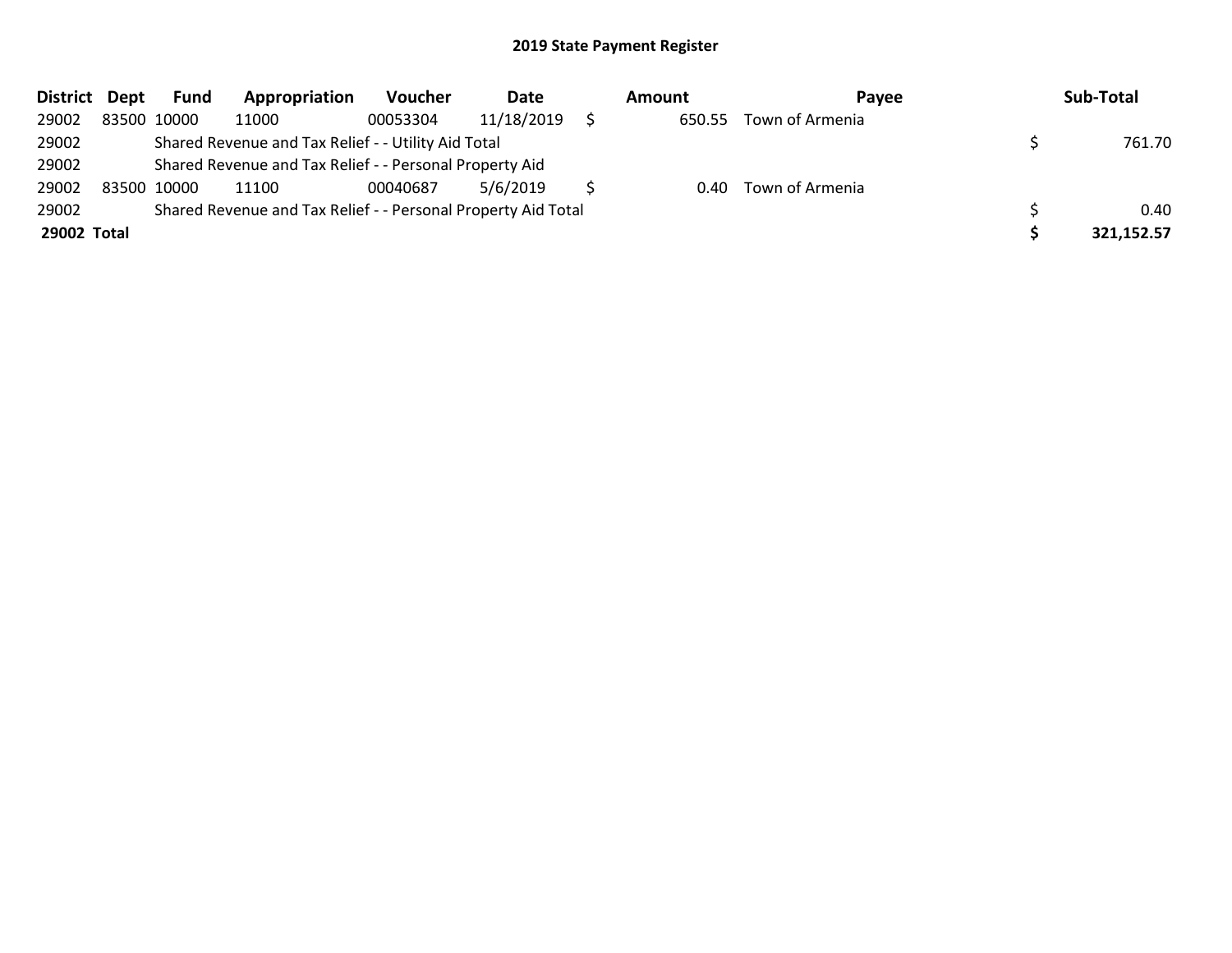| District    | Dept | <b>Fund</b> | Appropriation                                                        | <b>Voucher</b> | Date       | <b>Amount</b>   | Payee                        | Sub-Total        |
|-------------|------|-------------|----------------------------------------------------------------------|----------------|------------|-----------------|------------------------------|------------------|
| 29004       |      |             | Dept of Safety & Prof Services - - Fire Dues Distribution            |                |            |                 |                              |                  |
| 29004       |      | 16500 10000 | 22500                                                                | 00030959       | 7/17/2019  | \$              | 2,538.01 Town Of Clearfield  |                  |
| 29004       |      |             | Dept of Safety & Prof Services - - Fire Dues Distribution Total      |                |            |                 |                              | \$<br>2,538.01   |
| 29004       |      |             | Dept of Natural Resources - - Resaids - Cnty Forst, CI & Mfl         |                |            |                 |                              |                  |
| 29004       |      | 37000 21200 | 57100                                                                | 00332687       | 6/21/2019  | \$<br>1,915.65  | <b>Town Of Clearfield</b>    |                  |
| 29004       |      |             | Dept of Natural Resources - - Resaids - Cnty Forst, CI & Mfl Total   |                |            |                 |                              | \$<br>1,915.65   |
| 29004       |      |             | WI Dept of Transportation - - Trns Aids To Mnc.-Sf                   |                |            |                 |                              |                  |
| 29004       |      | 39500 21100 | 19100                                                                | 00336585       | 1/7/2019   | \$<br>26,858.33 | <b>Town Of Clearfield</b>    |                  |
| 29004       |      | 39500 21100 | 19100                                                                | 00363900       | 4/1/2019   | \$<br>26,858.33 | Town Of Clearfield           |                  |
| 29004       |      | 39500 21100 | 19100                                                                | 00401909       | 7/1/2019   | \$<br>26,858.33 | <b>Town Of Clearfield</b>    |                  |
| 29004       |      | 39500 21100 | 19100                                                                | 00444727       | 10/7/2019  | \$              | 26,858.34 Town Of Clearfield |                  |
| 29004       |      |             | WI Dept of Transportation - - Trns Aids To Mnc.-Sf Total             |                |            |                 |                              | \$<br>107,433.33 |
| 29004       |      |             | Department of Administration - - Hv Trans Ln Annual Impact Fee       |                |            |                 |                              |                  |
| 29004       |      | 50500 10000 | 17400                                                                | 00101084       | 5/1/2019   | \$<br>6,521.00  | <b>Town Of Clearfield</b>    |                  |
| 29004       |      |             | Department of Administration - - Hv Trans Ln Annual Impact Fee Total |                |            |                 |                              | \$<br>6,521.00   |
| 29004       |      |             | Shared Revenue and Tax Relief - - County And Municipal Aid           |                |            |                 |                              |                  |
| 29004       |      | 83500 10000 | 10500                                                                | 00049009       | 7/22/2019  | \$<br>1,697.25  | Town Of Clearfield           |                  |
| 29004       |      | 83500 10000 | 10500                                                                | 00053305       | 11/18/2019 | \$<br>9,617.75  | <b>Town Of Clearfield</b>    |                  |
| 29004       |      |             | Shared Revenue and Tax Relief - - County And Municipal Aid Total     |                |            |                 |                              | \$<br>11,315.00  |
| 29004       |      |             | Shared Revenue and Tax Relief - - Exempt Computer Aid                |                |            |                 |                              |                  |
| 29004       |      | 83500 10000 | 10900                                                                | 00046143       | 7/22/2019  | \$<br>16.63     | Town Of Clearfield           |                  |
| 29004       |      |             | Shared Revenue and Tax Relief - - Exempt Computer Aid Total          |                |            |                 |                              | \$<br>16.63      |
| 29004       |      |             | Shared Revenue and Tax Relief - - Personal Property Aid              |                |            |                 |                              |                  |
| 29004       |      | 83500 10000 | 11100                                                                | 00040688       | 5/6/2019   | \$<br>126.60    | <b>Town Of Clearfield</b>    |                  |
| 29004       |      |             | Shared Revenue and Tax Relief - - Personal Property Aid Total        |                |            |                 |                              | \$<br>126.60     |
| 29004 Total |      |             |                                                                      |                |            |                 |                              | \$<br>129,866.22 |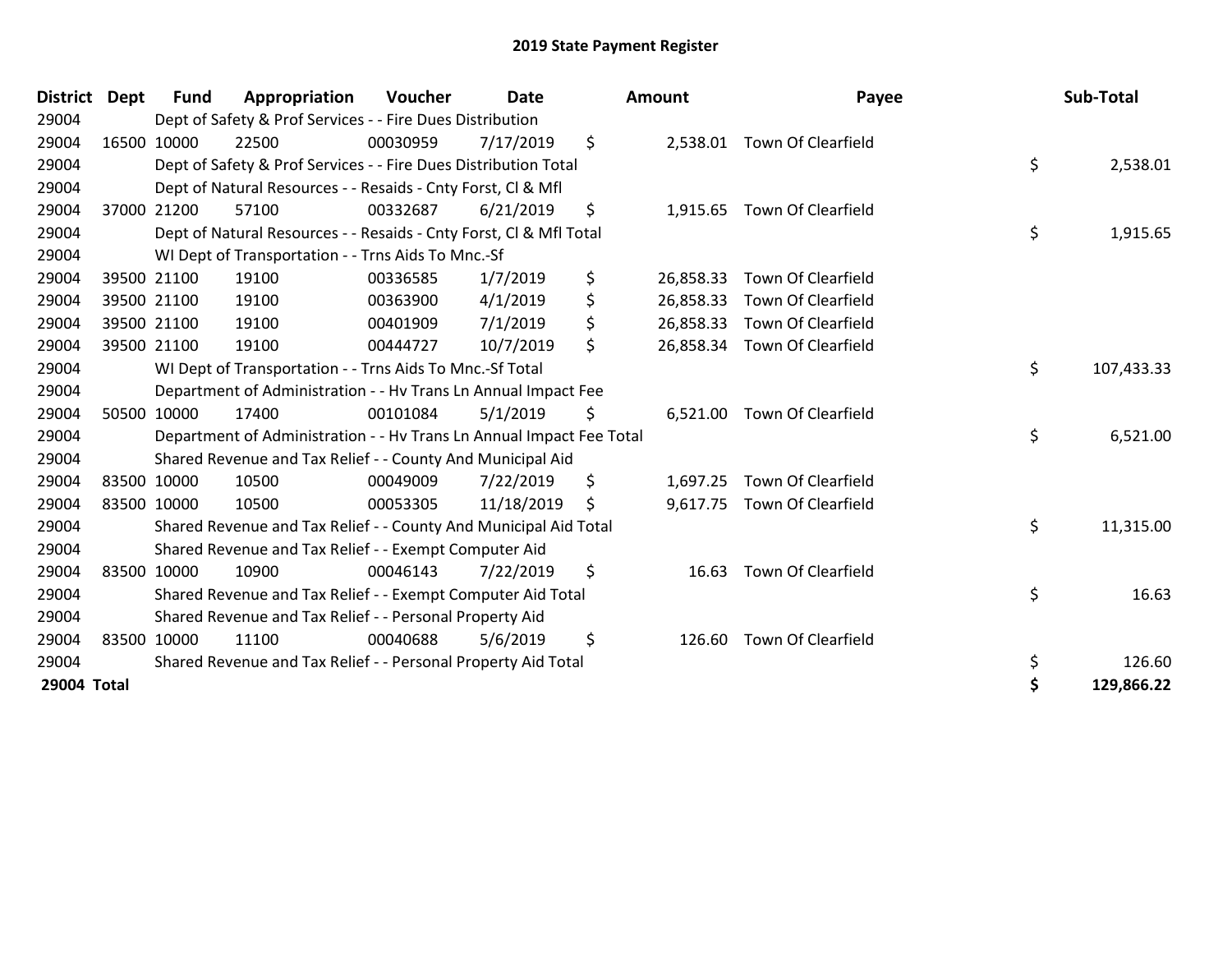| <b>District</b> | Dept        | Fund        | Appropriation                                                      | <b>Voucher</b> | Date       |     | <b>Amount</b> | Payee                    | Sub-Total        |
|-----------------|-------------|-------------|--------------------------------------------------------------------|----------------|------------|-----|---------------|--------------------------|------------------|
| 29006           |             |             | Dept of Safety & Prof Services - - Fire Dues Distribution          |                |            |     |               |                          |                  |
| 29006           |             | 16500 10000 | 22500                                                              | 00031475       | 7/18/2019  | \$  |               | 886.06 Town Of Cutler    |                  |
| 29006           |             |             | Dept of Safety & Prof Services - - Fire Dues Distribution Total    |                |            |     |               |                          | \$<br>886.06     |
| 29006           |             |             | Dept of Natural Resources - - Aids In Lieu Of Taxes - Gener        |                |            |     |               |                          |                  |
| 29006           | 37000 10000 |             | 50300                                                              | 00313610       | 4/19/2019  | \$  |               | 374.91 Town Of Cutler    |                  |
| 29006           |             |             | Dept of Natural Resources - - Aids In Lieu Of Taxes - Gener Total  |                |            |     |               |                          | \$<br>374.91     |
| 29006           |             |             | Dept of Natural Resources - - Resaids - Cnty Forst, CI & Mfl       |                |            |     |               |                          |                  |
| 29006           | 37000       | 21200       | 57100                                                              | 00332688       | 6/21/2019  | \$  | 1,039.67      | Town Of Cutler           |                  |
| 29006           |             |             | Dept of Natural Resources - - Resaids - Cnty Forst, Cl & Mfl Total |                |            |     |               |                          | \$<br>1,039.67   |
| 29006           |             |             | Dept of Natural Resources - - Aids In Lieu Of Taxes - Sum S        |                |            |     |               |                          |                  |
| 29006           |             | 37000 21200 | 57900                                                              | 00313611       | 4/19/2019  | \$  | 8,880.41      | Town Of Cutler           |                  |
| 29006           |             |             | Dept of Natural Resources - - Aids In Lieu Of Taxes - Sum S Total  |                |            |     |               |                          | \$<br>8,880.41   |
| 29006           |             |             | WI Dept of Transportation - - Trns Aids To Mnc.-Sf                 |                |            |     |               |                          |                  |
| 29006           | 39500 21100 |             | 19100                                                              | 00336586       | 1/7/2019   | \$  | 31,469.10     | Town Of Cutler           |                  |
| 29006           | 39500 21100 |             | 19100                                                              | 00363901       | 4/1/2019   | \$  |               | 31,469.10 Town Of Cutler |                  |
| 29006           | 39500 21100 |             | 19100                                                              | 00401910       | 7/1/2019   | \$  | 31,469.10     | Town Of Cutler           |                  |
| 29006           | 39500 21100 |             | 19100                                                              | 00444728       | 10/7/2019  | \$  | 31,469.11     | Town Of Cutler           |                  |
| 29006           |             |             | WI Dept of Transportation - - Trns Aids To Mnc.-Sf Total           |                |            |     |               |                          | \$<br>125,876.41 |
| 29006           |             |             | Shared Revenue and Tax Relief - - County And Municipal Aid         |                |            |     |               |                          |                  |
| 29006           |             | 83500 10000 | 10500                                                              | 00049010       | 7/22/2019  | \$  | 2,120.85      | Town Of Cutler           |                  |
| 29006           | 83500 10000 |             | 10500                                                              | 00053306       | 11/18/2019 | \$. |               | 12,018.12 Town Of Cutler |                  |
| 29006           |             |             | Shared Revenue and Tax Relief - - County And Municipal Aid Total   |                |            |     |               |                          | \$<br>14,138.97  |
| 29006           |             |             | Shared Revenue and Tax Relief - - Personal Property Aid            |                |            |     |               |                          |                  |
| 29006           |             | 83500 10000 | 11100                                                              | 00040689       | 5/6/2019   | \$  | 26.84         | Town Of Cutler           |                  |
| 29006           |             |             | Shared Revenue and Tax Relief - - Personal Property Aid Total      |                |            |     |               |                          | \$<br>26.84      |
| 29006 Total     |             |             |                                                                    |                |            |     |               |                          | \$<br>151,223.27 |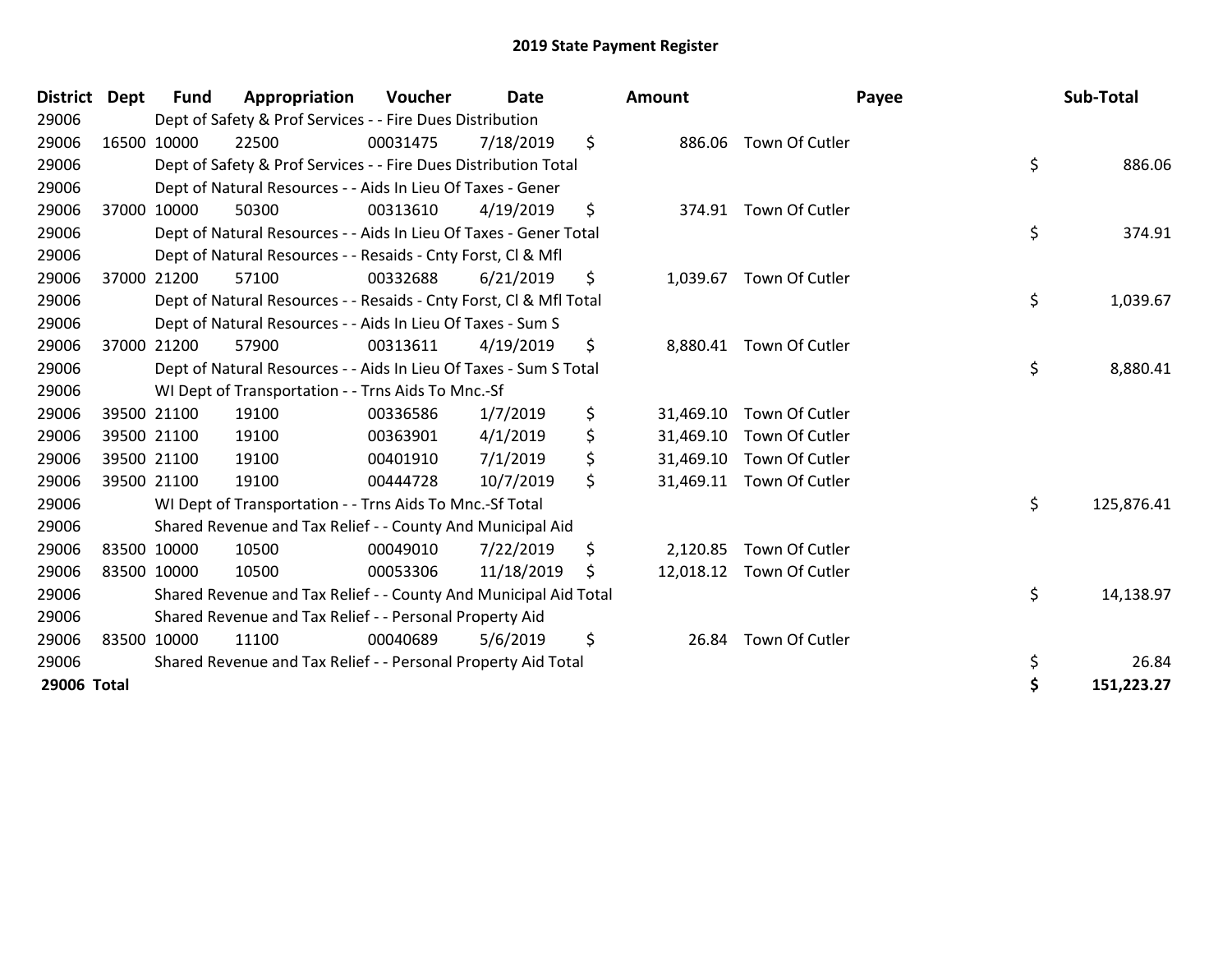| <b>District</b> | <b>Dept</b> | <b>Fund</b> | Appropriation                                                      | Voucher  | <b>Date</b> | Amount |                          | Payee | Sub-Total |
|-----------------|-------------|-------------|--------------------------------------------------------------------|----------|-------------|--------|--------------------------|-------|-----------|
| 29008           |             |             | Dept of Safety & Prof Services - - Fire Dues Distribution          |          |             |        |                          |       |           |
| 29008           | 16500 10000 |             | 22500                                                              | 00031579 | 7/18/2019   | \$     | 532.13 Town Of Finley    |       |           |
| 29008           |             |             | Dept of Safety & Prof Services - - Fire Dues Distribution Total    |          |             |        |                          | \$    | 532.13    |
| 29008           |             |             | Dept of Natural Resources - - Aids In Lieu Of Taxes - Gener        |          |             |        |                          |       |           |
| 29008           | 37000 10000 |             | 50300                                                              | 00313520 | 4/19/2019   | \$     | 2,062.08 Town Of Finley  |       |           |
| 29008           |             |             | Dept of Natural Resources - - Aids In Lieu Of Taxes - Gener Total  |          |             |        |                          | \$    | 2,062.08  |
| 29008           |             |             | Dept of Natural Resources - - Resaids - Cnty Forst, Cl & Mfl       |          |             |        |                          |       |           |
| 29008           | 37000 21200 |             | 57100                                                              | 00332689 | 6/21/2019   | \$     | 1,401.12 Town Of Finley  |       |           |
| 29008           |             |             | Dept of Natural Resources - - Resaids - Cnty Forst, Cl & Mfl Total |          |             |        |                          | \$    | 1,401.12  |
| 29008           |             |             | Dept of Natural Resources - - Aids In Lieu Of Taxes - Sum S        |          |             |        |                          |       |           |
| 29008           | 37000 21200 |             | 57900                                                              | 00313521 | 4/19/2019   | \$     | 206.21 Town Of Finley    |       |           |
| 29008           |             |             | Dept of Natural Resources - - Aids In Lieu Of Taxes - Sum S Total  |          |             |        |                          | \$    | 206.21    |
| 29008           |             |             | WI Dept of Transportation - - Trns Aids To Mnc.-Sf                 |          |             |        |                          |       |           |
| 29008           | 39500 21100 |             | 19100                                                              | 00336587 | 1/7/2019    | \$     | 19,697.30 Town Of Finley |       |           |
| 29008           | 39500 21100 |             | 19100                                                              | 00363902 | 4/1/2019    | \$     | 19,697.30 Town Of Finley |       |           |
| 29008           | 39500 21100 |             | 19100                                                              | 00401911 | 7/1/2019    | \$     | 19,697.30 Town Of Finley |       |           |
| 29008           | 39500 21100 |             | 19100                                                              | 00444729 | 10/7/2019   | \$     | 19,697.32 Town Of Finley |       |           |
| 29008           |             |             | WI Dept of Transportation - - Trns Aids To Mnc.-Sf Total           |          |             |        |                          | \$    | 78,789.22 |
| 29008           |             |             | Department of Military Affairs - - Agency Services                 |          |             |        |                          |       |           |
| 29008           | 46500 10000 |             | 13600                                                              | 00066224 | 9/3/2019    | \$     | 5,274.08 Town Of Finley  |       |           |
| 29008           |             |             | Department of Military Affairs - - Agency Services Total           |          |             |        |                          | \$    | 5,274.08  |
| 29008           |             |             | Elections Commission - - 2018 Hava Election Security               |          |             |        |                          |       |           |
| 29008           | 51000 22000 |             | 18200                                                              | 00002287 | 11/6/2019   | \$     | 1,200.00 Town Of Finley  |       |           |
| 29008           |             |             | Elections Commission - - 2018 Hava Election Security Total         |          |             |        |                          | \$    | 1,200.00  |
| 29008           |             |             | Shared Revenue and Tax Relief - - County And Municipal Aid         |          |             |        |                          |       |           |
| 29008           | 83500 10000 |             | 10500                                                              | 00049011 | 7/22/2019   | \$     | 1,517.12 Town Of Finley  |       |           |
| 29008           | 83500 10000 |             | 10500                                                              | 00053307 | 11/18/2019  | \$     | 8,597.04 Town Of Finley  |       |           |
| 29008           |             |             | Shared Revenue and Tax Relief - - County And Municipal Aid Total   |          |             |        |                          | \$    | 10,114.16 |
| 29008           |             |             | Shared Revenue and Tax Relief - - Utility Aid                      |          |             |        |                          |       |           |
| 29008           | 83500 10000 |             | 11000                                                              | 00053307 | 11/18/2019  | \$     | 3.62 Town Of Finley      |       |           |
| 29008           |             |             | Shared Revenue and Tax Relief - - Utility Aid Total                |          |             |        |                          | \$    | 3.62      |
| 29008 Total     |             |             |                                                                    |          |             |        |                          | \$    | 99,582.62 |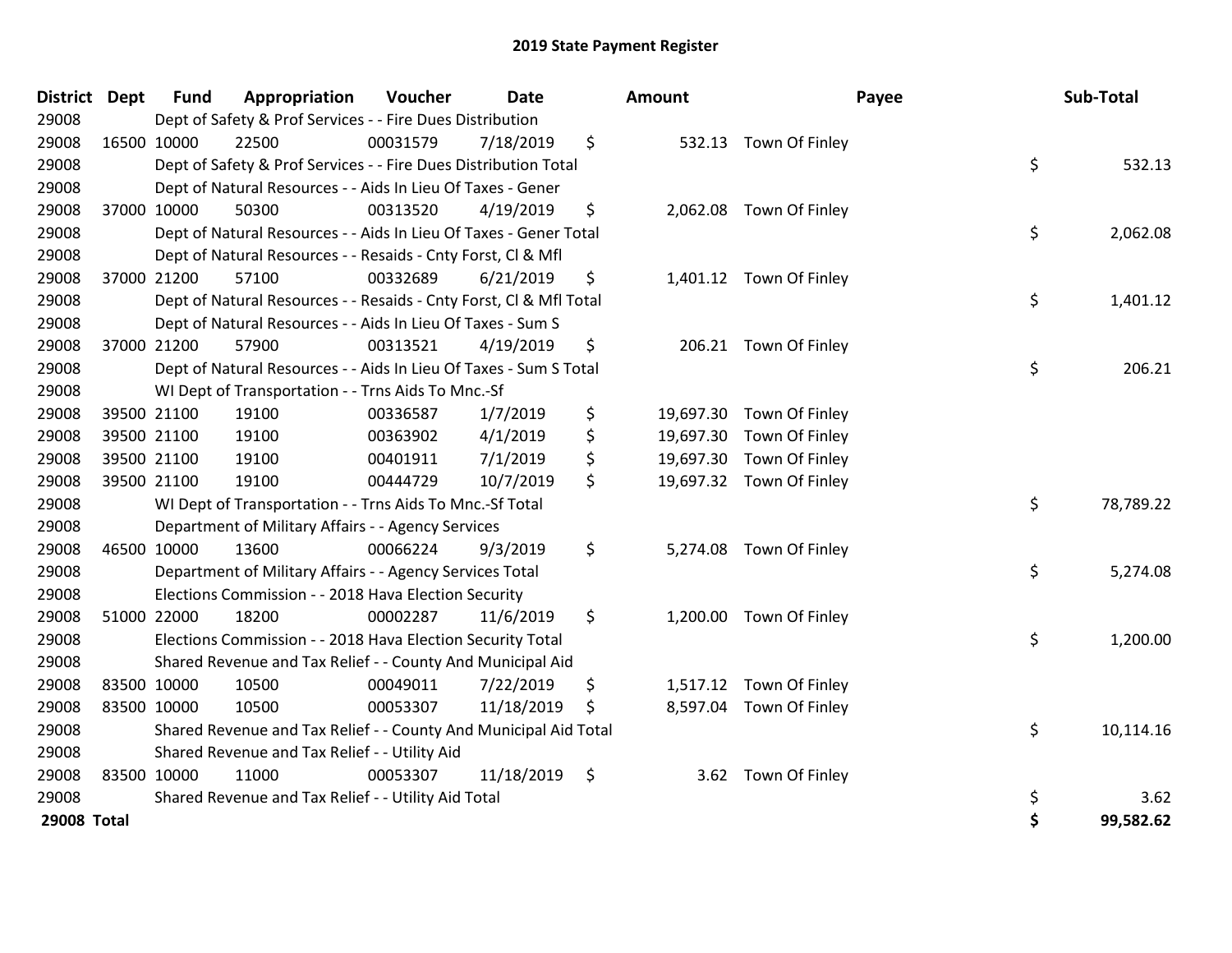| District Dept |             | <b>Fund</b> | Appropriation                                                          | Voucher  | <b>Date</b> | Amount         | Payee                      | Sub-Total       |
|---------------|-------------|-------------|------------------------------------------------------------------------|----------|-------------|----------------|----------------------------|-----------------|
| 29010         |             |             | Dept of Safety & Prof Services - - Fire Dues Distribution              |          |             |                |                            |                 |
| 29010         | 16500 10000 |             | 22500                                                                  | 00031202 | 7/17/2019   | \$             | 1,731.52 Town Of Fountain  |                 |
| 29010         |             |             | Dept of Safety & Prof Services - - Fire Dues Distribution Total        |          |             |                |                            | \$<br>1,731.52  |
| 29010         |             |             | Dept of Natural Resources - - Aids In Lieu Of Taxes - Gener            |          |             |                |                            |                 |
| 29010         | 37000 10000 |             | 50300                                                                  | 00296713 | 2/7/2019    | \$             | 73.77 Town Of Fountain     |                 |
| 29010         |             |             | Dept of Natural Resources - - Aids In Lieu Of Taxes - Gener Total      |          |             |                |                            | \$<br>73.77     |
| 29010         |             |             | Dept of Natural Resources - - Resaids - Cnty Forst, Cl & Mfl           |          |             |                |                            |                 |
| 29010         |             | 37000 21200 | 57100                                                                  | 00332690 | 6/21/2019   | \$<br>641.94   | Town Of Fountain           |                 |
| 29010         |             |             | Dept of Natural Resources - - Resaids - Cnty Forst, Cl & Mfl Total     |          |             |                |                            | \$<br>641.94    |
| 29010         |             |             | WI Dept of Transportation - - Trns Aids To Mnc.-Sf                     |          |             |                |                            |                 |
| 29010         |             | 39500 21100 | 19100                                                                  | 00336588 | 1/7/2019    | \$             | 23,465.95 Town Of Fountain |                 |
| 29010         |             | 39500 21100 | 19100                                                                  | 00363903 | 4/1/2019    | \$             | 23,465.95 Town Of Fountain |                 |
| 29010         | 39500 21100 |             | 19100                                                                  | 00401912 | 7/1/2019    | \$             | 23,465.95 Town Of Fountain |                 |
| 29010         | 39500 21100 |             | 19100                                                                  | 00444730 | 10/7/2019   | \$             | 23,465.96 Town Of Fountain |                 |
| 29010         |             |             | WI Dept of Transportation - - Trns Aids To Mnc.-Sf Total               |          |             |                |                            | \$<br>93,863.81 |
| 29010         |             |             | WI Dept of Transportation - - Loc Rd Imp Prg St Fd                     |          |             |                |                            |                 |
| 29010         | 39500 21100 |             | 27800                                                                  | 00468808 | 12/10/2019  | \$             | 33,773.62 Town Of Fountain |                 |
| 29010         |             |             | WI Dept of Transportation - - Loc Rd Imp Prg St Fd Total               |          |             |                |                            | \$<br>33,773.62 |
| 29010         |             |             | Department of Military Affairs - - Disaster Recovery Aid               |          |             |                |                            |                 |
| 29010         | 46500 10000 |             | 30500                                                                  | 00061002 | 5/23/2019   | \$             | 11,116.65 Town Of Fountain |                 |
| 29010         |             |             | Department of Military Affairs - - Disaster Recovery Aid Total         |          |             |                |                            | \$<br>11,116.65 |
| 29010         |             |             | Department of Military Affairs - - Federal Aid, Local Assistance       |          |             |                |                            |                 |
| 29010         | 46500 10000 |             | 34200                                                                  | 00061002 | 5/23/2019   | \$             | 66,699.91 Town Of Fountain |                 |
| 29010         |             |             | Department of Military Affairs - - Federal Aid, Local Assistance Total |          |             |                |                            | \$<br>66,699.91 |
| 29010         |             |             | Elections Commission - - 2018 Hava Election Security                   |          |             |                |                            |                 |
| 29010         | 51000 22000 |             | 18200                                                                  | 00002148 | 10/23/2019  | \$<br>1,100.00 | Town Of Fountain           |                 |
| 29010         |             | 51000 22000 | 18200                                                                  | 00002438 | 11/13/2019  | \$             | 100.00 Town Of Fountain    |                 |
| 29010         |             |             | Elections Commission - - 2018 Hava Election Security Total             |          |             |                |                            | \$<br>1,200.00  |
| 29010         |             |             | Shared Revenue and Tax Relief - - County And Municipal Aid             |          |             |                |                            |                 |
| 29010         |             | 83500 10000 | 10500                                                                  | 00049012 | 7/22/2019   | \$             | 8,518.53 Town Of Fountain  |                 |
| 29010         | 83500 10000 |             | 10500                                                                  | 00053308 | 11/18/2019  | \$             | 48,271.70 Town Of Fountain |                 |
| 29010         |             |             | Shared Revenue and Tax Relief - - County And Municipal Aid Total       |          |             |                |                            | \$<br>56,790.23 |
| 29010         |             |             | Shared Revenue and Tax Relief - - Utility Aid                          |          |             |                |                            |                 |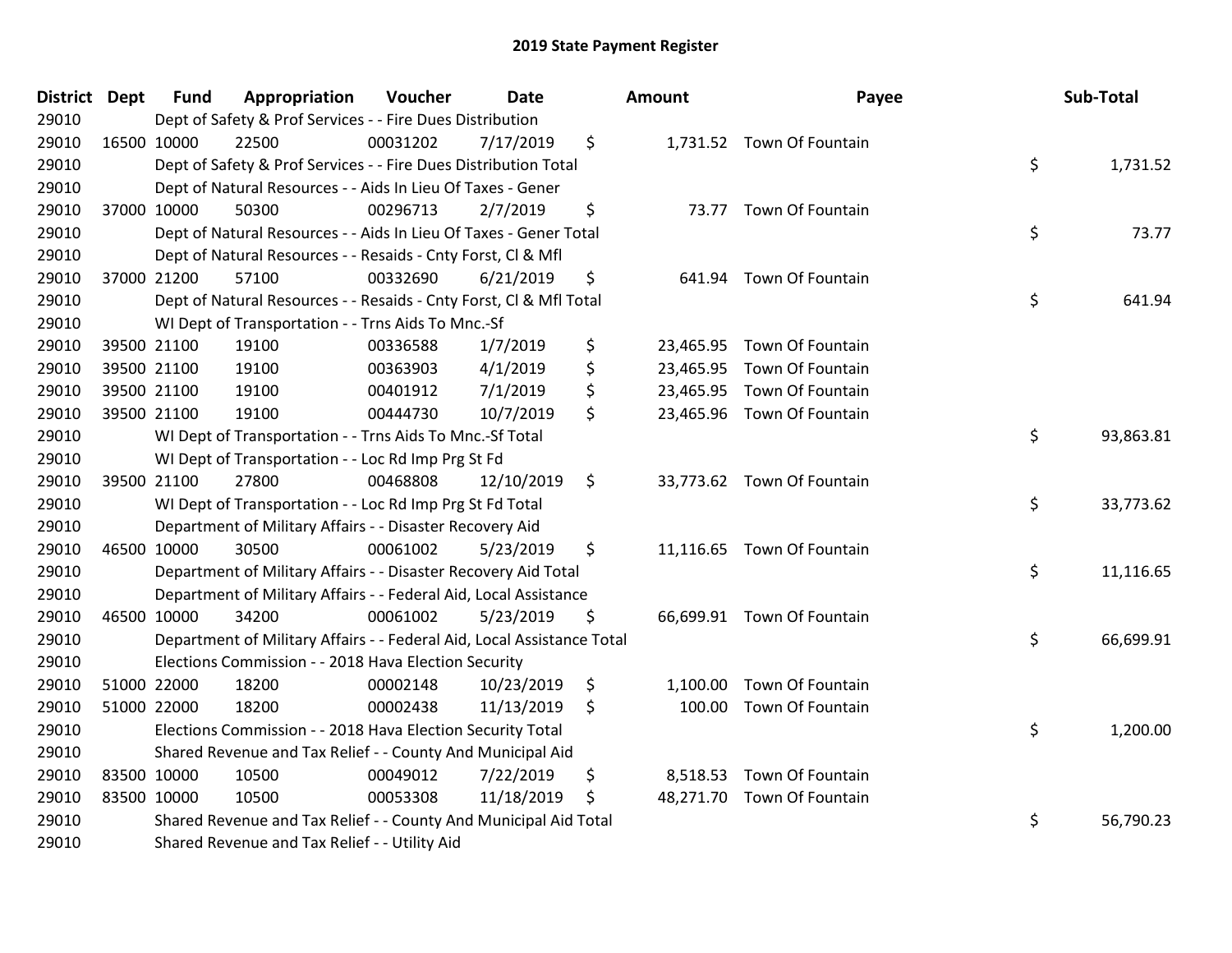| <b>District</b> | Dept        | Fund | Appropriation                                                 | Voucher  | Date       | Amount | Payee            | Sub-Total  |
|-----------------|-------------|------|---------------------------------------------------------------|----------|------------|--------|------------------|------------|
| 29010           | 83500 10000 |      | 11000                                                         | 00049012 | 7/22/2019  | 3.75   | Town Of Fountain |            |
| 29010           | 83500 10000 |      | 11000                                                         | 00053308 | 11/18/2019 | 15.81  | Town Of Fountain |            |
| 29010           |             |      | Shared Revenue and Tax Relief - - Utility Aid Total           |          |            |        |                  | 19.56      |
| 29010           |             |      | Shared Revenue and Tax Relief - - Personal Property Aid       |          |            |        |                  |            |
| 29010           | 83500 10000 |      | 11100                                                         | 00040690 | 5/6/2019   | 11.13  | Town Of Fountain |            |
| 29010           |             |      | Shared Revenue and Tax Relief - - Personal Property Aid Total |          |            |        |                  | 11.13      |
| 29010 Total     |             |      |                                                               |          |            |        |                  | 265,922.14 |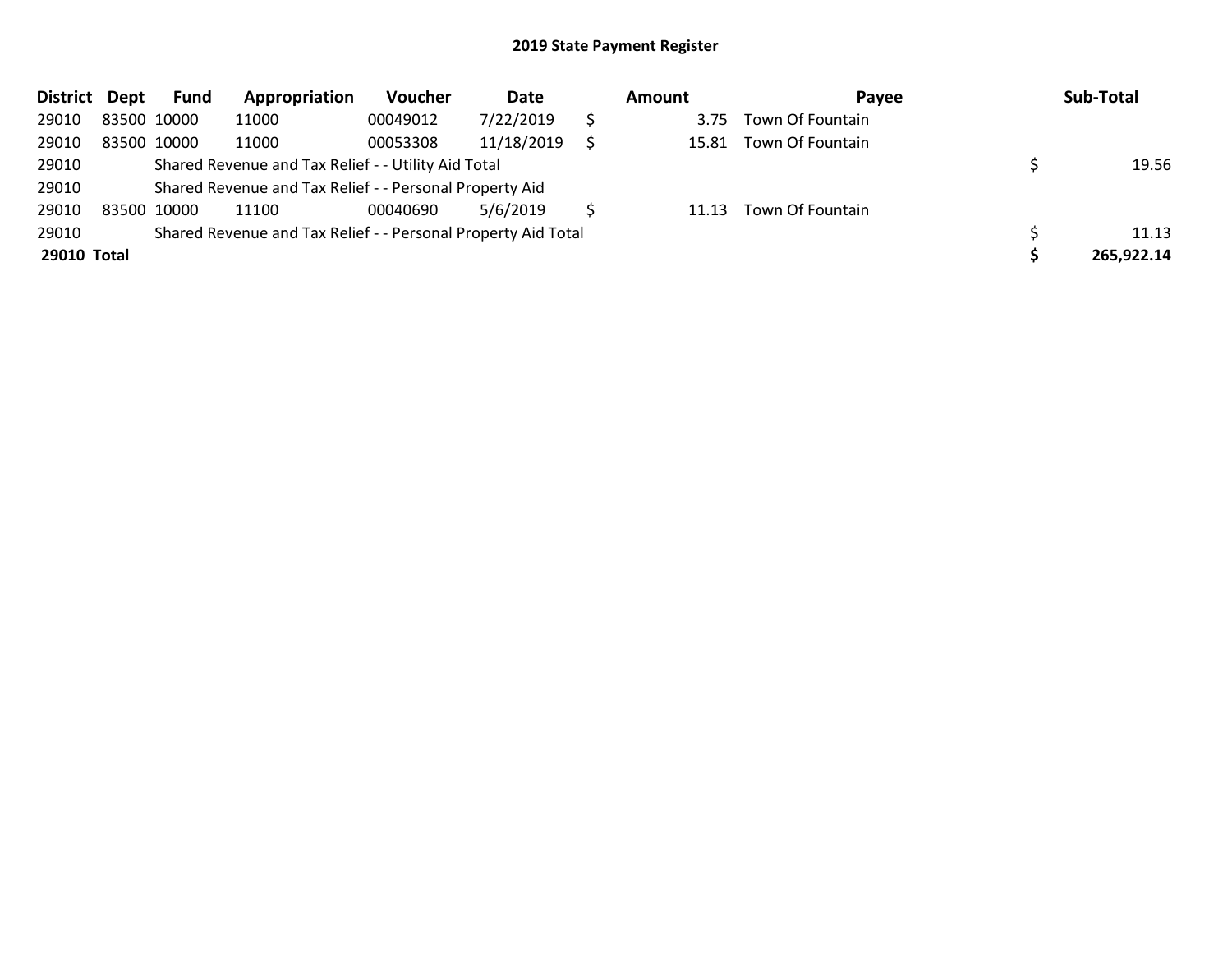| District Dept | <b>Fund</b> | Appropriation                                                      | Voucher  | Date       | Amount          | Payee                         | Sub-Total        |
|---------------|-------------|--------------------------------------------------------------------|----------|------------|-----------------|-------------------------------|------------------|
| 29012         |             | Dept of Safety & Prof Services - - Fire Dues Distribution          |          |            |                 |                               |                  |
| 29012         | 16500 10000 | 22500                                                              | 00030103 | 7/16/2019  | \$              | 13,248.86 Town Of Germantown  |                  |
| 29012         |             | Dept of Safety & Prof Services - - Fire Dues Distribution Total    |          |            |                 |                               | \$<br>13,248.86  |
| 29012         |             | Dept of Natural Resources - - Aids In Lieu Of Taxes - Gener        |          |            |                 |                               |                  |
| 29012         | 37000 10000 | 50300                                                              | 00296692 | 2/7/2019   | \$<br>62,153.14 | Town Of Germantown            |                  |
| 29012         | 37000 10000 | 50300                                                              | 00296693 | 2/7/2019   | \$              | 148,165.15 Town Of Germantown |                  |
| 29012         | 37000 10000 | 50300                                                              | 00314109 | 4/19/2019  | \$<br>1,197.49  | Town Of Germantown            |                  |
| 29012         | 37000 10000 | 50300                                                              | 00314110 | 4/19/2019  | \$              | 872.12 Town Of Germantown     |                  |
| 29012         |             | Dept of Natural Resources - - Aids In Lieu Of Taxes - Gener Total  |          |            |                 |                               | \$<br>212,387.90 |
| 29012         |             | Dept of Natural Resources - - Resaids - Cnty Forst, Cl & Mfl       |          |            |                 |                               |                  |
| 29012         | 37000 21200 | 57100                                                              | 00332691 | 6/21/2019  | \$              | 495.90 Town Of Germantown     |                  |
| 29012         |             | Dept of Natural Resources - - Resaids - Cnty Forst, Cl & Mfl Total |          |            |                 |                               | \$<br>495.90     |
| 29012         |             | WI Dept of Transportation - - Trns Aids To Mnc.-Sf                 |          |            |                 |                               |                  |
| 29012         | 39500 21100 | 19100                                                              | 00336589 | 1/7/2019   | \$<br>42,243.49 | Town Of Germantown            |                  |
| 29012         | 39500 21100 | 19100                                                              | 00363904 | 4/1/2019   | \$<br>42,243.49 | Town Of Germantown            |                  |
| 29012         | 39500 21100 | 19100                                                              | 00401913 | 7/1/2019   | \$<br>42,243.49 | Town Of Germantown            |                  |
| 29012         | 39500 21100 | 19100                                                              | 00444731 | 10/7/2019  | \$              | 42,243.50 Town Of Germantown  |                  |
| 29012         |             | WI Dept of Transportation - - Trns Aids To Mnc.-Sf Total           |          |            |                 |                               | \$<br>168,973.97 |
| 29012         |             | Shared Revenue and Tax Relief - - County And Municipal Aid         |          |            |                 |                               |                  |
| 29012         | 83500 10000 | 10500                                                              | 00049013 | 7/22/2019  | \$<br>1,333.33  | Town Of Germantown            |                  |
| 29012         | 83500 10000 | 10500                                                              | 00053309 | 11/18/2019 | \$              | 7,555.52 Town Of Germantown   |                  |
| 29012         |             | Shared Revenue and Tax Relief - - County And Municipal Aid Total   |          |            |                 |                               | \$<br>8,888.85   |
| 29012         |             | Shared Revenue and Tax Relief - - Exempt Computer Aid              |          |            |                 |                               |                  |
| 29012         | 83500 10000 | 10900                                                              | 00046144 | 7/22/2019  | \$<br>12.47     | Town Of Germantown            |                  |
| 29012         |             | Shared Revenue and Tax Relief - - Exempt Computer Aid Total        |          |            |                 |                               | \$<br>12.47      |
| 29012         |             | Shared Revenue and Tax Relief - - Utility Aid                      |          |            |                 |                               |                  |
| 29012         | 83500 10000 | 11000                                                              | 00049013 | 7/22/2019  | \$<br>268.30    | Town Of Germantown            |                  |
| 29012         | 83500 10000 | 11000                                                              | 00053309 | 11/18/2019 | \$<br>1,613.39  | Town Of Germantown            |                  |
| 29012         |             | Shared Revenue and Tax Relief - - Utility Aid Total                |          |            |                 |                               | \$<br>1,881.69   |
| 29012         |             | Shared Revenue and Tax Relief - - Personal Property Aid            |          |            |                 |                               |                  |
| 29012         | 83500 10000 | 11100                                                              | 00040691 | 5/6/2019   | \$<br>207.60    | Town Of Germantown            |                  |
| 29012         |             | Shared Revenue and Tax Relief - - Personal Property Aid Total      |          |            |                 |                               | \$<br>207.60     |
| 29012         |             | Shared Revenue and Tax Relief - - Payments For Municipal Svcs      |          |            |                 |                               |                  |

| ount      | Payee                        | Sub-Total        |
|-----------|------------------------------|------------------|
| 13,248.86 | Town Of Germantown           | \$<br>13,248.86  |
|           | 62,153.14 Town Of Germantown |                  |
|           | 48,165.15 Town Of Germantown |                  |
|           | 1,197.49 Town Of Germantown  |                  |
|           | 872.12 Town Of Germantown    |                  |
|           |                              | \$<br>212,387.90 |
| 495.90    | Town Of Germantown           |                  |
|           |                              | \$<br>495.90     |
|           | 42,243.49 Town Of Germantown |                  |
|           | 42,243.49 Town Of Germantown |                  |
|           | 42,243.49 Town Of Germantown |                  |
|           | 42,243.50 Town Of Germantown |                  |
|           |                              | \$<br>168,973.97 |
|           | 1,333.33 Town Of Germantown  |                  |
| 7,555.52  | Town Of Germantown           |                  |
|           |                              | \$<br>8,888.85   |
| 12.47     | Town Of Germantown           |                  |
|           |                              | \$<br>12.47      |
|           | 268.30 Town Of Germantown    |                  |
| 1,613.39  | Town Of Germantown           | \$<br>1,881.69   |
|           |                              |                  |
| 207.60    | Town Of Germantown           |                  |
|           |                              | \$<br>207.60     |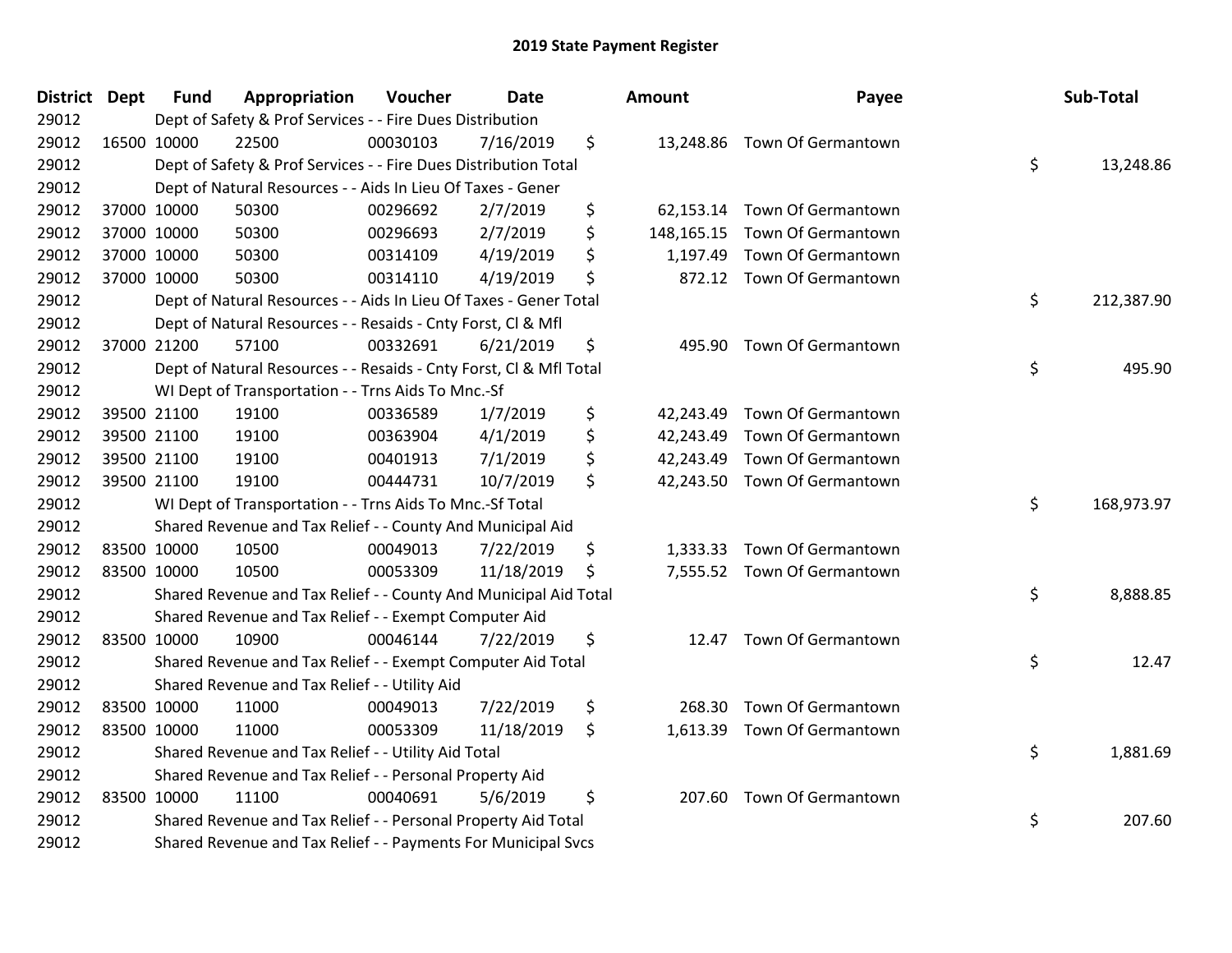|             |                                                                     | District Dept Fund | Appropriation | <b>Voucher</b> | Date      | Amount |  | Pavee                     |  | Sub-Total  |
|-------------|---------------------------------------------------------------------|--------------------|---------------|----------------|-----------|--------|--|---------------------------|--|------------|
| 29012       |                                                                     | 83500 10000        | 50100         | 00037789       | 1/31/2019 | S      |  | 746.74 Town Of Germantown |  |            |
| 29012       | Shared Revenue and Tax Relief - - Payments For Municipal Svcs Total |                    |               |                |           |        |  |                           |  | 746.74     |
| 29012 Total |                                                                     |                    |               |                |           |        |  |                           |  | 406,843.98 |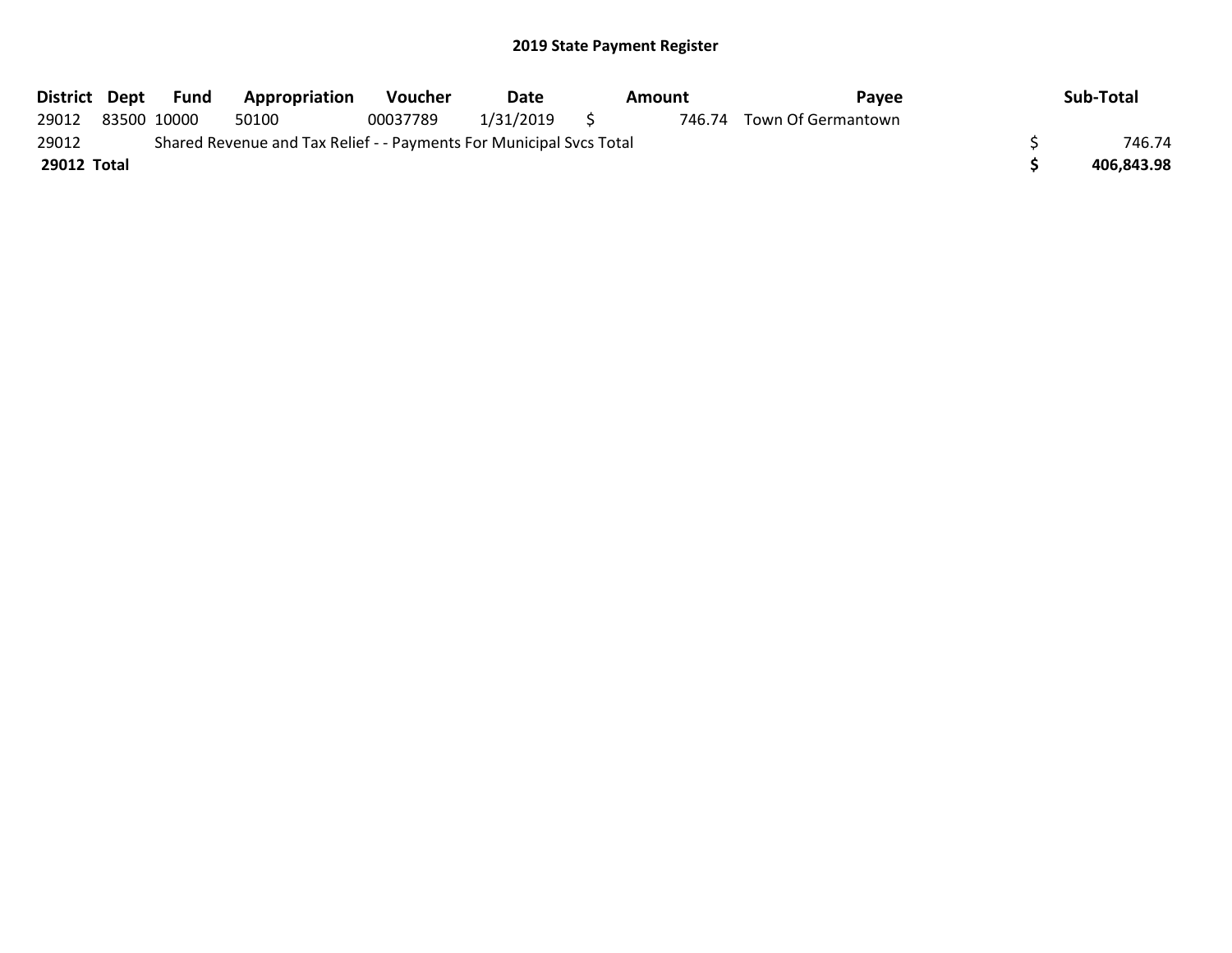| District Dept |             | <b>Fund</b> | Appropriation                                                          | Voucher  | <b>Date</b>   | Amount          |                           | Payee | Sub-Total |
|---------------|-------------|-------------|------------------------------------------------------------------------|----------|---------------|-----------------|---------------------------|-------|-----------|
| 29014         |             |             | Dept of Safety & Prof Services - - Fire Dues Distribution              |          |               |                 |                           |       |           |
| 29014         | 16500 10000 |             | 22500                                                                  | 00031066 | 7/17/2019     | \$              | 2,164.28 Town Of Kildare  |       |           |
| 29014         |             |             | Dept of Safety & Prof Services - - Fire Dues Distribution Total        |          |               |                 |                           | \$    | 2,164.28  |
| 29014         |             |             | Dept of Natural Resources - - Aids In Lieu Of Taxes - Gener            |          |               |                 |                           |       |           |
| 29014         | 37000 10000 |             | 50300                                                                  | 00296662 | 2/7/2019      | \$<br>875.17    | Town Of Kildare           |       |           |
| 29014         | 37000 10000 |             | 50300                                                                  | 00296663 | 2/7/2019      | \$<br>831.40    | Town Of Kildare           |       |           |
| 29014         |             |             | Dept of Natural Resources - - Aids In Lieu Of Taxes - Gener Total      |          |               |                 |                           | \$    | 1,706.57  |
| 29014         |             |             | Dept of Natural Resources - - Resaids - Cnty Forst, CI & Mfl           |          |               |                 |                           |       |           |
| 29014         | 37000 21200 |             | 57100                                                                  | 00332692 | 6/21/2019     | \$              | 542.11 Town Of Kildare    |       |           |
| 29014         |             |             | Dept of Natural Resources - - Resaids - Cnty Forst, CI & Mfl Total     |          |               |                 |                           | \$    | 542.11    |
| 29014         |             |             | Dept of Natural Resources - - Fin Asst For Responsible Units           |          |               |                 |                           |       |           |
| 29014         | 37000 27400 |             | 67000                                                                  | 00323368 | 5/22/2019     | \$              | 843.19 Town Of Kildare    |       |           |
| 29014         |             |             | Dept of Natural Resources - - Fin Asst For Responsible Units Total     |          |               |                 |                           | \$    | 843.19    |
| 29014         |             |             | WI Dept of Transportation - - Trns Aids To Mnc.-Sf                     |          |               |                 |                           |       |           |
| 29014         | 39500 21100 |             | 19100                                                                  | 00336590 | 1/7/2019      | \$<br>24,885.09 | Town Of Kildare           |       |           |
| 29014         | 39500 21100 |             | 19100                                                                  | 00363905 | 4/1/2019      | \$              | 24,885.09 Town Of Kildare |       |           |
| 29014         | 39500 21100 |             | 19100                                                                  | 00401914 | 7/1/2019      | \$              | 24,885.09 Town Of Kildare |       |           |
| 29014         | 39500 21100 |             | 19100                                                                  | 00444732 | 10/7/2019     | \$              | 24,885.11 Town Of Kildare |       |           |
| 29014         |             |             | WI Dept of Transportation - - Trns Aids To Mnc.-Sf Total               |          |               |                 |                           | \$    | 99,540.38 |
| 29014         |             |             | Department of Military Affairs - - Disaster Recovery Aid               |          |               |                 |                           |       |           |
| 29014         | 46500 10000 |             | 30500                                                                  | 00069839 | 11/22/2019    | \$              | 6,487.51 Town Of Kildare  |       |           |
| 29014         |             |             | Department of Military Affairs - - Disaster Recovery Aid Total         |          |               |                 |                           | \$    | 6,487.51  |
| 29014         |             |             | Department of Military Affairs - - Federal Aid, Local Assistance       |          |               |                 |                           |       |           |
| 29014         | 46500 10000 |             | 34200                                                                  | 00069839 | 11/22/2019 \$ |                 | 38,925.02 Town Of Kildare |       |           |
| 29014         |             |             | Department of Military Affairs - - Federal Aid, Local Assistance Total |          |               |                 |                           | \$    | 38,925.02 |
| 29014         |             |             | Department of Administration - - Hv Trans Ln Annual Impact Fee         |          |               |                 |                           |       |           |
| 29014         | 50500 10000 |             | 17400                                                                  | 00101096 | 5/1/2019      | \$              | 23,000.00 Town Of Kildare |       |           |
| 29014         |             |             | Department of Administration - - Hv Trans Ln Annual Impact Fee Total   |          |               |                 |                           | \$    | 23,000.00 |
| 29014         |             |             | Elections Commission - - 2018 Hava Election Security                   |          |               |                 |                           |       |           |
| 29014         | 51000 22000 |             | 18200                                                                  | 00002571 | 11/18/2019    | \$              | 1,200.00 Town Of Kildare  |       |           |
| 29014         |             |             | Elections Commission - - 2018 Hava Election Security Total             |          |               |                 |                           | \$    | 1,200.00  |
| 29014         |             |             | Shared Revenue and Tax Relief - - County And Municipal Aid             |          |               |                 |                           |       |           |
| 29014         | 83500 10000 |             | 10500                                                                  | 00049014 | 7/22/2019     | \$              | 1,329.48 Town Of Kildare  |       |           |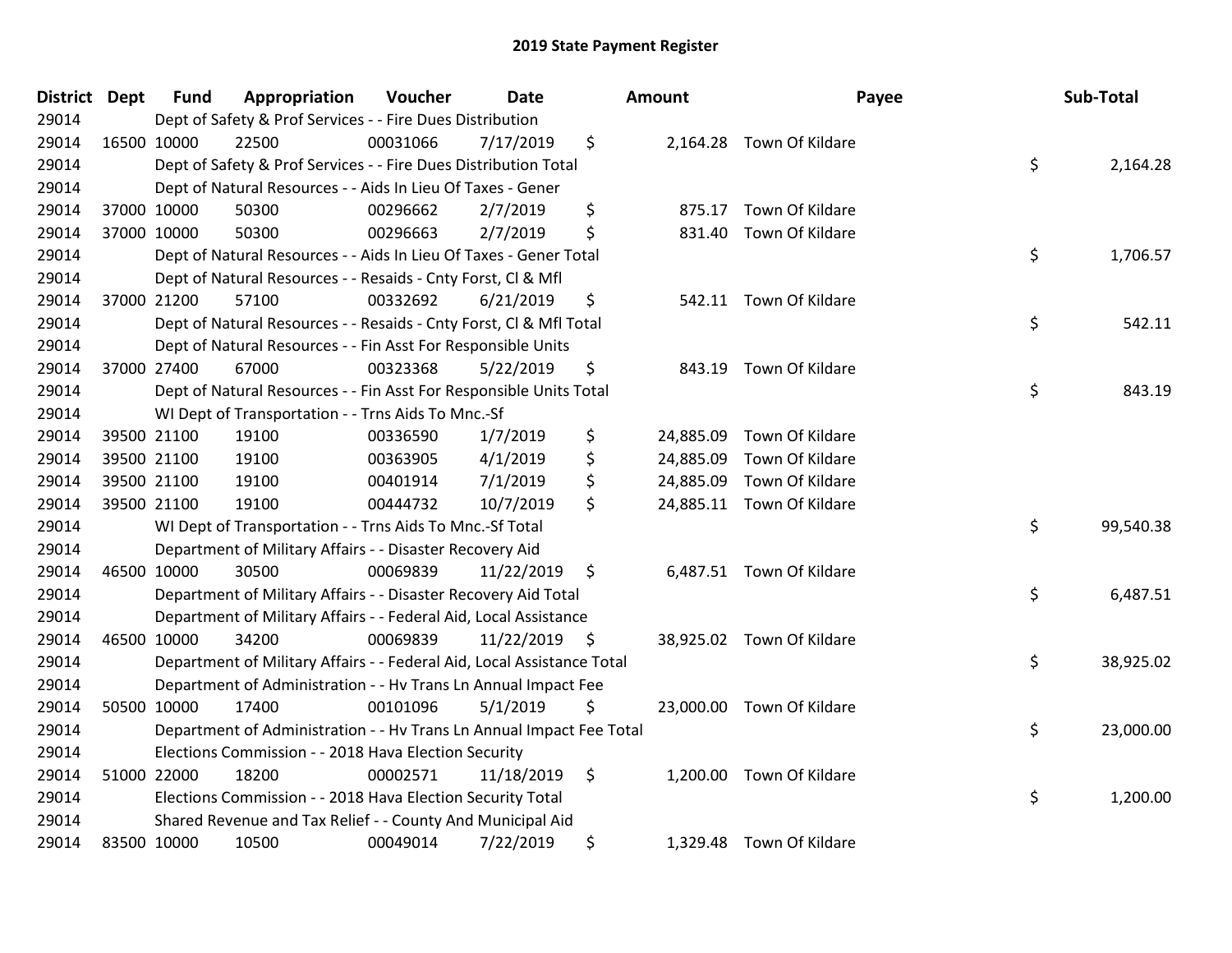| <b>District</b> | Dept | <b>Fund</b> | Appropriation                                                       | <b>Voucher</b> | Date       |     | Amount   | Payee           | Sub-Total      |
|-----------------|------|-------------|---------------------------------------------------------------------|----------------|------------|-----|----------|-----------------|----------------|
| 29014           |      | 83500 10000 | 10500                                                               | 00053310       | 11/18/2019 | \$  | 7,533.71 | Town Of Kildare |                |
| 29014           |      |             | Shared Revenue and Tax Relief - - County And Municipal Aid Total    |                |            |     |          |                 | \$<br>8,863.19 |
| 29014           |      |             | Shared Revenue and Tax Relief - - Exempt Computer Aid               |                |            |     |          |                 |                |
| 29014           |      | 83500 10000 | 10900                                                               | 00046145       | 7/22/2019  | \$  | 9.35     | Town Of Kildare |                |
| 29014           |      |             | Shared Revenue and Tax Relief - - Exempt Computer Aid Total         |                |            |     |          |                 | \$<br>9.35     |
| 29014           |      |             | Shared Revenue and Tax Relief - - Utility Aid                       |                |            |     |          |                 |                |
| 29014           |      | 83500 10000 | 11000                                                               | 00049014       | 7/22/2019  | \$  | 8.65     | Town Of Kildare |                |
| 29014           |      | 83500 10000 | 11000                                                               | 00053310       | 11/18/2019 | \$  | 40.26    | Town Of Kildare |                |
| 29014           |      |             | Shared Revenue and Tax Relief - - Utility Aid Total                 |                |            |     |          |                 | \$<br>48.91    |
| 29014           |      |             | Shared Revenue and Tax Relief - - Personal Property Aid             |                |            |     |          |                 |                |
| 29014           |      | 83500 10000 | 11100                                                               | 00040692       | 5/6/2019   | \$  | 247.49   | Town Of Kildare |                |
| 29014           |      |             | Shared Revenue and Tax Relief - - Personal Property Aid Total       |                |            |     |          |                 | \$<br>247.49   |
| 29014           |      |             | Shared Revenue and Tax Relief - - Payments For Municipal Svcs       |                |            |     |          |                 |                |
| 29014           |      | 83500 10000 | 50100                                                               | 00037739       | 1/31/2019  | \$. | 76.42    | Town Of Kildare |                |
| 29014           |      |             | Shared Revenue and Tax Relief - - Payments For Municipal Svcs Total |                |            |     |          |                 | 76.42          |
| 29014 Total     |      |             |                                                                     |                |            |     |          |                 | 183,654.42     |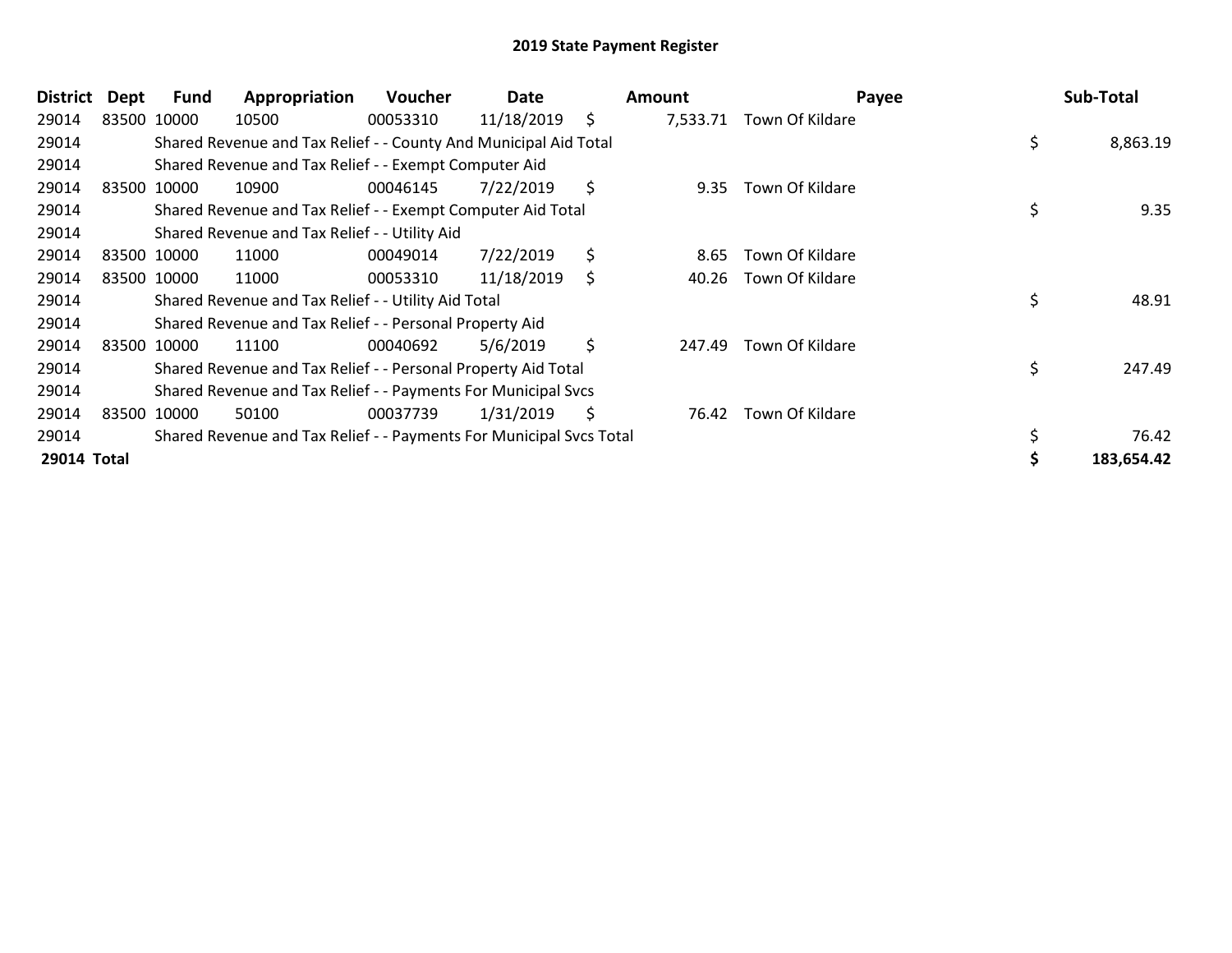| <b>District</b> | Dept        | Fund        | Appropriation                                                     | Voucher  | Date       | <b>Amount</b>   | Payee            | Sub-Total        |
|-----------------|-------------|-------------|-------------------------------------------------------------------|----------|------------|-----------------|------------------|------------------|
| 29016           |             |             | Dept of Safety & Prof Services - - Fire Dues Distribution         |          |            |                 |                  |                  |
| 29016           |             | 16500 10000 | 22500                                                             | 00031645 | 7/18/2019  | \$<br>119.56    | Town Of Kingston |                  |
| 29016           |             |             | Dept of Safety & Prof Services - - Fire Dues Distribution Total   |          |            |                 |                  | \$<br>119.56     |
| 29016           |             |             | Dept of Natural Resources - - Aids In Lieu Of Taxes - Gener       |          |            |                 |                  |                  |
| 29016           |             | 37000 10000 | 50300                                                             | 00313414 | 4/19/2019  | \$<br>1,116.48  | Town Of Kingston |                  |
| 29016           |             |             | Dept of Natural Resources - - Aids In Lieu Of Taxes - Gener Total |          |            |                 |                  | \$<br>1,116.48   |
| 29016           |             |             | Dept of Natural Resources - - Aids In Lieu Of Taxes - Sum S       |          |            |                 |                  |                  |
| 29016           | 37000       | 21200       | 57900                                                             | 00313415 | 4/19/2019  | \$<br>21,019.94 | Town Of Kingston |                  |
| 29016           |             |             | Dept of Natural Resources - - Aids In Lieu Of Taxes - Sum S Total |          |            |                 |                  | \$<br>21,019.94  |
| 29016           |             |             | WI Dept of Transportation - - Trns Aids To Mnc.-Sf                |          |            |                 |                  |                  |
| 29016           |             | 39500 21100 | 19100                                                             | 00336591 | 1/7/2019   | \$<br>25,420.52 | Town Of Kingston |                  |
| 29016           |             | 39500 21100 | 19100                                                             | 00363906 | 4/1/2019   | \$<br>25,420.52 | Town Of Kingston |                  |
| 29016           |             | 39500 21100 | 19100                                                             | 00401915 | 7/1/2019   | \$<br>25,420.52 | Town Of Kingston |                  |
| 29016           | 39500 21100 |             | 19100                                                             | 00444733 | 10/7/2019  | \$<br>25,420.54 | Town Of Kingston |                  |
| 29016           |             |             | WI Dept of Transportation - - Trns Aids To Mnc.-Sf Total          |          |            |                 |                  | \$<br>101,682.10 |
| 29016           |             |             | Elections Commission - - 2018 Hava Election Security              |          |            |                 |                  |                  |
| 29016           |             | 51000 22000 | 18200                                                             | 00002505 | 11/15/2019 | \$<br>1,200.00  | Town Of Kingston |                  |
| 29016           |             |             | Elections Commission - - 2018 Hava Election Security Total        |          |            |                 |                  | \$<br>1,200.00   |
| 29016           |             |             | Shared Revenue and Tax Relief - - County And Municipal Aid        |          |            |                 |                  |                  |
| 29016           | 83500 10000 |             | 10500                                                             | 00049015 | 7/22/2019  | \$<br>159.45    | Town Of Kingston |                  |
| 29016           | 83500 10000 |             | 10500                                                             | 00053311 | 11/18/2019 | \$<br>903.54    | Town Of Kingston |                  |
| 29016           |             |             | Shared Revenue and Tax Relief - - County And Municipal Aid Total  |          |            |                 |                  | \$<br>1,062.99   |
| 29016 Total     |             |             |                                                                   |          |            |                 |                  | \$<br>126,201.07 |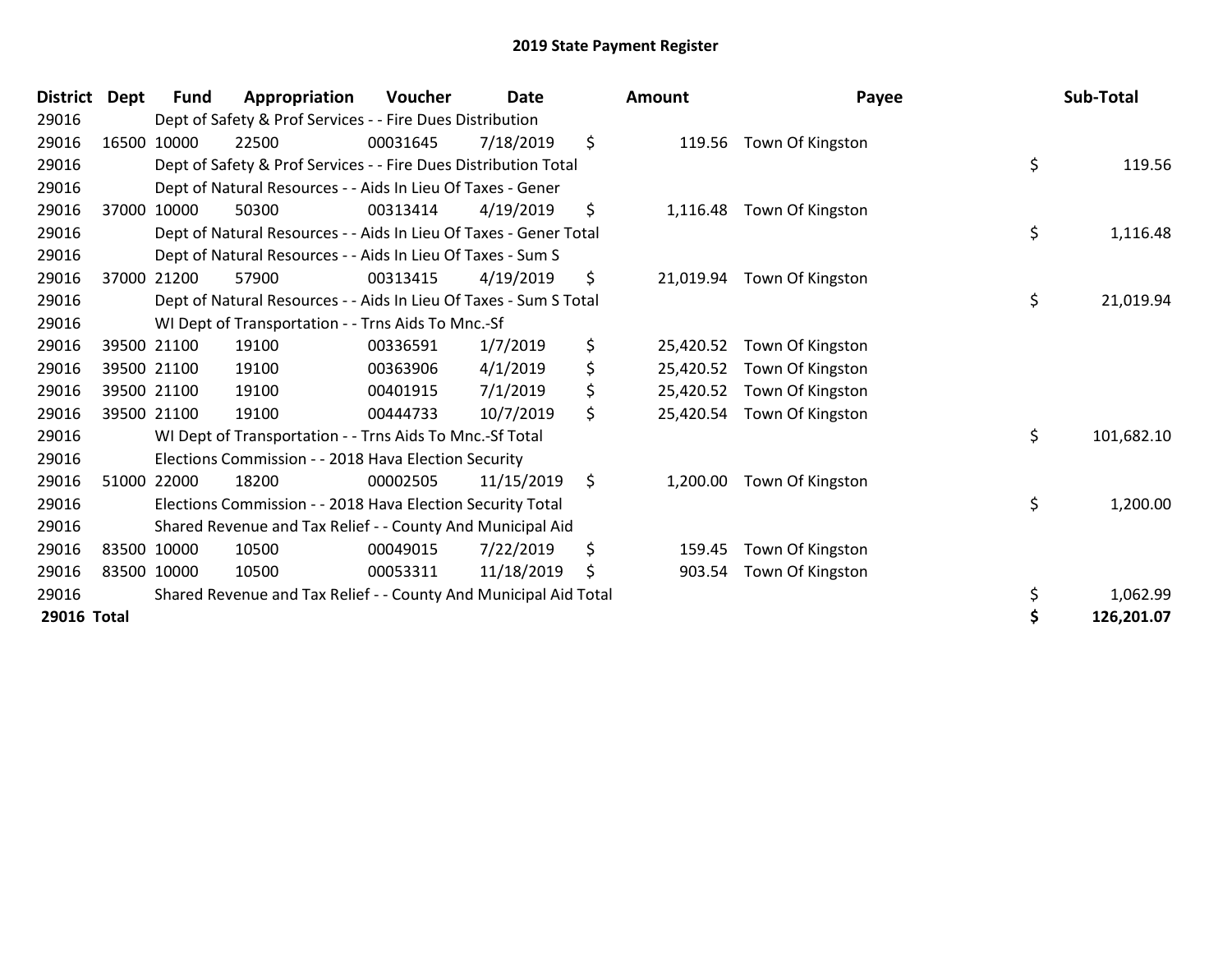| District Dept |             | <b>Fund</b> | Appropriation                                                          | Voucher  | Date       | <b>Amount</b>   | Payee                       | Sub-Total        |
|---------------|-------------|-------------|------------------------------------------------------------------------|----------|------------|-----------------|-----------------------------|------------------|
| 29018         |             |             | Dept of Safety & Prof Services - - Fire Dues Distribution              |          |            |                 |                             |                  |
| 29018         | 16500 10000 |             | 22500                                                                  | 00030453 | 7/16/2019  | \$              | 5,657.56 Town Of Lemonweir  |                  |
| 29018         |             |             | Dept of Safety & Prof Services - - Fire Dues Distribution Total        |          |            |                 |                             | \$<br>5,657.56   |
| 29018         |             |             | Dept of Natural Resources - - Resaids - Cnty Forst, Cl & Mfl           |          |            |                 |                             |                  |
| 29018         | 37000 21200 |             | 57100                                                                  | 00332693 | 6/21/2019  | \$              | 621.24 Town Of Lemonweir    |                  |
| 29018         |             |             | Dept of Natural Resources - - Resaids - Cnty Forst, Cl & Mfl Total     |          |            |                 |                             | \$<br>621.24     |
| 29018         |             |             | WI Dept of Transportation - - Trns Aids To Mnc.-Sf                     |          |            |                 |                             |                  |
| 29018         |             | 39500 21100 | 19100                                                                  | 00336592 | 1/7/2019   | \$              | 33,314.60 Town Of Lemonweir |                  |
| 29018         |             | 39500 21100 | 19100                                                                  | 00363907 | 4/1/2019   | \$              | 33,314.60 Town Of Lemonweir |                  |
| 29018         |             | 39500 21100 | 19100                                                                  | 00401916 | 7/1/2019   | \$              | 33,314.60 Town Of Lemonweir |                  |
| 29018         | 39500 21100 |             | 19100                                                                  | 00444734 | 10/7/2019  | \$              | 33,314.62 Town Of Lemonweir |                  |
| 29018         |             |             | WI Dept of Transportation - - Trns Aids To Mnc.-Sf Total               |          |            |                 |                             | \$<br>133,258.42 |
| 29018         |             |             | WI Dept of Transportation - - Hwy Mgmt & Opers Sf                      |          |            |                 |                             |                  |
| 29018         |             | 39500 21100 | 36500                                                                  | 00388058 | 5/30/2019  | \$              | 500.00 Town Of Lemonweir    |                  |
| 29018         |             |             | WI Dept of Transportation - - Hwy Mgmt & Opers Sf Total                |          |            |                 |                             | \$<br>500.00     |
| 29018         |             |             | Department of Military Affairs - - Disaster Recovery Aid               |          |            |                 |                             |                  |
| 29018         | 46500 10000 |             | 30500                                                                  | 00060245 | 5/8/2019   | \$<br>668.75    | Town Of Lemonweir           |                  |
| 29018         | 46500 10000 |             | 30500                                                                  | 00065806 | 8/26/2019  | \$              | 3,933.76 Town Of Lemonweir  |                  |
| 29018         |             |             | Department of Military Affairs - - Disaster Recovery Aid Total         |          |            |                 |                             | \$<br>4,602.51   |
| 29018         |             |             | Department of Military Affairs - - Federal Aid, Local Assistance       |          |            |                 |                             |                  |
| 29018         | 46500 10000 |             | 34200                                                                  | 00060245 | 5/8/2019   | \$              | 4,012.50 Town Of Lemonweir  |                  |
| 29018         | 46500 10000 |             | 34200                                                                  | 00065806 | 8/26/2019  | \$              | 23,602.56 Town Of Lemonweir |                  |
| 29018         |             |             | Department of Military Affairs - - Federal Aid, Local Assistance Total |          |            |                 |                             | \$<br>27,615.06  |
| 29018         |             |             | Department of Administration - - Hv Trans Ln Annual Impact Fee         |          |            |                 |                             |                  |
| 29018         | 50500 10000 |             | 17400                                                                  | 00101140 | 5/1/2019   | \$              | 38,826.00 Town Of Lemonweir |                  |
| 29018         |             |             | Department of Administration - - Hv Trans Ln Annual Impact Fee Total   |          |            |                 |                             | \$<br>38,826.00  |
| 29018         |             |             | Elections Commission - - 2018 Hava Election Security                   |          |            |                 |                             |                  |
| 29018         | 51000 22000 |             | 18200                                                                  | 00002563 | 11/15/2019 | \$              | 1,200.00 Town Of Lemonweir  |                  |
| 29018         |             |             | Elections Commission - - 2018 Hava Election Security Total             |          |            |                 |                             | \$<br>1,200.00   |
| 29018         |             |             | Shared Revenue and Tax Relief - - County And Municipal Aid             |          |            |                 |                             |                  |
| 29018         | 83500 10000 |             | 10500                                                                  | 00049016 | 7/22/2019  | \$<br>13,134.67 | Town Of Lemonweir           |                  |
| 29018         | 83500 10000 |             | 10500                                                                  | 00053312 | 11/18/2019 | \$<br>74,429.80 | Town Of Lemonweir           |                  |
| 29018         |             |             | Shared Revenue and Tax Relief - - County And Municipal Aid Total       |          |            |                 |                             | \$<br>87,564.47  |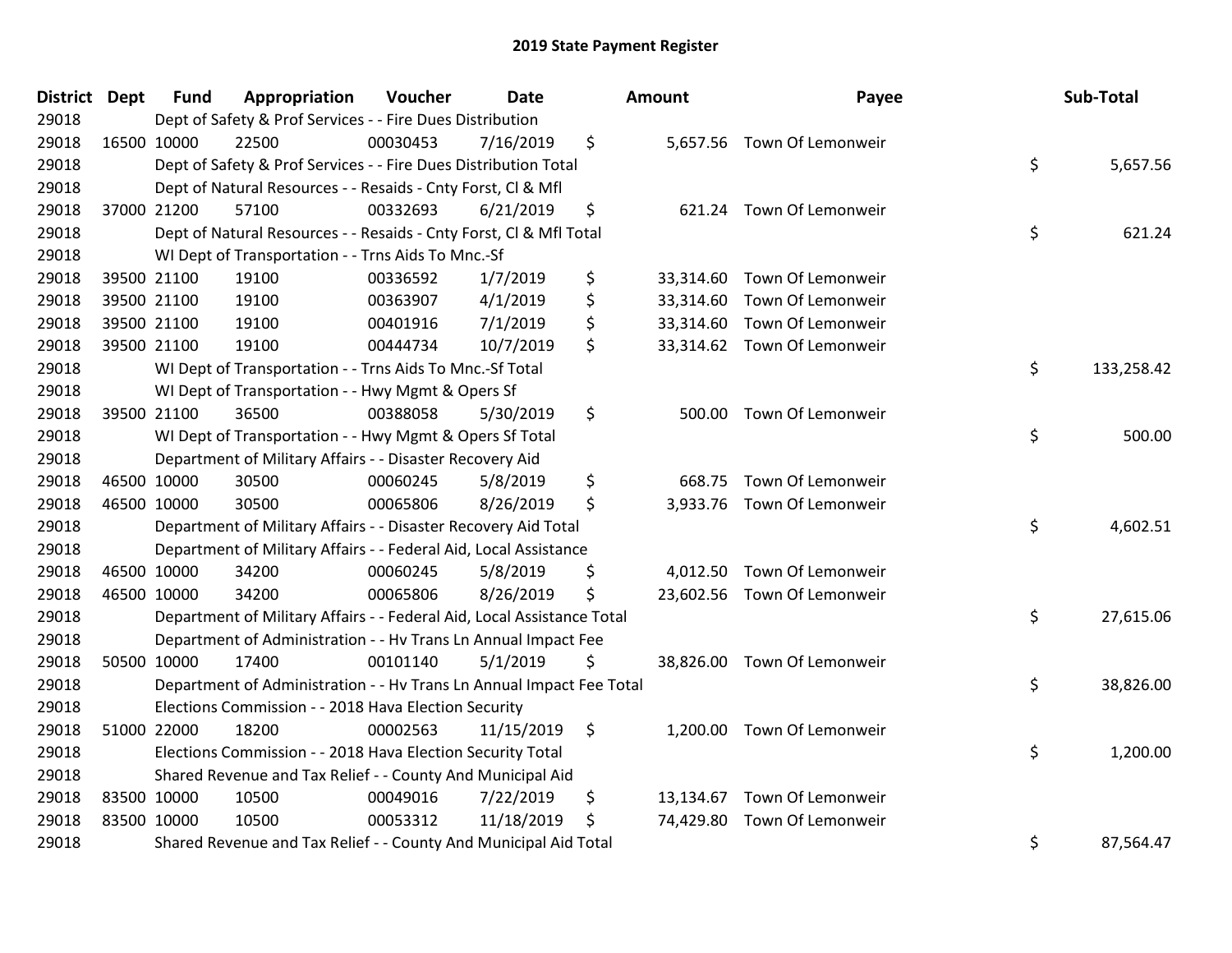| <b>District</b> | Dept        | Fund        | Appropriation                                                       | <b>Voucher</b> | Date       | Amount          | Payee             | Sub-Total       |
|-----------------|-------------|-------------|---------------------------------------------------------------------|----------------|------------|-----------------|-------------------|-----------------|
| 29018           |             |             | Shared Revenue and Tax Relief - - Exempt Computer Aid               |                |            |                 |                   |                 |
| 29018           | 83500 10000 |             | 10900                                                               | 00046146       | 7/22/2019  | \$<br>27.02     | Town Of Lemonweir |                 |
| 29018           |             |             | Shared Revenue and Tax Relief - - Exempt Computer Aid Total         |                |            |                 |                   | \$<br>27.02     |
| 29018           |             |             | Shared Revenue and Tax Relief - - Utility Aid                       |                |            |                 |                   |                 |
| 29018           |             | 83500 10000 | 11000                                                               | 00049016       | 7/22/2019  | \$<br>201.71    | Town Of Lemonweir |                 |
| 29018           |             | 83500 10000 | 11000                                                               | 00053312       | 11/18/2019 | \$<br>1,108.39  | Town Of Lemonweir |                 |
| 29018           |             |             | Shared Revenue and Tax Relief - - Utility Aid Total                 |                |            |                 |                   | \$<br>1,310.10  |
| 29018           |             |             | Shared Revenue and Tax Relief - - Personal Property Aid             |                |            |                 |                   |                 |
| 29018           |             | 83500 10000 | 11100                                                               | 00040693       | 5/6/2019   | \$<br>2,090.17  | Town Of Lemonweir |                 |
| 29018           |             |             | Shared Revenue and Tax Relief - - Personal Property Aid Total       |                |            |                 |                   | \$<br>2,090.17  |
| 29018           |             |             | Shared Revenue and Tax Relief - - Payments For Municipal Svcs       |                |            |                 |                   |                 |
| 29018           |             | 83500 10000 | 50100                                                               | 00037790       | 1/31/2019  | \$<br>38.96     | Town Of Lemonweir |                 |
| 29018           |             |             | Shared Revenue and Tax Relief - - Payments For Municipal Svcs Total |                |            |                 |                   | \$<br>38.96     |
| 29018           |             |             | Shared Revenue and Tax Relief - - Lottery & Gaming Credit           |                |            |                 |                   |                 |
| 29018           |             | 83500 52100 | 36300                                                               | 00038318       | 3/25/2019  | \$<br>12,119.40 | Town Of Lemonweir |                 |
| 29018           |             |             | Shared Revenue and Tax Relief - - Lottery & Gaming Credit Total     |                |            |                 |                   | \$<br>12,119.40 |
| 29018 Total     |             |             |                                                                     |                |            |                 |                   | 315,430.91      |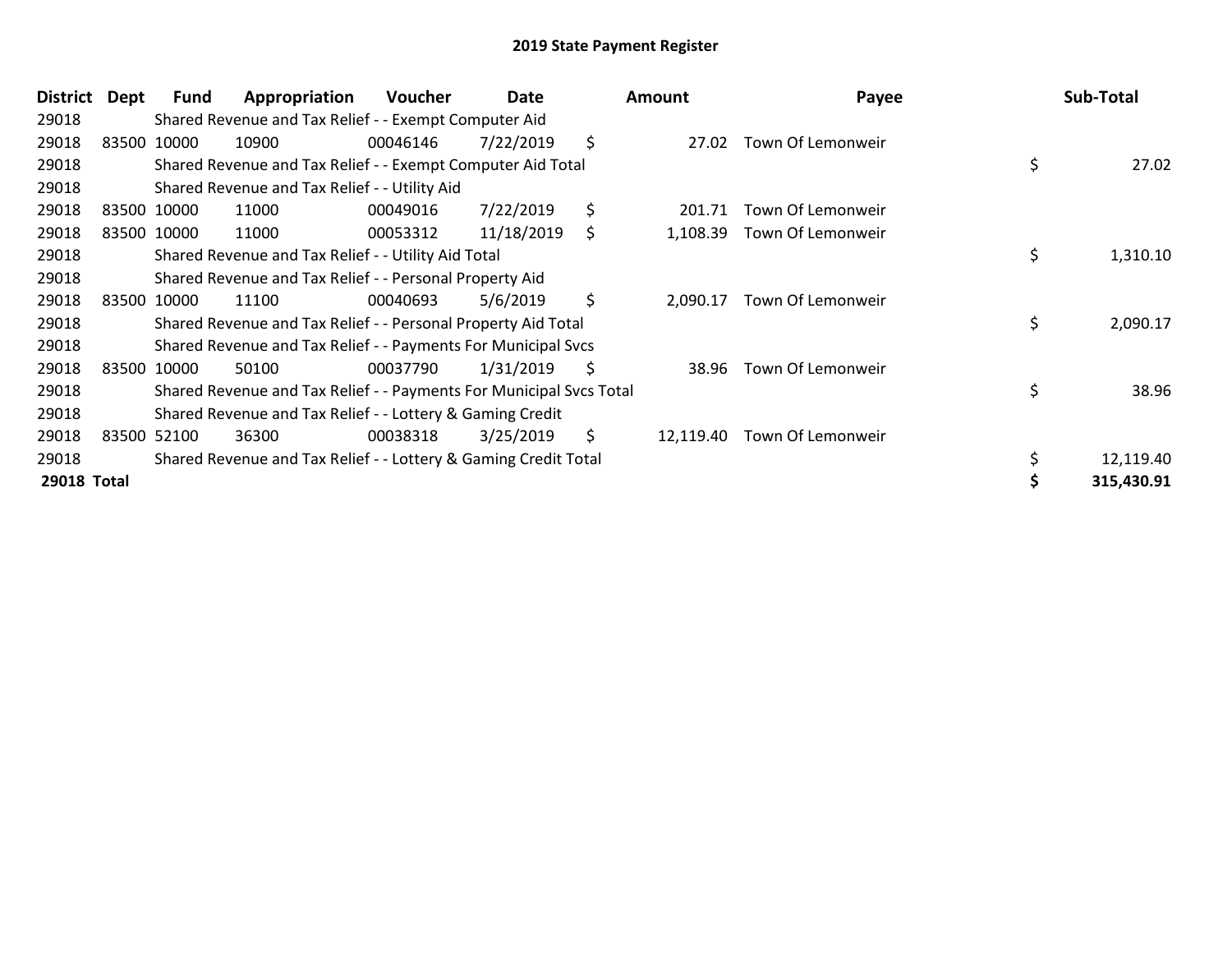| District Dept |             | <b>Fund</b> | Appropriation                                                          | Voucher  | <b>Date</b>   | Amount | Payee                     | Sub-Total        |
|---------------|-------------|-------------|------------------------------------------------------------------------|----------|---------------|--------|---------------------------|------------------|
| 29020         |             |             | Dept of Safety & Prof Services - - Fire Dues Distribution              |          |               |        |                           |                  |
| 29020         | 16500 10000 |             | 22500                                                                  | 00030993 | 7/17/2019     | \$     | 2,398.43 Town Of Lindina  |                  |
| 29020         |             |             | Dept of Safety & Prof Services - - Fire Dues Distribution Total        |          |               |        |                           | \$<br>2,398.43   |
| 29020         |             |             | Dept of Natural Resources - - Aids In Lieu Of Taxes - Gener            |          |               |        |                           |                  |
| 29020         | 37000 10000 |             | 50300                                                                  | 00314404 | 4/19/2019     | \$     | 43.54 Town Of Lindina     |                  |
| 29020         |             |             | Dept of Natural Resources - - Aids In Lieu Of Taxes - Gener Total      |          |               |        |                           | \$<br>43.54      |
| 29020         |             |             | Dept of Natural Resources - - Resaids - Cnty Forst, Cl & Mfl           |          |               |        |                           |                  |
| 29020         | 37000 21200 |             | 57100                                                                  | 00332694 | 6/21/2019     | \$     | 365.17 Town Of Lindina    |                  |
| 29020         |             |             | Dept of Natural Resources - - Resaids - Cnty Forst, CI & Mfl Total     |          |               |        |                           | \$<br>365.17     |
| 29020         |             |             | WI Dept of Transportation - - Trns Aids To Mnc.-Sf                     |          |               |        |                           |                  |
| 29020         |             | 39500 21100 | 19100                                                                  | 00336593 | 1/7/2019      | \$     | 26,744.85 Town Of Lindina |                  |
| 29020         |             | 39500 21100 | 19100                                                                  | 00363908 | 4/1/2019      | \$     | 26,744.85 Town Of Lindina |                  |
| 29020         | 39500 21100 |             | 19100                                                                  | 00401917 | 7/1/2019      | \$     | 26,744.85 Town Of Lindina |                  |
| 29020         | 39500 21100 |             | 19100                                                                  | 00444735 | 10/7/2019     | \$     | 26,744.87 Town Of Lindina |                  |
| 29020         |             |             | WI Dept of Transportation - - Trns Aids To Mnc.-Sf Total               |          |               |        |                           | \$<br>106,979.42 |
| 29020         |             |             | Department of Military Affairs - - Disaster Recovery Aid               |          |               |        |                           |                  |
| 29020         |             | 46500 10000 | 30500                                                                  | 00069841 | 11/22/2019    | \$     | 3,981.89 Town Of Lindina  |                  |
| 29020         |             |             | Department of Military Affairs - - Disaster Recovery Aid Total         |          |               |        |                           | \$<br>3,981.89   |
| 29020         |             |             | Department of Military Affairs - - Federal Aid, Local Assistance       |          |               |        |                           |                  |
| 29020         | 46500 10000 |             | 34200                                                                  | 00069841 | 11/22/2019 \$ |        | 23,891.35 Town Of Lindina |                  |
| 29020         |             |             | Department of Military Affairs - - Federal Aid, Local Assistance Total |          |               |        |                           | \$<br>23,891.35  |
| 29020         |             |             | Department of Administration - - Hv Trans Ln Annual Impact Fee         |          |               |        |                           |                  |
| 29020         | 50500 10000 |             | 17400                                                                  | 00101170 | 5/1/2019      | \$     | 1,574.00 Town Of Lindina  |                  |
| 29020         |             |             | Department of Administration - - Hv Trans Ln Annual Impact Fee Total   |          |               |        |                           | \$<br>1,574.00   |
| 29020         |             |             | Elections Commission - - 2018 Hava Election Security                   |          |               |        |                           |                  |
| 29020         | 51000 22000 |             | 18200                                                                  | 00002777 | 12/10/2019    | \$     | 1,200.00 Town Of Lindina  |                  |
| 29020         |             |             | Elections Commission - - 2018 Hava Election Security Total             |          |               |        |                           | \$<br>1,200.00   |
| 29020         |             |             | Shared Revenue and Tax Relief - - County And Municipal Aid             |          |               |        |                           |                  |
| 29020         |             | 83500 10000 | 10500                                                                  | 00049017 | 7/22/2019     | \$     | 6,411.12 Town Of Lindina  |                  |
| 29020         | 83500 10000 |             | 10500                                                                  | 00053313 | 11/18/2019    | \$     | 36,329.69 Town Of Lindina |                  |
| 29020         |             |             | Shared Revenue and Tax Relief - - County And Municipal Aid Total       |          |               |        |                           | \$<br>42,740.81  |
| 29020         |             |             | Shared Revenue and Tax Relief - - Exempt Computer Aid                  |          |               |        |                           |                  |
| 29020         | 83500 10000 |             | 10900                                                                  | 00046147 | 7/22/2019     | \$     | 16.63 Town Of Lindina     |                  |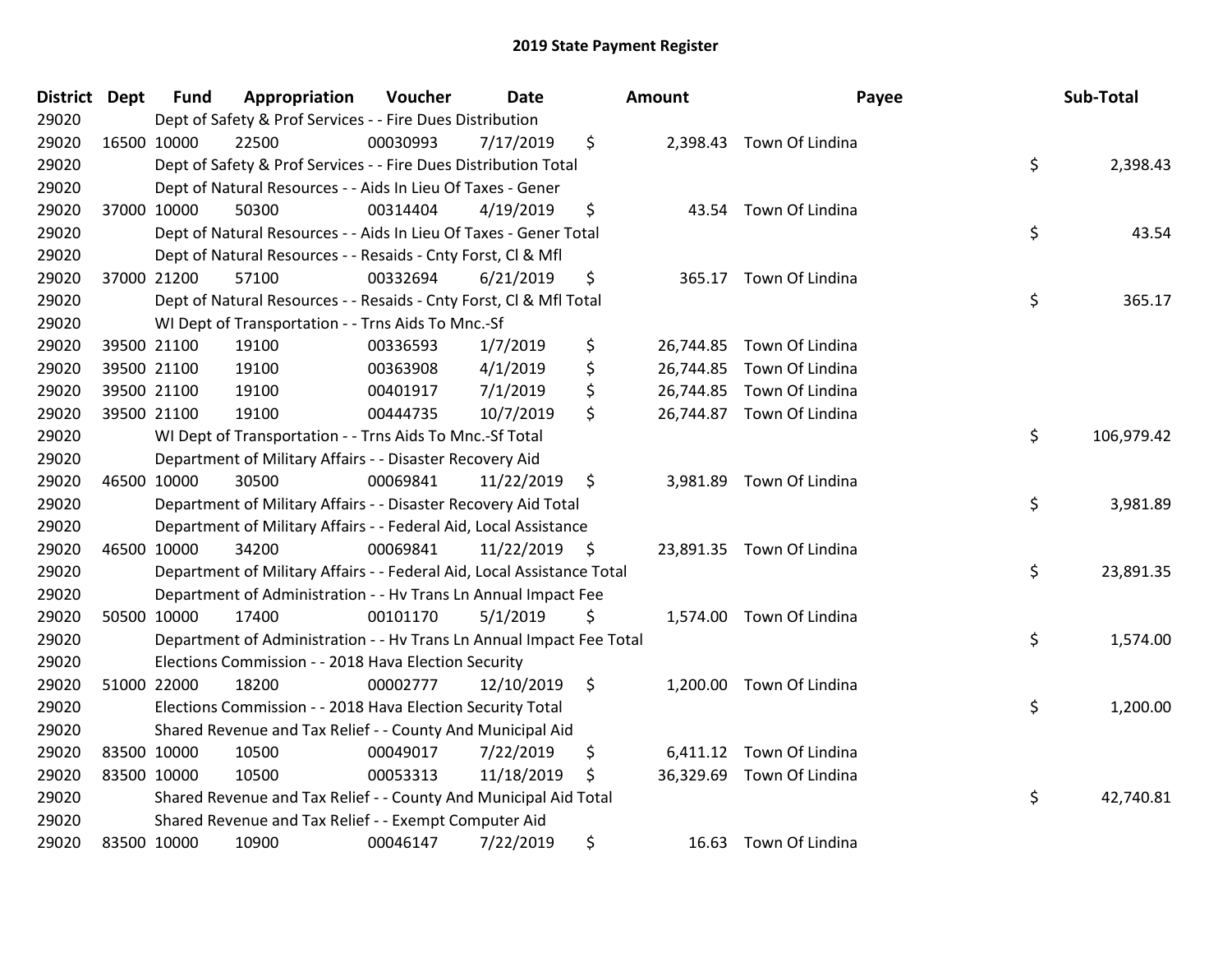| <b>District</b> | Dept | Fund        | Appropriation                                                 | <b>Voucher</b> | Date       |   | Amount | Payee                  | Sub-Total  |
|-----------------|------|-------------|---------------------------------------------------------------|----------------|------------|---|--------|------------------------|------------|
| 29020           |      |             | Shared Revenue and Tax Relief - - Exempt Computer Aid Total   |                |            |   |        |                        | 16.63      |
| 29020           |      |             | Shared Revenue and Tax Relief - - Utility Aid                 |                |            |   |        |                        |            |
| 29020           |      | 83500 10000 | 11000                                                         | 00049017       | 7/22/2019  |   | 18.12  | Town Of Lindina        |            |
| 29020           |      | 83500 10000 | 11000                                                         | 00053313       | 11/18/2019 |   |        | 100.85 Town Of Lindina |            |
| 29020           |      |             | Shared Revenue and Tax Relief - - Utility Aid Total           |                |            |   |        |                        | 118.97     |
| 29020           |      |             | Shared Revenue and Tax Relief - - Personal Property Aid       |                |            |   |        |                        |            |
| 29020           |      | 83500 10000 | 11100                                                         | 00040694       | 5/6/2019   | S | 283.18 | Town Of Lindina        |            |
| 29020           |      |             | Shared Revenue and Tax Relief - - Personal Property Aid Total |                |            |   |        |                        | 283.18     |
| 29020 Total     |      |             |                                                               |                |            |   |        |                        | 183,593.39 |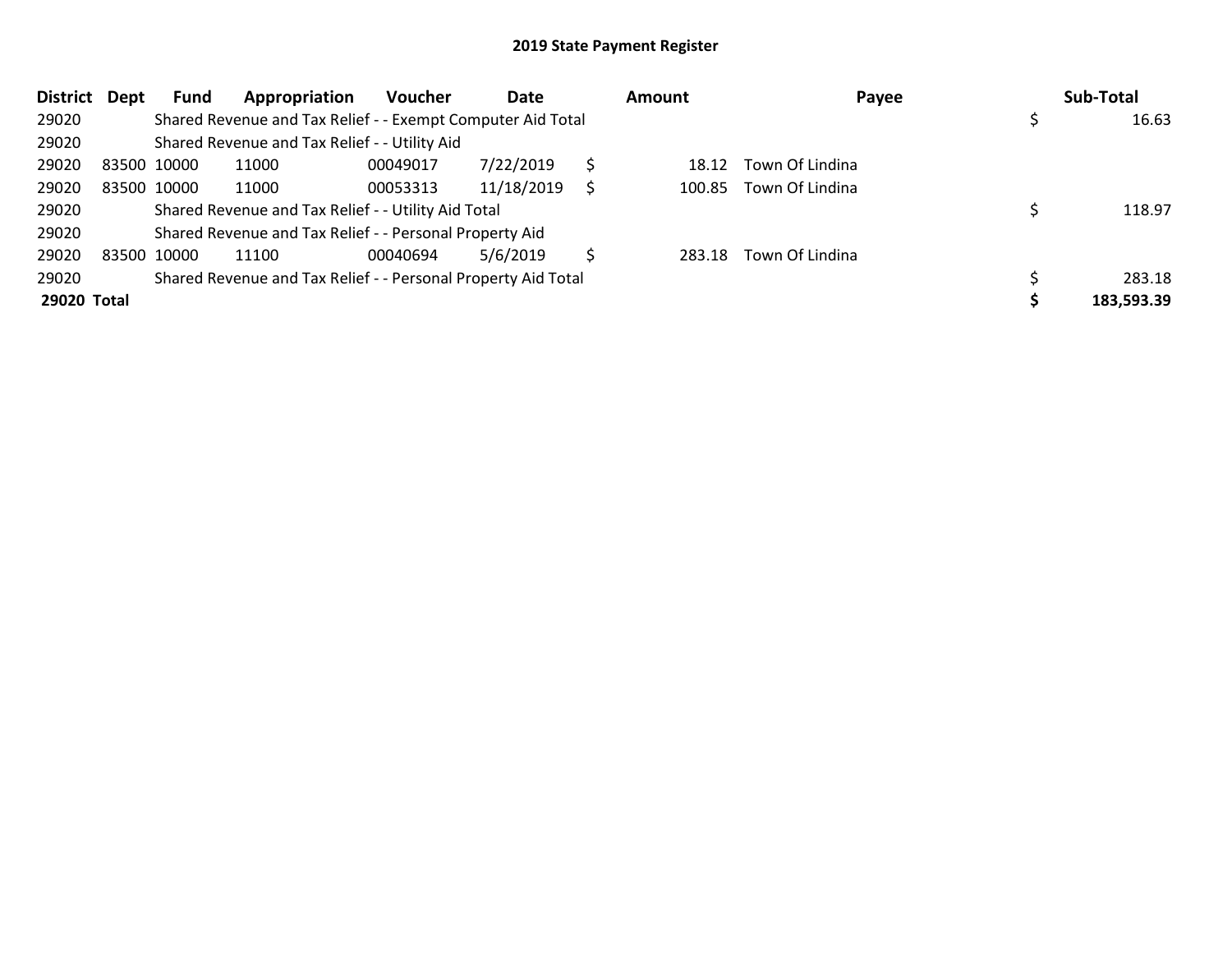| District Dept |             | <b>Fund</b> | Appropriation                                                          | Voucher  | <b>Date</b> | <b>Amount</b>   |                          | Payee | Sub-Total |
|---------------|-------------|-------------|------------------------------------------------------------------------|----------|-------------|-----------------|--------------------------|-------|-----------|
| 29022         |             |             | Dept of Safety & Prof Services - - Fire Dues Distribution              |          |             |                 |                          |       |           |
| 29022         | 16500 10000 |             | 22500                                                                  | 00030957 | 7/17/2019   | \$              | 2,543.01 Town Of Lisbon  |       |           |
| 29022         |             |             | Dept of Safety & Prof Services - - Fire Dues Distribution Total        |          |             |                 |                          | \$    | 2,543.01  |
| 29022         |             |             | Dept of Natural Resources - - Resaids - Cnty Forst, CI & Mfl           |          |             |                 |                          |       |           |
| 29022         | 37000 21200 |             | 57100                                                                  | 00332695 | 6/21/2019   | \$              | 603.43 Town Of Lisbon    |       |           |
| 29022         |             |             | Dept of Natural Resources - - Resaids - Cnty Forst, Cl & Mfl Total     |          |             |                 |                          | \$    | 603.43    |
| 29022         |             |             | WI Dept of Transportation - - Trns Aids To Mnc.-Sf                     |          |             |                 |                          |       |           |
| 29022         |             | 39500 21100 | 19100                                                                  | 00336594 | 1/7/2019    | \$<br>22,253.53 | Town Of Lisbon           |       |           |
| 29022         | 39500 21100 |             | 19100                                                                  | 00363909 | 4/1/2019    | \$<br>22,253.53 | Town Of Lisbon           |       |           |
| 29022         |             | 39500 21100 | 19100                                                                  | 00401918 | 7/1/2019    | \$              | 22,253.53 Town Of Lisbon |       |           |
| 29022         | 39500 21100 |             | 19100                                                                  | 00444736 | 10/7/2019   | \$              | 22,253.55 Town Of Lisbon |       |           |
| 29022         |             |             | WI Dept of Transportation - - Trns Aids To Mnc.-Sf Total               |          |             |                 |                          | \$    | 89,014.14 |
| 29022         |             |             | WI Dept of Transportation - - Hwy Mgmt & Opers Sf                      |          |             |                 |                          |       |           |
| 29022         |             | 39500 21100 | 36500                                                                  | 00351188 | 2/27/2019   | \$              | 500.00 Town Of Lisbon    |       |           |
| 29022         |             |             | WI Dept of Transportation - - Hwy Mgmt & Opers Sf Total                |          |             |                 |                          | \$    | 500.00    |
| 29022         |             |             | Department of Military Affairs - - Disaster Recovery Aid               |          |             |                 |                          |       |           |
| 29022         | 46500 10000 |             | 30500                                                                  | 00063066 | 6/25/2019   | \$<br>834.33    | Town Of Lisbon           |       |           |
| 29022         | 46500 10000 |             | 30500                                                                  | 00066077 | 8/30/2019   | \$              | 1,932.93 Town Of Lisbon  |       |           |
| 29022         |             |             | Department of Military Affairs - - Disaster Recovery Aid Total         |          |             |                 |                          | \$    | 2,767.26  |
| 29022         |             |             | Department of Military Affairs - - Federal Aid, Local Assistance       |          |             |                 |                          |       |           |
| 29022         | 46500 10000 |             | 34200                                                                  | 00063066 | 6/25/2019   | \$              | 41,932.01 Town Of Lisbon |       |           |
| 29022         | 46500 10000 |             | 34200                                                                  | 00066077 | 8/30/2019   | \$              | 11,597.59 Town Of Lisbon |       |           |
| 29022         | 46500 10000 |             | 34200                                                                  | 00069860 | 11/22/2019  | \$              | 8,286.32 Town Of Lisbon  |       |           |
| 29022         |             |             | Department of Military Affairs - - Federal Aid, Local Assistance Total |          |             |                 |                          | \$    | 61,815.92 |
| 29022         |             |             | Department of Administration - - Hv Trans Ln Annual Impact Fee         |          |             |                 |                          |       |           |
| 29022         | 50500 10000 |             | 17400                                                                  | 00101199 | 5/1/2019    | \$              | 43,382.00 Town Of Lisbon |       |           |
| 29022         |             |             | Department of Administration - - Hv Trans Ln Annual Impact Fee Total   |          |             |                 |                          | \$    | 43,382.00 |
| 29022         |             |             | Elections Commission - - 2018 Hava Election Security                   |          |             |                 |                          |       |           |
| 29022         | 51000 22000 |             | 18200                                                                  | 00002630 | 11/19/2019  | \$              | 1,200.00 Town Of Lisbon  |       |           |
| 29022         |             |             | Elections Commission - - 2018 Hava Election Security Total             |          |             |                 |                          | \$    | 1,200.00  |
| 29022         |             |             | Shared Revenue and Tax Relief - - County And Municipal Aid             |          |             |                 |                          |       |           |
| 29022         | 83500 10000 |             | 10500                                                                  | 00049018 | 7/22/2019   | \$<br>4,639.09  | Town Of Lisbon           |       |           |
| 29022         | 83500 10000 |             | 10500                                                                  | 00053314 | 11/18/2019  | \$              | 26,288.20 Town Of Lisbon |       |           |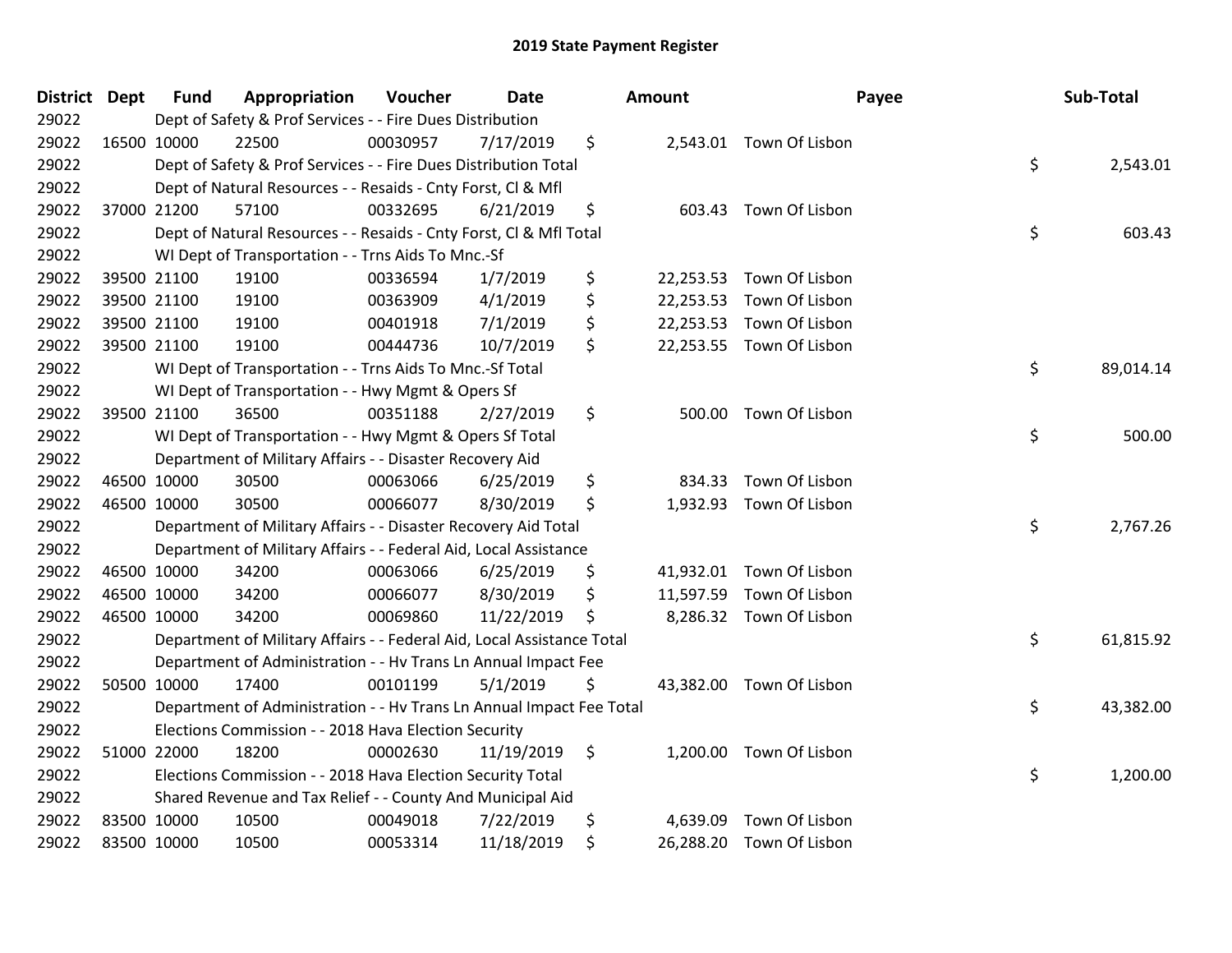| <b>District</b> | Dept | <b>Fund</b> | Appropriation                                                    | <b>Voucher</b> | Date       | <b>Amount</b>  | Payee          | Sub-Total       |
|-----------------|------|-------------|------------------------------------------------------------------|----------------|------------|----------------|----------------|-----------------|
| 29022           |      |             | Shared Revenue and Tax Relief - - County And Municipal Aid Total |                |            |                |                | \$<br>30,927.29 |
| 29022           |      |             | Shared Revenue and Tax Relief - - Exempt Computer Aid            |                |            |                |                |                 |
| 29022           |      | 83500 10000 | 10900                                                            | 00046148       | 7/22/2019  | \$<br>47.81    | Town Of Lisbon |                 |
| 29022           |      |             | Shared Revenue and Tax Relief - - Exempt Computer Aid Total      |                |            |                |                | \$<br>47.81     |
| 29022           |      |             | Shared Revenue and Tax Relief - - Utility Aid                    |                |            |                |                |                 |
| 29022           |      | 83500 10000 | 11000                                                            | 00049018       | 7/22/2019  | \$<br>21.22    | Town Of Lisbon |                 |
| 29022           |      | 83500 10000 | 11000                                                            | 00053314       | 11/18/2019 | \$<br>99.84    | Town Of Lisbon |                 |
| 29022           |      |             | Shared Revenue and Tax Relief - - Utility Aid Total              |                |            |                |                | \$<br>121.06    |
| 29022           |      |             | Shared Revenue and Tax Relief - - Personal Property Aid          |                |            |                |                |                 |
| 29022           |      | 83500 10000 | 11100                                                            | 00040695       | 5/6/2019   | \$<br>385.08   | Town Of Lisbon |                 |
| 29022           |      |             | Shared Revenue and Tax Relief - - Personal Property Aid Total    |                |            |                |                | \$<br>385.08    |
| 29022           |      |             | Shared Revenue and Tax Relief - - Lottery & Gaming Credit        |                |            |                |                |                 |
| 29022           |      | 83500 52100 | 36300                                                            | 00038319       | 3/25/2019  | \$<br>2,314.86 | Town Of Lisbon |                 |
| 29022           |      |             | Shared Revenue and Tax Relief - - Lottery & Gaming Credit Total  |                |            |                |                | 2,314.86        |
| 29022 Total     |      |             |                                                                  |                |            |                |                | 235,621.86      |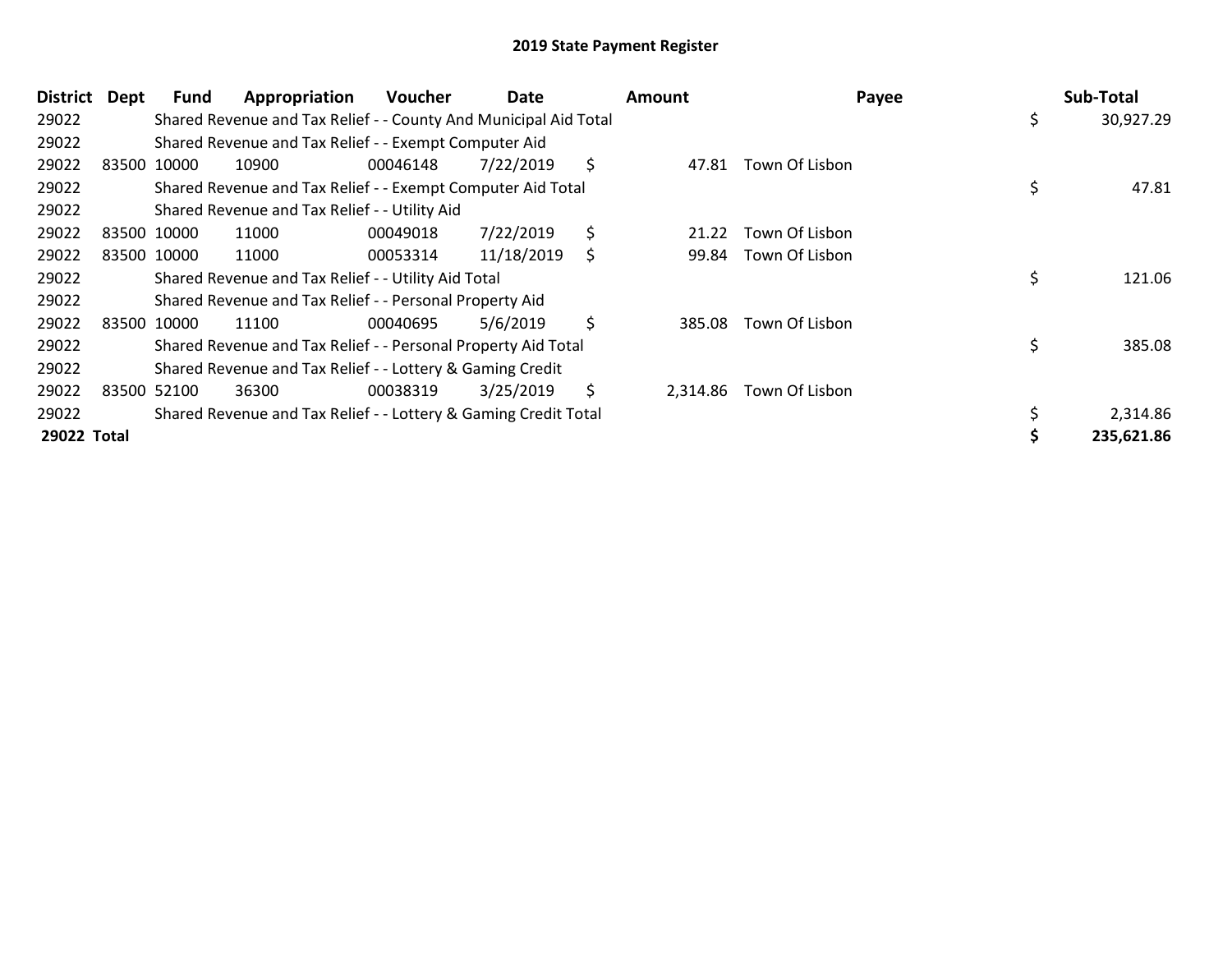| District Dept |             | <b>Fund</b> | Appropriation                                                          | Voucher  | <b>Date</b> | <b>Amount</b> | Payee                    | Sub-Total       |
|---------------|-------------|-------------|------------------------------------------------------------------------|----------|-------------|---------------|--------------------------|-----------------|
| 29024         |             |             | Dept of Safety & Prof Services - - Fire Dues Distribution              |          |             |               |                          |                 |
| 29024         | 16500 10000 |             | 22500                                                                  | 00030553 | 7/16/2019   | \$            | 4,619.16 Town Of Lyndon  |                 |
| 29024         |             |             | Dept of Safety & Prof Services - - Fire Dues Distribution Total        |          |             |               |                          | \$<br>4,619.16  |
| 29024         |             |             | Dept of Natural Resources - - Aids In Lieu Of Taxes - Gener            |          |             |               |                          |                 |
| 29024         |             | 37000 10000 | 50300                                                                  | 00296656 | 2/7/2019    | \$            | 30,646.41 Town Of Lyndon |                 |
| 29024         |             | 37000 10000 | 50300                                                                  | 00313482 | 4/19/2019   | \$<br>0.56    | Town Of Lyndon           |                 |
| 29024         |             | 37000 10000 | 50300                                                                  | 00313485 | 4/19/2019   | \$<br>43.41   | Town Of Lyndon           |                 |
| 29024         |             | 37000 10000 | 50300                                                                  | 00313486 | 4/19/2019   | \$<br>66.26   | Town Of Lyndon           |                 |
| 29024         |             |             | Dept of Natural Resources - - Aids In Lieu Of Taxes - Gener Total      |          |             |               |                          | \$<br>30,756.64 |
| 29024         |             |             | Dept of Natural Resources - - Resaids - Cnty Forst, Cl & Mfl           |          |             |               |                          |                 |
| 29024         |             | 37000 21200 | 57100                                                                  | 00332696 | 6/21/2019   | \$            | 273.57 Town Of Lyndon    |                 |
| 29024         |             |             | Dept of Natural Resources - - Resaids - Cnty Forst, CI & Mfl Total     |          |             |               |                          | \$<br>273.57    |
| 29024         |             |             | Dept of Natural Resources - - Aids In Lieu Of Taxes - Sum S            |          |             |               |                          |                 |
| 29024         |             | 37000 21200 | 57900                                                                  | 00313483 | 4/19/2019   | \$<br>35.20   | Town Of Lyndon           |                 |
| 29024         |             | 37000 21200 | 57900                                                                  | 00313484 | 4/19/2019   | \$<br>130.38  | Town Of Lyndon           |                 |
| 29024         |             |             | Dept of Natural Resources - - Aids In Lieu Of Taxes - Sum S Total      |          |             |               |                          | \$<br>165.58    |
| 29024         |             |             | Dept of Natural Resources - - Fin Asst For Responsible Units           |          |             |               |                          |                 |
| 29024         |             | 37000 27400 | 67000                                                                  | 00323092 | 5/22/2019   | \$            | 912.93 Town Of Lyndon    |                 |
| 29024         |             |             | Dept of Natural Resources - - Fin Asst For Responsible Units Total     |          |             |               |                          | \$<br>912.93    |
| 29024         |             |             | WI Dept of Transportation - - Trns Aids To Mnc.-Sf                     |          |             |               |                          |                 |
| 29024         |             | 39500 21100 | 19100                                                                  | 00336595 | 1/7/2019    | \$            | 23,322.61 Town Of Lyndon |                 |
| 29024         |             | 39500 21100 | 19100                                                                  | 00363910 | 4/1/2019    | \$            | 23,322.61 Town Of Lyndon |                 |
| 29024         |             | 39500 21100 | 19100                                                                  | 00401919 | 7/1/2019    | \$            | 23,322.61 Town Of Lyndon |                 |
| 29024         |             | 39500 21100 | 19100                                                                  | 00444737 | 10/7/2019   | \$            | 23,322.62 Town Of Lyndon |                 |
| 29024         |             |             | WI Dept of Transportation - - Trns Aids To Mnc.-Sf Total               |          |             |               |                          | \$<br>93,290.45 |
| 29024         |             |             | Department of Military Affairs - - Federal Aid, Local Assistance       |          |             |               |                          |                 |
| 29024         |             | 46500 10000 | 34200                                                                  | 00067101 | 9/23/2019   | \$            | 13,036.46 Town Of Lyndon |                 |
| 29024         |             |             | Department of Military Affairs - - Federal Aid, Local Assistance Total |          |             |               |                          | \$<br>13,036.46 |
| 29024         |             |             | Department of Administration - - Hv Trans Ln Annual Impact Fee         |          |             |               |                          |                 |
| 29024         |             | 50500 10000 | 17400                                                                  | 00101085 | 5/1/2019    | \$            | 34,463.00 Town Of Lyndon |                 |
| 29024         |             |             | Department of Administration - - Hv Trans Ln Annual Impact Fee Total   |          |             |               |                          | \$<br>34,463.00 |
| 29024         |             |             | Elections Commission - - 2018 Hava Election Security                   |          |             |               |                          |                 |
| 29024         |             | 51000 22000 | 18200                                                                  | 00002281 | 11/6/2019   | \$            | 1,200.00 Town Of Lyndon  |                 |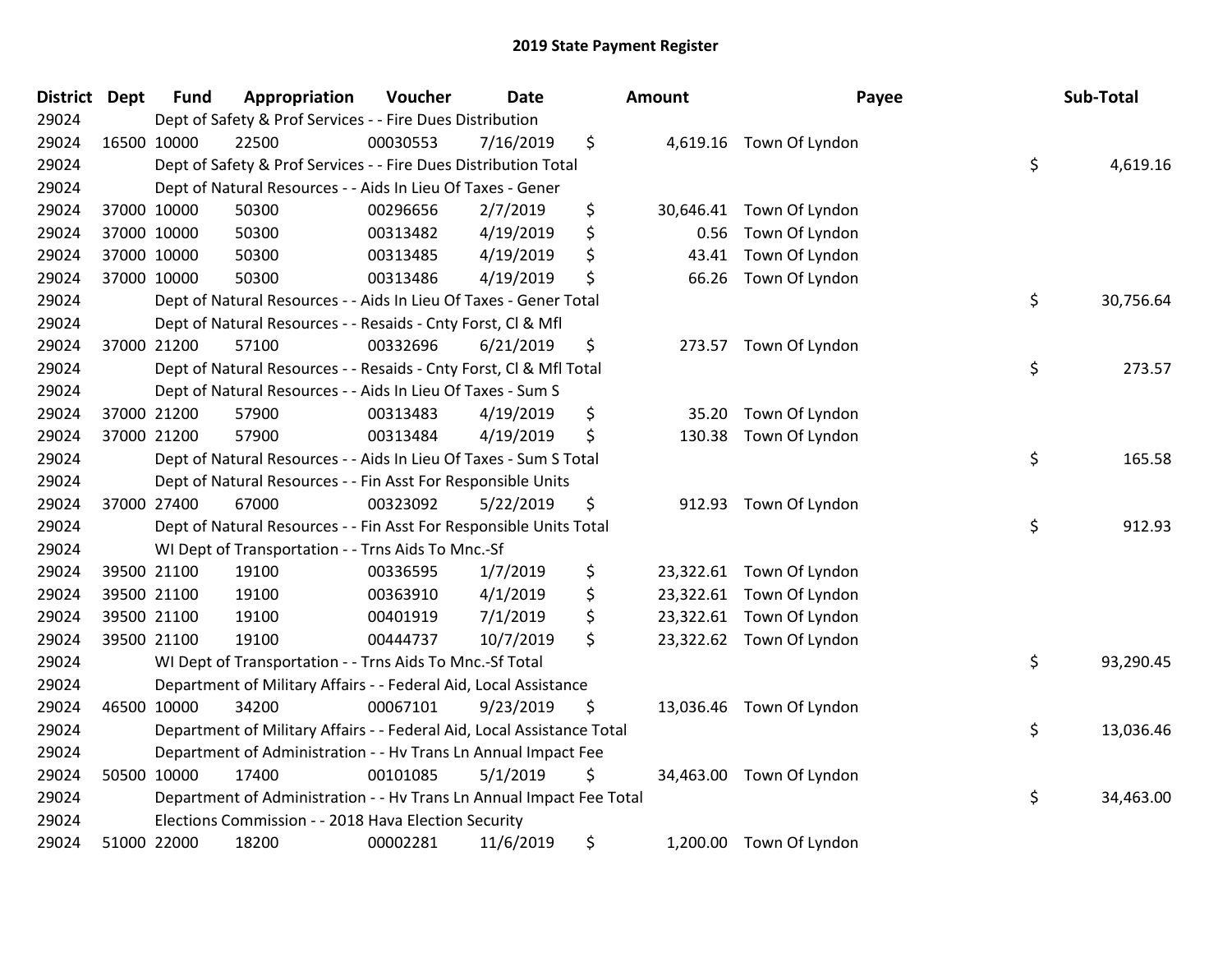| <b>District</b> | Dept | Fund        | Appropriation                                                       | <b>Voucher</b> | Date       | <b>Amount</b>   | Payee          | Sub-Total       |
|-----------------|------|-------------|---------------------------------------------------------------------|----------------|------------|-----------------|----------------|-----------------|
| 29024           |      |             | Elections Commission - - 2018 Hava Election Security Total          |                |            |                 |                | \$<br>1,200.00  |
| 29024           |      |             | Shared Revenue and Tax Relief - - County And Municipal Aid          |                |            |                 |                |                 |
| 29024           |      | 83500 10000 | 10500                                                               | 00049019       | 7/22/2019  | \$<br>1,924.24  | Town Of Lyndon |                 |
| 29024           |      | 83500 10000 | 10500                                                               | 00053315       | 11/18/2019 | \$<br>10,904.04 | Town Of Lyndon |                 |
| 29024           |      |             | Shared Revenue and Tax Relief - - County And Municipal Aid Total    |                |            |                 |                | \$<br>12,828.28 |
| 29024           |      |             | Shared Revenue and Tax Relief - - Exempt Computer Aid               |                |            |                 |                |                 |
| 29024           |      | 83500 10000 | 10900                                                               | 00046149       | 7/22/2019  | \$<br>92.50     | Town Of Lyndon |                 |
| 29024           |      |             | Shared Revenue and Tax Relief - - Exempt Computer Aid Total         |                |            |                 |                | \$<br>92.50     |
| 29024           |      |             | Shared Revenue and Tax Relief - - Utility Aid                       |                |            |                 |                |                 |
| 29024           |      | 83500 10000 | 11000                                                               | 00049019       | 7/22/2019  | \$<br>971.81    | Town Of Lyndon |                 |
| 29024           |      | 83500 10000 | 11000                                                               | 00053315       | 11/18/2019 | \$<br>5,564.27  | Town Of Lyndon |                 |
| 29024           |      |             | Shared Revenue and Tax Relief - - Utility Aid Total                 |                |            |                 |                | \$<br>6,536.08  |
| 29024           |      |             | Shared Revenue and Tax Relief - - Personal Property Aid             |                |            |                 |                |                 |
| 29024           |      | 83500 10000 | 11100                                                               | 00040696       | 5/6/2019   | \$<br>1,092.11  | Town Of Lyndon |                 |
| 29024           |      |             | Shared Revenue and Tax Relief - - Personal Property Aid Total       |                |            |                 |                | \$<br>1,092.11  |
| 29024           |      |             | Shared Revenue and Tax Relief - - Payments For Municipal Svcs       |                |            |                 |                |                 |
| 29024           |      | 83500 10000 | 50100                                                               | 00037729       | 1/31/2019  | \$<br>780.17    | Town Of Lyndon |                 |
| 29024           |      |             | Shared Revenue and Tax Relief - - Payments For Municipal Svcs Total |                |            |                 |                | 780.17          |
| 29024 Total     |      |             |                                                                     |                |            |                 |                | 200,046.93      |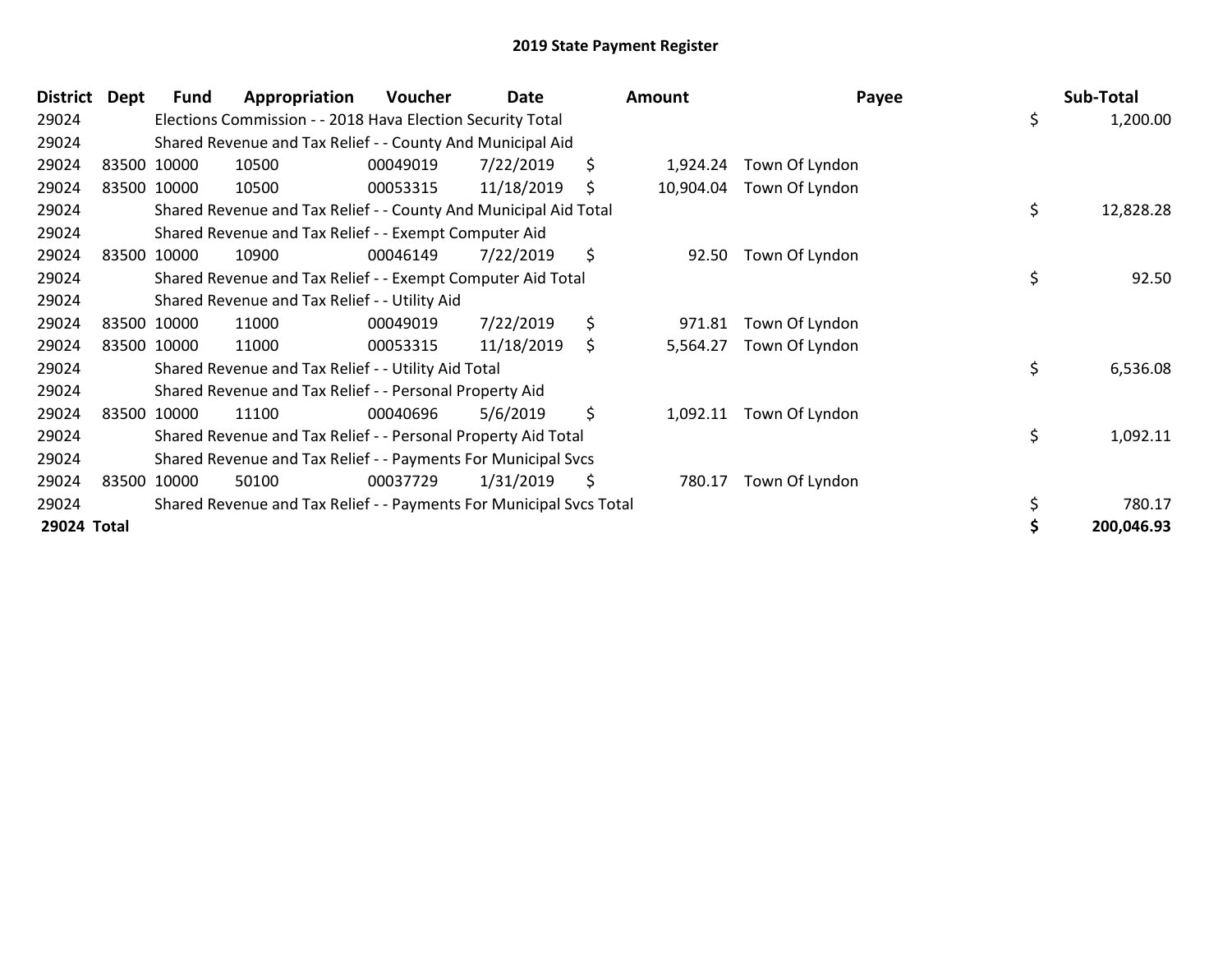| District Dept |       | <b>Fund</b> | Appropriation                                                      | <b>Voucher</b> | Date       | <b>Amount</b>   | Payee                    | Sub-Total       |
|---------------|-------|-------------|--------------------------------------------------------------------|----------------|------------|-----------------|--------------------------|-----------------|
| 29026         |       |             | Dept of Safety & Prof Services - - Fire Dues Distribution          |                |            |                 |                          |                 |
| 29026         |       | 16500 10000 | 22500                                                              | 00031155       | 7/17/2019  | \$<br>1,878.49  | <b>Town Of Marion</b>    |                 |
| 29026         |       |             | Dept of Safety & Prof Services - - Fire Dues Distribution Total    |                |            |                 |                          | \$<br>1,878.49  |
| 29026         |       |             | Dept of Natural Resources - - Aids In Lieu Of Taxes - Gener        |                |            |                 |                          |                 |
| 29026         |       | 37000 10000 | 50300                                                              | 00296689       | 2/7/2019   | \$<br>7,831.57  | <b>Town Of Marion</b>    |                 |
| 29026         |       |             | Dept of Natural Resources - - Aids In Lieu Of Taxes - Gener Total  |                |            |                 |                          | \$<br>7,831.57  |
| 29026         |       |             | Dept of Natural Resources - - Resaids - Cnty Forst, CI & Mfl       |                |            |                 |                          |                 |
| 29026         | 37000 | 21200       | 57100                                                              | 00332697       | 6/21/2019  | \$<br>647.64    | <b>Town Of Marion</b>    |                 |
| 29026         |       |             | Dept of Natural Resources - - Resaids - Cnty Forst, CI & Mfl Total |                |            |                 |                          | \$<br>647.64    |
| 29026         |       |             | Dept of Natural Resources - - Aids In Lieu Of Taxes - Sum S        |                |            |                 |                          |                 |
| 29026         |       | 37000 21200 | 57900                                                              | 00314066       | 4/19/2019  | \$<br>32.03     | <b>Town Of Marion</b>    |                 |
| 29026         |       |             | Dept of Natural Resources - - Aids In Lieu Of Taxes - Sum S Total  |                |            |                 |                          | \$<br>32.03     |
| 29026         |       |             | WI Dept of Transportation - - Trns Aids To Mnc.-Sf                 |                |            |                 |                          |                 |
| 29026         |       | 39500 21100 | 19100                                                              | 00336596       | 1/7/2019   | \$<br>12,239.71 | <b>Town Of Marion</b>    |                 |
| 29026         |       | 39500 21100 | 19100                                                              | 00363911       | 4/1/2019   | \$<br>12,239.71 | Town Of Marion           |                 |
| 29026         |       | 39500 21100 | 19100                                                              | 00401920       | 7/1/2019   | \$              | 12,239.71 Town Of Marion |                 |
| 29026         |       | 39500 21100 | 19100                                                              | 00444738       | 10/7/2019  | \$<br>12,239.74 | <b>Town Of Marion</b>    |                 |
| 29026         |       |             | WI Dept of Transportation - - Trns Aids To Mnc.-Sf Total           |                |            |                 |                          | \$<br>48,958.87 |
| 29026         |       |             | Shared Revenue and Tax Relief - - County And Municipal Aid         |                |            |                 |                          |                 |
| 29026         |       | 83500 10000 | 10500                                                              | 00053316       | 11/18/2019 | \$<br>9,645.00  | <b>Town Of Marion</b>    |                 |
| 29026         |       |             | Shared Revenue and Tax Relief - - County And Municipal Aid Total   |                |            |                 |                          | \$<br>9,645.00  |
| 29026         |       |             | Shared Revenue and Tax Relief - - Exempt Computer Aid              |                |            |                 |                          |                 |
| 29026         |       | 83500 10000 | 10900                                                              | 00046150       | 7/22/2019  | \$<br>1.03      | <b>Town Of Marion</b>    |                 |
| 29026         |       |             | Shared Revenue and Tax Relief - - Exempt Computer Aid Total        |                |            |                 |                          | \$<br>1.03      |
| 29026         |       |             | Shared Revenue and Tax Relief - - Personal Property Aid            |                |            |                 |                          |                 |
| 29026         |       | 83500 10000 | 11100                                                              | 00040697       | 5/6/2019   | \$<br>34.91     | <b>Town Of Marion</b>    |                 |
| 29026         |       |             | Shared Revenue and Tax Relief - - Personal Property Aid Total      |                |            |                 |                          | \$<br>34.91     |
| 29026 Total   |       |             |                                                                    |                |            |                 |                          | \$<br>69,029.54 |

| unt,                                             | Payee                                                                              |          | Sub-Total          |
|--------------------------------------------------|------------------------------------------------------------------------------------|----------|--------------------|
| 1,878.49                                         | <b>Town Of Marion</b>                                                              | \$       | 1,878.49           |
| 7,831.57                                         | Town Of Marion                                                                     | \$       | 7,831.57           |
|                                                  | 647.64 Town Of Marion                                                              | \$       | 647.64             |
| 32.03                                            | <b>Town Of Marion</b>                                                              | \$       | 32.03              |
| 12,239.71<br>12,239.71<br>12,239.71<br>12,239.74 | <b>Town Of Marion</b><br>Town Of Marion<br><b>Town Of Marion</b><br>Town Of Marion |          |                    |
|                                                  |                                                                                    | \$       | 48,958.87          |
| 9,645.00                                         | Town Of Marion                                                                     | \$       | 9,645.00           |
| 1.03                                             | Town Of Marion                                                                     | \$       | 1.03               |
| 34.91                                            | <b>Town Of Marion</b>                                                              | \$<br>\$ | 34.91<br>69,029.54 |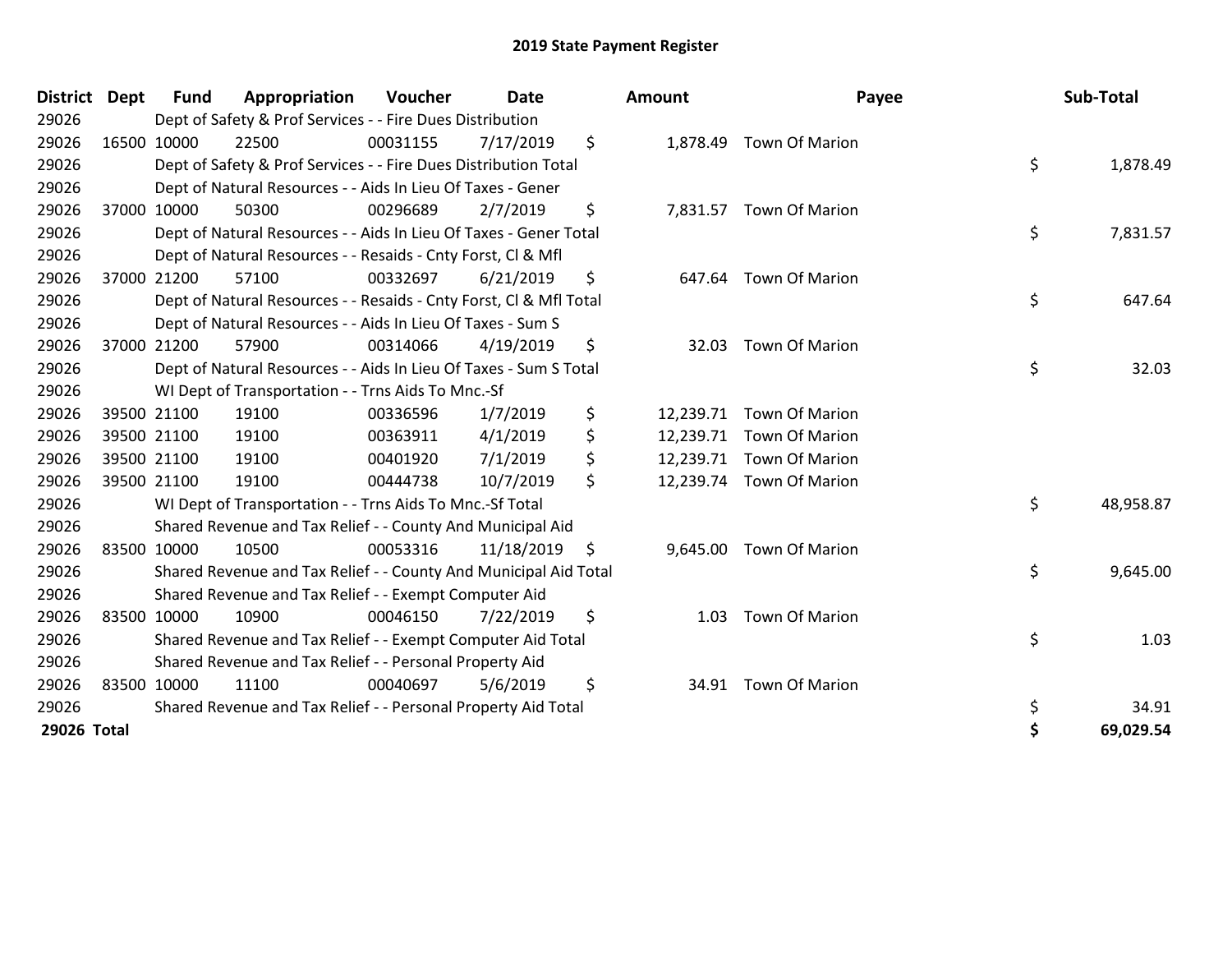| District Dept | <b>Fund</b> | Appropriation                                                      | Voucher  | <b>Date</b> | Amount          | Payee                     | Sub-Total        |
|---------------|-------------|--------------------------------------------------------------------|----------|-------------|-----------------|---------------------------|------------------|
| 29028         |             | Dept of Safety & Prof Services - - Fire Dues Distribution          |          |             |                 |                           |                  |
| 29028         | 16500 10000 | 22500                                                              | 00030289 | 7/16/2019   | \$              | 7,899.18 Town Of Necedah  |                  |
| 29028         |             | Dept of Safety & Prof Services - - Fire Dues Distribution Total    |          |             |                 |                           | \$<br>7,899.18   |
| 29028         |             | Dept of Natural Resources - - Aids In Lieu Of Taxes - Gener        |          |             |                 |                           |                  |
| 29028         | 37000 10000 | 50300                                                              | 00296648 | 2/7/2019    | \$<br>230.13    | Town Of Necedah           |                  |
| 29028         | 37000 10000 | 50300                                                              | 00296649 | 2/7/2019    | \$              | 8,433.31 Town Of Necedah  |                  |
| 29028         |             | Dept of Natural Resources - - Aids In Lieu Of Taxes - Gener Total  |          |             |                 |                           | \$<br>8,663.44   |
| 29028         |             | Dept of Natural Resources - - Resaids - Cnty Forst, Cl & Mfl       |          |             |                 |                           |                  |
| 29028         | 37000 21200 | 57100                                                              | 00332698 | 6/21/2019   | \$              | 1,460.04 Town Of Necedah  |                  |
| 29028         |             | Dept of Natural Resources - - Resaids - Cnty Forst, Cl & Mfl Total |          |             |                 |                           | \$<br>1,460.04   |
| 29028         |             | Dept of Natural Resources - - Aids In Lieu Of Taxes - Sum S        |          |             |                 |                           |                  |
| 29028         | 37000 21200 | 57900                                                              | 00313261 | 4/19/2019   | \$              | 333.41 Town Of Necedah    |                  |
| 29028         |             | Dept of Natural Resources - - Aids In Lieu Of Taxes - Sum S Total  |          |             |                 |                           | \$<br>333.41     |
| 29028         |             | Dept of Natural Resources - - Fin Asst For Responsible Units       |          |             |                 |                           |                  |
| 29028         | 37000 27400 | 67000                                                              | 00323196 | 5/22/2019   | \$<br>844.78    | Town Of Necedah           |                  |
| 29028         |             | Dept of Natural Resources - - Fin Asst For Responsible Units Total |          |             |                 |                           | \$<br>844.78     |
| 29028         |             | WI Dept of Transportation - - Trns Aids To Mnc.-Sf                 |          |             |                 |                           |                  |
| 29028         | 39500 21100 | 19100                                                              | 00336597 | 1/7/2019    | \$<br>69,705.04 | Town Of Necedah           |                  |
| 29028         | 39500 21100 | 19100                                                              | 00363912 | 4/1/2019    | \$<br>69,705.04 | Town Of Necedah           |                  |
| 29028         | 39500 21100 | 19100                                                              | 00401921 | 7/1/2019    | \$<br>69,705.04 | Town Of Necedah           |                  |
| 29028         | 39500 21100 | 19100                                                              | 00444739 | 10/7/2019   | \$              | 69,705.07 Town Of Necedah |                  |
| 29028         |             | WI Dept of Transportation - - Trns Aids To Mnc.-Sf Total           |          |             |                 |                           | \$<br>278,820.19 |
| 29028         |             | Elections Commission - - General Program Ops, GPR                  |          |             |                 |                           |                  |
| 29028         | 51000 10000 | 10100                                                              | 00001592 | 1/25/2019   | \$<br>300.00    | Town Of Necedah           |                  |
| 29028         |             | Elections Commission - - General Program Ops, GPR Total            |          |             |                 |                           | \$<br>300.00     |
| 29028         |             | Elections Commission - - 2018 Hava Election Security               |          |             |                 |                           |                  |
| 29028         | 51000 22000 | 18200                                                              | 00002714 | 11/19/2019  | \$              | 500.00 Town Of Necedah    |                  |
| 29028         |             | Elections Commission - - 2018 Hava Election Security Total         |          |             |                 |                           | \$<br>500.00     |
| 29028         |             | Shared Revenue and Tax Relief - - County And Municipal Aid         |          |             |                 |                           |                  |
| 29028         | 83500 10000 | 10500                                                              | 00049020 | 7/22/2019   | \$<br>6,649.39  | Town Of Necedah           |                  |
| 29028         | 83500 10000 | 10500                                                              | 00053317 | 11/18/2019  | \$<br>37,679.87 | Town Of Necedah           |                  |
| 29028         |             | Shared Revenue and Tax Relief - - County And Municipal Aid Total   |          |             |                 |                           | \$<br>44,329.26  |
| 29028         |             | Shared Revenue and Tax Relief - - Exempt Computer Aid              |          |             |                 |                           |                  |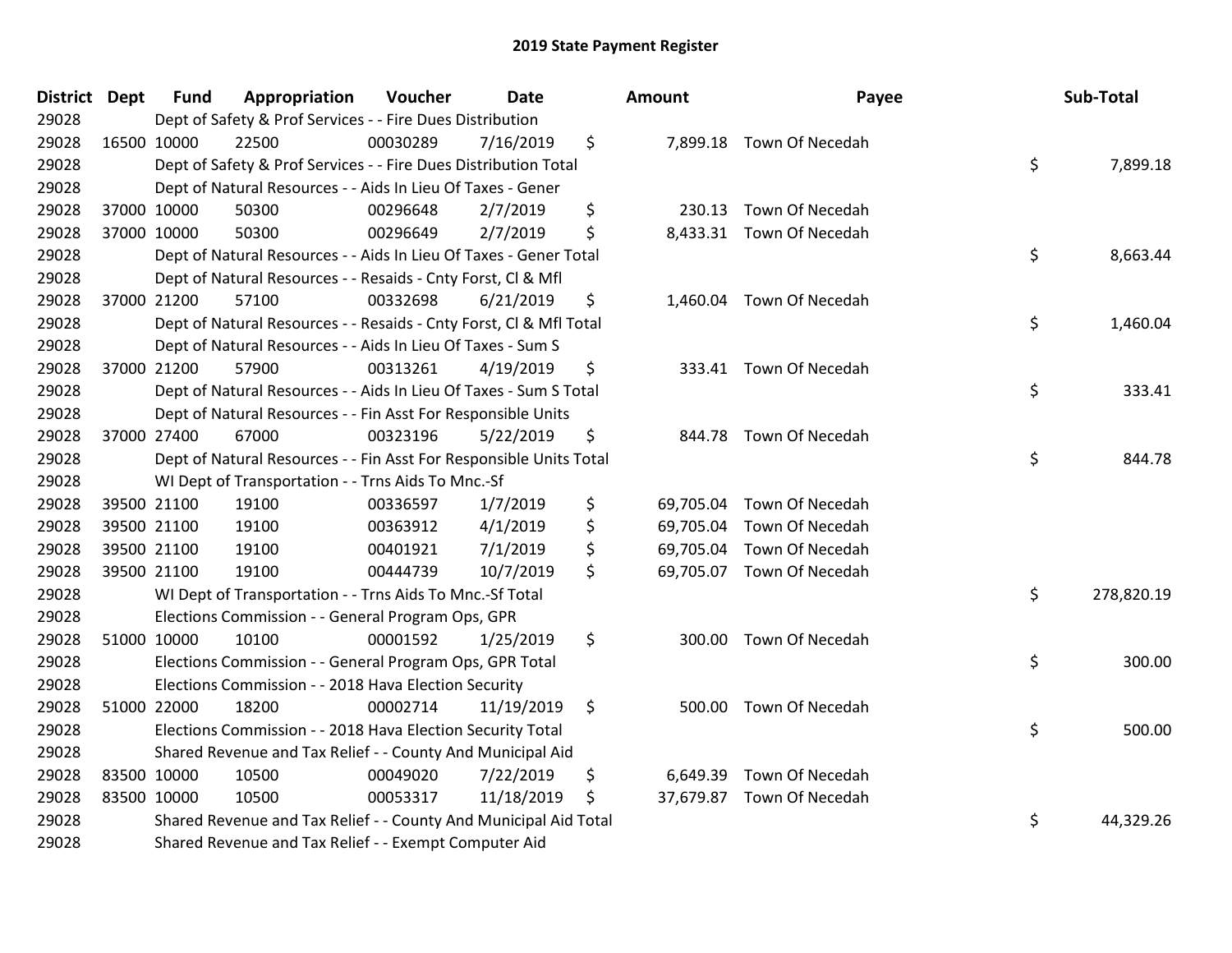| <b>District</b> | Dept | Fund        | Appropriation                                                 | <b>Voucher</b> | Date       |    | Amount    | Payee           | Sub-Total  |
|-----------------|------|-------------|---------------------------------------------------------------|----------------|------------|----|-----------|-----------------|------------|
| 29028           |      | 83500 10000 | 10900                                                         | 00046151       | 7/22/2019  | \$ | 58.20     | Town Of Necedah |            |
| 29028           |      |             | Shared Revenue and Tax Relief - - Exempt Computer Aid Total   |                |            |    |           |                 | 58.20      |
| 29028           |      |             | Shared Revenue and Tax Relief - - Utility Aid                 |                |            |    |           |                 |            |
| 29028           |      | 83500 10000 | 11000                                                         | 00049020       | 7/22/2019  | \$ | 9.990.02  | Town Of Necedah |            |
| 29028           |      | 83500 10000 | 11000                                                         | 00053317       | 11/18/2019 | S  | 56.729.67 | Town Of Necedah |            |
| 29028           |      |             | Shared Revenue and Tax Relief - - Utility Aid Total           |                |            |    |           |                 | 66,719.69  |
| 29028           |      |             | Shared Revenue and Tax Relief - - Personal Property Aid       |                |            |    |           |                 |            |
| 29028           |      | 83500 10000 | 11100                                                         | 00040698       | 5/6/2019   | \$ | 219.00    | Town Of Necedah |            |
| 29028           |      |             | Shared Revenue and Tax Relief - - Personal Property Aid Total |                |            |    |           |                 | 219.00     |
| 29028 Total     |      |             |                                                               |                |            |    |           |                 | 410,147.19 |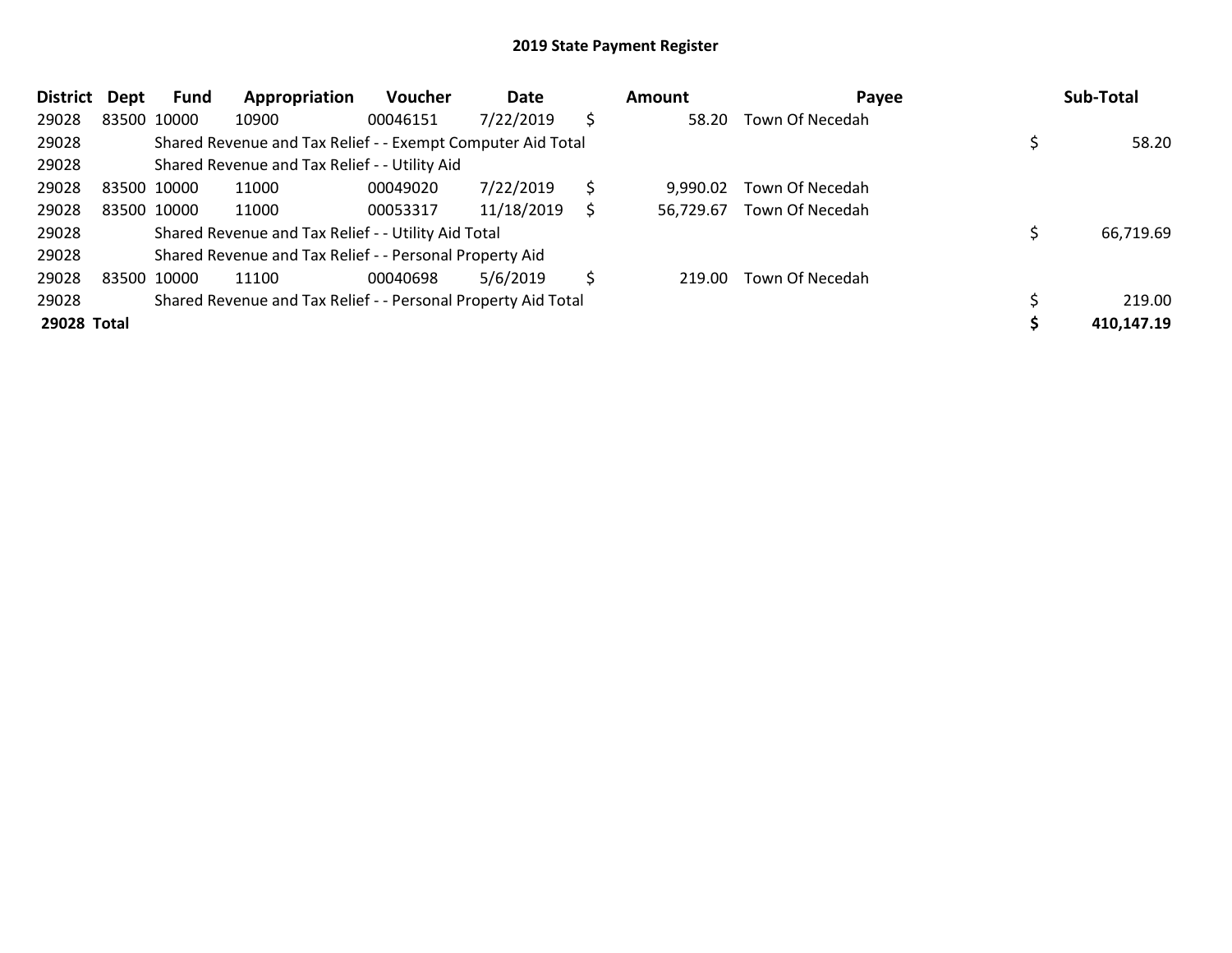| District Dept |             | <b>Fund</b> | Appropriation                                                        | Voucher  | <b>Date</b> | Amount      | Payee                    | Sub-Total       |
|---------------|-------------|-------------|----------------------------------------------------------------------|----------|-------------|-------------|--------------------------|-----------------|
| 29030         |             |             | Dept of Safety & Prof Services - - Fire Dues Distribution            |          |             |             |                          |                 |
| 29030         | 16500 10000 |             | 22500                                                                | 00031348 | 7/18/2019   | \$          | 1,281.70 Town Of Orange  |                 |
| 29030         |             |             | Dept of Safety & Prof Services - - Fire Dues Distribution Total      |          |             |             |                          | \$<br>1,281.70  |
| 29030         |             |             | Dept of Natural Resources - - Aids In Lieu Of Taxes - Gener          |          |             |             |                          |                 |
| 29030         | 37000 10000 |             | 50300                                                                | 00296717 | 2/7/2019    | \$          | 3,976.25 Town Of Orange  |                 |
| 29030         | 37000 10000 |             | 50300                                                                | 00314789 | 4/19/2019   | \$          | 250.21 Town Of Orange    |                 |
| 29030         |             |             | Dept of Natural Resources - - Aids In Lieu Of Taxes - Gener Total    |          |             |             |                          | \$<br>4,226.46  |
| 29030         |             |             | Dept of Natural Resources - - Resaids - Cnty Forst, CI & Mfl         |          |             |             |                          |                 |
| 29030         | 37000 21200 |             | 57100                                                                | 00332699 | 6/21/2019   | \$          | 502.20 Town Of Orange    |                 |
| 29030         |             |             | Dept of Natural Resources - - Resaids - Cnty Forst, CI & Mfl Total   |          |             |             |                          | \$<br>502.20    |
| 29030         |             |             | WI Dept of Transportation - - Trns Aids To Mnc.-Sf                   |          |             |             |                          |                 |
| 29030         | 39500 21100 |             | 19100                                                                | 00336598 | 1/7/2019    | \$          | 20,425.95 Town Of Orange |                 |
| 29030         | 39500 21100 |             | 19100                                                                | 00363913 | 4/1/2019    | \$          | 20,425.95 Town Of Orange |                 |
| 29030         | 39500 21100 |             | 19100                                                                | 00401922 | 7/1/2019    | \$          | 20,425.95 Town Of Orange |                 |
| 29030         | 39500 21100 |             | 19100                                                                | 00444740 | 10/7/2019   | \$          | 20,425.95 Town Of Orange |                 |
| 29030         |             |             | WI Dept of Transportation - - Trns Aids To Mnc.-Sf Total             |          |             |             |                          | \$<br>81,703.80 |
| 29030         |             |             | WI Dept of Transportation - - Loc Rd Imp Prg St Fd                   |          |             |             |                          |                 |
| 29030         | 39500 21100 |             | 27800                                                                | 00426099 | 8/21/2019   | \$          | 15,893.46 Town Of Orange |                 |
| 29030         |             |             | WI Dept of Transportation - - Loc Rd Imp Prg St Fd Total             |          |             |             |                          | \$<br>15,893.46 |
| 29030         |             |             | Department of Administration - - Hv Trans Ln Annual Impact Fee       |          |             |             |                          |                 |
| 29030         | 50500 10000 |             | 17400                                                                | 00101210 | 5/1/2019    | \$          | 43,732.00 Town Of Orange |                 |
| 29030         |             |             | Department of Administration - - Hv Trans Ln Annual Impact Fee Total |          |             |             |                          | \$<br>43,732.00 |
| 29030         |             |             | Shared Revenue and Tax Relief - - County And Municipal Aid           |          |             |             |                          |                 |
| 29030         | 83500 10000 |             | 10500                                                                | 00049021 | 7/22/2019   | \$          | 6,374.74 Town Of Orange  |                 |
| 29030         | 83500 10000 |             | 10500                                                                | 00053318 | 11/18/2019  | \$          | 36,123.53 Town Of Orange |                 |
| 29030         |             |             | Shared Revenue and Tax Relief - - County And Municipal Aid Total     |          |             |             |                          | \$<br>42,498.27 |
| 29030         |             |             | Shared Revenue and Tax Relief - - Exempt Computer Aid                |          |             |             |                          |                 |
| 29030         | 83500 10000 |             | 10900                                                                | 00046152 | 7/22/2019   | \$          | 1.03 Town Of Orange      |                 |
| 29030         |             |             | Shared Revenue and Tax Relief - - Exempt Computer Aid Total          |          |             |             |                          | \$<br>1.03      |
| 29030         |             |             | Shared Revenue and Tax Relief - - Utility Aid                        |          |             |             |                          |                 |
| 29030         | 83500 10000 |             | 11000                                                                | 00049021 | 7/22/2019   | \$          | 13.55 Town Of Orange     |                 |
| 29030         | 83500 10000 |             | 11000                                                                | 00053318 | 11/18/2019  | \$<br>64.70 | Town Of Orange           |                 |
| 29030         |             |             | Shared Revenue and Tax Relief - - Utility Aid Total                  |          |             |             |                          | \$<br>78.25     |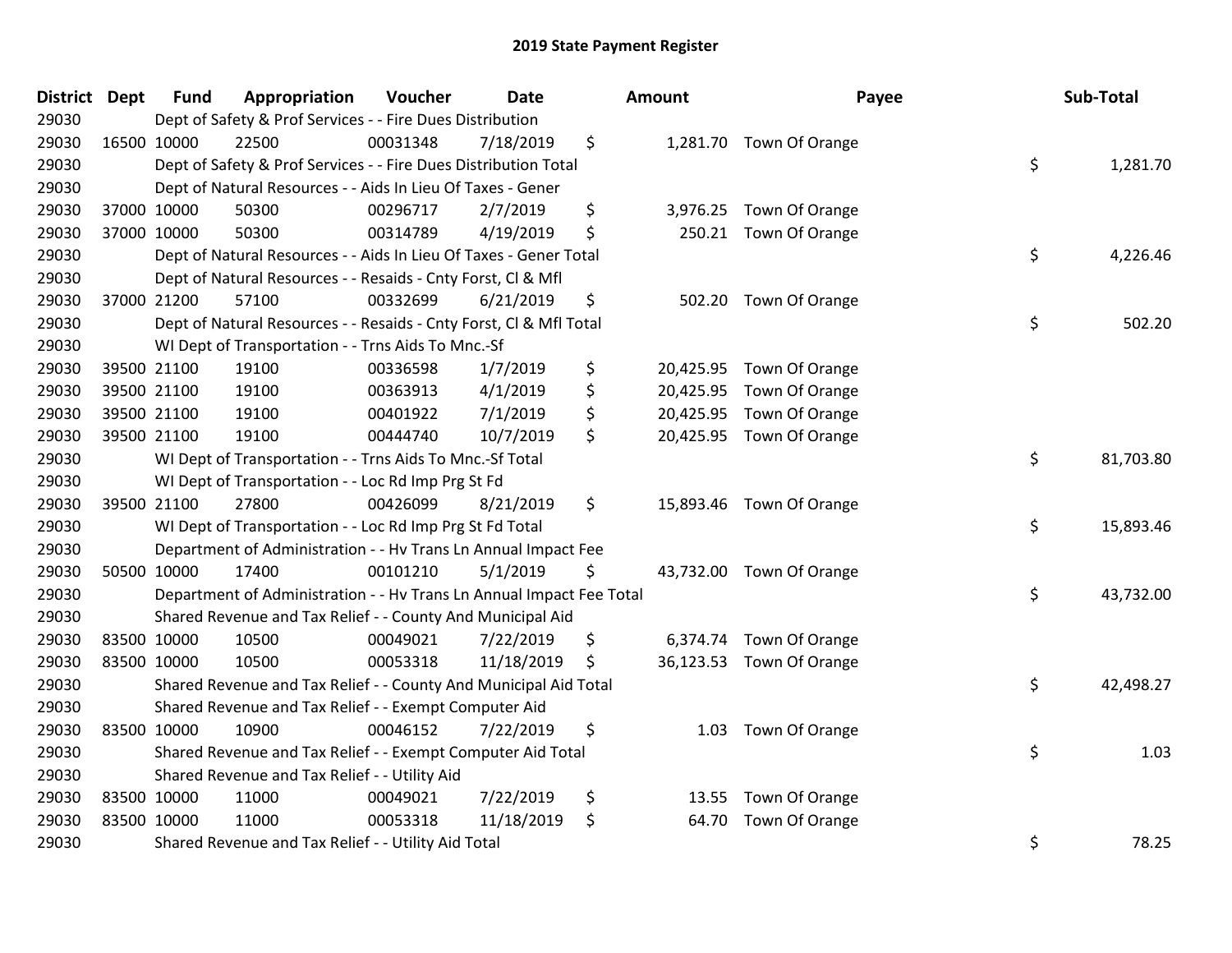| District Dept | <b>Fund</b> | Appropriation                                                 | Voucher  | Date     | Amount | Payee                | Sub-Total  |
|---------------|-------------|---------------------------------------------------------------|----------|----------|--------|----------------------|------------|
| 29030         |             | Shared Revenue and Tax Relief - - Personal Property Aid       |          |          |        |                      |            |
| 29030         | 83500 10000 | 11100                                                         | 00040699 | 5/6/2019 |        | 55.10 Town Of Orange |            |
| 29030         |             | Shared Revenue and Tax Relief - - Personal Property Aid Total |          |          |        |                      | 55.10      |
| 29030 Total   |             |                                                               |          |          |        |                      | 189,972.27 |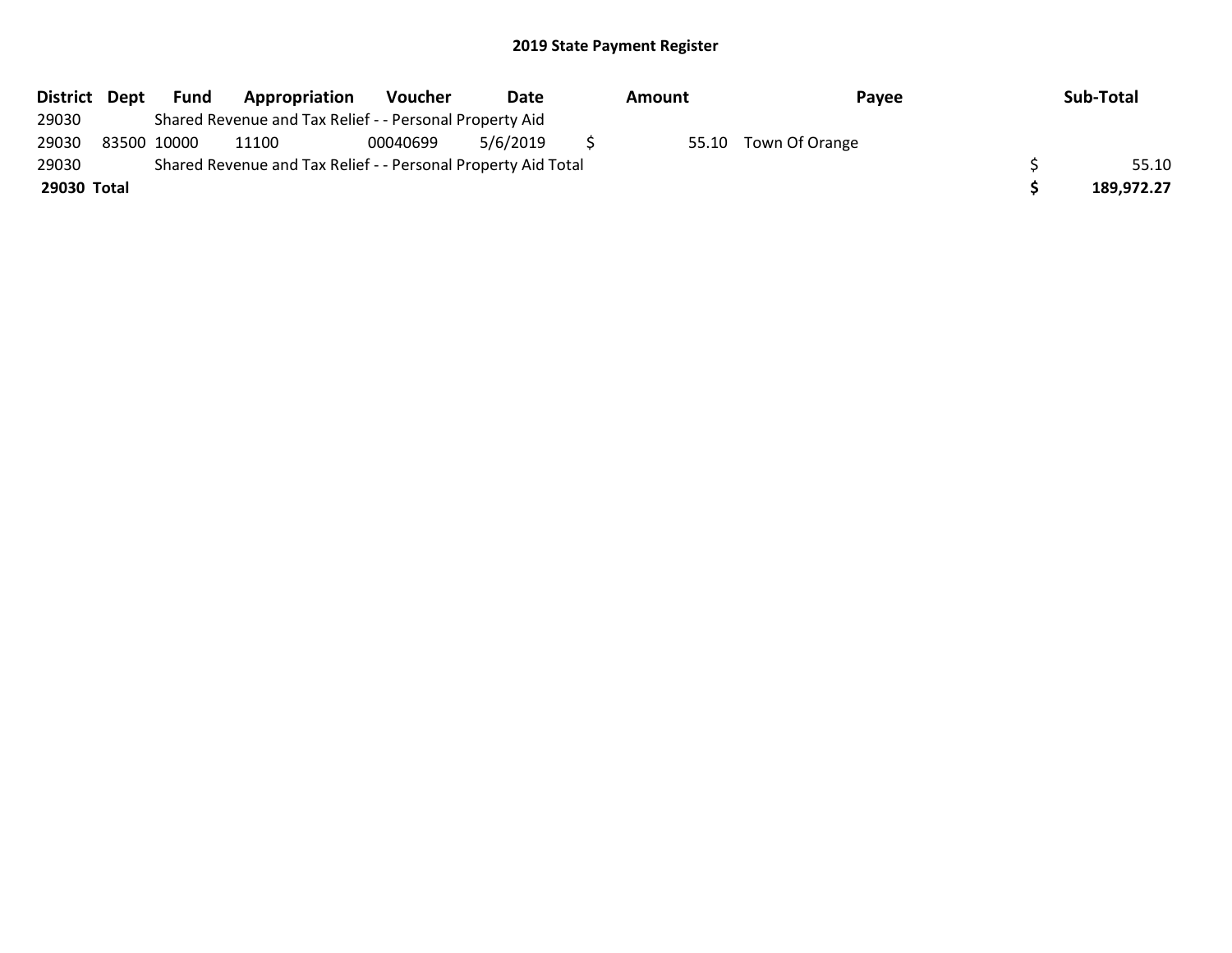| District Dept |             | <b>Fund</b> | Appropriation                                                          | Voucher  | <b>Date</b> | Amount         | Payee                      | Sub-Total        |
|---------------|-------------|-------------|------------------------------------------------------------------------|----------|-------------|----------------|----------------------------|------------------|
| 29032         |             |             | Dept of Safety & Prof Services - - Fire Dues Distribution              |          |             |                |                            |                  |
| 29032         | 16500 10000 |             | 22500                                                                  | 00031049 | 7/16/2019   | \$             | 2,225.48 Town Of Plymouth  |                  |
| 29032         |             |             | Dept of Safety & Prof Services - - Fire Dues Distribution Total        |          |             |                |                            | \$<br>2,225.48   |
| 29032         |             |             | Dept of Natural Resources - - Aids In Lieu Of Taxes - Gener            |          |             |                |                            |                  |
| 29032         |             | 37000 10000 | 50300                                                                  | 00314498 | 4/19/2019   | \$             | 18.67 Town Of Plymouth     |                  |
| 29032         |             |             | Dept of Natural Resources - - Aids In Lieu Of Taxes - Gener Total      |          |             |                |                            | \$<br>18.67      |
| 29032         |             |             | Dept of Natural Resources - - Resaids - Cnty Forst, Cl & Mfl           |          |             |                |                            |                  |
| 29032         |             | 37000 21200 | 57100                                                                  | 00332700 | 7/2/2019    | \$             | 687.26 Town Of Plymouth    |                  |
| 29032         |             |             | Dept of Natural Resources - - Resaids - Cnty Forst, CI & Mfl Total     |          |             |                |                            | \$<br>687.26     |
| 29032         |             |             | Dept of Natural Resources - - Aids In Lieu Of Taxes - Sum S            |          |             |                |                            |                  |
| 29032         |             | 37000 21200 | 57900                                                                  | 00314499 | 4/19/2019   | \$<br>1.73     | Town Of Plymouth           |                  |
| 29032         |             |             | Dept of Natural Resources - - Aids In Lieu Of Taxes - Sum S Total      |          |             |                |                            | \$<br>1.73       |
| 29032         |             |             | WI Dept of Transportation - - Trns Aids To Mnc.-Sf                     |          |             |                |                            |                  |
| 29032         |             | 39500 21100 | 19100                                                                  | 00336599 | 1/7/2019    | \$             | 26,971.81 Town Of Plymouth |                  |
| 29032         |             | 39500 21100 | 19100                                                                  | 00363914 | 4/1/2019    | \$             | 26,971.81 Town Of Plymouth |                  |
| 29032         |             | 39500 21100 | 19100                                                                  | 00401923 | 7/1/2019    | \$             | 26,971.81 Town Of Plymouth |                  |
| 29032         |             | 39500 21100 | 19100                                                                  | 00444741 | 10/7/2019   | \$             | 26,971.81 Town Of Plymouth |                  |
| 29032         |             |             | WI Dept of Transportation - - Trns Aids To Mnc.-Sf Total               |          |             |                |                            | \$<br>107,887.24 |
| 29032         |             |             | WI Dept of Transportation - - Loc Rd Imp Prg St Fd                     |          |             |                |                            |                  |
| 29032         |             | 39500 21100 | 27800                                                                  | 00413849 | 7/18/2019   | \$             | 17,169.03 Town Of Plymouth |                  |
| 29032         |             |             | WI Dept of Transportation - - Loc Rd Imp Prg St Fd Total               |          |             |                |                            | \$<br>17,169.03  |
| 29032         |             |             | Department of Military Affairs - - Disaster Recovery Aid               |          |             |                |                            |                  |
| 29032         |             | 46500 10000 | 30500                                                                  | 00067282 | 9/25/2019   | \$             | 5,082.67 Town Of Plymouth  |                  |
| 29032         |             |             | Department of Military Affairs - - Disaster Recovery Aid Total         |          |             |                |                            | \$<br>5,082.67   |
| 29032         |             |             | Department of Military Affairs - - Federal Aid, Local Assistance       |          |             |                |                            |                  |
| 29032         |             | 46500 10000 | 34200                                                                  | 00067282 | 9/25/2019   | \$             | 59,255.79 Town Of Plymouth |                  |
| 29032         |             |             | Department of Military Affairs - - Federal Aid, Local Assistance Total |          |             |                |                            | \$<br>59,255.79  |
| 29032         |             |             | Elections Commission - - 2018 Hava Election Security                   |          |             |                |                            |                  |
| 29032         |             | 51000 22000 | 18200                                                                  | 00002929 | 11/27/2019  | \$             | 600.00 Town Of Plymouth    |                  |
| 29032         |             |             | Elections Commission - - 2018 Hava Election Security Total             |          |             |                |                            | \$<br>600.00     |
| 29032         |             |             | Shared Revenue and Tax Relief - - County And Municipal Aid             |          |             |                |                            |                  |
| 29032         | 83500 10000 |             | 10500                                                                  | 00049022 | 7/22/2019   | \$<br>8,015.79 | Town Of Plymouth           |                  |
| 29032         | 83500 10000 |             | 10500                                                                  | 00053319 | 11/18/2019  | \$             | 45,422.79 Town Of Plymouth |                  |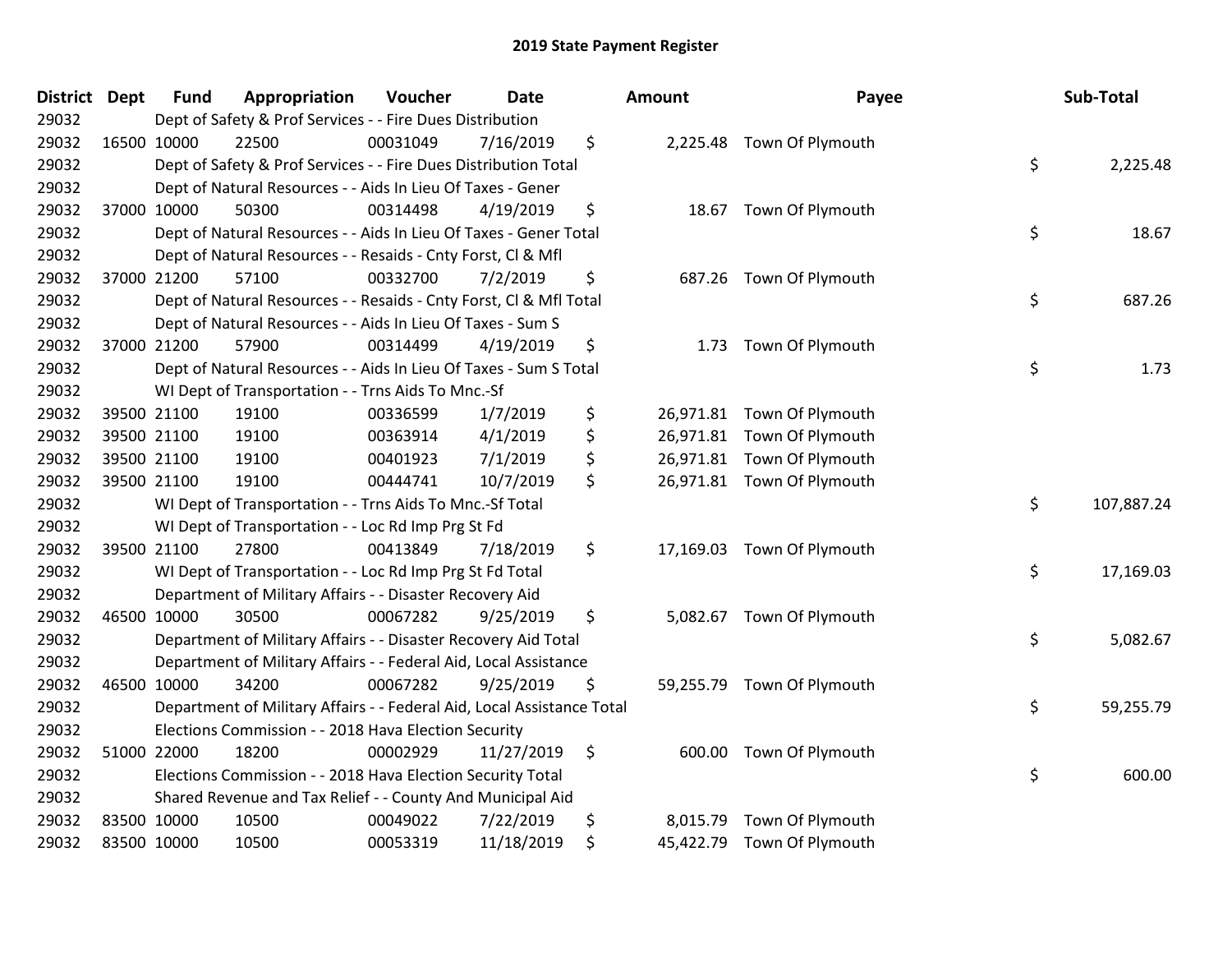| <b>District</b> | <b>Dept</b> | Fund        | Appropriation                                                    | <b>Voucher</b> | Date       |     | <b>Amount</b> | Payee                     | Sub-Total  |
|-----------------|-------------|-------------|------------------------------------------------------------------|----------------|------------|-----|---------------|---------------------------|------------|
| 29032           |             |             | Shared Revenue and Tax Relief - - County And Municipal Aid Total |                |            |     |               |                           | 53,438.58  |
| 29032           |             |             | Shared Revenue and Tax Relief - - Exempt Computer Aid            |                |            |     |               |                           |            |
| 29032           | 83500 10000 |             | 10900                                                            | 00046153       | 7/22/2019  | \$. | 9.35          | Town Of Plymouth          |            |
| 29032           |             |             | Shared Revenue and Tax Relief - - Exempt Computer Aid Total      |                |            |     |               |                           | 9.35       |
| 29032           |             |             | Shared Revenue and Tax Relief - - Utility Aid                    |                |            |     |               |                           |            |
| 29032           | 83500 10000 |             | 11000                                                            | 00049022       | 7/22/2019  | \$  | 16.31         | Town Of Plymouth          |            |
| 29032           |             | 83500 10000 | 11000                                                            | 00053319       | 11/18/2019 | \$  |               | 1,691.75 Town Of Plymouth |            |
| 29032           |             |             | Shared Revenue and Tax Relief - - Utility Aid Total              |                |            |     |               |                           | 1,708.06   |
| 29032           |             |             | Shared Revenue and Tax Relief - - Personal Property Aid          |                |            |     |               |                           |            |
| 29032           | 83500 10000 |             | 11100                                                            | 00040700       | 5/6/2019   | \$  | 99.57         | Town Of Plymouth          |            |
| 29032           |             |             | Shared Revenue and Tax Relief - - Personal Property Aid Total    |                |            |     |               |                           | 99.57      |
| 29032 Total     |             |             |                                                                  |                |            |     |               |                           | 248,183.43 |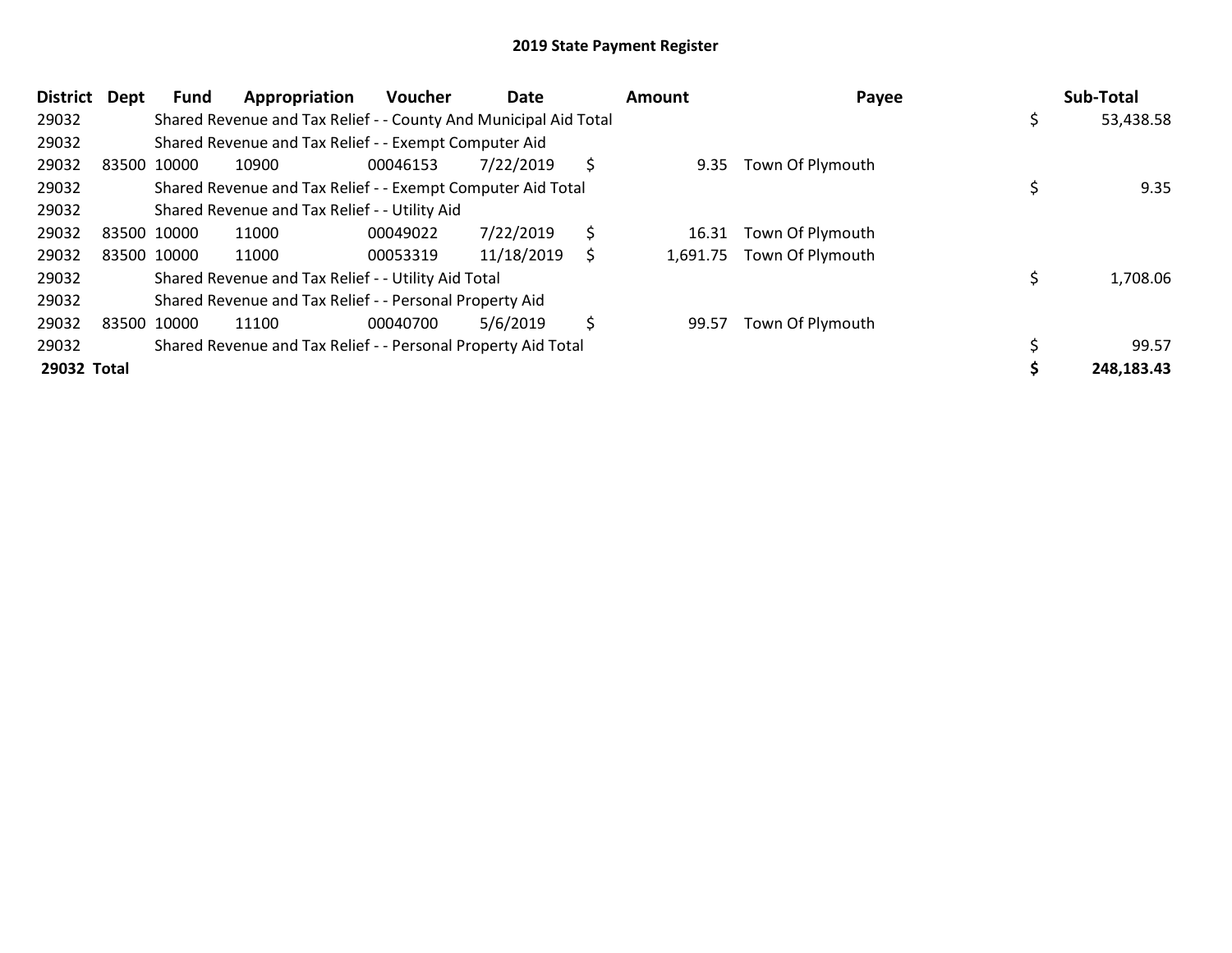| District Dept | <b>Fund</b> | Appropriation                                                      | Voucher  | <b>Date</b> | Amount          | Payee                             | Sub-Total        |
|---------------|-------------|--------------------------------------------------------------------|----------|-------------|-----------------|-----------------------------------|------------------|
| 29034         |             | Dept of Safety & Prof Services - - Fire Dues Distribution          |          |             |                 |                                   |                  |
| 29034         | 16500 10000 | 22500                                                              | 00031432 | 7/18/2019   | \$<br>1,043.24  | Town Of Seven Mile Creek          |                  |
| 29034         |             | Dept of Safety & Prof Services - - Fire Dues Distribution Total    |          |             |                 |                                   | \$<br>1,043.24   |
| 29034         |             | Dept of Natural Resources - - Aids In Lieu Of Taxes - Gener        |          |             |                 |                                   |                  |
| 29034         | 37000 10000 | 50300                                                              | 00296650 | 2/7/2019    | \$              | 7,002.99 Town Of Seven Mile Creek |                  |
| 29034         |             | Dept of Natural Resources - - Aids In Lieu Of Taxes - Gener Total  |          |             |                 |                                   | \$<br>7,002.99   |
| 29034         |             | Dept of Natural Resources - - Resaids - Cnty Forst, CI & Mfl       |          |             |                 |                                   |                  |
| 29034         | 37000 21200 | 57100                                                              | 00332701 | 6/21/2019   | \$<br>807.26    | Town Of Seven Mile Creek          |                  |
| 29034         |             | Dept of Natural Resources - - Resaids - Cnty Forst, Cl & Mfl Total |          |             |                 |                                   | \$<br>807.26     |
| 29034         |             | Dept of Natural Resources - - Aids In Lieu Of Taxes - Sum S        |          |             |                 |                                   |                  |
| 29034         | 37000 21200 | 57900                                                              | 00313275 | 4/19/2019   | \$<br>8.80      | Town Of Seven Mile Creek          |                  |
| 29034         |             | Dept of Natural Resources - - Aids In Lieu Of Taxes - Sum S Total  |          |             |                 |                                   | \$<br>8.80       |
| 29034         |             | Dept of Natural Resources - - Fin Asst For Responsible Units       |          |             |                 |                                   |                  |
| 29034         | 37000 27400 | 67000                                                              | 00323593 | 5/22/2019   | \$<br>126.60    | Town Of Seven Mile Creek          |                  |
| 29034         |             | Dept of Natural Resources - - Fin Asst For Responsible Units Total |          |             |                 |                                   | \$<br>126.60     |
| 29034         |             | WI Dept of Transportation - - Trns Aids To Mnc.-Sf                 |          |             |                 |                                   |                  |
| 29034         | 39500 21100 | 19100                                                              | 00336600 | 1/7/2019    | \$<br>34,640.50 | Town Of Seven Mile Creek          |                  |
| 29034         | 39500 21100 | 19100                                                              | 00363915 | 4/1/2019    | \$<br>34,640.50 | Town Of Seven Mile Creek          |                  |
| 29034         | 39500 21100 | 19100                                                              | 00401924 | 7/1/2019    | \$<br>34,640.50 | Town Of Seven Mile Creek          |                  |
| 29034         | 39500 21100 | 19100                                                              | 00444742 | 10/7/2019   | \$<br>34,640.50 | Town Of Seven Mile Creek          |                  |
| 29034         |             | WI Dept of Transportation - - Trns Aids To Mnc.-Sf Total           |          |             |                 |                                   | \$<br>138,562.00 |
| 29034         |             | Shared Revenue and Tax Relief - - County And Municipal Aid         |          |             |                 |                                   |                  |
| 29034         | 83500 10000 | 10500                                                              | 00049023 | 7/22/2019   | \$<br>3,055.71  | Town Of Seven Mile Creek          |                  |
| 29034         | 83500 10000 | 10500                                                              | 00053320 | 11/18/2019  | \$<br>17,315.69 | Town Of Seven Mile Creek          |                  |
| 29034         |             | Shared Revenue and Tax Relief - - County And Municipal Aid Total   |          |             |                 |                                   | \$<br>20,371.40  |
| 29034         |             | Shared Revenue and Tax Relief - - Exempt Computer Aid              |          |             |                 |                                   |                  |
| 29034         | 83500 10000 | 10900                                                              | 00046154 | 7/22/2019   | \$<br>4.16      | Town Of Seven Mile Creek          |                  |
| 29034         |             | Shared Revenue and Tax Relief - - Exempt Computer Aid Total        |          |             |                 |                                   | \$<br>4.16       |
| 29034 Total   |             |                                                                    |          |             |                 |                                   | \$<br>167,926.45 |

| District Dept |             | <b>Fund</b> | Appropriation                                                      | Voucher  | <b>Date</b> |    | Amount | Payee                              | Sub-Total        |
|---------------|-------------|-------------|--------------------------------------------------------------------|----------|-------------|----|--------|------------------------------------|------------------|
| 29034         |             |             | Dept of Safety & Prof Services - - Fire Dues Distribution          |          |             |    |        |                                    |                  |
| 29034         | 16500 10000 |             | 22500                                                              | 00031432 | 7/18/2019   | \$ |        | 1,043.24 Town Of Seven Mile Creek  |                  |
| 29034         |             |             | Dept of Safety & Prof Services - - Fire Dues Distribution Total    |          |             |    |        |                                    | \$<br>1,043.24   |
| 29034         |             |             | Dept of Natural Resources - - Aids In Lieu Of Taxes - Gener        |          |             |    |        |                                    |                  |
| 29034         | 37000 10000 |             | 50300                                                              | 00296650 | 2/7/2019    | \$ |        | 7,002.99 Town Of Seven Mile Creek  |                  |
| 29034         |             |             | Dept of Natural Resources - - Aids In Lieu Of Taxes - Gener Total  |          |             |    |        |                                    | \$<br>7,002.99   |
| 29034         |             |             | Dept of Natural Resources - - Resaids - Cnty Forst, CI & Mfl       |          |             |    |        |                                    |                  |
| 29034         |             | 37000 21200 | 57100                                                              | 00332701 | 6/21/2019   | \$ | 807.26 | Town Of Seven Mile Creek           |                  |
| 29034         |             |             | Dept of Natural Resources - - Resaids - Cnty Forst, CI & Mfl Total |          |             |    |        |                                    | \$<br>807.26     |
| 29034         |             |             | Dept of Natural Resources - - Aids In Lieu Of Taxes - Sum S        |          |             |    |        |                                    |                  |
| 29034         |             | 37000 21200 | 57900                                                              | 00313275 | 4/19/2019   | \$ | 8.80   | Town Of Seven Mile Creek           |                  |
| 29034         |             |             | Dept of Natural Resources - - Aids In Lieu Of Taxes - Sum S Total  |          |             |    |        |                                    | \$<br>8.80       |
| 29034         |             |             | Dept of Natural Resources - - Fin Asst For Responsible Units       |          |             |    |        |                                    |                  |
| 29034         |             | 37000 27400 | 67000                                                              | 00323593 | 5/22/2019   | \$ | 126.60 | Town Of Seven Mile Creek           |                  |
| 29034         |             |             | Dept of Natural Resources - - Fin Asst For Responsible Units Total |          |             |    |        |                                    | \$<br>126.60     |
| 29034         |             |             | WI Dept of Transportation - - Trns Aids To Mnc.-Sf                 |          |             |    |        |                                    |                  |
| 29034         |             | 39500 21100 | 19100                                                              | 00336600 | 1/7/2019    | \$ |        | 34,640.50 Town Of Seven Mile Creek |                  |
| 29034         |             | 39500 21100 | 19100                                                              | 00363915 | 4/1/2019    | \$ |        | 34,640.50 Town Of Seven Mile Creek |                  |
| 29034         |             | 39500 21100 | 19100                                                              | 00401924 | 7/1/2019    | \$ |        | 34,640.50 Town Of Seven Mile Creek |                  |
| 29034         |             | 39500 21100 | 19100                                                              | 00444742 | 10/7/2019   | \$ |        | 34,640.50 Town Of Seven Mile Creek |                  |
| 29034         |             |             | WI Dept of Transportation - - Trns Aids To Mnc.-Sf Total           |          |             |    |        |                                    | \$<br>138,562.00 |
| 29034         |             |             | Shared Revenue and Tax Relief - - County And Municipal Aid         |          |             |    |        |                                    |                  |
| 29034         |             | 83500 10000 | 10500                                                              | 00049023 | 7/22/2019   | \$ |        | 3,055.71 Town Of Seven Mile Creek  |                  |
| 29034         |             | 83500 10000 | 10500                                                              | 00053320 | 11/18/2019  | S. |        | 17,315.69 Town Of Seven Mile Creek |                  |
| 29034         |             |             | Shared Revenue and Tax Relief - - County And Municipal Aid Total   |          |             |    |        |                                    | \$<br>20,371.40  |
| 29034         |             |             | Shared Revenue and Tax Relief - - Exempt Computer Aid              |          |             |    |        |                                    |                  |
| 29034         | 83500 10000 |             | 10900                                                              | 00046154 | 7/22/2019   | \$ | 4.16   | Town Of Seven Mile Creek           |                  |
| 29034         |             |             | Shared Revenue and Tax Relief - - Exempt Computer Aid Total        |          |             |    |        |                                    | \$<br>4.16       |
| 29034 Total   |             |             |                                                                    |          |             |    |        |                                    | \$<br>167,926.45 |
|               |             |             |                                                                    |          |             |    |        |                                    |                  |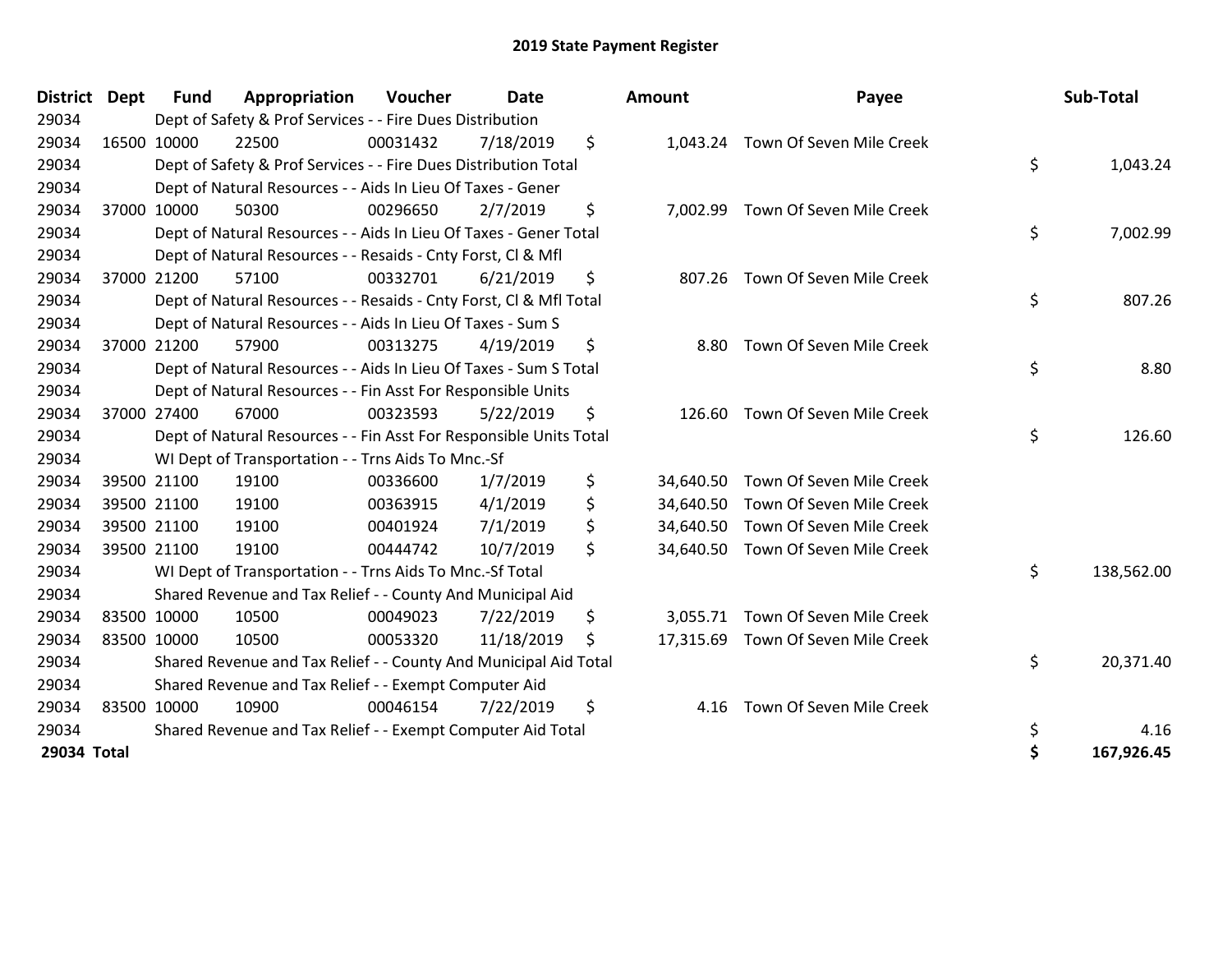| District Dept |             | <b>Fund</b> | Appropriation                                                          | Voucher  | <b>Date</b>   | Amount          | Payee                    | Sub-Total        |
|---------------|-------------|-------------|------------------------------------------------------------------------|----------|---------------|-----------------|--------------------------|------------------|
| 29036         |             |             | Dept of Safety & Prof Services - - Fire Dues Distribution              |          |               |                 |                          |                  |
| 29036         | 16500 10000 |             | 22500                                                                  | 00031045 | 7/17/2019     | \$              | 2,235.91 Town Of Summit  |                  |
| 29036         |             |             | Dept of Safety & Prof Services - - Fire Dues Distribution Total        |          |               |                 |                          | \$<br>2,235.91   |
| 29036         |             |             | Dept of Natural Resources - - Resaids - Cnty Forst, CI & Mfl           |          |               |                 |                          |                  |
| 29036         |             | 37000 21200 | 57100                                                                  | 00332702 | 6/21/2019     | \$<br>454.15    | Town Of Summit           |                  |
| 29036         |             |             | Dept of Natural Resources - - Resaids - Cnty Forst, Cl & Mfl Total     |          |               |                 |                          | \$<br>454.15     |
| 29036         |             |             | Dept of Natural Resources - - Fin Asst For Responsible Units           |          |               |                 |                          |                  |
| 29036         |             | 37000 27400 | 67000                                                                  | 00322835 | 5/22/2019     | \$              | 2,138.09 Town Of Summit  |                  |
| 29036         |             |             | Dept of Natural Resources - - Fin Asst For Responsible Units Total     |          |               |                 |                          | \$<br>2,138.09   |
| 29036         |             |             | WI Dept of Transportation - - Trns Aids To Mnc.-Sf                     |          |               |                 |                          |                  |
| 29036         |             | 39500 21100 | 19100                                                                  | 00336601 | 1/7/2019      | \$<br>33,816.29 | Town Of Summit           |                  |
| 29036         |             | 39500 21100 | 19100                                                                  | 00363916 | 4/1/2019      | \$<br>33,816.29 | Town Of Summit           |                  |
| 29036         |             | 39500 21100 | 19100                                                                  | 00401925 | 7/1/2019      | \$              | 33,816.29 Town Of Summit |                  |
| 29036         |             | 39500 21100 | 19100                                                                  | 00444743 | 10/7/2019     | \$              | 33,816.31 Town Of Summit |                  |
| 29036         |             |             | WI Dept of Transportation - - Trns Aids To Mnc.-Sf Total               |          |               |                 |                          | \$<br>135,265.18 |
| 29036         |             |             | Department of Military Affairs - - Disaster Recovery Aid               |          |               |                 |                          |                  |
| 29036         |             | 46500 10000 | 30500                                                                  | 00069891 | 11/25/2019    | \$              | 6,024.76 Town Of Summit  |                  |
| 29036         |             |             | Department of Military Affairs - - Disaster Recovery Aid Total         |          |               |                 |                          | \$<br>6,024.76   |
| 29036         |             |             | Department of Military Affairs - - Federal Aid, Local Assistance       |          |               |                 |                          |                  |
| 29036         |             | 46500 10000 | 34200                                                                  | 00069891 | 11/25/2019 \$ |                 | 78,213.34 Town Of Summit |                  |
| 29036         |             |             | Department of Military Affairs - - Federal Aid, Local Assistance Total |          |               |                 |                          | \$<br>78,213.34  |
| 29036         |             |             | Shared Revenue and Tax Relief - - County And Municipal Aid             |          |               |                 |                          |                  |
| 29036         |             | 83500 10000 | 10500                                                                  | 00049024 | 7/22/2019     | \$<br>9,343.89  | Town Of Summit           |                  |
| 29036         |             | 83500 10000 | 10500                                                                  | 00053321 | 11/18/2019    | \$              | 52,948.70 Town Of Summit |                  |
| 29036         |             |             | Shared Revenue and Tax Relief - - County And Municipal Aid Total       |          |               |                 |                          | \$<br>62,292.59  |
| 29036         |             |             | Shared Revenue and Tax Relief - - Exempt Computer Aid                  |          |               |                 |                          |                  |
| 29036         |             | 83500 10000 | 10900                                                                  | 00046155 | 7/22/2019     | \$<br>13.51     | Town Of Summit           |                  |
| 29036         |             |             | Shared Revenue and Tax Relief - - Exempt Computer Aid Total            |          |               |                 |                          | \$<br>13.51      |
| 29036         |             |             | Shared Revenue and Tax Relief - - Personal Property Aid                |          |               |                 |                          |                  |
| 29036         |             | 83500 10000 | 11100                                                                  | 00040701 | 5/6/2019      | \$<br>33.98     | Town Of Summit           |                  |
| 29036         |             |             | Shared Revenue and Tax Relief - - Personal Property Aid Total          |          |               |                 |                          | \$<br>33.98      |
| 29036 Total   |             |             |                                                                        |          |               |                 |                          | \$<br>286,671.51 |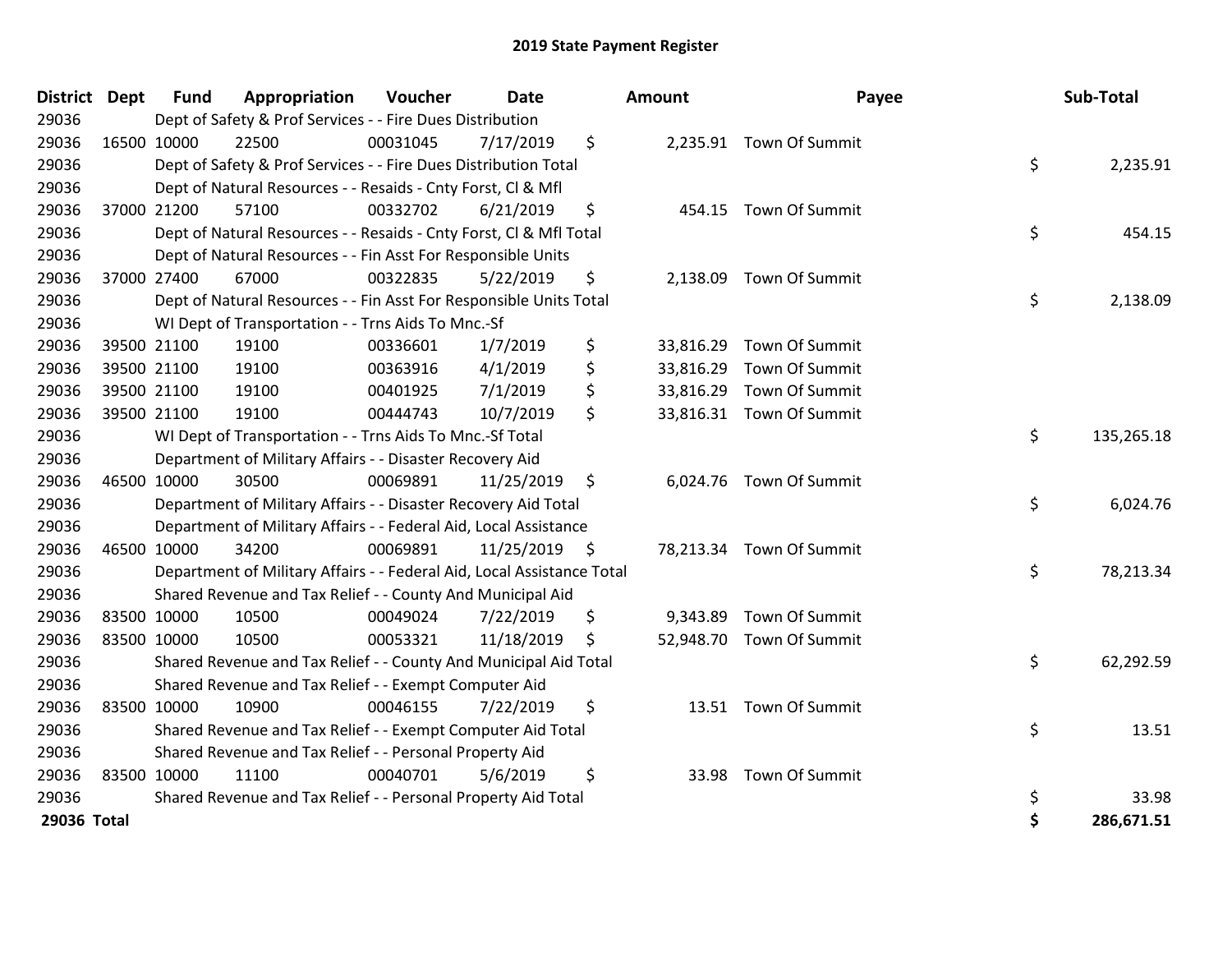| <b>District Dept</b> | <b>Fund</b> | Appropriation                                                      | Voucher  | <b>Date</b> | Amount      | Payee                     | Sub-Total        |
|----------------------|-------------|--------------------------------------------------------------------|----------|-------------|-------------|---------------------------|------------------|
| 29038                |             | Dept of Safety & Prof Services - - Fire Dues Distribution          |          |             |             |                           |                  |
| 29038                | 16500 10000 | 22500                                                              | 00031174 | 7/17/2019   | \$          | 1,814.05 Town Of Wonewoc  |                  |
| 29038                |             | Dept of Safety & Prof Services - - Fire Dues Distribution Total    |          |             |             |                           | \$<br>1,814.05   |
| 29038                |             | Dept of Natural Resources - - Aids In Lieu Of Taxes - Gener        |          |             |             |                           |                  |
| 29038                | 37000 10000 | 50300                                                              | 00314652 | 4/19/2019   | \$<br>97.60 | <b>Town Of Wonewoc</b>    |                  |
| 29038                | 37000 10000 | 50300                                                              | 00314653 | 4/19/2019   | \$<br>77.15 | <b>Town Of Wonewoc</b>    |                  |
| 29038                |             | Dept of Natural Resources - - Aids In Lieu Of Taxes - Gener Total  |          |             |             |                           | \$<br>174.75     |
| 29038                |             | Dept of Natural Resources - - Resaids - Cnty Forst, Cl & Mfl       |          |             |             |                           |                  |
| 29038                | 37000 21200 | 57100                                                              | 00332703 | 6/21/2019   | \$          | 268.53 Town Of Wonewoc    |                  |
| 29038                |             | Dept of Natural Resources - - Resaids - Cnty Forst, Cl & Mfl Total |          |             |             |                           | \$<br>268.53     |
| 29038                |             | Dept of Natural Resources - - Aids In Lieu Of Taxes - Sum S        |          |             |             |                           |                  |
| 29038                | 37000 21200 | 57900                                                              | 00314654 | 4/19/2019   | \$          | 9.76 Town Of Wonewoc      |                  |
| 29038                |             | Dept of Natural Resources - - Aids In Lieu Of Taxes - Sum S Total  |          |             |             |                           | \$<br>9.76       |
| 29038                |             | Dept of Natural Resources - - Fin Asst For Responsible Units       |          |             |             |                           |                  |
| 29038                | 37000 27400 | 67000                                                              | 00323256 | 5/22/2019   | \$          | 2,788.71 Town Of Wonewoc  |                  |
| 29038                |             | Dept of Natural Resources - - Fin Asst For Responsible Units Total |          |             |             |                           | \$<br>2,788.71   |
| 29038                |             | WI Dept of Transportation - - Trns Aids To Mnc.-Sf                 |          |             |             |                           |                  |
| 29038                | 39500 21100 | 19100                                                              | 00336602 | 1/7/2019    | \$          | 32,239.55 Town Of Wonewoc |                  |
| 29038                | 39500 21100 | 19100                                                              | 00363917 | 4/1/2019    | \$          | 32,239.55 Town Of Wonewoc |                  |
| 29038                | 39500 21100 | 19100                                                              | 00401926 | 7/1/2019    | \$          | 32,239.55 Town Of Wonewoc |                  |
| 29038                | 39500 21100 | 19100                                                              | 00444744 | 10/7/2019   | \$          | 32,239.57 Town Of Wonewoc |                  |
| 29038                |             | WI Dept of Transportation - - Trns Aids To Mnc.-Sf Total           |          |             |             |                           | \$<br>128,958.22 |
| 29038                |             | WI Dept of Transportation - - Loc Rd Imp Prg St Fd                 |          |             |             |                           |                  |
| 29038                | 39500 21100 | 27800                                                              | 00343540 | 1/18/2019   | \$          | 5,000.00 Town Of Wonewoc  |                  |
| 29038                |             | WI Dept of Transportation - - Loc Rd Imp Prg St Fd Total           |          |             |             |                           | \$<br>5,000.00   |
| 29038                |             | Elections Commission - - 2018 Hava Election Security               |          |             |             |                           |                  |
| 29038                | 51000 22000 | 18200                                                              | 00002677 | 11/18/2019  | \$          | 1,200.00 Town Of Wonewoc  |                  |
| 29038                |             | Elections Commission - - 2018 Hava Election Security Total         |          |             |             |                           | \$<br>1,200.00   |
| 29038                |             | Shared Revenue and Tax Relief - - County And Municipal Aid         |          |             |             |                           |                  |
| 29038                | 83500 10000 | 10500                                                              | 00049025 | 7/22/2019   | \$          | 12,709.85 Town Of Wonewoc |                  |
| 29038                | 83500 10000 | 10500                                                              | 00053322 | 11/18/2019  | \$          | 72,022.45 Town Of Wonewoc |                  |
| 29038                |             | Shared Revenue and Tax Relief - - County And Municipal Aid Total   |          |             |             |                           | \$<br>84,732.30  |
| 29038                |             | Shared Revenue and Tax Relief - - Exempt Computer Aid              |          |             |             |                           |                  |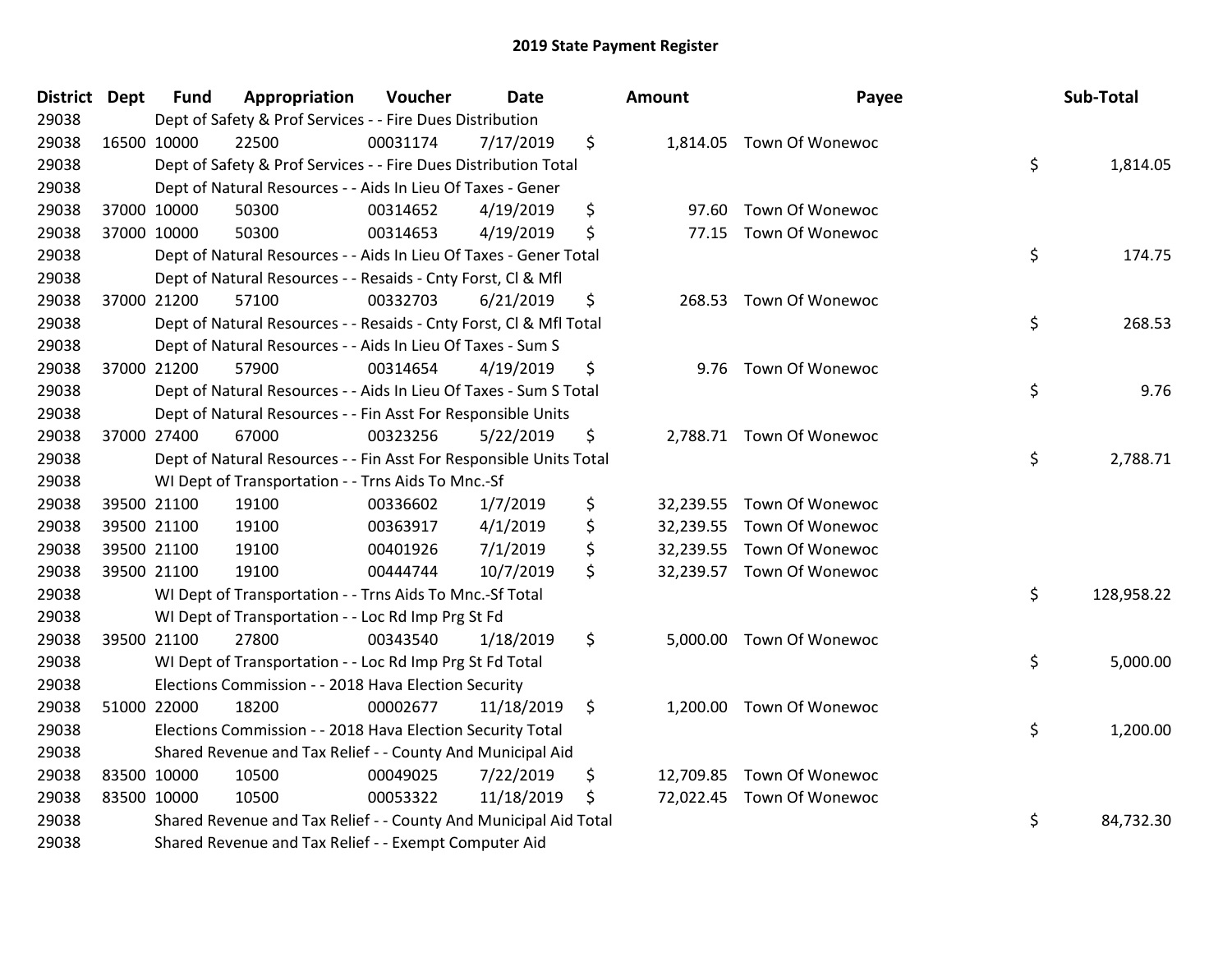| <b>District</b> | Dept        | Fund        | Appropriation                                                 | <b>Voucher</b> | Date       |    | Amount | Payee           | Sub-Total  |
|-----------------|-------------|-------------|---------------------------------------------------------------|----------------|------------|----|--------|-----------------|------------|
| 29038           |             | 83500 10000 | 10900                                                         | 00046156       | 7/22/2019  | \$ | 8.32   | Town Of Wonewoc |            |
| 29038           |             |             | Shared Revenue and Tax Relief - - Exempt Computer Aid Total   |                |            |    |        |                 | 8.32       |
| 29038           |             |             | Shared Revenue and Tax Relief - - Utility Aid                 |                |            |    |        |                 |            |
| 29038           | 83500 10000 |             | 11000                                                         | 00049025       | 7/22/2019  | S  | 17.62  | Town Of Wonewoc |            |
| 29038           |             | 83500 10000 | 11000                                                         | 00053322       | 11/18/2019 |    | 94.93  | Town Of Wonewoc |            |
| 29038           |             |             | Shared Revenue and Tax Relief - - Utility Aid Total           |                |            |    |        |                 | 112.55     |
| 29038           |             |             | Shared Revenue and Tax Relief - - Personal Property Aid       |                |            |    |        |                 |            |
| 29038           | 83500 10000 |             | 11100                                                         | 00040702       | 5/6/2019   |    | 105.46 | Town Of Wonewoc |            |
| 29038           |             |             | Shared Revenue and Tax Relief - - Personal Property Aid Total |                |            |    |        |                 | 105.46     |
| 29038 Total     |             |             |                                                               |                |            |    |        |                 | 225,172.65 |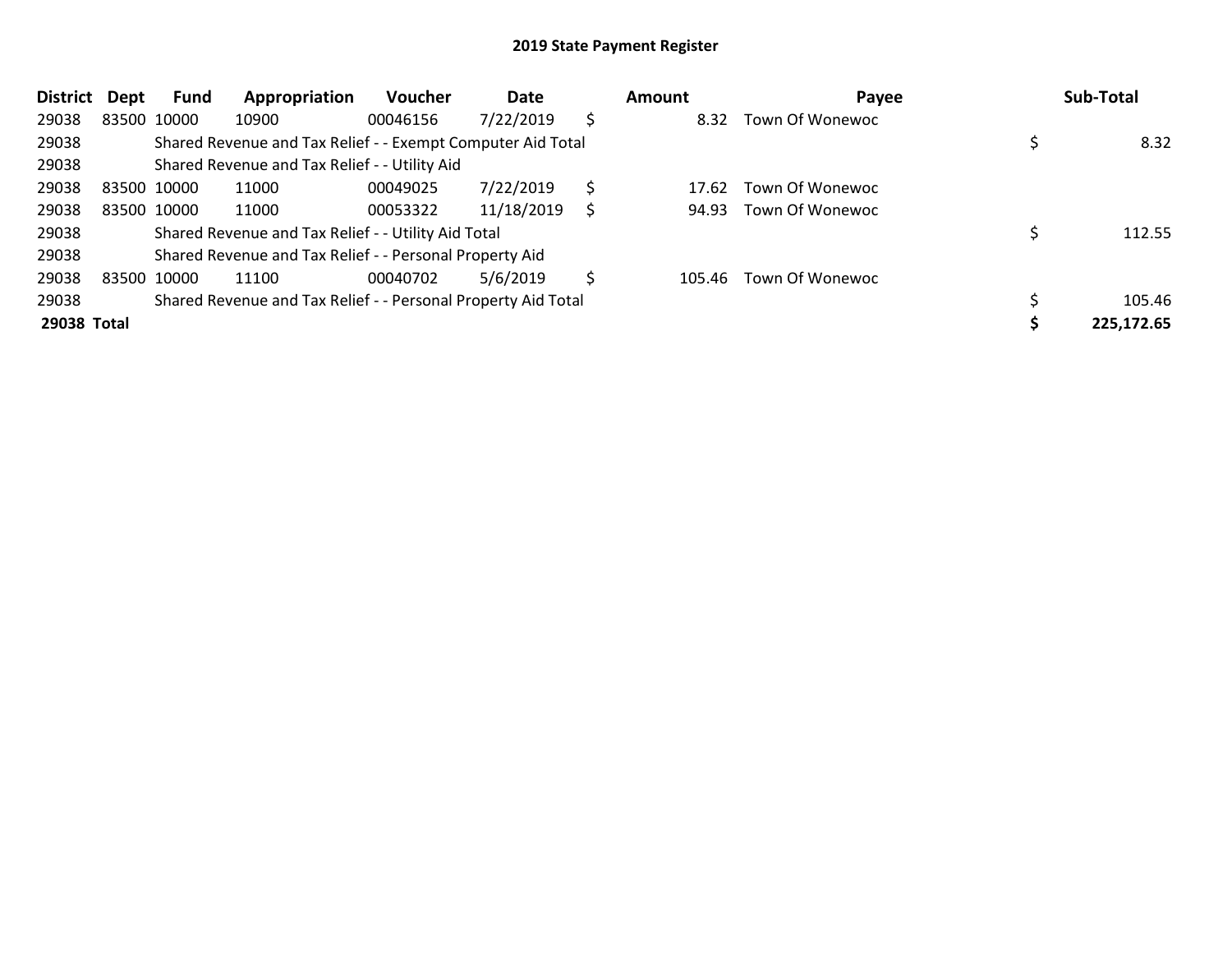| <b>District</b> | Dept | <b>Fund</b> | Appropriation                                                        | Voucher  | <b>Date</b> |    | <b>Amount</b> | Payee                    |    | Sub-Total  |
|-----------------|------|-------------|----------------------------------------------------------------------|----------|-------------|----|---------------|--------------------------|----|------------|
| 29111           |      |             | Dept of Safety & Prof Services - - Fire Dues Distribution            |          |             |    |               |                          |    |            |
| 29111           |      | 16500 10000 | 22500                                                                | 00031430 | 7/18/2019   | \$ | 1,049.62      | Camp Douglas, Village of |    |            |
| 29111           |      |             | Dept of Safety & Prof Services - - Fire Dues Distribution Total      |          |             |    |               |                          | \$ | 1,049.62   |
| 29111           |      |             | Dept of Natural Resources - - Resaids - Cnty Forst, Cl & Mfl         |          |             |    |               |                          |    |            |
| 29111           |      | 37000 21200 | 57100                                                                | 00332704 | 6/21/2019   | \$ | 7.40          | Camp Douglas, Village of |    |            |
| 29111           |      |             | Dept of Natural Resources - - Resaids - Cnty Forst, Cl & Mfl Total   |          |             |    |               |                          | \$ | 7.40       |
| 29111           |      |             | Dept of Natural Resources - - Fin Asst For Responsible Units         |          |             |    |               |                          |    |            |
| 29111           |      | 37000 27400 | 67000                                                                | 00323553 | 5/22/2019   | \$ | 6,903.07      | Camp Douglas, Village of |    |            |
| 29111           |      |             | Dept of Natural Resources - - Fin Asst For Responsible Units Total   |          |             |    |               |                          | \$ | 6,903.07   |
| 29111           |      |             | WI Dept of Transportation - - Trns Aids To Mnc.-Sf                   |          |             |    |               |                          |    |            |
| 29111           |      | 39500 21100 | 19100                                                                | 00336603 | 1/7/2019    | \$ | 7,825.01      | Camp Douglas, Village of |    |            |
| 29111           |      | 39500 21100 | 19100                                                                | 00363918 | 4/1/2019    | \$ | 7,825.01      | Camp Douglas, Village of |    |            |
| 29111           |      | 39500 21100 | 19100                                                                | 00401927 | 7/1/2019    | \$ | 7,825.01      | Camp Douglas, Village of |    |            |
| 29111           |      | 39500 21100 | 19100                                                                | 00444745 | 10/7/2019   | \$ | 7,825.01      | Camp Douglas, Village of |    |            |
| 29111           |      |             | WI Dept of Transportation - - Trns Aids To Mnc.-Sf Total             |          |             |    |               |                          | \$ | 31,300.04  |
| 29111           |      |             | Department of Administration - - Federal Aid, Local Assistance       |          |             |    |               |                          |    |            |
| 29111           |      | 50500 10000 | 74300                                                                | 00109074 | 9/26/2019   | \$ | 60,729.95     | Camp Douglas, Village of |    |            |
| 29111           |      | 50500 10000 | 74300                                                                | 00111819 | 11/5/2019   | \$ | 73,930.23     | Camp Douglas, Village of |    |            |
| 29111           |      | 50500 10000 | 74300                                                                | 00113313 | 12/2/2019   | \$ | 42,885.74     | Camp Douglas, Village of |    |            |
| 29111           |      | 50500 10000 | 74300                                                                | 00114697 | 12/24/2019  | \$ | 62,476.16     | Camp Douglas, Village of |    |            |
| 29111           |      |             | Department of Administration - - Federal Aid, Local Assistance Total |          |             |    |               |                          | \$ | 240,022.08 |
| 29111           |      |             | Shared Revenue and Tax Relief - - County And Municipal Aid           |          |             |    |               |                          |    |            |
| 29111           |      | 83500 10000 | 10500                                                                | 00049026 | 7/22/2019   | \$ | 25,396.78     | Camp Douglas, Village of |    |            |
| 29111           |      | 83500 10000 | 10500                                                                | 00053323 | 11/18/2019  | \$ | 143,915.08    | Camp Douglas, Village of |    |            |
| 29111           |      |             | Shared Revenue and Tax Relief - - County And Municipal Aid Total     |          |             |    |               |                          | \$ | 169,311.86 |
| 29111           |      |             | Shared Revenue and Tax Relief - - Exempt Computer Aid                |          |             |    |               |                          |    |            |
| 29111           |      | 83500 10000 | 10900                                                                | 00046157 | 7/22/2019   | \$ | 513.39        | Camp Douglas, Village of |    |            |
| 29111           |      | 83500 10000 | 10900                                                                | 00047858 | 7/22/2019   | \$ | 5.53          | Camp Douglas, Village of |    |            |
| 29111           |      |             | Shared Revenue and Tax Relief - - Exempt Computer Aid Total          |          |             |    |               |                          | \$ | 518.92     |
| 29111           |      |             | Shared Revenue and Tax Relief - - Utility Aid                        |          |             |    |               |                          |    |            |
| 29111           |      | 83500 10000 | 11000                                                                | 00049026 | 7/22/2019   | \$ | 129.82        | Camp Douglas, Village of |    |            |
| 29111           |      | 83500 10000 | 11000                                                                | 00053323 | 11/18/2019  | \$ | 130.19        | Camp Douglas, Village of |    |            |
| 29111           |      |             | Shared Revenue and Tax Relief - - Utility Aid Total                  |          |             |    |               |                          | \$ | 260.01     |

| unt                                              | Payee                                                                                                        |          | Sub-Total                |
|--------------------------------------------------|--------------------------------------------------------------------------------------------------------------|----------|--------------------------|
| 1,049.62                                         | Camp Douglas, Village of                                                                                     | \$       | 1,049.62                 |
| 7.40                                             | Camp Douglas, Village of                                                                                     | \$       | 7.40                     |
| 6,903.07                                         | Camp Douglas, Village of                                                                                     | \$       | 6,903.07                 |
| 7,825.01<br>7,825.01<br>7,825.01<br>7,825.01     | Camp Douglas, Village of<br>Camp Douglas, Village of<br>Camp Douglas, Village of<br>Camp Douglas, Village of | \$       | 31,300.04                |
| 50,729.95<br>73,930.23<br>12,885.74<br>52,476.16 | Camp Douglas, Village of<br>Camp Douglas, Village of<br>Camp Douglas, Village of<br>Camp Douglas, Village of |          |                          |
| 25,396.78<br>13,915.08                           | Camp Douglas, Village of<br>Camp Douglas, Village of                                                         | \$<br>\$ | 240,022.08<br>169,311.86 |
| 513.39<br>5.53                                   | Camp Douglas, Village of<br>Camp Douglas, Village of                                                         | \$       | 518.92                   |
| 129.82<br>130.19                                 | Camp Douglas, Village of<br>Camp Douglas, Village of                                                         | \$       | 260.01                   |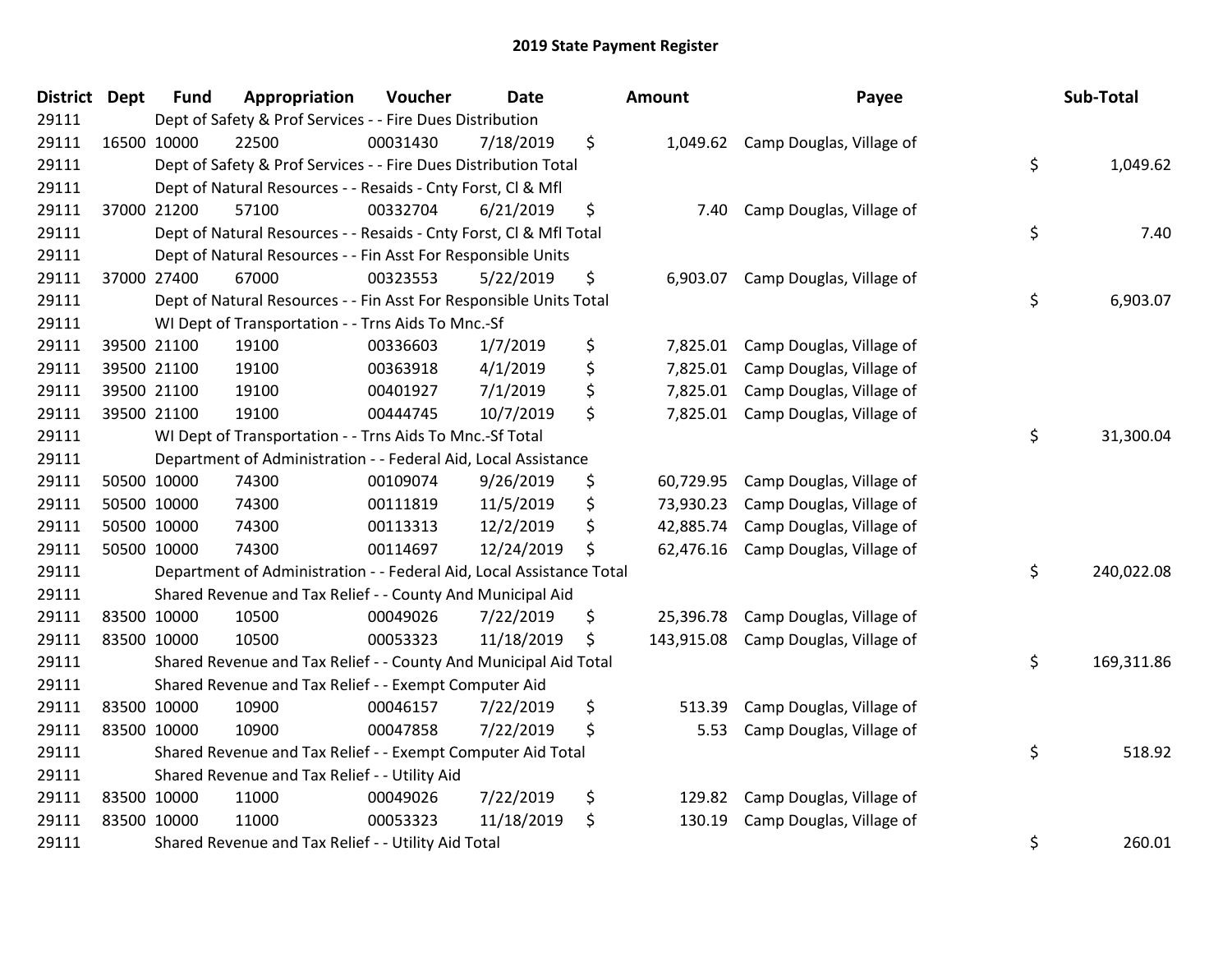| District           | Dept | Fund        | Appropriation                                                       | <b>Voucher</b> | Date      |    | Amount    | Payee                             |  | Sub-Total  |  |  |
|--------------------|------|-------------|---------------------------------------------------------------------|----------------|-----------|----|-----------|-----------------------------------|--|------------|--|--|
| 29111              |      |             | Shared Revenue and Tax Relief - - Personal Property Aid             |                |           |    |           |                                   |  |            |  |  |
| 29111              |      | 83500 10000 | 11100                                                               | 00040703       | 5/6/2019  | \$ | 1.531.09  | Camp Douglas, Village of          |  |            |  |  |
| 29111              |      | 83500 10000 | 11100                                                               | 00042596       | 5/6/2019  | \$ |           | 1,195.66 Camp Douglas, Village of |  |            |  |  |
| 29111              |      |             | Shared Revenue and Tax Relief - - Personal Property Aid Total       |                |           |    |           |                                   |  | 2,726.75   |  |  |
| 29111              |      |             | Shared Revenue and Tax Relief - - Payments For Municipal Svcs       |                |           |    |           |                                   |  |            |  |  |
| 29111              |      | 83500 10000 | 50100                                                               | 00037715       | 1/31/2019 | S  | 12,273.86 | Camp Douglas, Village of          |  |            |  |  |
| 29111              |      |             | Shared Revenue and Tax Relief - - Payments For Municipal Svcs Total |                |           |    |           |                                   |  | 12,273.86  |  |  |
| 29111              |      |             | Shared Revenue and Tax Relief - - Lottery & Gaming Credit           |                |           |    |           |                                   |  |            |  |  |
| 29111              |      | 83500 52100 | 36300                                                               | 00038320       | 3/25/2019 | \$ | 1.315.47  | Camp Douglas, Village of          |  |            |  |  |
| 29111              |      |             | Shared Revenue and Tax Relief - - Lottery & Gaming Credit Total     |                |           |    |           |                                   |  | 1,315.47   |  |  |
| <b>29111 Total</b> |      |             |                                                                     |                |           |    |           |                                   |  | 465,689.08 |  |  |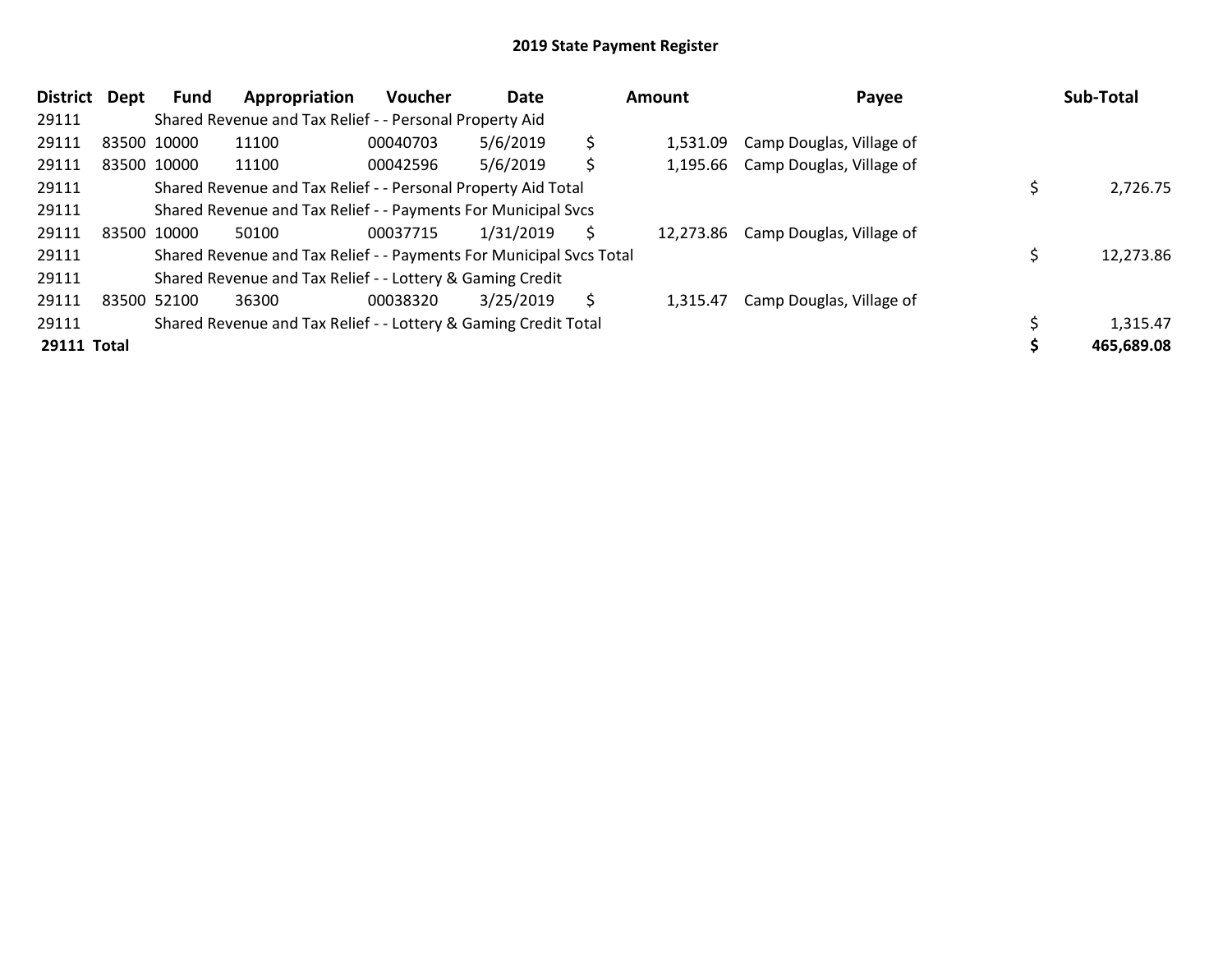| <b>District</b> | <b>Dept</b> | <b>Fund</b> | Appropriation                                                      | Voucher  | <b>Date</b> | Amount          | Payee                       | Sub-Total       |
|-----------------|-------------|-------------|--------------------------------------------------------------------|----------|-------------|-----------------|-----------------------------|-----------------|
| 29136           |             |             | Dept of Safety & Prof Services - - Fire Dues Distribution          |          |             |                 |                             |                 |
| 29136           |             | 16500 10000 | 22500                                                              | 00031586 | 7/18/2019   | \$<br>489.43    | Village Of Hustler          |                 |
| 29136           |             |             | Dept of Safety & Prof Services - - Fire Dues Distribution Total    |          |             |                 |                             | \$<br>489.43    |
| 29136           |             |             | Dept of Natural Resources - - Fin Asst For Responsible Units       |          |             |                 |                             |                 |
| 29136           |             | 37000 27400 | 67000                                                              | 00322623 | 5/22/2019   | \$<br>562.66    | Village Of Hustler          |                 |
| 29136           |             |             | Dept of Natural Resources - - Fin Asst For Responsible Units Total |          |             |                 |                             | \$<br>562.66    |
| 29136           |             |             | WI Dept of Transportation - - Trns Aids To Mnc.-Sf                 |          |             |                 |                             |                 |
| 29136           |             | 39500 21100 | 19100                                                              | 00336604 | 1/7/2019    | \$<br>1,857.44  | Village Of Hustler          |                 |
| 29136           |             | 39500 21100 | 19100                                                              | 00363919 | 4/1/2019    | \$<br>1,857.44  | Village Of Hustler          |                 |
| 29136           |             | 39500 21100 | 19100                                                              | 00401928 | 7/1/2019    | \$<br>1,857.44  | Village Of Hustler          |                 |
| 29136           |             | 39500 21100 | 19100                                                              | 00444746 | 10/7/2019   | \$<br>1,857.47  | Village Of Hustler          |                 |
| 29136           |             |             | WI Dept of Transportation - - Trns Aids To Mnc.-Sf Total           |          |             |                 |                             | \$<br>7,429.79  |
| 29136           |             |             | Elections Commission - - General Program Ops, GPR                  |          |             |                 |                             |                 |
| 29136           |             | 51000 10000 | 10100                                                              | 00001561 | 1/25/2019   | \$<br>138.26    | Village Of Hustler          |                 |
| 29136           |             |             | Elections Commission - - General Program Ops, GPR Total            |          |             |                 |                             | \$<br>138.26    |
| 29136           |             |             | Elections Commission - - 2018 Hava Election Security               |          |             |                 |                             |                 |
| 29136           |             | 51000 22000 | 18200                                                              | 00002938 | 11/26/2019  | \$              | 1,200.00 Village Of Hustler |                 |
| 29136           |             |             | Elections Commission - - 2018 Hava Election Security Total         |          |             |                 |                             | \$<br>1,200.00  |
| 29136           |             |             | Shared Revenue and Tax Relief - - County And Municipal Aid         |          |             |                 |                             |                 |
| 29136           |             | 83500 10000 | 10500                                                              | 00049027 | 7/22/2019   | \$<br>7,393.43  | Village Of Hustler          |                 |
| 29136           |             | 83500 10000 | 10500                                                              | 00053324 | 11/18/2019  | \$<br>41,896.07 | Village Of Hustler          |                 |
| 29136           |             |             | Shared Revenue and Tax Relief - - County And Municipal Aid Total   |          |             |                 |                             | \$<br>49,289.50 |
| 29136           |             |             | Shared Revenue and Tax Relief - - Exempt Computer Aid              |          |             |                 |                             |                 |
| 29136           |             | 83500 10000 | 10900                                                              | 00046158 | 7/22/2019   | \$<br>2.08      | Village Of Hustler          |                 |
| 29136           |             |             | Shared Revenue and Tax Relief - - Exempt Computer Aid Total        |          |             |                 |                             | \$<br>2.08      |
| 29136           |             |             | Shared Revenue and Tax Relief - - Personal Property Aid            |          |             |                 |                             |                 |
| 29136           |             | 83500 10000 | 11100                                                              | 00040704 | 5/6/2019    | \$<br>35.32     | Village Of Hustler          |                 |
| 29136           |             |             | Shared Revenue and Tax Relief - - Personal Property Aid Total      |          |             |                 |                             | \$<br>35.32     |
| 29136 Total     |             |             |                                                                    |          |             |                 |                             | \$<br>59,147.04 |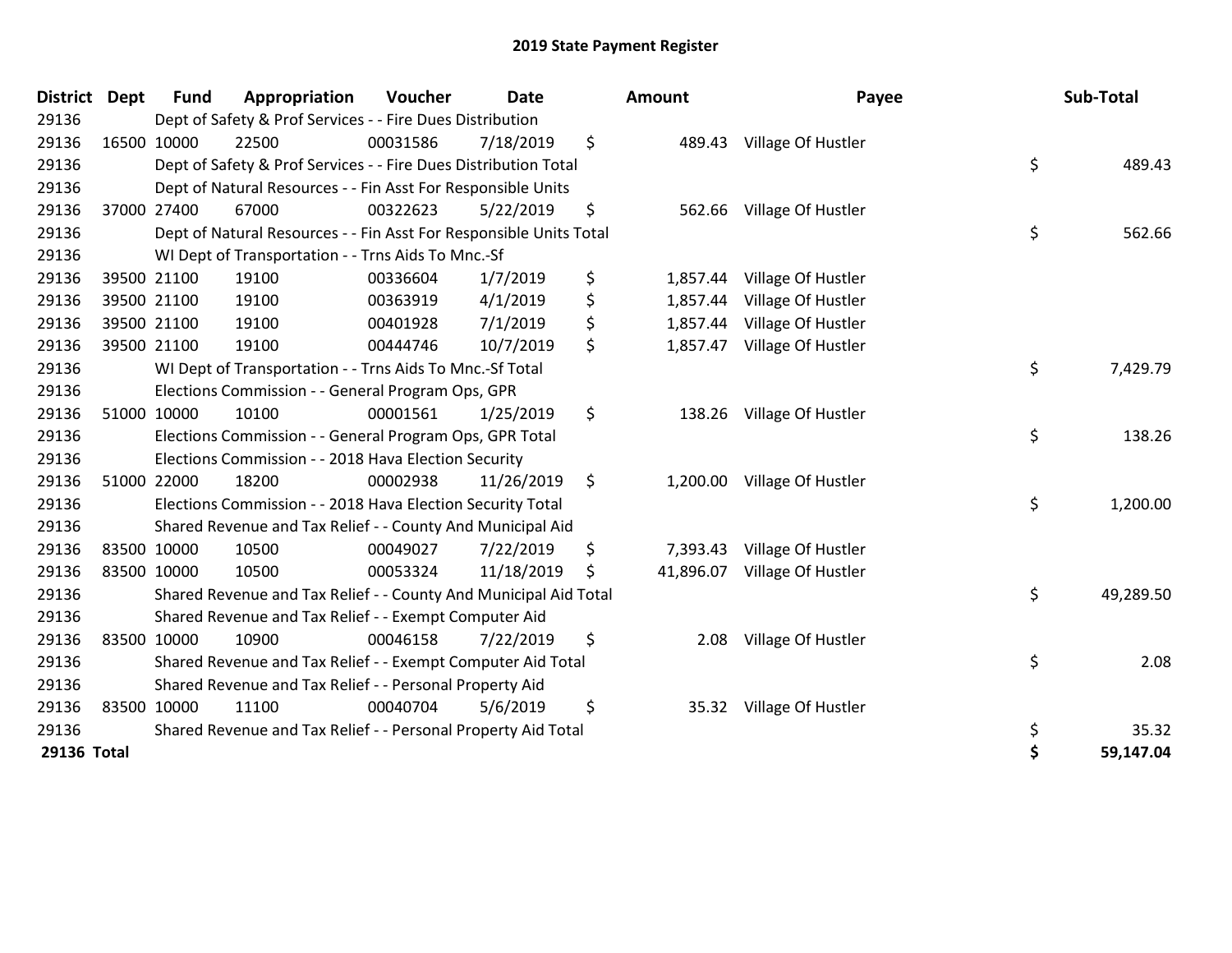| District Dept | <b>Fund</b> | Appropriation                                                          | Voucher  | <b>Date</b> |    | <b>Amount</b> | Payee                               |    | Sub-Total |  |  |
|---------------|-------------|------------------------------------------------------------------------|----------|-------------|----|---------------|-------------------------------------|----|-----------|--|--|
| 29146         |             | Dept of Safety & Prof Services - - Fire Dues Distribution              |          |             |    |               |                                     |    |           |  |  |
| 29146         | 16500 10000 | 22500                                                                  | 00031397 | 7/18/2019   | \$ |               | 1,134.11 Village Of Lyndon Station  |    |           |  |  |
| 29146         |             | Dept of Safety & Prof Services - - Fire Dues Distribution Total        |          |             |    |               |                                     | \$ | 1,134.11  |  |  |
| 29146         |             | Dept of Natural Resources - - Resaids - Fire Suppress Grant            |          |             |    |               |                                     |    |           |  |  |
| 29146         | 37000 21200 | 54500                                                                  | 00310958 | 4/12/2019   | \$ | 6,878.14      | Village Of Lyndon Station           |    |           |  |  |
| 29146         |             | Dept of Natural Resources - - Resaids - Fire Suppress Grant Total      |          |             |    |               |                                     | \$ | 6,878.14  |  |  |
| 29146         |             | Dept of Natural Resources - - Resaids - Cnty Forst, Cl & Mfl           |          |             |    |               |                                     |    |           |  |  |
| 29146         | 37000 21200 | 57100                                                                  | 00332705 | 6/21/2019   | \$ | 18.20         | Village Of Lyndon Station           |    |           |  |  |
| 29146         |             | Dept of Natural Resources - - Resaids - Cnty Forst, Cl & Mfl Total     |          |             |    |               |                                     | \$ | 18.20     |  |  |
| 29146         |             | Dept of Natural Resources - - Fin Asst For Responsible Units           |          |             |    |               |                                     |    |           |  |  |
| 29146         | 37000 27400 | 67000                                                                  | 00323212 | 5/22/2019   | \$ | 2,338.59      | Village Of Lyndon Station           |    |           |  |  |
| 29146         |             | Dept of Natural Resources - - Fin Asst For Responsible Units Total     |          |             |    |               |                                     | \$ | 2,338.59  |  |  |
| 29146         |             | WI Dept of Transportation - - Trns Aids To Mnc.-Sf                     |          |             |    |               |                                     |    |           |  |  |
| 29146         | 39500 21100 | 19100                                                                  | 00336605 | 1/7/2019    | \$ | 3,894.07      | Village Of Lyndon Station           |    |           |  |  |
| 29146         | 39500 21100 | 19100                                                                  | 00363920 | 4/1/2019    | \$ | 3,894.07      | Village Of Lyndon Station           |    |           |  |  |
| 29146         | 39500 21100 | 19100                                                                  | 00401929 | 7/1/2019    | \$ | 3,894.07      | Village Of Lyndon Station           |    |           |  |  |
| 29146         | 39500 21100 | 19100                                                                  | 00444747 | 10/7/2019   | \$ | 3,894.07      | Village Of Lyndon Station           |    |           |  |  |
| 29146         |             | WI Dept of Transportation - - Trns Aids To Mnc.-Sf Total               |          |             |    |               |                                     | \$ | 15,576.28 |  |  |
| 29146         |             | Department of Justice - - Law Enforcement Train, Local                 |          |             |    |               |                                     |    |           |  |  |
| 29146         | 45500 10000 | 23100                                                                  | 00064450 | 5/10/2019   | \$ | 160.00        | Village Of Lyndon Station           |    |           |  |  |
| 29146         |             | Department of Justice - - Law Enforcement Train, Local Total           |          |             |    |               |                                     | \$ | 160.00    |  |  |
| 29146         |             | Department of Military Affairs - - Disaster Recovery Aid               |          |             |    |               |                                     |    |           |  |  |
| 29146         | 46500 10000 | 30500                                                                  | 00064624 | 7/30/2019   | \$ |               | 2,699.54 Village Of Lyndon Station  |    |           |  |  |
| 29146         |             | Department of Military Affairs - - Disaster Recovery Aid Total         |          |             |    |               |                                     | \$ | 2,699.54  |  |  |
| 29146         |             | Department of Military Affairs - - Federal Aid, Local Assistance       |          |             |    |               |                                     |    |           |  |  |
| 29146         | 46500 10000 | 34200                                                                  | 00064624 | 7/30/2019   | \$ | 16,197.22     | Village Of Lyndon Station           |    |           |  |  |
| 29146         | 46500 10000 | 34200                                                                  | 00069845 | 11/22/2019  | \$ | 28,868.25     | Village Of Lyndon Station           |    |           |  |  |
| 29146         |             | Department of Military Affairs - - Federal Aid, Local Assistance Total |          |             |    |               |                                     | \$ | 45,065.47 |  |  |
| 29146         |             | Department of Administration - - Hv Trans Ln Annual Impact Fee         |          |             |    |               |                                     |    |           |  |  |
| 29146         | 50500 10000 | 17400                                                                  | 00101079 | 5/1/2019    | \$ |               | 14,476.00 Village Of Lyndon Station |    |           |  |  |
| 29146         |             | Department of Administration - - Hv Trans Ln Annual Impact Fee Total   |          |             |    |               |                                     | \$ | 14,476.00 |  |  |
| 29146         |             | Elections Commission - - 2018 Hava Election Security                   |          |             |    |               |                                     |    |           |  |  |
| 29146         | 51000 22000 | 18200                                                                  | 00002416 | 11/13/2019  | \$ |               | 1,200.00 Village Of Lyndon Station  |    |           |  |  |

| ount                             | Payee                                                                               | Sub-Total       |
|----------------------------------|-------------------------------------------------------------------------------------|-----------------|
| 1,134.11                         | Village Of Lyndon Station                                                           | \$<br>1,134.11  |
| 6,878.14                         | Village Of Lyndon Station                                                           | \$<br>6,878.14  |
| 18.20                            | Village Of Lyndon Station                                                           | \$<br>18.20     |
| 2,338.59                         | Village Of Lyndon Station                                                           | \$<br>2,338.59  |
| 3,894.07<br>3,894.07<br>3,894.07 | Village Of Lyndon Station<br>Village Of Lyndon Station<br>Village Of Lyndon Station |                 |
| 3,894.07                         | Village Of Lyndon Station                                                           | \$<br>15,576.28 |
| 160.00                           | Village Of Lyndon Station                                                           | \$<br>160.00    |
| 2,699.54                         | Village Of Lyndon Station                                                           | \$<br>2,699.54  |
| 16,197.22                        | Village Of Lyndon Station                                                           |                 |
| 28,868.25                        | Village Of Lyndon Station                                                           | \$<br>45,065.47 |
| 14,476.00                        | Village Of Lyndon Station                                                           | \$<br>14,476.00 |
| 1,200.00                         | Village Of Lyndon Station                                                           |                 |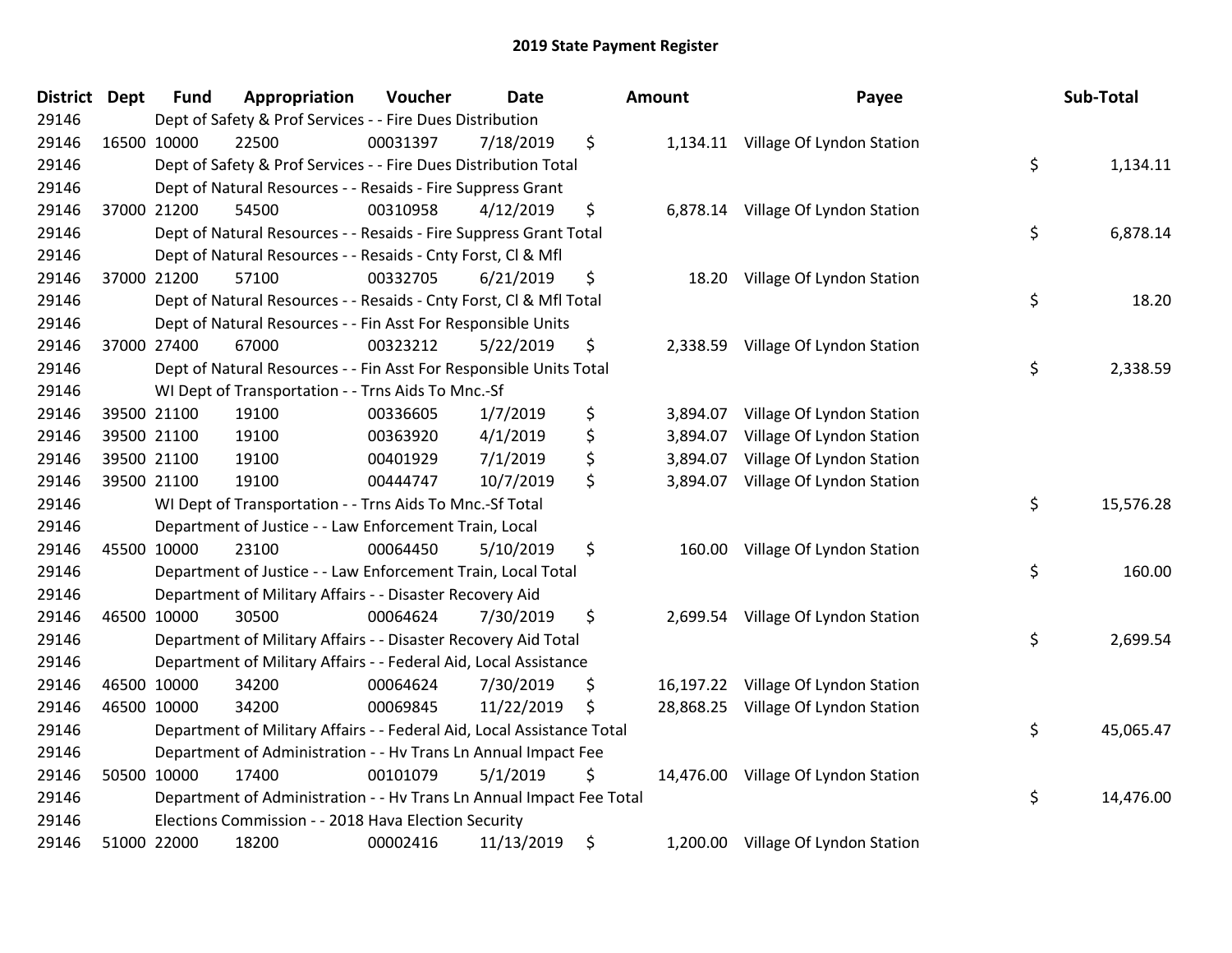| District    | Dept | <b>Fund</b> | Appropriation                                                    | Voucher  | Date       | Amount           | Payee                     | Sub-Total        |
|-------------|------|-------------|------------------------------------------------------------------|----------|------------|------------------|---------------------------|------------------|
| 29146       |      |             | Elections Commission - - 2018 Hava Election Security Total       |          |            |                  |                           | \$<br>1,200.00   |
| 29146       |      |             | Shared Revenue and Tax Relief - - County And Municipal Aid       |          |            |                  |                           |                  |
| 29146       |      | 83500 10000 | 10500                                                            | 00049028 | 7/22/2019  | \$<br>9,873.39   | Village Of Lyndon Station |                  |
| 29146       |      | 83500 10000 | 10500                                                            | 00053325 | 11/18/2019 | \$<br>113,552.68 | Village Of Lyndon Station |                  |
| 29146       |      |             | Shared Revenue and Tax Relief - - County And Municipal Aid Total |          |            |                  |                           | \$<br>123,426.07 |
| 29146       |      |             | Shared Revenue and Tax Relief - - Exempt Computer Aid            |          |            |                  |                           |                  |
| 29146       |      | 83500 10000 | 10900                                                            | 00046159 | 7/22/2019  | \$<br>108.08     | Village Of Lyndon Station |                  |
| 29146       |      |             | Shared Revenue and Tax Relief - - Exempt Computer Aid Total      |          |            |                  |                           | \$<br>108.08     |
| 29146       |      |             | Shared Revenue and Tax Relief - - Utility Aid                    |          |            |                  |                           |                  |
| 29146       |      | 83500 10000 | 11000                                                            | 00053325 | 11/18/2019 | \$<br>178.55     | Village Of Lyndon Station |                  |
| 29146       |      |             | Shared Revenue and Tax Relief - - Utility Aid Total              |          |            |                  |                           | \$<br>178.55     |
| 29146       |      |             | Shared Revenue and Tax Relief - - Personal Property Aid          |          |            |                  |                           |                  |
| 29146       |      | 83500 10000 | 11100                                                            | 00040705 | 5/6/2019   | \$<br>188.47     | Village Of Lyndon Station |                  |
| 29146       |      |             | Shared Revenue and Tax Relief - - Personal Property Aid Total    |          |            |                  |                           | \$<br>188.47     |
| 29146       |      |             | Shared Revenue and Tax Relief - - Lottery & Gaming Credit        |          |            |                  |                           |                  |
| 29146       |      | 83500 52100 | 36300                                                            | 00038321 | 3/25/2019  | \$<br>1,952.00   | Village Of Lyndon Station |                  |
| 29146       |      |             | Shared Revenue and Tax Relief - - Lottery & Gaming Credit Total  |          |            |                  |                           | \$<br>1,952.00   |
| 29146 Total |      |             |                                                                  |          |            |                  |                           | 215,399.50       |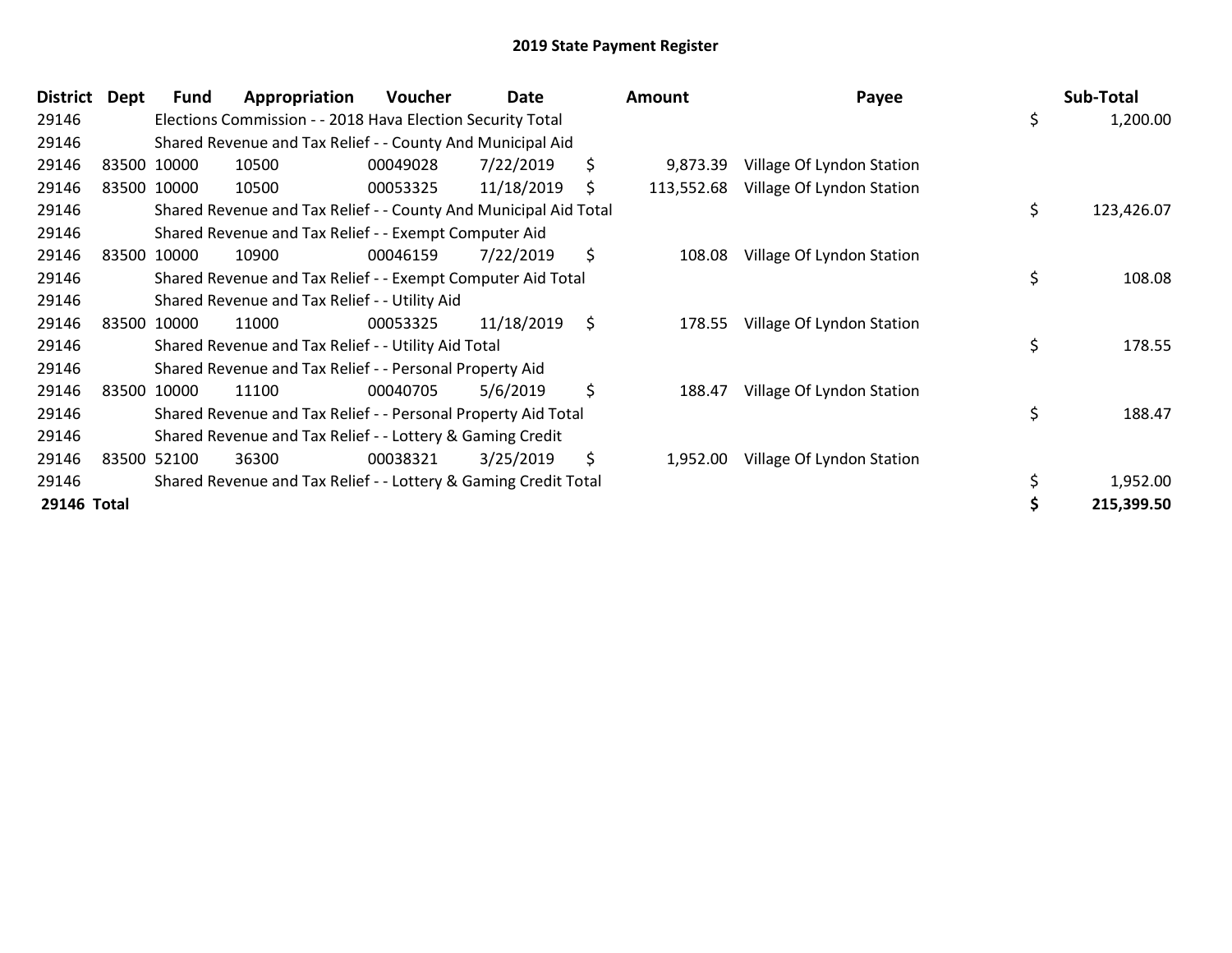| <b>District</b> | <b>Dept</b> | <b>Fund</b> | Appropriation                                                      | Voucher  | Date       | <b>Amount</b>   | Payee              | Sub-Total      |
|-----------------|-------------|-------------|--------------------------------------------------------------------|----------|------------|-----------------|--------------------|----------------|
| 29161           |             |             | Dept of Safety & Prof Services - - Fire Dues Distribution          |          |            |                 |                    |                |
| 29161           |             | 16500 10000 | 22500                                                              | 00031111 | 7/17/2019  | \$<br>2,014.43  | Village Of Necedah |                |
| 29161           |             |             | Dept of Safety & Prof Services - - Fire Dues Distribution Total    |          |            |                 |                    | \$<br>2,014.43 |
| 29161           |             |             | Dept of Natural Resources - - General Program Operations --        |          |            |                 |                    |                |
| 29161           |             | 37000 21200 | 25400                                                              | 00291208 | 1/16/2019  | \$<br>501.53    | Village Of Necedah |                |
| 29161           |             | 37000 21200 | 25400                                                              | 00291213 | 1/16/2019  | \$<br>499.16    | Village Of Necedah |                |
| 29161           |             | 37000 21200 | 25400                                                              | 00309325 | 4/11/2019  | \$<br>508.58    | Village Of Necedah |                |
| 29161           |             | 37000 21200 | 25400                                                              | 00309332 | 4/11/2019  | \$<br>499.16    | Village Of Necedah |                |
| 29161           |             | 37000 21200 | 25400                                                              | 00338426 | 7/8/2019   | \$<br>528.60    | Village Of Necedah |                |
| 29161           |             | 37000 21200 | 25400                                                              | 00338434 | 7/8/2019   | \$<br>502.70    | Village Of Necedah |                |
| 29161           |             | 37000 21200 | 25400                                                              | 00341686 | 7/26/2019  | \$<br>40.57     | Village Of Necedah |                |
| 29161           |             | 37000 21200 | 25400                                                              | 00364627 | 10/16/2019 | \$<br>549.08    | Village Of Necedah |                |
| 29161           |             | 37000 21200 | 25400                                                              | 00364628 | 10/17/2019 | \$<br>551.68    | Village Of Necedah |                |
| 29161           |             |             | Dept of Natural Resources - - General Program Operations -- Total  |          |            |                 |                    | \$<br>4,181.06 |
| 29161           |             |             | Dept of Natural Resources - - GPO--State Funds                     |          |            |                 |                    |                |
| 29161           |             | 37000 21200 | 36100                                                              | 00291208 | 1/16/2019  | \$<br>50.15     | Village Of Necedah |                |
| 29161           |             | 37000 21200 | 36100                                                              | 00291213 | 1/16/2019  | \$<br>49.92     | Village Of Necedah |                |
| 29161           |             | 37000 21200 | 36100                                                              | 00309325 | 4/11/2019  | \$<br>50.86     | Village Of Necedah |                |
| 29161           |             | 37000 21200 | 36100                                                              | 00309332 | 4/11/2019  | \$<br>49.92     | Village Of Necedah |                |
| 29161           |             | 37000 21200 | 36100                                                              | 00338426 | 7/8/2019   | \$<br>52.86     | Village Of Necedah |                |
| 29161           |             | 37000 21200 | 36100                                                              | 00338434 | 7/8/2019   | \$<br>50.27     | Village Of Necedah |                |
| 29161           |             |             | Dept of Natural Resources - - GPO--State Funds Total               |          |            |                 |                    | \$<br>303.98   |
| 29161           |             |             | Dept of Natural Resources - - Aids In Lieu Of Taxes - Sum S        |          |            |                 |                    |                |
| 29161           |             | 37000 21200 | 57900                                                              | 00313262 | 4/19/2019  | \$<br>3.41      | Village Of Necedah |                |
| 29161           |             |             | Dept of Natural Resources - - Aids In Lieu Of Taxes - Sum S Total  |          |            |                 |                    | \$<br>3.41     |
| 29161           |             |             | Dept of Natural Resources - - Fin Asst For Responsible Units       |          |            |                 |                    |                |
| 29161           |             | 37000 27400 | 67000                                                              | 00323062 | 5/22/2019  | \$<br>1,826.65  | Village Of Necedah |                |
| 29161           |             |             | Dept of Natural Resources - - Fin Asst For Responsible Units Total |          |            |                 |                    | \$<br>1,826.65 |
| 29161           |             |             | WI Dept of Transportation - - Trns Aids To Mnc.-Sf                 |          |            |                 |                    |                |
| 29161           |             | 39500 21100 | 19100                                                              | 00336606 | 1/7/2019   | \$<br>12,784.23 | Village Of Necedah |                |
| 29161           |             | 39500 21100 | 19100                                                              | 00363921 | 4/1/2019   | \$<br>12,784.23 | Village Of Necedah |                |
| 29161           |             | 39500 21100 | 19100                                                              | 00401930 | 7/1/2019   | \$<br>12,784.23 | Village Of Necedah |                |
| 29161           |             | 39500 21100 | 19100                                                              | 00444748 | 10/7/2019  | \$<br>12,784.26 | Village Of Necedah |                |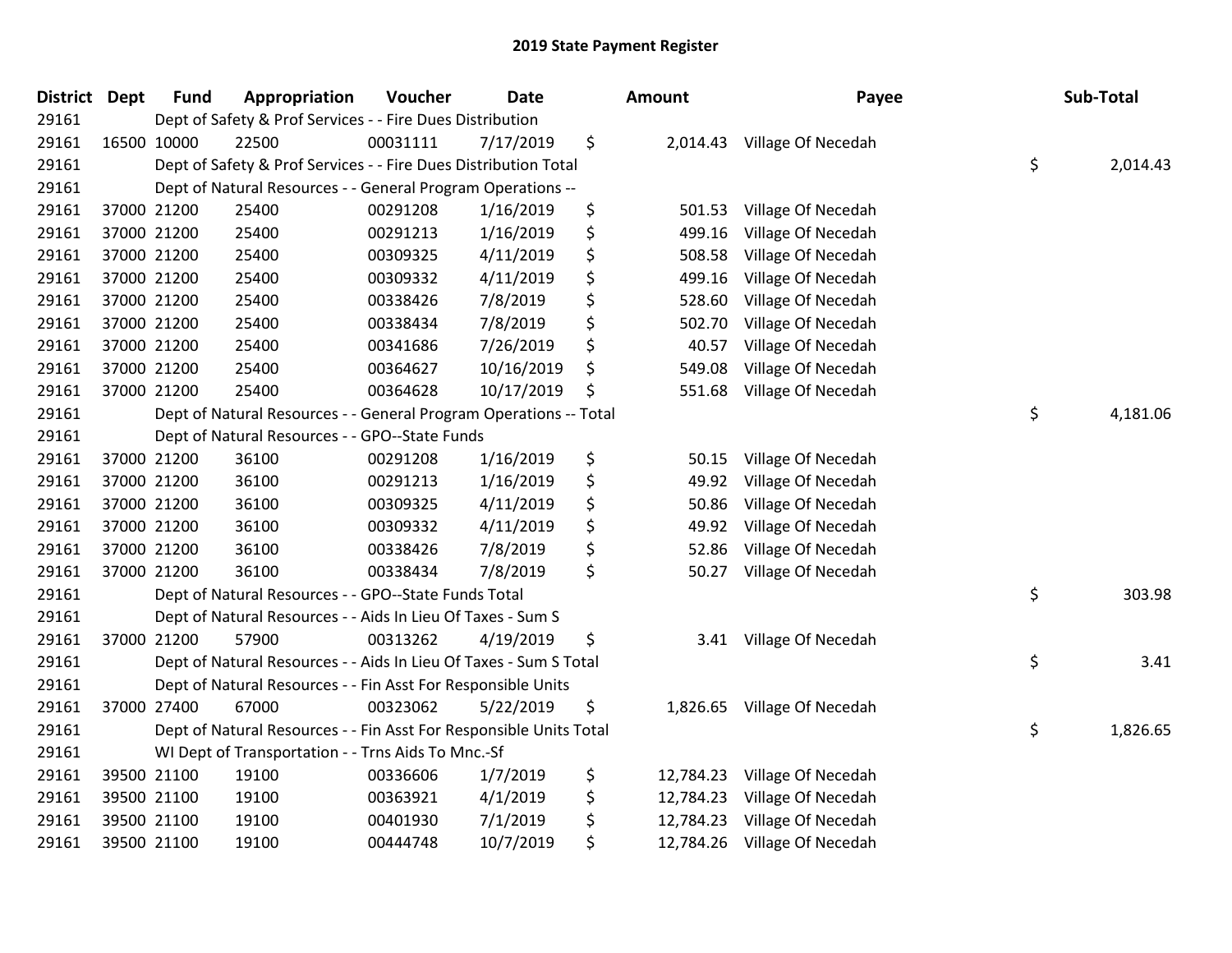| <b>District Dept</b> |             | <b>Fund</b> | Appropriation                                                         | Voucher  | <b>Date</b> | Amount          | Payee                         | Sub-Total        |
|----------------------|-------------|-------------|-----------------------------------------------------------------------|----------|-------------|-----------------|-------------------------------|------------------|
| 29161                |             |             | WI Dept of Transportation - - Trns Aids To Mnc.-Sf Total              |          |             |                 |                               | \$<br>51,136.95  |
| 29161                |             |             | WI Dept of Transportation - - Loc Rd Imp Prg St Fd                    |          |             |                 |                               |                  |
| 29161                |             | 39500 21100 | 27800                                                                 | 00416204 | 7/25/2019   | \$              | 13,125.00 Village Of Necedah  |                  |
| 29161                |             |             | WI Dept of Transportation - - Loc Rd Imp Prg St Fd Total              |          |             |                 |                               | \$<br>13,125.00  |
| 29161                |             |             | Department of Administration - - Federal Aid, Local Assistance        |          |             |                 |                               |                  |
| 29161                |             | 50500 10000 | 74300                                                                 | 00100250 | 4/17/2019   | \$<br>90,000.00 | Village Of Necedah            |                  |
| 29161                |             |             | Department of Administration - - Federal Aid, Local Assistance Total  |          |             |                 |                               | \$<br>90,000.00  |
| 29161                |             |             | Shared Revenue and Tax Relief - - Expenditure Restraint Program       |          |             |                 |                               |                  |
| 29161                |             | 83500 10000 | 10100                                                                 | 00049029 | 7/22/2019   | \$              | 21,256.28 Village Of Necedah  |                  |
| 29161                |             |             | Shared Revenue and Tax Relief - - Expenditure Restraint Program Total |          |             |                 |                               | \$<br>21,256.28  |
| 29161                |             |             | Shared Revenue and Tax Relief - - County And Municipal Aid            |          |             |                 |                               |                  |
| 29161                |             | 83500 10000 | 10500                                                                 | 00049029 | 7/22/2019   | \$              | 31,179.44 Village Of Necedah  |                  |
| 29161                |             | 83500 10000 | 10500                                                                 | 00053326 | 11/18/2019  | \$              | 176,683.48 Village Of Necedah |                  |
| 29161                |             |             | Shared Revenue and Tax Relief - - County And Municipal Aid Total      |          |             |                 |                               | \$<br>207,862.92 |
| 29161                |             |             | Shared Revenue and Tax Relief - - Exempt Computer Aid                 |          |             |                 |                               |                  |
| 29161                |             | 83500 10000 | 10900                                                                 | 00046160 | 7/22/2019   | \$<br>251.50    | Village Of Necedah            |                  |
| 29161                | 83500 10000 |             | 10900                                                                 | 00047859 | 7/22/2019   | \$              | 1,200.10 Village Of Necedah   |                  |
| 29161                |             |             | Shared Revenue and Tax Relief - - Exempt Computer Aid Total           |          |             |                 |                               | \$<br>1,451.60   |
| 29161                |             |             | Shared Revenue and Tax Relief - - Utility Aid                         |          |             |                 |                               |                  |
| 29161                |             | 83500 10000 | 11000                                                                 | 00049029 | 7/22/2019   | \$<br>202.37    | Village Of Necedah            |                  |
| 29161                | 83500 10000 |             | 11000                                                                 | 00053326 | 11/18/2019  | \$              | 1,118.85 Village Of Necedah   |                  |
| 29161                |             |             | Shared Revenue and Tax Relief - - Utility Aid Total                   |          |             |                 |                               | \$<br>1,321.22   |
| 29161                |             |             | Shared Revenue and Tax Relief - - Personal Property Aid               |          |             |                 |                               |                  |
| 29161                |             | 83500 10000 | 11100                                                                 | 00040706 | 5/6/2019    | \$<br>2,722.38  | Village Of Necedah            |                  |
| 29161                |             | 83500 10000 | 11100                                                                 | 00042597 | 5/6/2019    | \$              | 1,717.56 Village Of Necedah   |                  |
| 29161                |             |             | Shared Revenue and Tax Relief - - Personal Property Aid Total         |          |             |                 |                               | \$<br>4,439.94   |
| 29161                |             |             | Shared Revenue and Tax Relief - - Payments For Municipal Svcs         |          |             |                 |                               |                  |
| 29161                | 83500 10000 |             | 50100                                                                 | 00037700 | 1/31/2019   | \$              | 515.09 Village Of Necedah     |                  |
| 29161                |             |             | Shared Revenue and Tax Relief - - Payments For Municipal Svcs Total   |          |             |                 |                               | \$<br>515.09     |
| 29161                |             |             | Shared Revenue and Tax Relief - - Lottery & Gaming Credit             |          |             |                 |                               |                  |
| 29161                | 83500 52100 |             | 36300                                                                 | 00038322 | 3/25/2019   | \$<br>353.80    | Village Of Necedah            |                  |
| 29161                |             |             | Shared Revenue and Tax Relief - - Lottery & Gaming Credit Total       |          |             |                 |                               | \$<br>353.80     |
| 29161 Total          |             |             |                                                                       |          |             |                 |                               | \$<br>399,792.33 |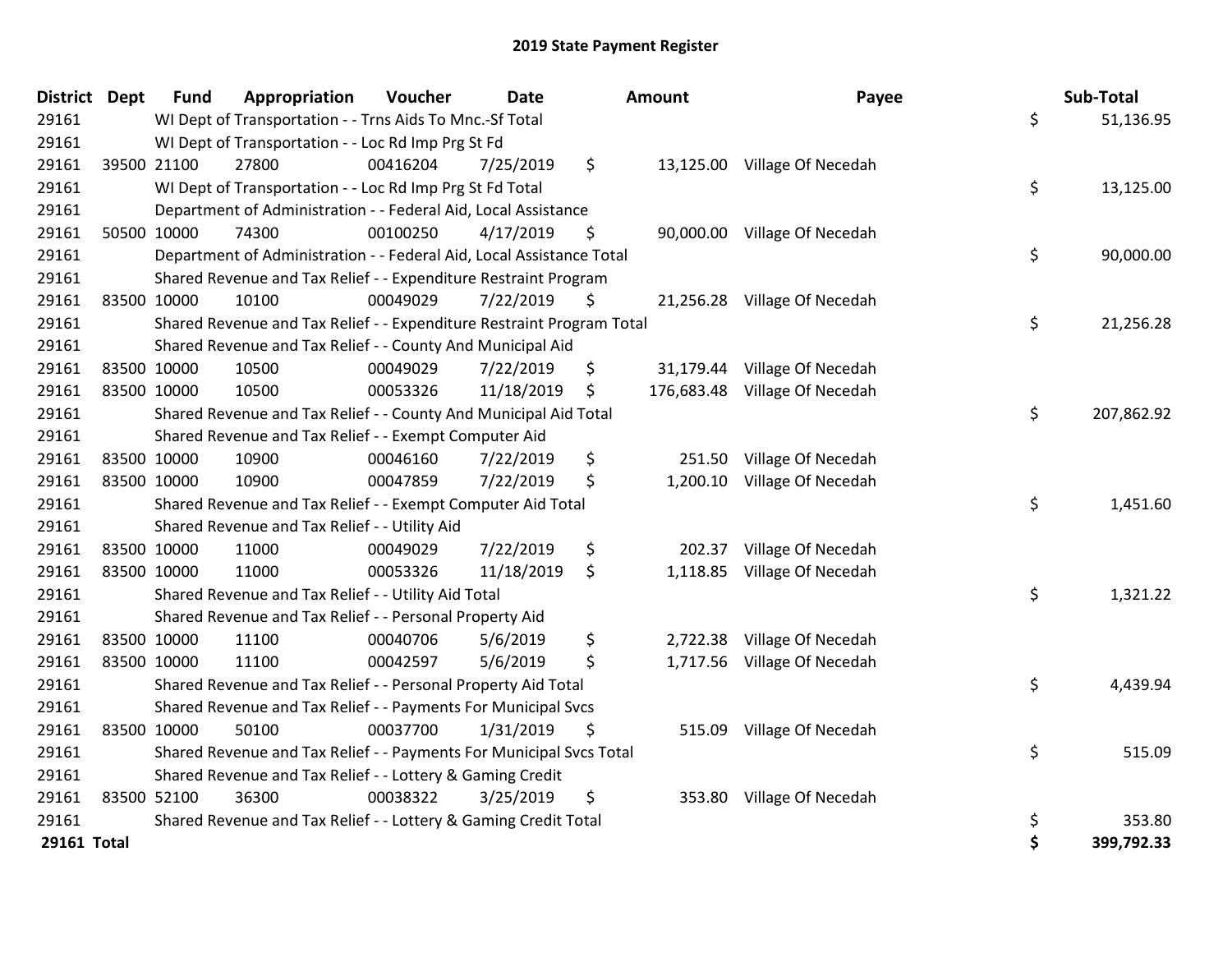| <b>District</b> | <b>Dept</b> | <b>Fund</b> | Appropriation                                                      | Voucher  | <b>Date</b> | Amount          | Payee                             | Sub-Total       |
|-----------------|-------------|-------------|--------------------------------------------------------------------|----------|-------------|-----------------|-----------------------------------|-----------------|
| 29186           |             |             | Dept of Safety & Prof Services - - Fire Dues Distribution          |          |             |                 |                                   |                 |
| 29186           |             | 16500 10000 | 22500                                                              | 00031560 | 7/18/2019   | \$<br>628.42    | Union Center, Village of          |                 |
| 29186           |             |             | Dept of Safety & Prof Services - - Fire Dues Distribution Total    |          |             |                 |                                   | \$<br>628.42    |
| 29186           |             |             | Dept of Natural Resources - - Aids In Lieu Of Taxes - Gener        |          |             |                 |                                   |                 |
| 29186           |             | 37000 10000 | 50300                                                              | 00296719 | 2/7/2019    | \$<br>49.08     | Union Center, Village of          |                 |
| 29186           |             | 37000 10000 | 50300                                                              | 00314865 | 4/19/2019   | \$<br>181.59    | Union Center, Village of          |                 |
| 29186           |             |             | Dept of Natural Resources - - Aids In Lieu Of Taxes - Gener Total  |          |             |                 |                                   | \$<br>230.67    |
| 29186           |             |             | Dept of Natural Resources - - Gen Program Ops-State Funds          |          |             |                 |                                   |                 |
| 29186           |             | 37000 21200 | 16100                                                              | 00329481 | 6/12/2019   | \$<br>102.76    | Union Center, Village of          |                 |
| 29186           |             | 37000 21200 | 16100                                                              | 00341467 | 7/15/2019   | \$<br>113.12    | Union Center, Village of          |                 |
| 29186           |             | 37000 21200 | 16100                                                              | 00352357 | 8/20/2019   | \$<br>111.75    | Union Center, Village of          |                 |
| 29186           |             | 37000 21200 | 16100                                                              | 00357227 | 9/11/2019   | \$<br>122.29    | Union Center, Village of          |                 |
| 29186           |             | 37000 21200 | 16100                                                              | 00363454 | 10/4/2019   | \$<br>107.91    | Union Center, Village of          |                 |
| 29186           |             | 37000 21200 | 16100                                                              | 00369766 | 11/6/2019   | \$<br>103.12    | Union Center, Village of          |                 |
| 29186           |             |             | Dept of Natural Resources - - Gen Program Ops-State Funds Total    |          |             |                 |                                   | \$<br>660.95    |
| 29186           |             |             | Dept of Natural Resources - - Fin Asst For Responsible Units       |          |             |                 |                                   |                 |
| 29186           |             | 37000 27400 | 67000                                                              | 00323079 | 5/22/2019   | \$<br>267.86    | Union Center, Village of          |                 |
| 29186           |             |             | Dept of Natural Resources - - Fin Asst For Responsible Units Total |          |             |                 |                                   | \$<br>267.86    |
| 29186           |             |             | WI Dept of Transportation - - Trns Aids To Mnc.-Sf                 |          |             |                 |                                   |                 |
| 29186           |             | 39500 21100 | 19100                                                              | 00336607 | 1/7/2019    | \$<br>2,768.61  | Union Center, Village of          |                 |
| 29186           |             | 39500 21100 | 19100                                                              | 00363922 | 4/1/2019    | \$<br>2,768.61  | Union Center, Village of          |                 |
| 29186           |             | 39500 21100 | 19100                                                              | 00401931 | 7/1/2019    | \$<br>2,768.61  | Union Center, Village of          |                 |
| 29186           |             | 39500 21100 | 19100                                                              | 00444749 | 10/7/2019   | \$              | 2,768.61 Union Center, Village of |                 |
| 29186           |             |             | WI Dept of Transportation - - Trns Aids To Mnc.-Sf Total           |          |             |                 |                                   | \$<br>11,074.44 |
| 29186           |             |             | Department of Justice - - Law Enforcement Train, Local             |          |             |                 |                                   |                 |
| 29186           |             | 45500 10000 | 23100                                                              | 00074643 | 11/13/2019  | \$<br>160.00    | Union Center, Village of          |                 |
| 29186           |             |             | Department of Justice - - Law Enforcement Train, Local Total       |          |             |                 |                                   | \$<br>160.00    |
| 29186           |             |             | Department of Military Affairs - - Disaster Recovery Aid           |          |             |                 |                                   |                 |
| 29186           |             | 46500 10000 | 30500                                                              | 00065366 | 8/19/2019   | \$<br>4,075.70  | Union Center, Village of          |                 |
| 29186           |             | 46500 10000 | 30500                                                              | 00066051 | 8/30/2019   | \$<br>1,891.31  | Union Center, Village of          |                 |
| 29186           |             |             | Department of Military Affairs - - Disaster Recovery Aid Total     |          |             |                 |                                   | \$<br>5,967.01  |
| 29186           |             |             | Department of Military Affairs - - Federal Aid, Local Assistance   |          |             |                 |                                   |                 |
| 29186           |             | 46500 10000 | 34200                                                              | 00065366 | 8/19/2019   | \$<br>24,454.17 | Union Center, Village of          |                 |

| ount      | Payee                    | Sub-Total       |
|-----------|--------------------------|-----------------|
| 628.42    | Union Center, Village of | \$<br>628.42    |
| 49.08     | Union Center, Village of |                 |
| 181.59    | Union Center, Village of |                 |
|           |                          | \$<br>230.67    |
| 102.76    | Union Center, Village of |                 |
| 113.12    | Union Center, Village of |                 |
| 111.75    | Union Center, Village of |                 |
| 122.29    | Union Center, Village of |                 |
| 107.91    | Union Center, Village of |                 |
| 103.12    | Union Center, Village of |                 |
|           |                          | \$<br>660.95    |
| 267.86    | Union Center, Village of |                 |
|           |                          | \$<br>267.86    |
| 2,768.61  | Union Center, Village of |                 |
| 2,768.61  | Union Center, Village of |                 |
| 2,768.61  | Union Center, Village of |                 |
| 2,768.61  | Union Center, Village of |                 |
|           |                          | \$<br>11,074.44 |
| 160.00    | Union Center, Village of |                 |
|           |                          | \$<br>160.00    |
| 4,075.70  | Union Center, Village of |                 |
| 1,891.31  | Union Center, Village of |                 |
|           |                          | \$<br>5,967.01  |
| 24,454.17 | Union Center, Village of |                 |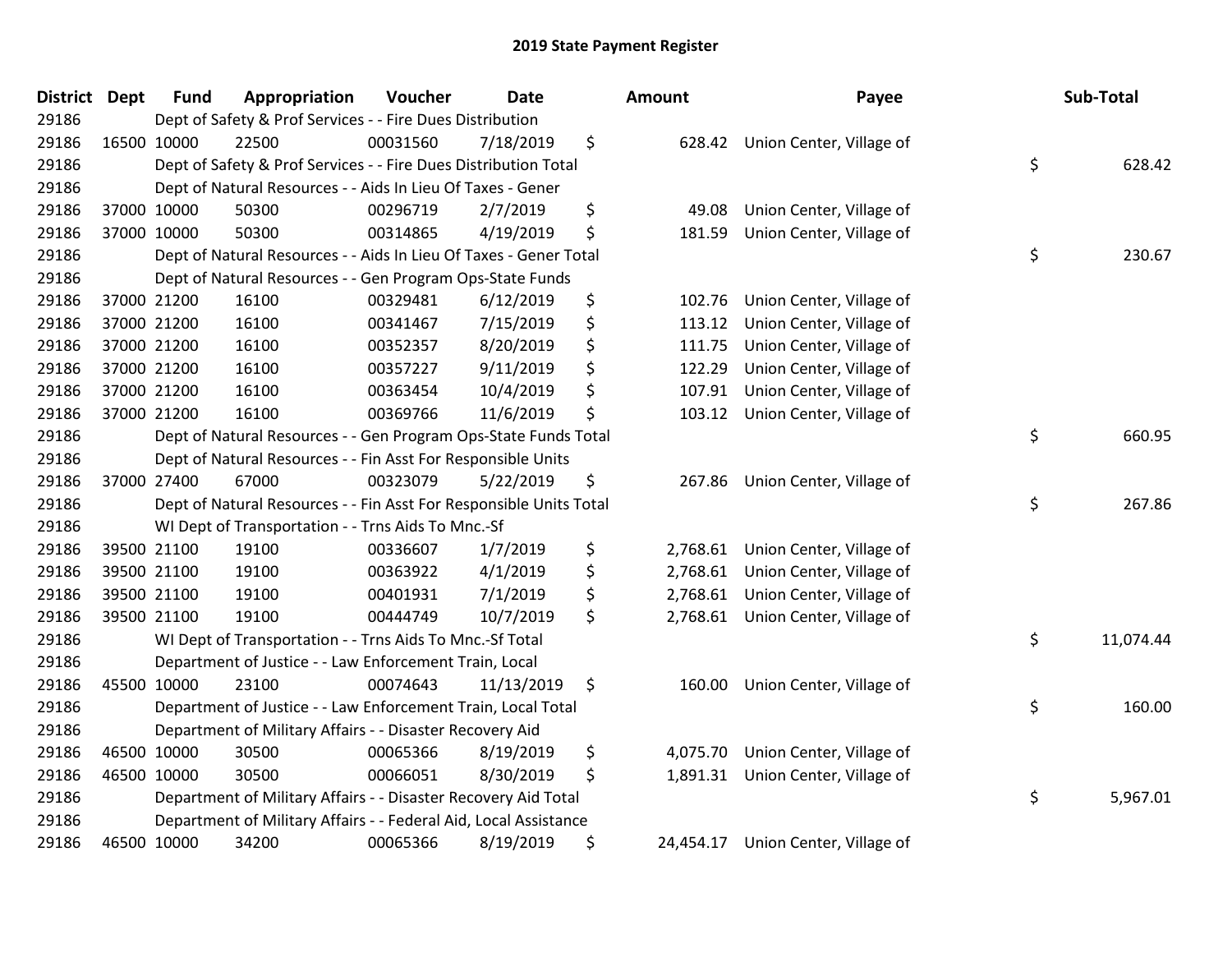| <b>District</b> | <b>Dept</b> | <b>Fund</b> | Appropriation                                                          | Voucher  | Date       | Amount          | Payee                    | Sub-Total       |
|-----------------|-------------|-------------|------------------------------------------------------------------------|----------|------------|-----------------|--------------------------|-----------------|
| 29186           |             | 46500 10000 | 34200                                                                  | 00066051 | 8/30/2019  | \$<br>19,023.32 | Union Center, Village of |                 |
| 29186           |             |             | Department of Military Affairs - - Federal Aid, Local Assistance Total |          |            |                 |                          | \$<br>43,477.49 |
| 29186           |             |             | Shared Revenue and Tax Relief - - County And Municipal Aid             |          |            |                 |                          |                 |
| 29186           |             | 83500 10000 | 10500                                                                  | 00049030 | 7/22/2019  | \$<br>9,493.04  | Union Center, Village of |                 |
| 29186           |             | 83500 10000 | 10500                                                                  | 00053327 | 11/18/2019 | \$<br>53,793.90 | Union Center, Village of |                 |
| 29186           |             |             | Shared Revenue and Tax Relief - - County And Municipal Aid Total       |          |            |                 |                          | \$<br>63,286.94 |
| 29186           |             |             | Shared Revenue and Tax Relief - - Exempt Computer Aid                  |          |            |                 |                          |                 |
| 29186           |             | 83500 10000 | 10900                                                                  | 00046161 | 7/22/2019  | \$<br>96.65     | Union Center, Village of |                 |
| 29186           |             |             | Shared Revenue and Tax Relief - - Exempt Computer Aid Total            |          |            |                 |                          | \$<br>96.65     |
| 29186           |             |             | Shared Revenue and Tax Relief - - Utility Aid                          |          |            |                 |                          |                 |
| 29186           |             | 83500 10000 | 11000                                                                  | 00049030 | 7/22/2019  | \$<br>169.48    | Union Center, Village of |                 |
| 29186           |             | 83500 10000 | 11000                                                                  | 00053327 | 11/18/2019 | \$<br>357.68    | Union Center, Village of |                 |
| 29186           |             |             | Shared Revenue and Tax Relief - - Utility Aid Total                    |          |            |                 |                          | \$<br>527.16    |
| 29186           |             |             | Shared Revenue and Tax Relief - - Personal Property Aid                |          |            |                 |                          |                 |
| 29186           |             | 83500 10000 | 11100                                                                  | 00040707 | 5/6/2019   | \$<br>559.99    | Union Center, Village of |                 |
| 29186           |             |             | Shared Revenue and Tax Relief - - Personal Property Aid Total          |          |            |                 |                          | \$<br>559.99    |
| 29186           |             |             | Shared Revenue and Tax Relief - - Payments For Municipal Svcs          |          |            |                 |                          |                 |
| 29186           |             | 83500 10000 | 50100                                                                  | 00038002 | 1/31/2019  | \$<br>91.50     | Union Center, Village of |                 |
| 29186           |             |             | Shared Revenue and Tax Relief - - Payments For Municipal Svcs Total    |          |            |                 |                          | \$<br>91.50     |
| 29186 Total     |             |             |                                                                        |          |            |                 |                          | 127,029.08      |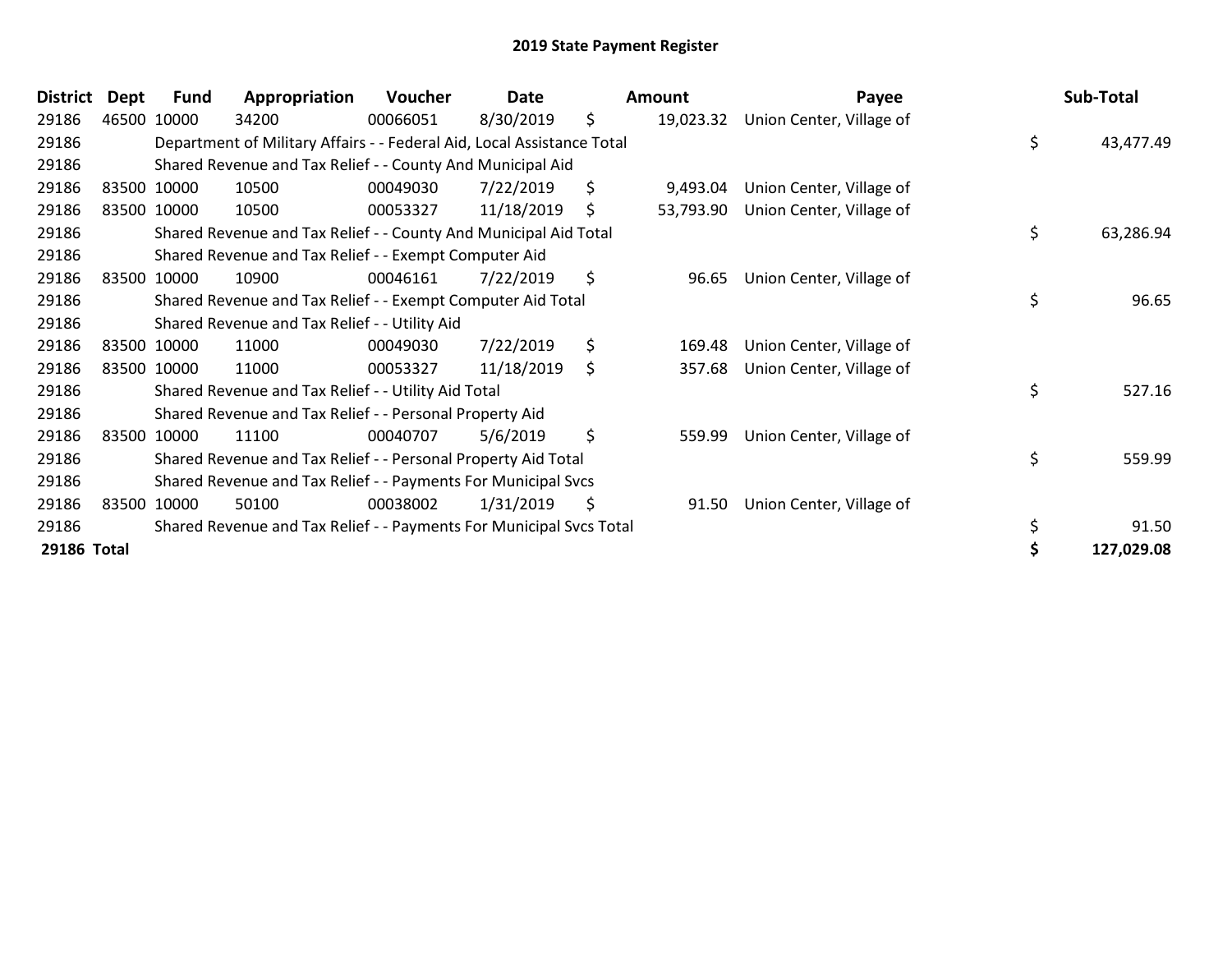| <b>District</b> | Dept | <b>Fund</b> | Appropriation                                                      | Voucher  | <b>Date</b> | Amount         | Payee                       | Sub-Total       |
|-----------------|------|-------------|--------------------------------------------------------------------|----------|-------------|----------------|-----------------------------|-----------------|
| 29191           |      |             | Dept of Safety & Prof Services - - Fire Dues Distribution          |          |             |                |                             |                 |
| 29191           |      | 16500 10000 | 22500                                                              | 00031383 | 7/18/2019   | \$             | 1,162.14 Village Of Wonewoc |                 |
| 29191           |      |             | Dept of Safety & Prof Services - - Fire Dues Distribution Total    |          |             |                |                             | \$<br>1,162.14  |
| 29191           |      |             | Dept of Natural Resources - - Aids In Lieu Of Taxes - Gener        |          |             |                |                             |                 |
| 29191           |      | 37000 10000 | 50300                                                              | 00296709 | 2/7/2019    | \$<br>364.37   | Village Of Wonewoc          |                 |
| 29191           |      | 37000 10000 | 50300                                                              | 00314706 | 4/19/2019   | \$<br>24.70    | Village Of Wonewoc          |                 |
| 29191           |      |             | Dept of Natural Resources - - Aids In Lieu Of Taxes - Gener Total  |          |             |                |                             | \$<br>389.07    |
| 29191           |      |             | Dept of Natural Resources - - Gen Program Ops-State Funds          |          |             |                |                             |                 |
| 29191           |      | 37000 21200 | 16100                                                              | 00289613 | 1/9/2019    | \$<br>30.00    | Village Of Wonewoc          |                 |
| 29191           |      | 37000 21200 | 16100                                                              | 00298694 | 2/15/2019   | \$<br>30.00    | Village Of Wonewoc          |                 |
| 29191           |      | 37000 21200 | 16100                                                              | 00304397 | 3/15/2019   | \$<br>30.00    | Village Of Wonewoc          |                 |
| 29191           |      | 37000 21200 | 16100                                                              | 00309479 | 4/8/2019    | \$<br>30.00    | Village Of Wonewoc          |                 |
| 29191           |      | 37000 21200 | 16100                                                              | 00318202 | 5/3/2019    | \$<br>30.00    | Village Of Wonewoc          |                 |
| 29191           |      | 37000 21200 | 16100                                                              | 00329475 | 6/12/2019   | \$<br>30.92    | Village Of Wonewoc          |                 |
| 29191           |      | 37000 21200 | 16100                                                              | 00341472 | 7/15/2019   | \$<br>40.24    | Village Of Wonewoc          |                 |
| 29191           |      | 37000 21200 | 16100                                                              | 00352355 | 9/6/2019    | \$<br>40.24    | Village Of Wonewoc          |                 |
| 29191           |      | 37000 21200 | 16100                                                              | 00352356 | 8/29/2019   | \$<br>57.57    | Village Of Wonewoc          |                 |
| 29191           |      | 37000 21200 | 16100                                                              | 00357231 | 9/11/2019   | \$<br>39.45    | Village Of Wonewoc          |                 |
| 29191           |      | 37000 21200 | 16100                                                              | 00370562 | 11/12/2019  | \$<br>53.34    | Village Of Wonewoc          |                 |
| 29191           |      | 37000 21200 | 16100                                                              | 00377035 | 12/13/2019  | \$<br>30.00    | Village Of Wonewoc          |                 |
| 29191           |      |             | Dept of Natural Resources - - Gen Program Ops-State Funds Total    |          |             |                |                             | \$<br>441.76    |
| 29191           |      |             | Dept of Natural Resources - - Fin Asst For Responsible Units       |          |             |                |                             |                 |
| 29191           |      | 37000 27400 | 67000                                                              | 00322717 | 5/22/2019   | \$<br>4,114.86 | Village Of Wonewoc          |                 |
| 29191           |      |             | Dept of Natural Resources - - Fin Asst For Responsible Units Total |          |             |                |                             | \$<br>4,114.86  |
| 29191           |      |             | WI Dept of Transportation - - Hwy Sfty Loc Aid Ffd                 |          |             |                |                             |                 |
| 29191           |      | 39500 21100 | 18500                                                              | 00361102 | 3/15/2019   | \$<br>4,000.00 | Village Of Wonewoc          |                 |
| 29191           |      |             | WI Dept of Transportation - - Hwy Sfty Loc Aid Ffd Total           |          |             |                |                             | \$<br>4,000.00  |
| 29191           |      |             | WI Dept of Transportation - - Trns Aids To Mnc.-Sf                 |          |             |                |                             |                 |
| 29191           |      | 39500 21100 | 19100                                                              | 00336608 | 1/7/2019    | \$<br>7,766.72 | Village Of Wonewoc          |                 |
| 29191           |      | 39500 21100 | 19100                                                              | 00363923 | 4/1/2019    | \$<br>7,766.72 | Village Of Wonewoc          |                 |
| 29191           |      | 39500 21100 | 19100                                                              | 00401932 | 7/1/2019    | \$<br>7,766.72 | Village Of Wonewoc          |                 |
| 29191           |      | 39500 21100 | 19100                                                              | 00444750 | 10/7/2019   | \$<br>7,766.72 | Village Of Wonewoc          |                 |
| 29191           |      |             | WI Dept of Transportation - - Trns Aids To Mnc.-Sf Total           |          |             |                |                             | \$<br>31,066.88 |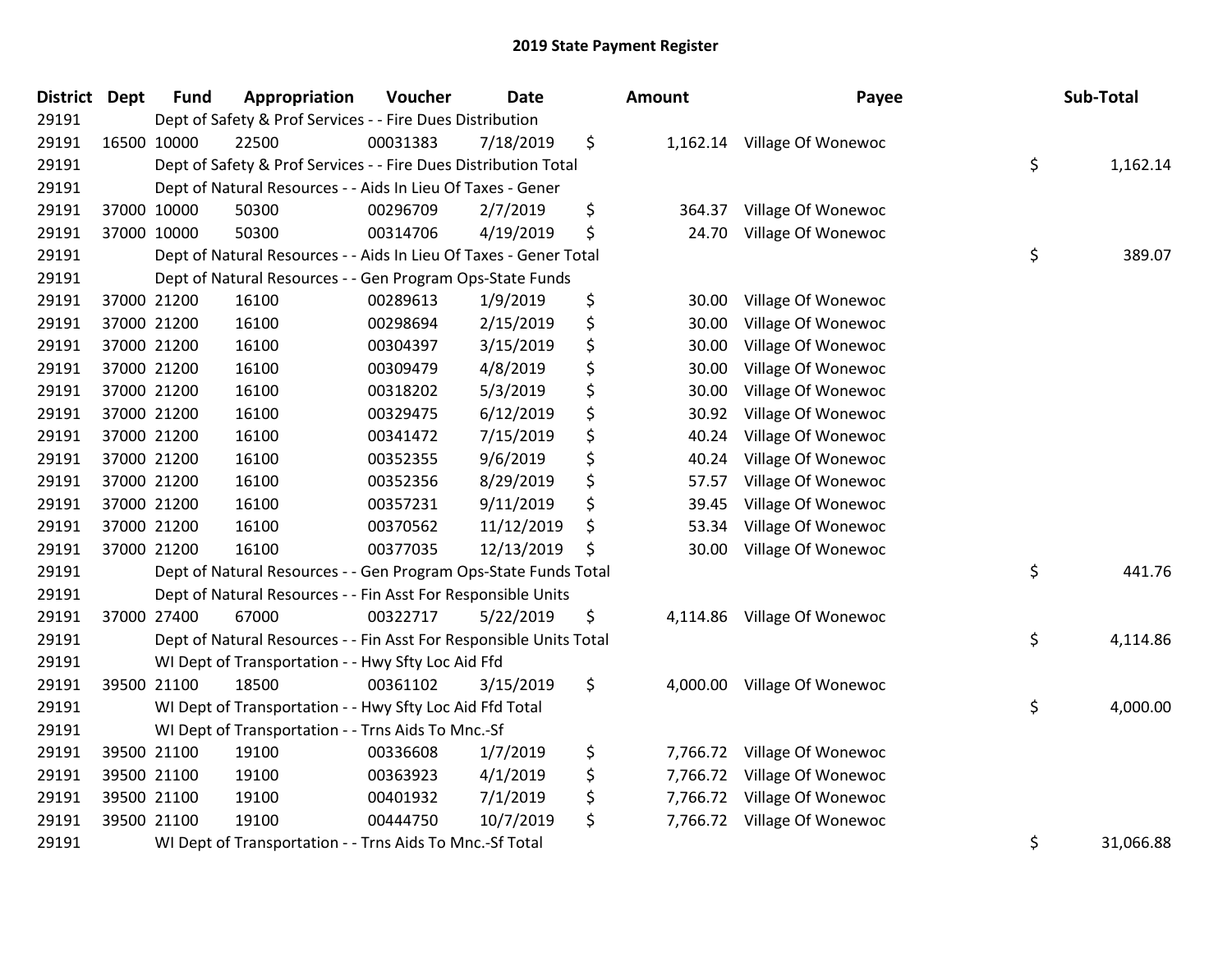| <b>District Dept</b> |             | <b>Fund</b> | Appropriation                                                          | Voucher  | Date       | <b>Amount</b>    | Payee              | Sub-Total        |
|----------------------|-------------|-------------|------------------------------------------------------------------------|----------|------------|------------------|--------------------|------------------|
| 29191                |             |             | Department of Justice - - Law Enforcement Train, Local                 |          |            |                  |                    |                  |
| 29191                |             | 45500 10000 | 23100                                                                  | 00076790 | 12/20/2019 | \$<br>320.00     | Village Of Wonewoc |                  |
| 29191                |             |             | Department of Justice - - Law Enforcement Train, Local Total           |          |            |                  |                    | \$<br>320.00     |
| 29191                |             |             | Department of Military Affairs - - Disaster Recovery Aid               |          |            |                  |                    |                  |
| 29191                |             | 46500 10000 | 30500                                                                  | 00061000 | 5/23/2019  | \$<br>2,459.11   | Village Of Wonewoc |                  |
| 29191                |             | 46500 10000 | 30500                                                                  | 00064099 | 7/17/2019  | \$<br>1,948.39   | Village Of Wonewoc |                  |
| 29191                |             | 46500 10000 | 30500                                                                  | 00065371 | 8/19/2019  | \$<br>2,941.48   | Village Of Wonewoc |                  |
| 29191                |             | 46500 10000 | 30500                                                                  | 00066937 | 9/19/2019  | \$<br>14,160.06  | Village Of Wonewoc |                  |
| 29191                |             | 46500 10000 | 30500                                                                  | 00067274 | 9/25/2019  | \$<br>740.05     | Village Of Wonewoc |                  |
| 29191                |             | 46500 10000 | 30500                                                                  | 00069769 | 11/21/2019 | \$<br>7,483.96   | Village Of Wonewoc |                  |
| 29191                |             |             | Department of Military Affairs - - Disaster Recovery Aid Total         |          |            |                  |                    | \$<br>29,733.05  |
| 29191                |             |             | Department of Military Affairs - - Federal Aid, Local Assistance       |          |            |                  |                    |                  |
| 29191                |             | 46500 10000 | 34200                                                                  | 00061000 | 5/23/2019  | \$<br>14,754.62  | Village Of Wonewoc |                  |
| 29191                |             | 46500 10000 | 34200                                                                  | 00064099 | 7/17/2019  | \$<br>11,690.34  | Village Of Wonewoc |                  |
| 29191                |             | 46500 10000 | 34200                                                                  | 00065371 | 8/19/2019  | \$<br>47,815.36  | Village Of Wonewoc |                  |
| 29191                |             | 46500 10000 | 34200                                                                  | 00066031 | 8/30/2019  | \$<br>84,960.35  | Village Of Wonewoc |                  |
| 29191                |             | 46500 10000 | 34200                                                                  | 00067274 | 9/25/2019  | \$<br>4,440.26   | Village Of Wonewoc |                  |
| 29191                |             | 46500 10000 | 34200                                                                  | 00069769 | 11/21/2019 | \$<br>44,903.72  | Village Of Wonewoc |                  |
| 29191                |             |             | Department of Military Affairs - - Federal Aid, Local Assistance Total |          |            |                  |                    | \$<br>208,564.65 |
| 29191                |             |             | Shared Revenue and Tax Relief - - Expenditure Restraint Program        |          |            |                  |                    |                  |
| 29191                |             | 83500 10000 | 10100                                                                  | 00049031 | 7/22/2019  | \$<br>5,848.22   | Village Of Wonewoc |                  |
| 29191                |             |             | Shared Revenue and Tax Relief - - Expenditure Restraint Program Total  |          |            |                  |                    | \$<br>5,848.22   |
| 29191                |             |             | Shared Revenue and Tax Relief - - County And Municipal Aid             |          |            |                  |                    |                  |
| 29191                | 83500 10000 |             | 10500                                                                  | 00049031 | 7/22/2019  | \$<br>38,205.37  | Village Of Wonewoc |                  |
| 29191                |             | 83500 10000 | 10500                                                                  | 00053328 | 11/18/2019 | \$<br>216,497.09 | Village Of Wonewoc |                  |
| 29191                |             |             | Shared Revenue and Tax Relief - - County And Municipal Aid Total       |          |            |                  |                    | \$<br>254,702.46 |
| 29191                |             |             | Shared Revenue and Tax Relief - - Exempt Computer Aid                  |          |            |                  |                    |                  |
| 29191                | 83500 10000 |             | 10900                                                                  | 00046162 | 7/22/2019  | \$<br>709.81     | Village Of Wonewoc |                  |
| 29191                |             |             | Shared Revenue and Tax Relief - - Exempt Computer Aid Total            |          |            |                  |                    | \$<br>709.81     |
| 29191                |             |             | Shared Revenue and Tax Relief - - Utility Aid                          |          |            |                  |                    |                  |
| 29191                | 83500 10000 |             | 11000                                                                  | 00049031 | 7/22/2019  | \$<br>103.33     | Village Of Wonewoc |                  |
| 29191                |             | 83500 10000 | 11000                                                                  | 00053328 | 11/18/2019 | \$<br>593.45     | Village Of Wonewoc |                  |
| 29191                |             |             | Shared Revenue and Tax Relief - - Utility Aid Total                    |          |            |                  |                    | \$<br>696.78     |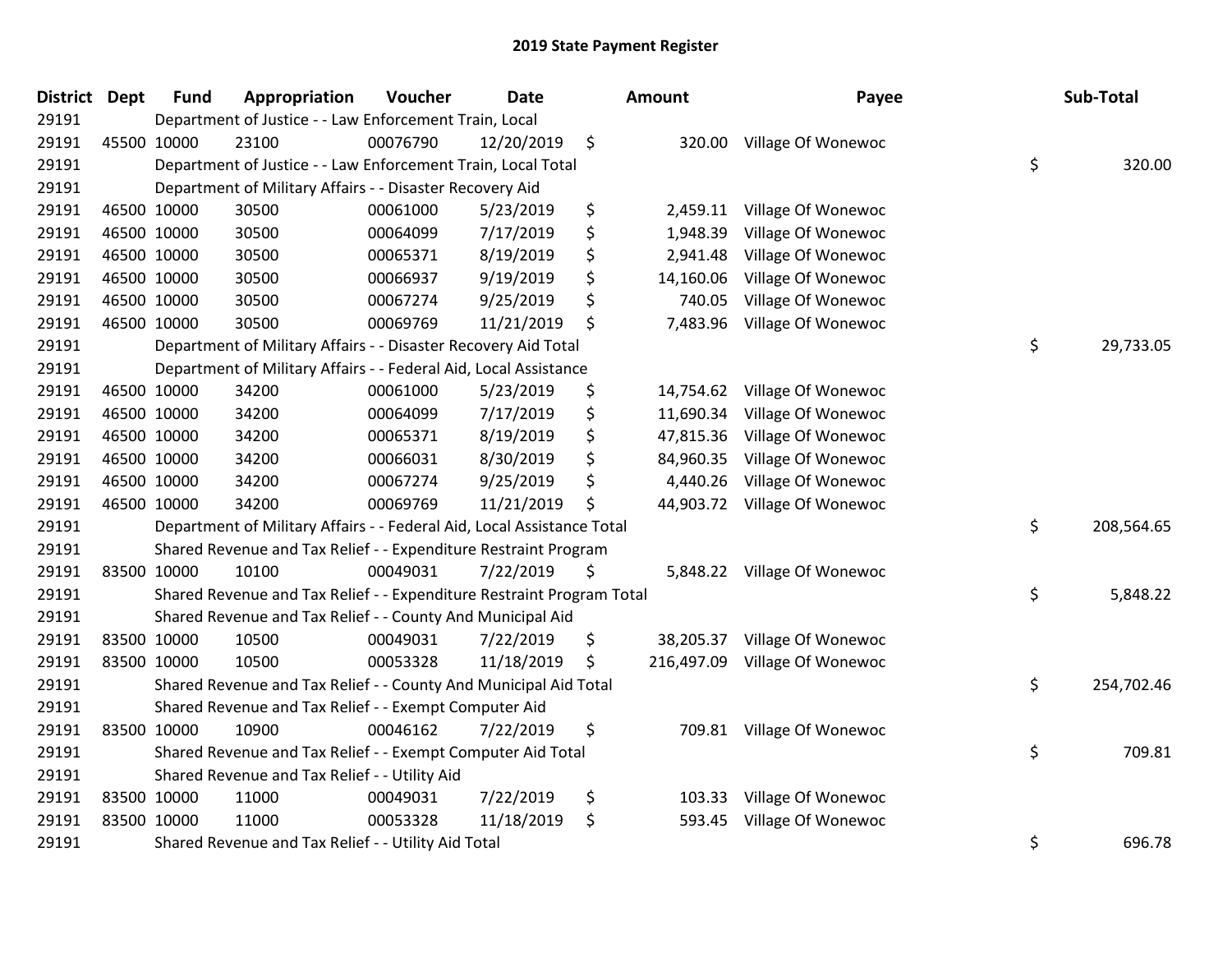| <b>District</b> | Dept | Fund        | Appropriation                                                       | <b>Voucher</b> | Date      |   | Amount   | Payee              | Sub-Total  |
|-----------------|------|-------------|---------------------------------------------------------------------|----------------|-----------|---|----------|--------------------|------------|
| 29191           |      |             | Shared Revenue and Tax Relief - - Personal Property Aid             |                |           |   |          |                    |            |
| 29191           |      | 83500 10000 | 11100                                                               | 00040708       | 5/6/2019  |   | 1,315.32 | Village Of Wonewoc |            |
| 29191           |      |             | Shared Revenue and Tax Relief - - Personal Property Aid Total       |                |           |   |          |                    | 1,315.32   |
| 29191           |      |             | Shared Revenue and Tax Relief - - Payments For Municipal Svcs       |                |           |   |          |                    |            |
| 29191           |      | 83500 10000 | 50100                                                               | 00037965       | 1/31/2019 | S | 128.16   | Village Of Wonewoc |            |
| 29191           |      |             | Shared Revenue and Tax Relief - - Payments For Municipal Svcs Total |                |           |   |          |                    | 128.16     |
| 29191           |      |             | Shared Revenue and Tax Relief - - Lottery & Gaming Credit           |                |           |   |          |                    |            |
| 29191           |      | 83500 52100 | 36300                                                               | 00038323       | 3/25/2019 | S | 3,873.36 | Village Of Wonewoc |            |
| 29191           |      |             | Shared Revenue and Tax Relief - - Lottery & Gaming Credit Total     |                |           |   |          |                    | 3,873.36   |
| 29191 Total     |      |             |                                                                     |                |           |   |          |                    | 547,066.52 |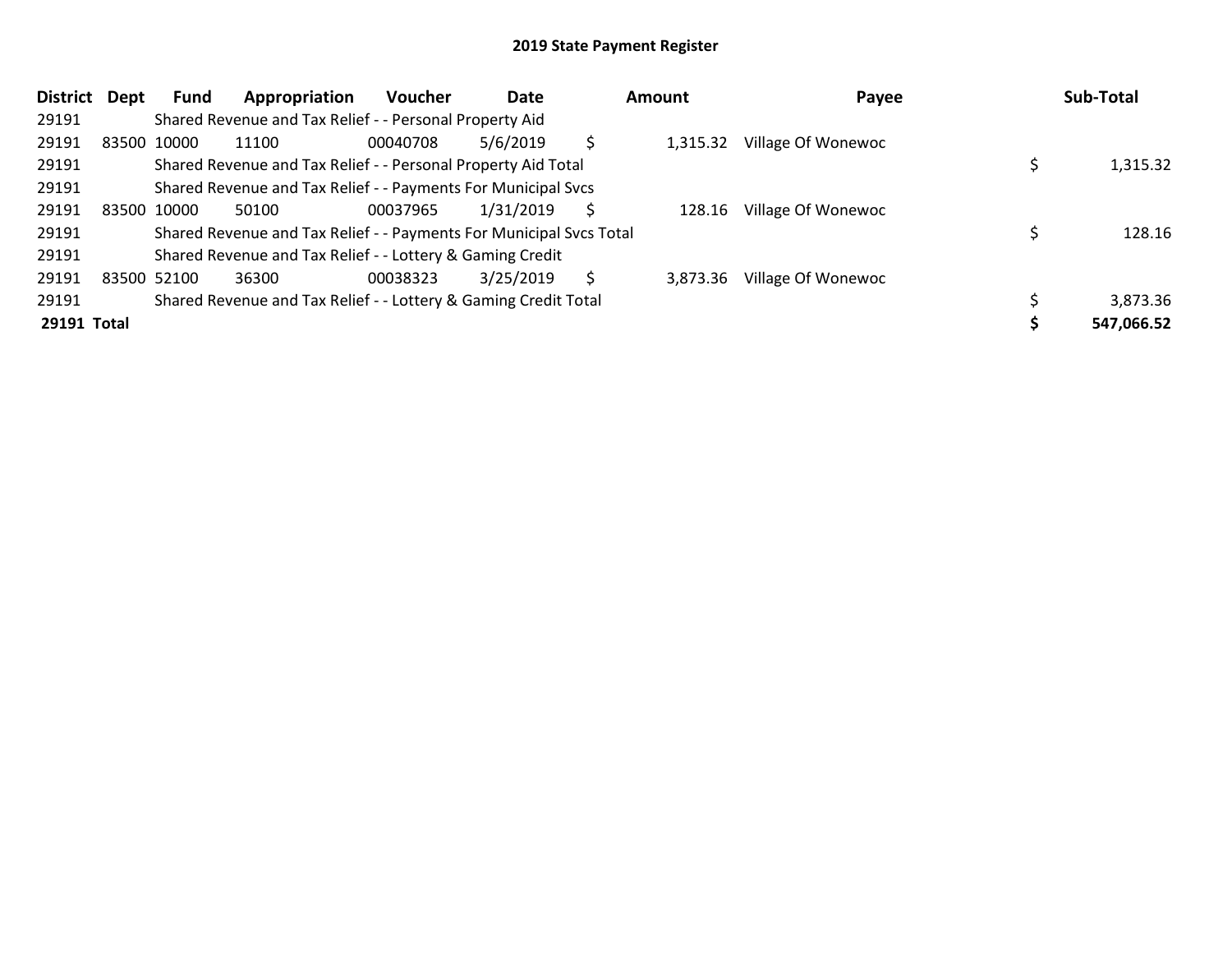| District Dept |             | <b>Fund</b> | Appropriation                                                      | Voucher  | <b>Date</b> | <b>Amount</b>   |                         | Payee | Sub-Total |
|---------------|-------------|-------------|--------------------------------------------------------------------|----------|-------------|-----------------|-------------------------|-------|-----------|
| 29221         |             |             | Dept of Safety & Prof Services - - Fire Dues Distribution          |          |             |                 |                         |       |           |
| 29221         | 16500 10000 |             | 22500                                                              | 00030858 | 7/16/2019   | \$              | 2,859.44 City of Elroy  |       |           |
| 29221         |             |             | Dept of Safety & Prof Services - - Fire Dues Distribution Total    |          |             |                 |                         | \$    | 2,859.44  |
| 29221         |             |             | Dept of Natural Resources - - Aids In Lieu Of Taxes - Gener        |          |             |                 |                         |       |           |
| 29221         | 37000 10000 |             | 50300                                                              | 00314131 | 4/19/2019   | \$              | 40.97 City of Elroy     |       |           |
| 29221         |             |             | Dept of Natural Resources - - Aids In Lieu Of Taxes - Gener Total  |          |             |                 |                         | \$    | 40.97     |
| 29221         |             |             | Dept of Natural Resources - - Aids In Lieu Of Taxes - Sum S        |          |             |                 |                         |       |           |
| 29221         |             | 37000 21200 | 57900                                                              | 00314132 | 4/19/2019   | \$<br>0.29      | City of Elroy           |       |           |
| 29221         |             |             | Dept of Natural Resources - - Aids In Lieu Of Taxes - Sum S Total  |          |             |                 |                         | \$    | 0.29      |
| 29221         |             |             | Dept of Natural Resources - - Fin Asst For Responsible Units       |          |             |                 |                         |       |           |
| 29221         | 37000 27400 |             | 67000                                                              | 00322897 | 5/22/2019   | \$              | 10,372.09 City of Elroy |       |           |
| 29221         |             |             | Dept of Natural Resources - - Fin Asst For Responsible Units Total |          |             |                 |                         | \$    | 10,372.09 |
| 29221         |             |             | Dept of Natural Resources - - Urban Nonpoint Source Cost-Sha       |          |             |                 |                         |       |           |
| 29221         |             | 37000 36300 | TH100                                                              | 00291427 | 1/15/2019   | \$              | 12,275.00 City of Elroy |       |           |
| 29221         |             |             | Dept of Natural Resources - - Urban Nonpoint Source Cost-Sha Total |          |             |                 |                         | \$    | 12,275.00 |
| 29221         |             |             | WI Dept of Transportation - - Hwy Sfty Loc Aid Ffd                 |          |             |                 |                         |       |           |
| 29221         |             | 39500 21100 | 18500                                                              | 00429230 | 9/3/2019    | \$              | 7,952.00 City of Elroy  |       |           |
| 29221         |             |             | WI Dept of Transportation - - Hwy Sfty Loc Aid Ffd Total           |          |             |                 |                         | \$    | 7,952.00  |
| 29221         |             |             | WI Dept of Transportation - - Trns Aids To Mnc.-Sf                 |          |             |                 |                         |       |           |
| 29221         |             | 39500 21100 | 19100                                                              | 00336609 | 1/7/2019    | \$<br>24,635.84 | City of Elroy           |       |           |
| 29221         |             | 39500 21100 | 19100                                                              | 00363924 | 4/1/2019    | \$<br>24,635.84 | City of Elroy           |       |           |
| 29221         |             | 39500 21100 | 19100                                                              | 00401933 | 7/1/2019    | \$<br>24,635.84 | City of Elroy           |       |           |
| 29221         | 39500 21100 |             | 19100                                                              | 00444751 | 10/7/2019   | \$<br>24,635.84 | City of Elroy           |       |           |
| 29221         |             |             | WI Dept of Transportation - - Trns Aids To Mnc.-Sf Total           |          |             |                 |                         | \$    | 98,543.36 |
| 29221         |             |             | Department of Justice - - Law Enforcement Train, Local             |          |             |                 |                         |       |           |
| 29221         | 45500 10000 |             | 23100                                                              | 00073101 | 10/18/2019  | \$<br>480.00    | City of Elroy           |       |           |
| 29221         |             |             | Department of Justice - - Law Enforcement Train, Local Total       |          |             |                 |                         | \$    | 480.00    |
| 29221         |             |             | Department of Military Affairs - - Disaster Recovery Aid           |          |             |                 |                         |       |           |
| 29221         | 46500 10000 |             | 30500                                                              | 00061846 | 6/10/2019   | \$              | 6,578.71 City of Elroy  |       |           |
| 29221         | 46500 10000 |             | 30500                                                              | 00065326 | 8/19/2019   | \$<br>1,092.09  | City of Elroy           |       |           |
| 29221         | 46500 10000 |             | 30500                                                              | 00071071 | 12/20/2019  | \$<br>2,941.34  | City of Elroy           |       |           |
| 29221         |             |             | Department of Military Affairs - - Disaster Recovery Aid Total     |          |             |                 |                         | \$    | 10,612.14 |
| 29221         |             |             | Department of Military Affairs - - Federal Aid, Local Assistance   |          |             |                 |                         |       |           |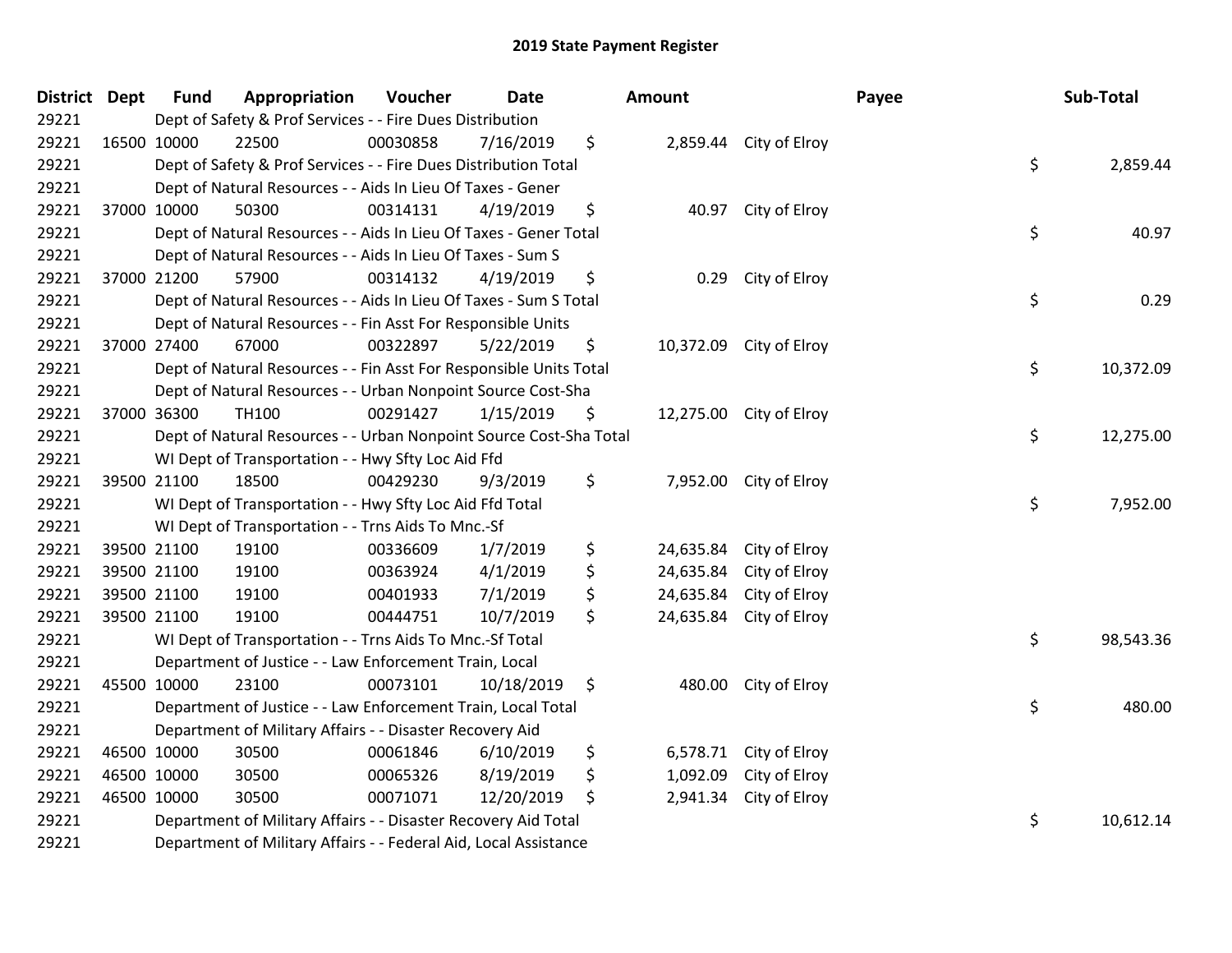| <b>District</b> | <b>Dept</b> | Fund | Appropriation                                                          | Voucher  | Date       | Amount           |                          | Payee | Sub-Total    |
|-----------------|-------------|------|------------------------------------------------------------------------|----------|------------|------------------|--------------------------|-------|--------------|
| 29221           | 46500 10000 |      | 34200                                                                  | 00061846 | 6/10/2019  | \$<br>39,472.25  | City of Elroy            |       |              |
| 29221           | 46500 10000 |      | 34200                                                                  | 00064095 | 7/17/2019  | \$<br>4,069.50   | City of Elroy            |       |              |
| 29221           | 46500 10000 |      | 34200                                                                  | 00065326 | 8/19/2019  | \$<br>6,552.53   | City of Elroy            |       |              |
| 29221           | 46500 10000 |      | 34200                                                                  | 00065998 | 8/29/2019  | \$<br>16,958.50  | City of Elroy            |       |              |
| 29221           |             |      | Department of Military Affairs - - Federal Aid, Local Assistance Total |          |            |                  |                          | \$    | 67,052.78    |
| 29221           |             |      | Department of Administration - - Federal Aid, Local Assistance         |          |            |                  |                          |       |              |
| 29221           | 50500 10000 |      | 74300                                                                  | 00098917 | 3/20/2019  | \$               | 239,671.50 City of Elroy |       |              |
| 29221           |             |      | Department of Administration - - Federal Aid, Local Assistance Total   |          |            |                  |                          | \$    | 239,671.50   |
| 29221           |             |      | Shared Revenue and Tax Relief - - Expenditure Restraint Program        |          |            |                  |                          |       |              |
| 29221           | 83500 10000 |      | 10100                                                                  | 00049032 | 7/22/2019  | \$               | 16,953.28 City of Elroy  |       |              |
| 29221           |             |      | Shared Revenue and Tax Relief - - Expenditure Restraint Program Total  |          |            |                  |                          | \$    | 16,953.28    |
| 29221           |             |      | Shared Revenue and Tax Relief - - County And Municipal Aid             |          |            |                  |                          |       |              |
| 29221           | 83500 10000 |      | 10500                                                                  | 00049032 | 7/22/2019  | \$               | 85,717.86 City of Elroy  |       |              |
| 29221           | 83500 10000 |      | 10500                                                                  | 00053329 | 11/18/2019 | \$<br>485,734.55 | City of Elroy            |       |              |
| 29221           |             |      | Shared Revenue and Tax Relief - - County And Municipal Aid Total       |          |            |                  |                          | \$    | 571,452.41   |
| 29221           |             |      | Shared Revenue and Tax Relief - - Exempt Computer Aid                  |          |            |                  |                          |       |              |
| 29221           | 83500 10000 |      | 10900                                                                  | 00046163 | 7/22/2019  | \$<br>3,350.56   | City of Elroy            |       |              |
| 29221           | 83500 10000 |      | 10900                                                                  | 00047860 | 7/22/2019  | \$<br>624.57     | City of Elroy            |       |              |
| 29221           |             |      | Shared Revenue and Tax Relief - - Exempt Computer Aid Total            |          |            |                  |                          | \$    | 3,975.13     |
| 29221           |             |      | Shared Revenue and Tax Relief - - Utility Aid                          |          |            |                  |                          |       |              |
| 29221           | 83500 10000 |      | 11000                                                                  | 00049032 | 7/22/2019  | \$<br>249.51     | City of Elroy            |       |              |
| 29221           | 83500 10000 |      | 11000                                                                  | 00053329 | 11/18/2019 | \$<br>1,256.18   | City of Elroy            |       |              |
| 29221           |             |      | Shared Revenue and Tax Relief - - Utility Aid Total                    |          |            |                  |                          | \$    | 1,505.69     |
| 29221           |             |      | Shared Revenue and Tax Relief - - Personal Property Aid                |          |            |                  |                          |       |              |
| 29221           | 83500 10000 |      | 11100                                                                  | 00040709 | 5/6/2019   | \$               | 3,906.82 City of Elroy   |       |              |
| 29221           | 83500 10000 |      | 11100                                                                  | 00042598 | 5/6/2019   | \$<br>1,319.30   | City of Elroy            |       |              |
| 29221           |             |      | Shared Revenue and Tax Relief - - Personal Property Aid Total          |          |            |                  |                          | \$    | 5,226.12     |
| 29221           |             |      | Shared Revenue and Tax Relief - - Payments For Municipal Svcs          |          |            |                  |                          |       |              |
| 29221           | 83500 10000 |      | 50100                                                                  | 00037811 | 1/31/2019  | \$               | 172.70 City of Elroy     |       |              |
| 29221           |             |      | Shared Revenue and Tax Relief - - Payments For Municipal Svcs Total    |          |            |                  |                          | \$    | 172.70       |
| 29221 Total     |             |      |                                                                        |          |            |                  |                          | \$    | 1,049,144.90 |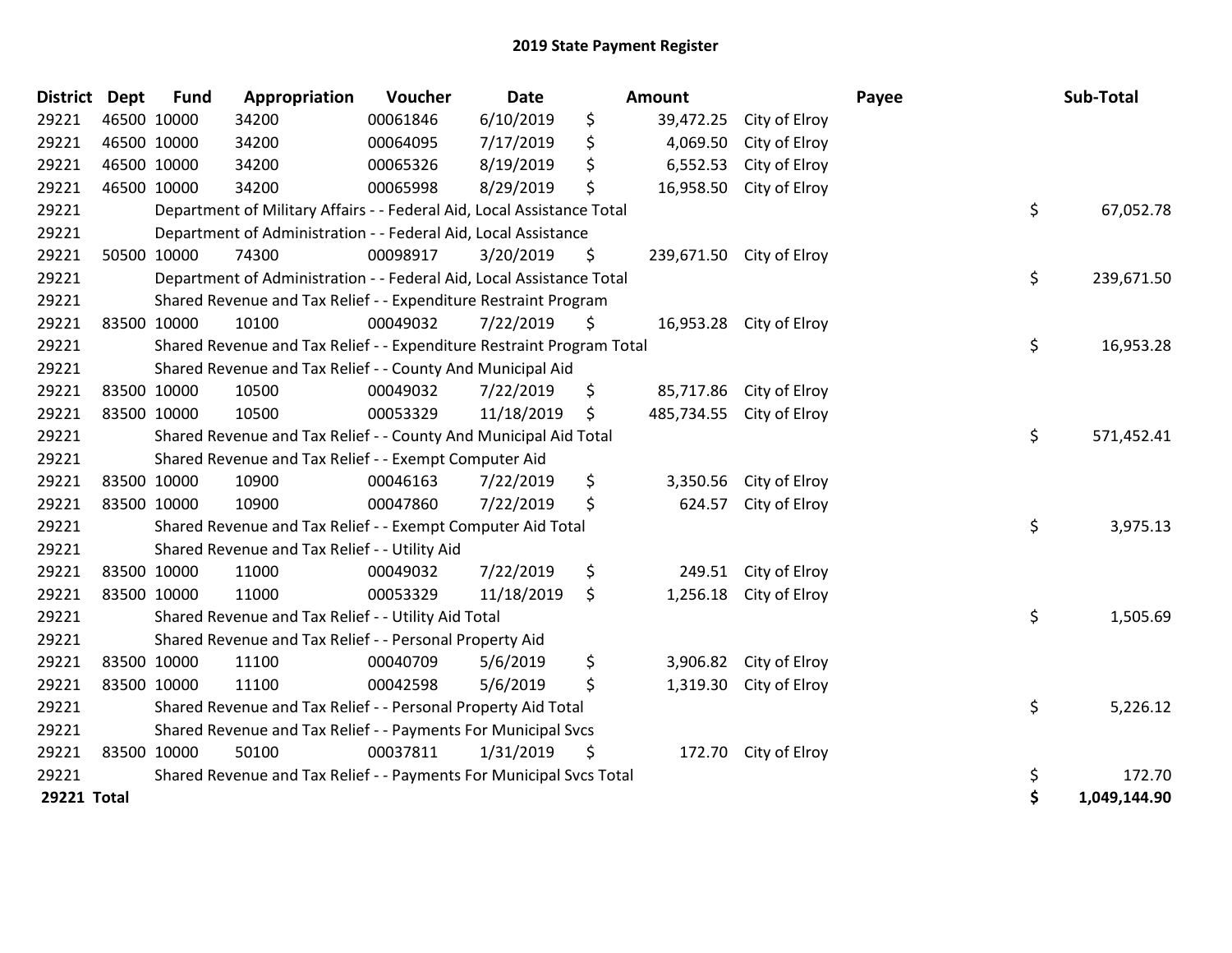| District Dept |             | <b>Fund</b> | Appropriation                                                      | Voucher  | <b>Date</b> | Amount           | Payee                     | Sub-Total        |
|---------------|-------------|-------------|--------------------------------------------------------------------|----------|-------------|------------------|---------------------------|------------------|
| 29251         |             |             | Dept of Safety & Prof Services - - Fire Dues Distribution          |          |             |                  |                           |                  |
| 29251         | 16500 10000 |             | 22500                                                              | 00030215 | 7/16/2019   | \$               | 9,330.16 City Of Mauston  |                  |
| 29251         |             |             | Dept of Safety & Prof Services - - Fire Dues Distribution Total    |          |             |                  |                           | \$<br>9,330.16   |
| 29251         |             |             | Dept of Natural Resources - - Resaids - Fire Suppress Grant        |          |             |                  |                           |                  |
| 29251         |             | 37000 21200 | 54500                                                              | 00320612 | 6/3/2019    | \$<br>447.68     | City Of Mauston           |                  |
| 29251         |             |             | Dept of Natural Resources - - Resaids - Fire Suppress Grant Total  |          |             |                  |                           | \$<br>447.68     |
| 29251         |             |             | Dept of Natural Resources - - Rec & Resource Aids, Fed             |          |             |                  |                           |                  |
| 29251         |             | 37000 21200 | 58300                                                              | 00317509 | 5/1/2019    | \$<br>120,500.00 | City Of Mauston           |                  |
| 29251         |             |             | Dept of Natural Resources - - Rec & Resource Aids, Fed Total       |          |             |                  |                           | \$<br>120,500.00 |
| 29251         |             |             | Dept of Natural Resources - - Fin Asst For Responsible Units       |          |             |                  |                           |                  |
| 29251         |             | 37000 27400 | 67000                                                              | 00322603 | 5/22/2019   | \$               | 13,309.57 City Of Mauston |                  |
| 29251         |             |             | Dept of Natural Resources - - Fin Asst For Responsible Units Total |          |             |                  |                           | \$<br>13,309.57  |
| 29251         |             |             | Dept of Natural Resources - - Land Acquisition                     |          |             |                  |                           |                  |
| 29251         |             | 37000 36300 | TA100                                                              | 00317511 | 5/1/2019    | \$               | 34,527.88 City Of Mauston |                  |
| 29251         |             |             | Dept of Natural Resources - - Land Acquisition Total               |          |             |                  |                           | \$<br>34,527.88  |
| 29251         |             |             | Dept of Natural Resources - - Dnr-Dam Safety Projects              |          |             |                  |                           |                  |
| 29251         |             | 37000 36300 | <b>TX100</b>                                                       | 00379813 | 12/27/2019  | \$<br>68,068.27  | City Of Mauston           |                  |
| 29251         |             |             | Dept of Natural Resources - - Dnr-Dam Safety Projects Total        |          |             |                  |                           | \$<br>68,068.27  |
| 29251         |             |             | WI Dept of Transportation - - Conn Hwy Aids St Fds                 |          |             |                  |                           |                  |
| 29251         | 39500 21100 |             | 16200                                                              | 00337735 | 1/7/2019    | \$<br>16,055.90  | City Of Mauston           |                  |
| 29251         |             | 39500 21100 | 16200                                                              | 00365049 | 4/1/2019    | \$<br>16,055.90  | City Of Mauston           |                  |
| 29251         |             | 39500 21100 | 16200                                                              | 00403058 | 7/1/2019    | \$<br>16,055.90  | City Of Mauston           |                  |
| 29251         |             | 39500 21100 | 16200                                                              | 00445876 | 10/7/2019   | \$<br>16,055.91  | City Of Mauston           |                  |
| 29251         |             |             | WI Dept of Transportation - - Conn Hwy Aids St Fds Total           |          |             |                  |                           | \$<br>64,223.61  |
| 29251         |             |             | WI Dept of Transportation - - Tc, Trns Oper Aid Sf                 |          |             |                  |                           |                  |
| 29251         |             | 39500 21100 | 17700                                                              | 00354078 | 2/20/2019   | \$<br>5,534.00   | City Of Mauston           |                  |
| 29251         |             | 39500 21100 | 17700                                                              | 00392763 | 6/13/2019   | \$<br>11,498.00  | City Of Mauston           |                  |
| 29251         |             | 39500 21100 | 17700                                                              | 00417053 | 7/31/2019   | \$<br>34,493.00  | City Of Mauston           |                  |
| 29251         |             |             | WI Dept of Transportation - - Tc, Trns Oper Aid Sf Total           |          |             |                  |                           | \$<br>51,525.00  |
| 29251         |             |             | WI Dept of Transportation - - Trnst/Trns-Rel Aid F                 |          |             |                  |                           |                  |
| 29251         |             | 39500 21100 | 18200                                                              | 00353840 | 2/21/2019   | \$<br>17,402.02  | City Of Mauston           |                  |
| 29251         |             | 39500 21100 | 18200                                                              | 00423887 | 8/15/2019   | \$<br>18,251.70  | City Of Mauston           |                  |
| 29251         |             | 39500 21100 | 18200                                                              | 00423888 | 8/15/2019   | \$<br>19,331.94  | City Of Mauston           |                  |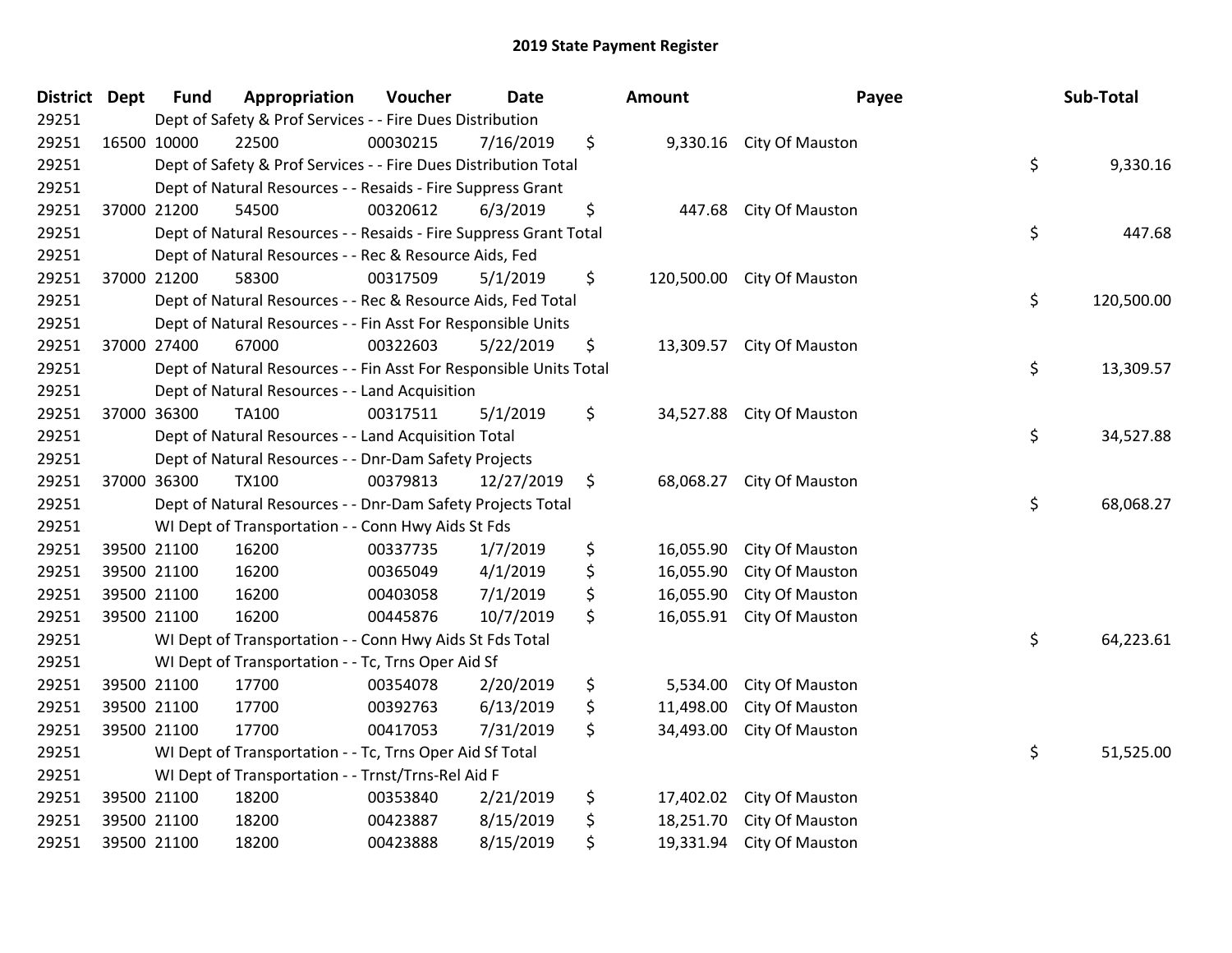| District Dept |             | <b>Fund</b> | Appropriation                                                          | Voucher  | Date          | Amount           | Payee                      | Sub-Total        |
|---------------|-------------|-------------|------------------------------------------------------------------------|----------|---------------|------------------|----------------------------|------------------|
| 29251         |             | 39500 21100 | 18200                                                                  | 00452830 | 10/24/2019    | \$               | 20,061.26 City Of Mauston  |                  |
| 29251         |             |             | WI Dept of Transportation - - Trnst/Trns-Rel Aid F Total               |          |               |                  |                            | \$<br>75,046.92  |
| 29251         |             |             | WI Dept of Transportation - - Trns Aids To Mnc.-Sf                     |          |               |                  |                            |                  |
| 29251         |             | 39500 21100 | 19100                                                                  | 00336610 | 1/7/2019      | \$<br>118,462.99 | City Of Mauston            |                  |
| 29251         |             | 39500 21100 | 19100                                                                  | 00363925 | 4/1/2019      | \$<br>118,462.99 | City Of Mauston            |                  |
| 29251         |             | 39500 21100 | 19100                                                                  | 00401934 | 7/1/2019      | \$<br>118,462.99 | City Of Mauston            |                  |
| 29251         |             | 39500 21100 | 19100                                                                  | 00444752 | 10/7/2019     | \$<br>118,463.01 | City Of Mauston            |                  |
| 29251         |             |             | WI Dept of Transportation - - Trns Aids To Mnc.-Sf Total               |          |               |                  |                            | \$<br>473,851.98 |
| 29251         |             |             | WI Dept of Transportation - - Local Rds, Grants Sf                     |          |               |                  |                            |                  |
| 29251         |             | 39500 21100 | 27000                                                                  | 00433532 | 9/13/2019     | \$               | 237,456.00 City Of Mauston |                  |
| 29251         |             |             | WI Dept of Transportation - - Local Rds, Grants Sf Total               |          |               |                  |                            | \$<br>237,456.00 |
| 29251         |             |             | Department of Health Services - - Energy Costs, Energy-Related A       |          |               |                  |                            |                  |
| 29251         |             | 43500 10000 | 20600                                                                  | 00259989 | 1/30/2019     | \$<br>11,435.94  | City Of Mauston            |                  |
| 29251         |             | 43500 10000 | 20600                                                                  | 00266621 | 2/27/2019     | \$<br>14,009.90  | City Of Mauston            |                  |
| 29251         |             | 43500 10000 | 20600                                                                  | 00272653 | 3/28/2019     | \$<br>12,879.31  | City Of Mauston            |                  |
| 29251         |             | 43500 10000 | 20600                                                                  | 00277520 | 4/15/2019     | \$<br>113,077.09 | City Of Mauston            |                  |
| 29251         | 43500 10000 |             | 20600                                                                  | 00280732 | 4/30/2019     | \$<br>13,812.91  | City Of Mauston            |                  |
| 29251         | 43500 10000 |             | 20600                                                                  | 00286174 | 5/28/2019     | \$<br>13,711.77  | City Of Mauston            |                  |
| 29251         | 43500 10000 |             | 20600                                                                  | 00294114 | 6/28/2019     | \$<br>13,742.89  | City Of Mauston            |                  |
| 29251         |             | 43500 10000 | 20600                                                                  | 00299102 | 7/26/2019     | \$<br>13,159.39  | City Of Mauston            |                  |
| 29251         |             | 43500 10000 | 20600                                                                  | 00305903 | 8/29/2019     | \$<br>14,108.55  | City Of Mauston            |                  |
| 29251         | 43500 10000 |             | 20600                                                                  | 00314339 | 10/1/2019     | \$<br>13,960.42  | City Of Mauston            |                  |
| 29251         | 43500 10000 |             | 20600                                                                  | 00316775 | 10/15/2019    | \$<br>2,462.28   | City Of Mauston            |                  |
| 29251         |             | 43500 10000 | 20600                                                                  | 00320785 | 10/29/2019    | \$<br>25,066.09  | City Of Mauston            |                  |
| 29251         |             | 43500 10000 | 20600                                                                  | 00327696 | 12/2/2019     | \$<br>15,161.81  | City Of Mauston            |                  |
| 29251         |             |             | Department of Health Services - - Energy Costs, Energy-Related A Total |          |               |                  |                            | \$<br>276,588.35 |
| 29251         |             |             | Department of Justice - - Law Enforcement Train, Local                 |          |               |                  |                            |                  |
| 29251         |             | 45500 10000 | 23100                                                                  | 00073646 | 10/28/2019 \$ |                  | 1,440.00 City Of Mauston   |                  |
| 29251         |             |             | Department of Justice - - Law Enforcement Train, Local Total           |          |               |                  |                            | \$<br>1,440.00   |
| 29251         |             |             | Department of Military Affairs - - Disaster Recovery Aid               |          |               |                  |                            |                  |
| 29251         |             | 46500 10000 | 30500                                                                  | 00069748 | 11/21/2019    | \$<br>4,487.67   | City Of Mauston            |                  |
| 29251         |             |             | Department of Military Affairs - - Disaster Recovery Aid Total         |          |               |                  |                            | \$<br>4,487.67   |
| 29251         |             |             | Department of Military Affairs - - Federal Aid, Local Assistance       |          |               |                  |                            |                  |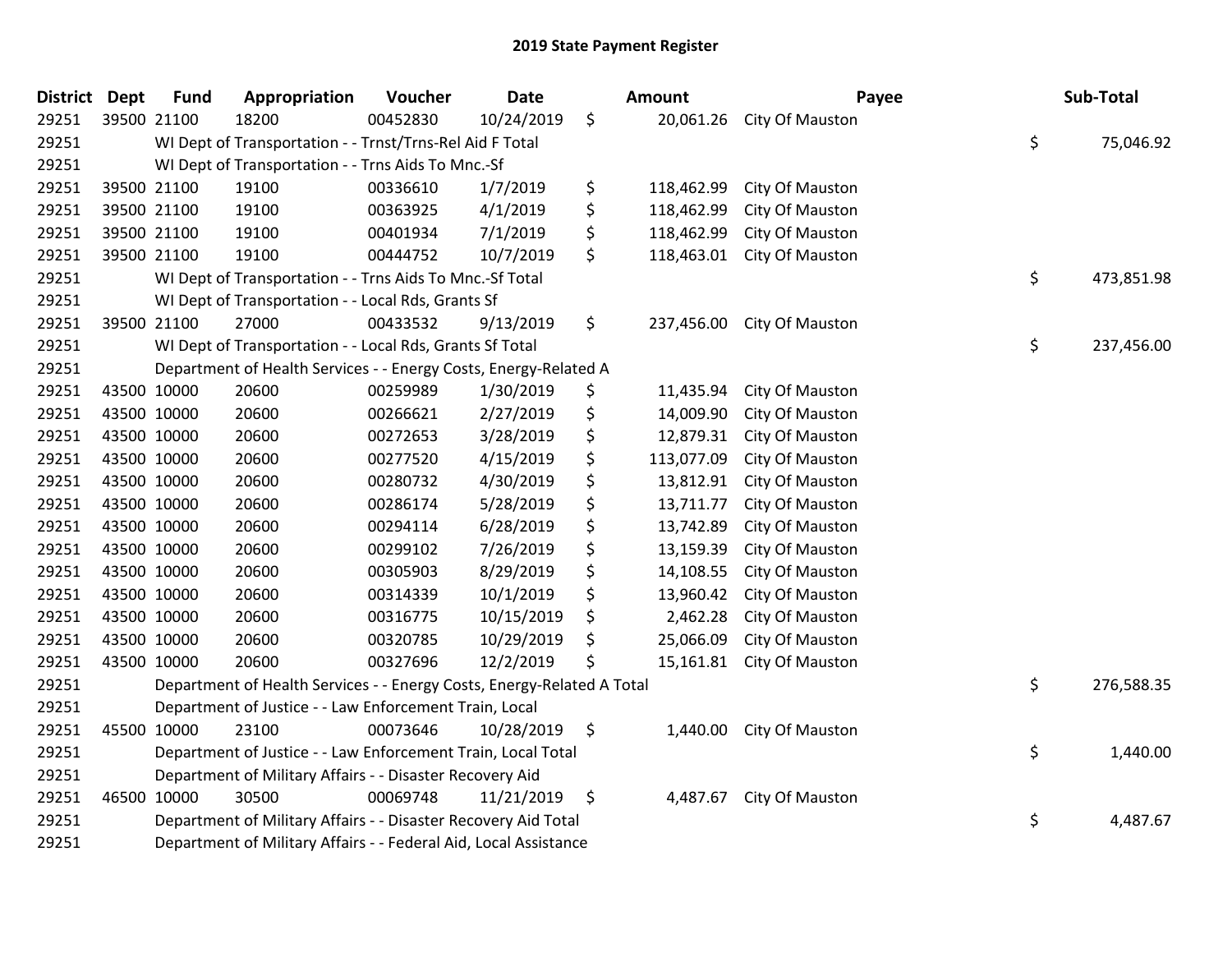| <b>District</b> | <b>Dept</b> | <b>Fund</b> | Appropriation                                                          | Voucher  | <b>Date</b> |     | <b>Amount</b> | Payee                      | Sub-Total          |
|-----------------|-------------|-------------|------------------------------------------------------------------------|----------|-------------|-----|---------------|----------------------------|--------------------|
| 29251           | 46500 10000 |             | 34200                                                                  | 00069748 | 11/21/2019  | \$  |               | 40,580.34 City Of Mauston  |                    |
| 29251           |             |             | Department of Military Affairs - - Federal Aid, Local Assistance Total |          |             |     |               |                            | \$<br>40,580.34    |
| 29251           |             |             | Department of Administration - - Hv Trans Ln Annual Impact Fee         |          |             |     |               |                            |                    |
| 29251           |             | 50500 10000 | 17400                                                                  | 00101146 | 5/1/2019    | \$  | 14,458.00     | City Of Mauston            |                    |
| 29251           |             |             | Department of Administration - - Hv Trans Ln Annual Impact Fee Total   |          |             |     |               |                            | \$<br>14,458.00    |
| 29251           |             |             | Shared Revenue and Tax Relief - - Expenditure Restraint Program        |          |             |     |               |                            |                    |
| 29251           |             | 83500 10000 | 10100                                                                  | 00049033 | 7/22/2019   | \$. | 66,634.30     | City Of Mauston            |                    |
| 29251           |             |             | Shared Revenue and Tax Relief - - Expenditure Restraint Program Total  |          |             |     |               |                            | \$<br>66,634.30    |
| 29251           |             |             | Shared Revenue and Tax Relief - - County And Municipal Aid             |          |             |     |               |                            |                    |
| 29251           |             | 83500 10000 | 10500                                                                  | 00049033 | 7/22/2019   | \$  | 151,573.13    | City Of Mauston            |                    |
| 29251           |             | 83500 10000 | 10500                                                                  | 00053330 | 11/18/2019  | \$  |               | 858,914.42 City Of Mauston |                    |
| 29251           |             |             | Shared Revenue and Tax Relief - - County And Municipal Aid Total       |          |             |     |               |                            | \$<br>1,010,487.55 |
| 29251           |             |             | Shared Revenue and Tax Relief - - Exempt Computer Aid                  |          |             |     |               |                            |                    |
| 29251           |             | 83500 10000 | 10900                                                                  | 00046164 | 7/22/2019   | \$  | 6,982.76      | City Of Mauston            |                    |
| 29251           |             | 83500 10000 | 10900                                                                  | 00047861 | 7/22/2019   | \$  | 7,139.53      | City Of Mauston            |                    |
| 29251           |             |             | Shared Revenue and Tax Relief - - Exempt Computer Aid Total            |          |             |     |               |                            | \$<br>14,122.29    |
| 29251           |             |             | Shared Revenue and Tax Relief - - Utility Aid                          |          |             |     |               |                            |                    |
| 29251           |             | 83500 10000 | 11000                                                                  | 00049033 | 7/22/2019   | \$  | 1,534.64      | City Of Mauston            |                    |
| 29251           |             | 83500 10000 | 11000                                                                  | 00053330 | 11/18/2019  | \$  | 14,710.86     | City Of Mauston            |                    |
| 29251           |             |             | Shared Revenue and Tax Relief - - Utility Aid Total                    |          |             |     |               |                            | \$<br>16,245.50    |
| 29251           |             |             | Shared Revenue and Tax Relief - - Personal Property Aid                |          |             |     |               |                            |                    |
| 29251           |             | 83500 10000 | 11100                                                                  | 00040710 | 5/6/2019    | \$  | 11,582.58     | City Of Mauston            |                    |
| 29251           |             | 83500 10000 | 11100                                                                  | 00042599 | 5/6/2019    | \$  | 7,344.55      | City Of Mauston            |                    |
| 29251           |             |             | Shared Revenue and Tax Relief - - Personal Property Aid Total          |          |             |     |               |                            | \$<br>18,927.13    |
| 29251           |             |             | Shared Revenue and Tax Relief - - Payments For Municipal Svcs          |          |             |     |               |                            |                    |
| 29251           |             | 83500 10000 | 50100                                                                  | 00037826 | 1/31/2019   | \$  |               | 82,675.62 City Of Mauston  |                    |
| 29251           |             |             | Shared Revenue and Tax Relief - - Payments For Municipal Svcs Total    |          |             |     |               |                            | \$<br>82,675.62    |
| 29251           |             |             | Shared Revenue and Tax Relief - - Lottery & Gaming Credit              |          |             |     |               |                            |                    |
| 29251           |             | 83500 52100 | 36300                                                                  | 00038324 | 3/25/2019   | \$  |               | 7,834.56 City Of Mauston   |                    |
| 29251           |             |             | Shared Revenue and Tax Relief - - Lottery & Gaming Credit Total        |          |             |     |               |                            | \$<br>7,834.56     |
| 29251 Total     |             |             |                                                                        |          |             |     |               |                            | \$<br>2,702,768.38 |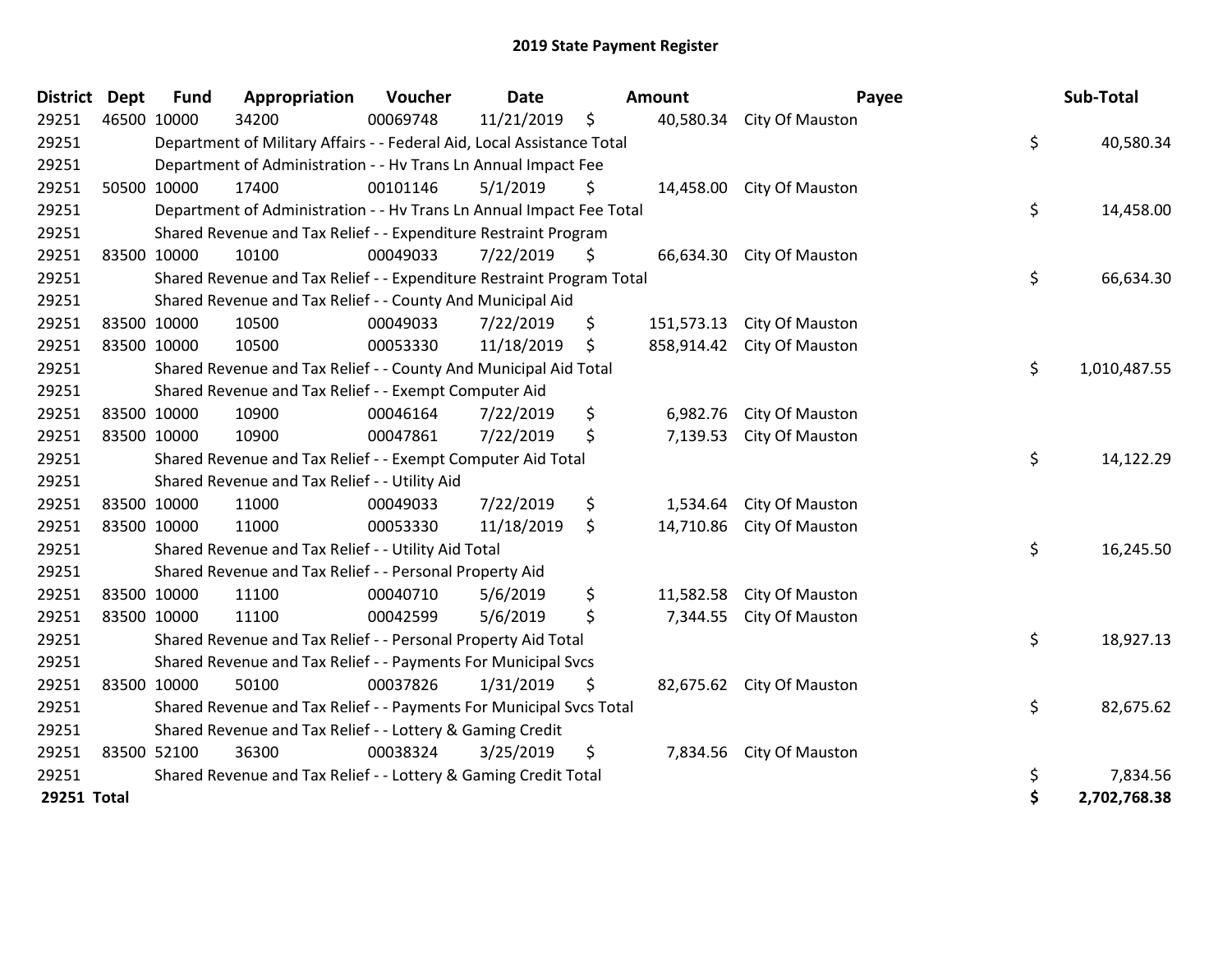| District Dept | <b>Fund</b>                                                                        | Appropriation                                                      | Voucher  | Date      |    | <b>Amount</b> | Payee               |    | Sub-Total  |  |  |
|---------------|------------------------------------------------------------------------------------|--------------------------------------------------------------------|----------|-----------|----|---------------|---------------------|----|------------|--|--|
| 29261         | Dept of Safety & Prof Services - - Fire Dues Distribution                          |                                                                    |          |           |    |               |                     |    |            |  |  |
| 29261         | 16500 10000                                                                        | 22500                                                              | 00030684 | 7/16/2019 | \$ | 3,750.98      | New Lisbon, City of |    |            |  |  |
| 29261         | \$<br>3,750.98<br>Dept of Safety & Prof Services - - Fire Dues Distribution Total  |                                                                    |          |           |    |               |                     |    |            |  |  |
| 29261         | Dept of Natural Resources - - Fin Asst For Responsible Units                       |                                                                    |          |           |    |               |                     |    |            |  |  |
| 29261         | 37000 27400                                                                        | 67000                                                              | 00323483 | 5/22/2019 | \$ | 5,319.87      | New Lisbon, City of |    |            |  |  |
| 29261         |                                                                                    | Dept of Natural Resources - - Fin Asst For Responsible Units Total |          |           |    |               |                     | \$ | 5,319.87   |  |  |
| 29261         |                                                                                    | WI Dept of Transportation - - Trns Aids To Mnc.-Sf                 |          |           |    |               |                     |    |            |  |  |
| 29261         | 39500 21100                                                                        | 19100                                                              | 00336611 | 1/7/2019  | \$ | 30,055.83     | New Lisbon, City of |    |            |  |  |
| 29261         | 39500 21100                                                                        | 19100                                                              | 00363926 | 4/1/2019  | \$ | 30,055.83     | New Lisbon, City of |    |            |  |  |
| 29261         | 39500 21100                                                                        | 19100                                                              | 00401935 | 7/1/2019  | \$ | 30,055.83     | New Lisbon, City of |    |            |  |  |
| 29261         | 39500 21100                                                                        | 19100                                                              | 00444753 | 10/7/2019 | \$ | 30,055.85     | New Lisbon, City of |    |            |  |  |
| 29261         |                                                                                    | WI Dept of Transportation - - Trns Aids To Mnc.-Sf Total           |          |           |    |               |                     | \$ | 120,223.34 |  |  |
| 29261         |                                                                                    | WI Dept of Transportation - - Loc Rd Imp Prg St Fd                 |          |           |    |               |                     |    |            |  |  |
| 29261         | 39500 21100                                                                        | 27800                                                              | 00342393 | 1/15/2019 | \$ | 21,488.06     | New Lisbon, City of |    |            |  |  |
| 29261         | \$<br>WI Dept of Transportation - - Loc Rd Imp Prg St Fd Total                     |                                                                    |          |           |    |               |                     |    | 21,488.06  |  |  |
| 29261         |                                                                                    | WI Dept of Transportation - - Hwy Mgmt & Opers Sf                  |          |           |    |               |                     |    |            |  |  |
| 29261         | 39500 21100                                                                        | 36500                                                              | 00339092 | 1/4/2019  | \$ | 63.53         | New Lisbon, City of |    |            |  |  |
| 29261         | 39500 21100                                                                        | 36500                                                              | 00349839 | 2/6/2019  | \$ | 68.66         | New Lisbon, City of |    |            |  |  |
| 29261         | 39500 21100                                                                        | 36500                                                              | 00359472 | 3/11/2019 | \$ | 70.95         | New Lisbon, City of |    |            |  |  |
| 29261         | 39500 21100                                                                        | 36500                                                              | 00369482 | 4/8/2019  | \$ | 49.30         | New Lisbon, City of |    |            |  |  |
| 29261         | 39500 21100                                                                        | 36500                                                              | 00379605 | 5/6/2019  | \$ | 49.35         | New Lisbon, City of |    |            |  |  |
| 29261         | 39500 21100                                                                        | 36500                                                              | 00390686 | 6/6/2019  | \$ | 42.47         | New Lisbon, City of |    |            |  |  |
| 29261         | 39500 21100                                                                        | 36500                                                              | 00411177 | 7/12/2019 | \$ | 46.59         | New Lisbon, City of |    |            |  |  |
| 29261         | 39500 21100                                                                        | 36500                                                              | 00416358 | 7/29/2019 | \$ | 7.68          | New Lisbon, City of |    |            |  |  |
| 29261         | 39500 21100                                                                        | 36500                                                              | 00420310 | 8/5/2019  | \$ | 59.97         | New Lisbon, City of |    |            |  |  |
| 29261         | 39500 21100                                                                        | 36500                                                              | 00431759 | 9/6/2019  | \$ | 51.67         | New Lisbon, City of |    |            |  |  |
| 29261         | 39500 21100                                                                        | 36500                                                              | 00440754 | 10/2/2019 | \$ | 56.65         | New Lisbon, City of |    |            |  |  |
| 29261         | 39500 21100                                                                        | 36500                                                              | 00459447 | 11/8/2019 | \$ | 59.86         | New Lisbon, City of |    |            |  |  |
| 29261         | 39500 21100                                                                        | 36500                                                              | 00467606 | 12/4/2019 | \$ | 66.17         | New Lisbon, City of |    |            |  |  |
| 29261         | WI Dept of Transportation - - Hwy Mgmt & Opers Sf Total                            |                                                                    |          |           |    |               |                     |    | 692.85     |  |  |
| 29261         |                                                                                    | Department of Corrections - - General Program Operations           |          |           |    |               |                     |    |            |  |  |
| 29261         | 41000 10000                                                                        | 10100                                                              | 00273037 | 4/5/2019  | \$ | 325,617.00    | New Lisbon, City of |    |            |  |  |
| 29261         | \$<br>Department of Corrections - - General Program Operations Total<br>325,617.00 |                                                                    |          |           |    |               |                     |    |            |  |  |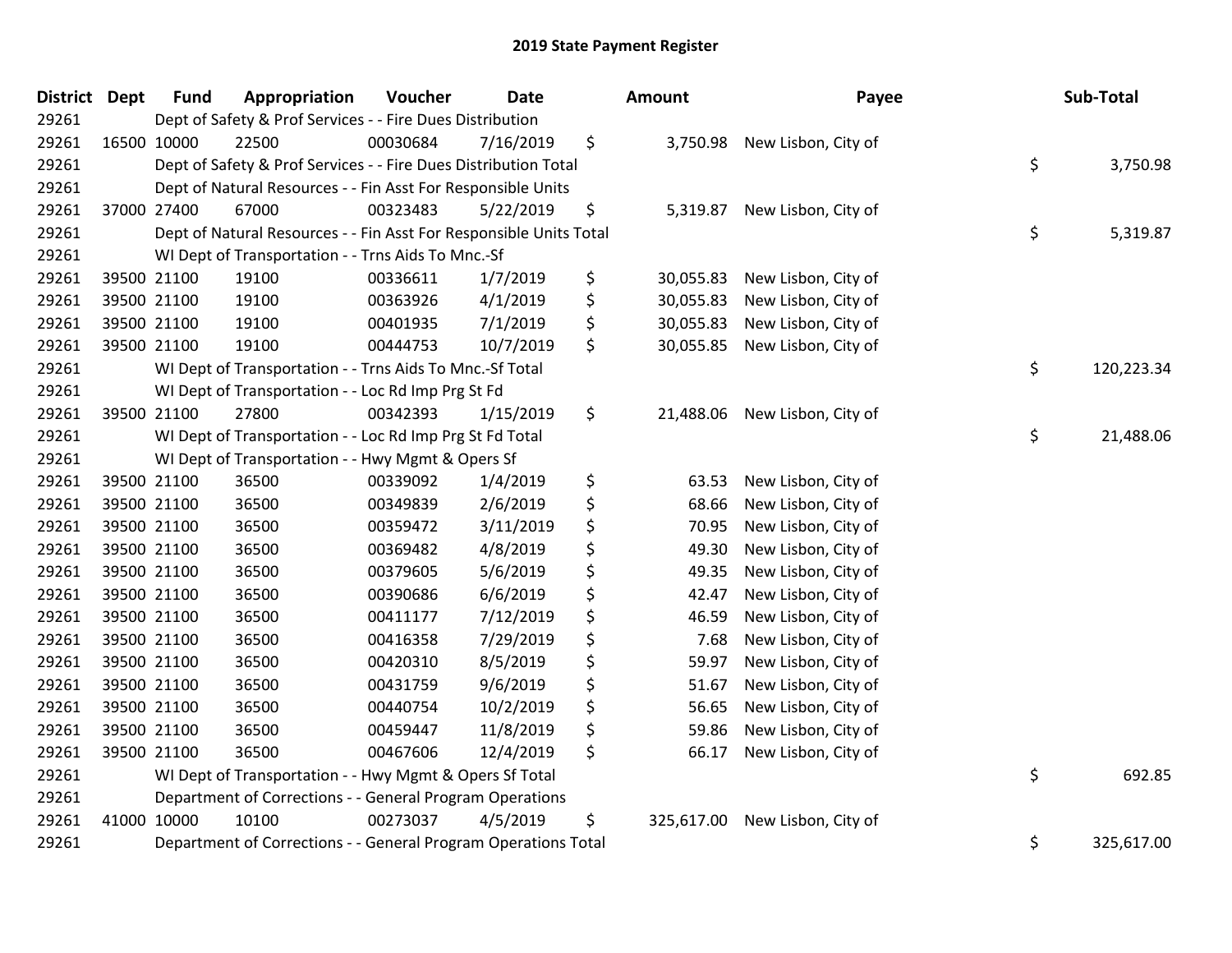| District Dept | <b>Fund</b>                                                           | Appropriation                                                        | Voucher  | <b>Date</b> |    | Amount     | Payee               |    | Sub-Total  |
|---------------|-----------------------------------------------------------------------|----------------------------------------------------------------------|----------|-------------|----|------------|---------------------|----|------------|
| 29261         |                                                                       | Department of Justice - - Law Enforcement Train, Local               |          |             |    |            |                     |    |            |
| 29261         | 45500 10000                                                           | 23100                                                                | 00073930 | 10/31/2019  | \$ | 640.00     | New Lisbon, City of |    |            |
| 29261         | Department of Justice - - Law Enforcement Train, Local Total          |                                                                      |          |             |    |            |                     | \$ | 640.00     |
| 29261         | Department of Administration - - Hv Trans Ln Annual Impact Fee        |                                                                      |          |             |    |            |                     |    |            |
| 29261         | 50500 10000                                                           | 17400                                                                | 00101197 | 5/1/2019    | \$ | 6,407.00   | New Lisbon, City of |    |            |
| 29261         |                                                                       | Department of Administration - - Hv Trans Ln Annual Impact Fee Total |          |             |    |            |                     | \$ | 6,407.00   |
| 29261         |                                                                       | Department of Administration - - Federal Aid, Local Assistance       |          |             |    |            |                     |    |            |
| 29261         | 50500 10000                                                           | 74300                                                                | 00103233 | 6/3/2019    | \$ | 475,000.00 | New Lisbon, City of |    |            |
| 29261         |                                                                       | Department of Administration - - Federal Aid, Local Assistance Total |          |             |    |            |                     | \$ | 475,000.00 |
| 29261         |                                                                       | Elections Commission - - General Program Ops, GPR                    |          |             |    |            |                     |    |            |
| 29261         | 51000 10000                                                           | 10100                                                                | 00001556 | 1/25/2019   | \$ | 282.60     | New Lisbon, City of |    |            |
| 29261         |                                                                       | Elections Commission - - General Program Ops, GPR Total              |          |             |    |            |                     | \$ | 282.60     |
| 29261         |                                                                       | Elections Commission - - 2018 Hava Election Security                 |          |             |    |            |                     |    |            |
| 29261         | 51000 22000                                                           | 18200                                                                | 00002323 | 11/6/2019   | \$ | 1,200.00   | New Lisbon, City of |    |            |
| 29261         | Elections Commission - - 2018 Hava Election Security Total            |                                                                      |          |             |    |            |                     | \$ | 1,200.00   |
| 29261         |                                                                       | Shared Revenue and Tax Relief - - Expenditure Restraint Program      |          |             |    |            |                     |    |            |
| 29261         | 83500 10000                                                           | 10100                                                                | 00049034 | 7/22/2019   | \$ | 23,043.93  | New Lisbon, City of |    |            |
| 29261         | Shared Revenue and Tax Relief - - Expenditure Restraint Program Total |                                                                      |          |             |    |            |                     | \$ | 23,043.93  |
| 29261         |                                                                       | Shared Revenue and Tax Relief - - County And Municipal Aid           |          |             |    |            |                     |    |            |
| 29261         | 83500 10000                                                           | 10500                                                                | 00049034 | 7/22/2019   | \$ | 85,215.33  | New Lisbon, City of |    |            |
| 29261         | 83500 10000                                                           | 10500                                                                | 00053331 | 11/18/2019  | \$ | 482,886.88 | New Lisbon, City of |    |            |
| 29261         |                                                                       | Shared Revenue and Tax Relief - - County And Municipal Aid Total     |          |             |    |            |                     | \$ | 568,102.21 |
| 29261         |                                                                       | Shared Revenue and Tax Relief - - Exempt Computer Aid                |          |             |    |            |                     |    |            |
| 29261         | 83500 10000                                                           | 10900                                                                | 00046165 | 7/22/2019   | \$ | 2,334.17   | New Lisbon, City of |    |            |
| 29261         | 83500 10000                                                           | 10900                                                                | 00047862 | 7/22/2019   | \$ | 3,211.78   | New Lisbon, City of |    |            |
| 29261         |                                                                       | Shared Revenue and Tax Relief - - Exempt Computer Aid Total          |          |             |    |            |                     | \$ | 5,545.95   |
| 29261         | Shared Revenue and Tax Relief - - Utility Aid                         |                                                                      |          |             |    |            |                     |    |            |
| 29261         | 83500 10000                                                           | 11000                                                                | 00049034 | 7/22/2019   | \$ | 388.58     | New Lisbon, City of |    |            |
| 29261         | 83500 10000                                                           | 11000                                                                | 00053331 | 11/18/2019  | \$ | 2,273.75   | New Lisbon, City of |    |            |
| 29261         | Shared Revenue and Tax Relief - - Utility Aid Total                   |                                                                      |          |             |    |            |                     | \$ | 2,662.33   |
| 29261         |                                                                       | Shared Revenue and Tax Relief - - Personal Property Aid              |          |             |    |            |                     |    |            |
| 29261         | 83500 10000                                                           | 11100                                                                | 00040711 | 5/6/2019    | \$ | 5,850.03   | New Lisbon, City of |    |            |
| 29261         | 83500 10000                                                           | 11100                                                                | 00042600 | 5/6/2019    | \$ | 3,482.43   | New Lisbon, City of |    |            |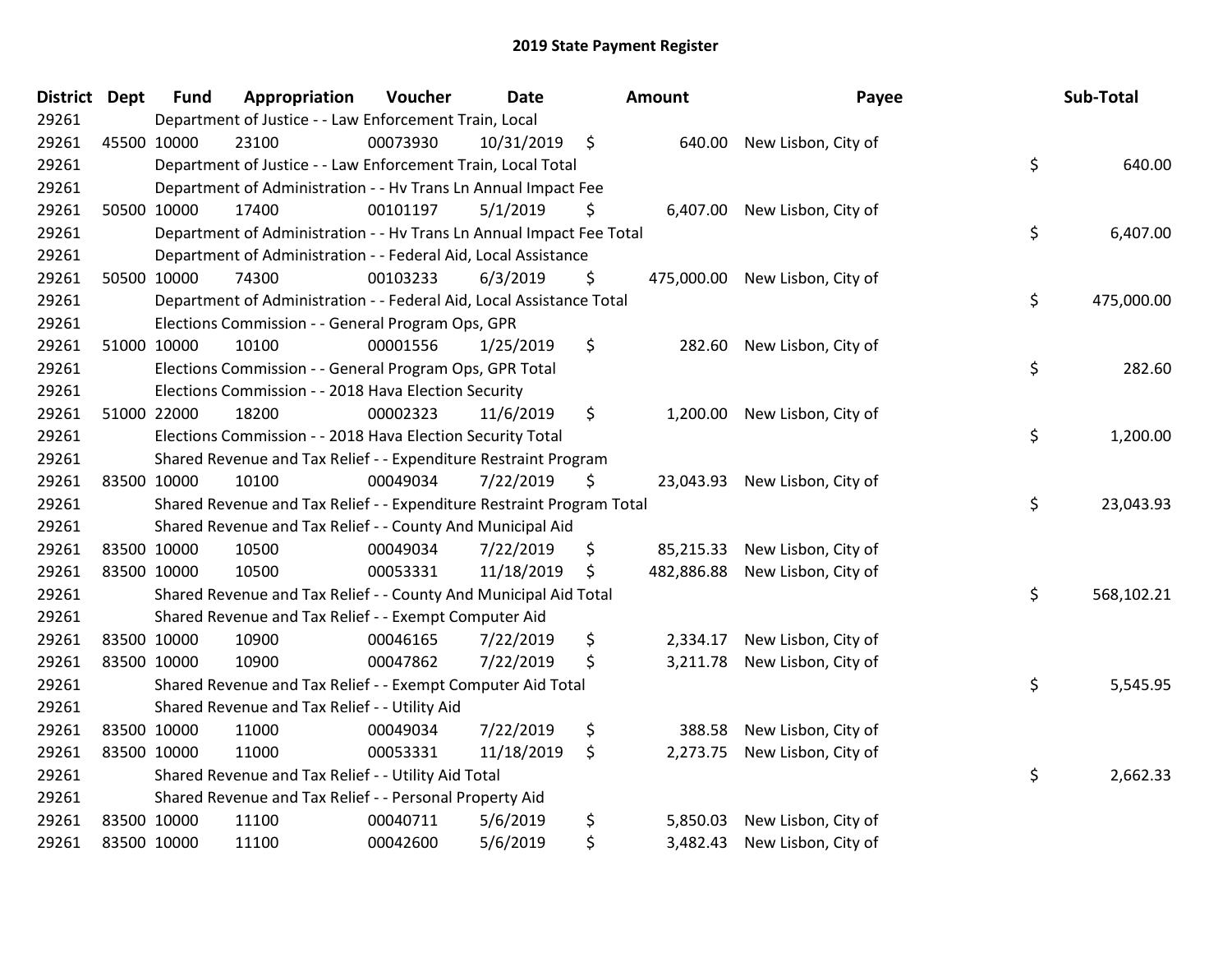| District Dept | <b>Fund</b>                                               | Appropriation                                                       | <b>Voucher</b> | Date      |  | Amount   | Payee                         |  | Sub-Total    |  |
|---------------|-----------------------------------------------------------|---------------------------------------------------------------------|----------------|-----------|--|----------|-------------------------------|--|--------------|--|
| 29261         |                                                           | Shared Revenue and Tax Relief - - Personal Property Aid Total       |                |           |  |          |                               |  | 9,332.46     |  |
| 29261         |                                                           | Shared Revenue and Tax Relief - - Payments For Municipal Svcs       |                |           |  |          |                               |  |              |  |
| 29261         | 83500 10000                                               | 50100                                                               | 00037971       | 1/31/2019 |  |          | 25,604.56 New Lisbon, City of |  |              |  |
| 29261         |                                                           | Shared Revenue and Tax Relief - - Payments For Municipal Svcs Total |                |           |  |          |                               |  | 25.604.56    |  |
| 29261         | Shared Revenue and Tax Relief - - Lottery & Gaming Credit |                                                                     |                |           |  |          |                               |  |              |  |
| 29261         | 83500 52100                                               | 36300                                                               | 00038325       | 3/25/2019 |  | 3.646.44 | New Lisbon, City of           |  |              |  |
| 29261         |                                                           | Shared Revenue and Tax Relief - - Lottery & Gaming Credit Total     |                |           |  |          |                               |  | 3,646.44     |  |
| 29261 Total   |                                                           |                                                                     |                |           |  |          |                               |  | 1,598,559.58 |  |